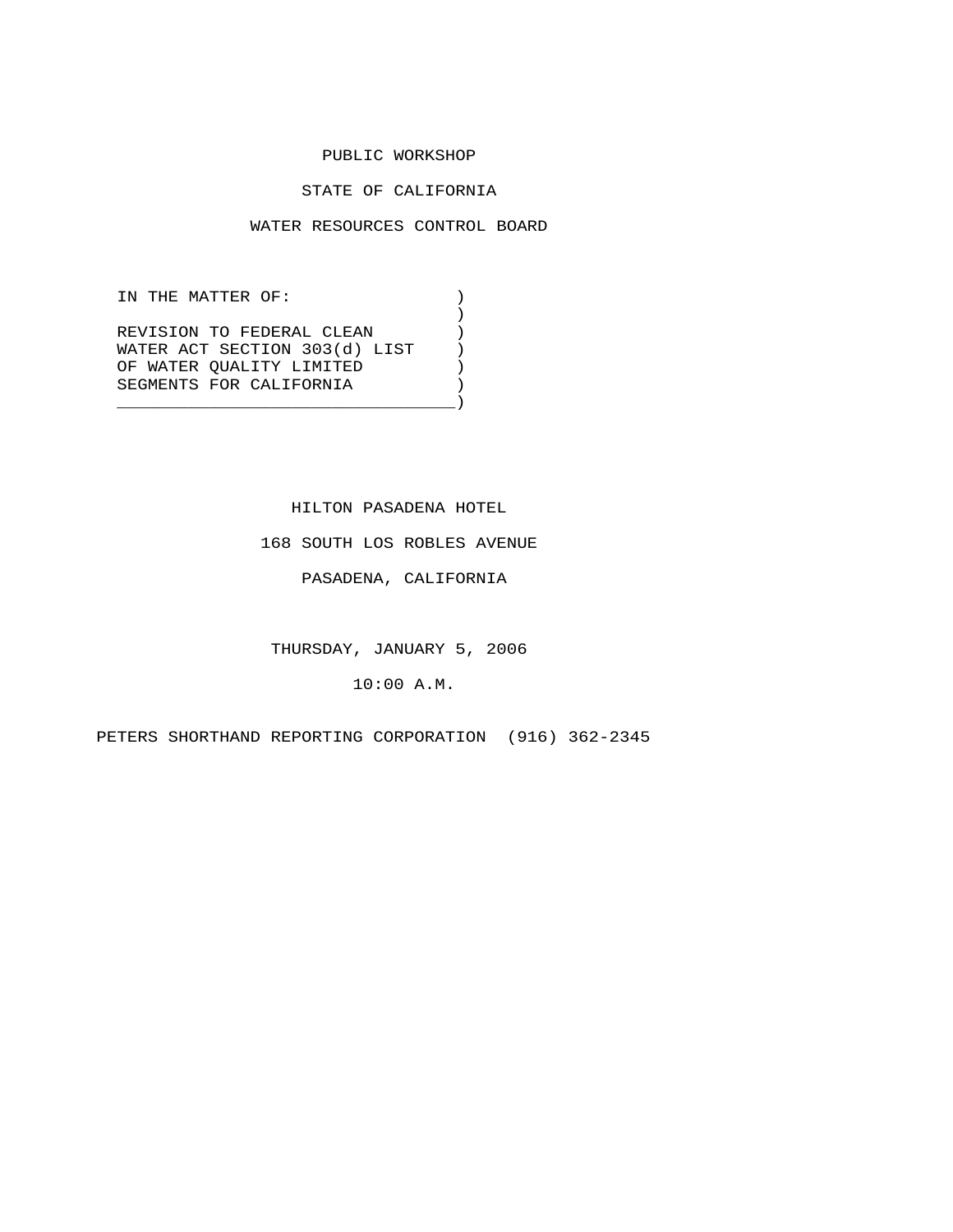| 1  | INDEX                                                         |      |
|----|---------------------------------------------------------------|------|
| 2  | PROCEEDINGS                                                   | PAGE |
| 3  | Opening Comments and Introductions                            | 4    |
| 4  | Staff Presentation, Robert Musial                             | 7    |
| 5  |                                                               |      |
| 6  | Public Comments:                                              |      |
| 7  | Peter Kozelka, US EPA                                         | 11   |
| 8  | Jose L. Angel, RWOCB R7                                       | 17   |
| 9  | Nadim Zeywar, RWQCB R7                                        | 17   |
| 10 | Renee DeShazo, RWQCB R4                                       | 23   |
| 11 | Marco Gonzales, Surfrider Foundation<br>San Diego Coastkeeper | 32   |
| 12 | Environmental Health Coalition<br>Heal the Bay                |      |
| 13 |                                                               |      |
| 14 | Kirsten James, Heal the Bay                                   | 38   |
| 15 | Heather Hoecherl, Heal the Bay                                | 42   |
| 16 | David Beckman, NRDC                                           | 48   |
| 17 | Dana Palmer, Santa Monica Baykeeper                           | 60   |
| 18 | Richard Watson, Coalition for Practical Regulation            | 63   |
| 19 | Rick Alexander, Sweetwawter Authority                         | 66   |
| 20 | Jeff Pasek, San Diego Water Department                        | 72   |
| 21 | Ruth Kolb, City of San Diego                                  | 75   |
| 22 | Ken Farsing, City of Signal Hill                              | 77   |
| 23 | Dr. Gerry Greene, City of Downey                              | 81   |
| 24 | Rodney Anderson, City of Burbank Public Works                 | 86   |
| 25 | Jim Marachese, LADPW                                          | 87   |
|    |                                                               |      |

PETERS SHORTHAND REPORTING CORPORATION (916) 362-2345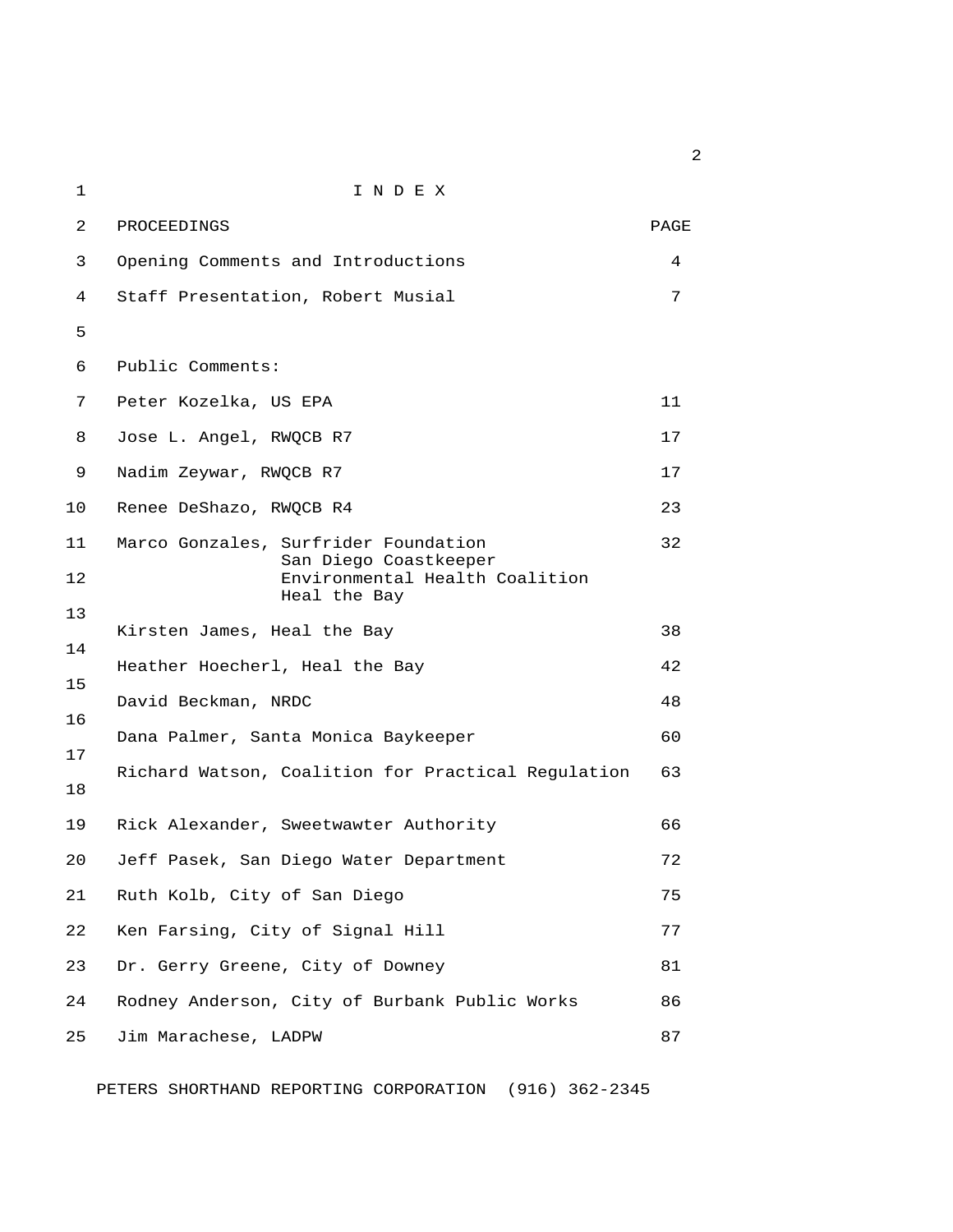| $\mathbf 1$    | I N D E X (Continued)                                                    |      |
|----------------|--------------------------------------------------------------------------|------|
| $\overline{a}$ |                                                                          |      |
| 3              | PUBLIC COMMENTS:                                                         | PAGE |
| 4              | Heather Lamberson, LACSD                                                 | 89   |
| 5              | Larry McKenney, County of Orange                                         | 95   |
| 6              | Tim Moore, Big Bear Lake MWD                                             | 100  |
| 7              | Ander Henderson, Building Industry Association<br>of Southern California | 107  |
| 8<br>9         | Clayton Miller, Construction Industry Coalition<br>on Water Quality      | 111  |
| 10             | Susan Paulson, Newhall Land and Farming Company                          | 112  |
| 11             |                                                                          |      |
| 12             |                                                                          |      |
| 13             |                                                                          |      |
| 14             |                                                                          |      |
| 15             |                                                                          |      |
| 16             |                                                                          |      |
| 17             |                                                                          |      |
| 18             |                                                                          |      |
| 19             |                                                                          |      |
| 20             |                                                                          |      |
| 21             |                                                                          |      |
| 22             |                                                                          |      |
| 23             |                                                                          |      |
| 24             |                                                                          |      |
| 25             |                                                                          |      |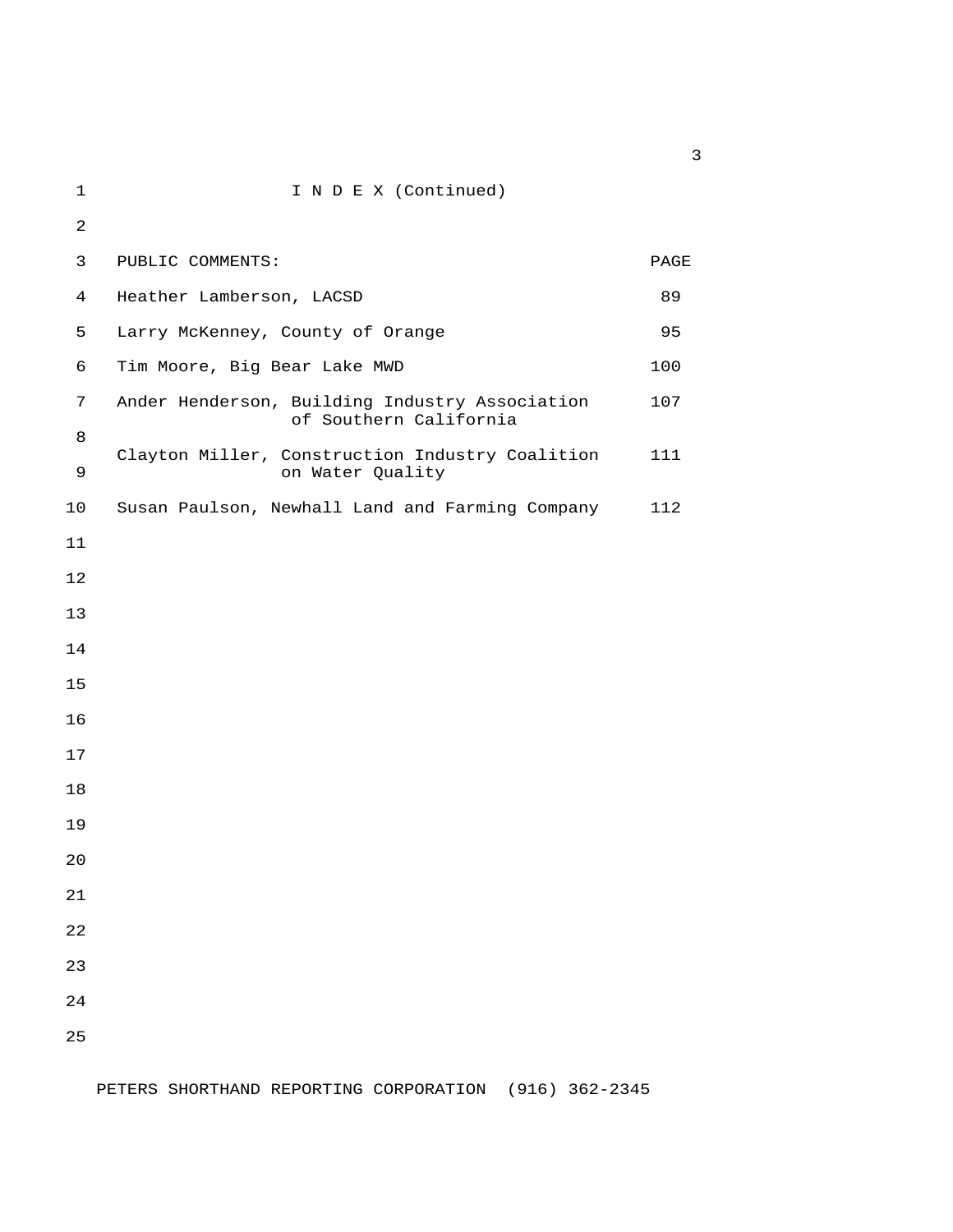1 PASADENA, CALIFORNIA 2 THURSDAY, JANUARY 5, 2006 3 10:00 A.M. 4 5 VICE CHAIR SECUNDY: All right. Ladies and 6 gentlemen, why don't we get started. It's 7 10:00 o'clock. If you would all have a seat. 8 Good morning. This is the time and place for 9 a public workshop by the State Water Resources Control 10 Board regarding the proposed 2006 update of the Federal 11 Clean Water Act Section 303(d) list. This is the second 12 day of two days of workshops on this update. 13 The first workshop was held in Sacramento on 14 December the 6th, 2005. The purpose of this workshop is 15 to solicit comments on the draft staff report entitled 16 "Revisions of the Clean Water Act Section 303(d) of the 17 Water Quality Limited Segments" dated September 2005. 18 I'm Jerry Secundy, vice chair of the State 19 Water Board. I would like to introduce my staff 20 primarily responsible for the 303(d) list review and who 21 will be assisting this board in the work. 22 Craig Wilson, who is on my right. This is the 23 good Craig Wilson. We lost the bad Craig Wilson. 24 Jesse Maxwell, who is in the back. Jesse, 25 wave to the crowd.

PETERS SHORTHAND REPORTING CORPORATION (916) 362-2345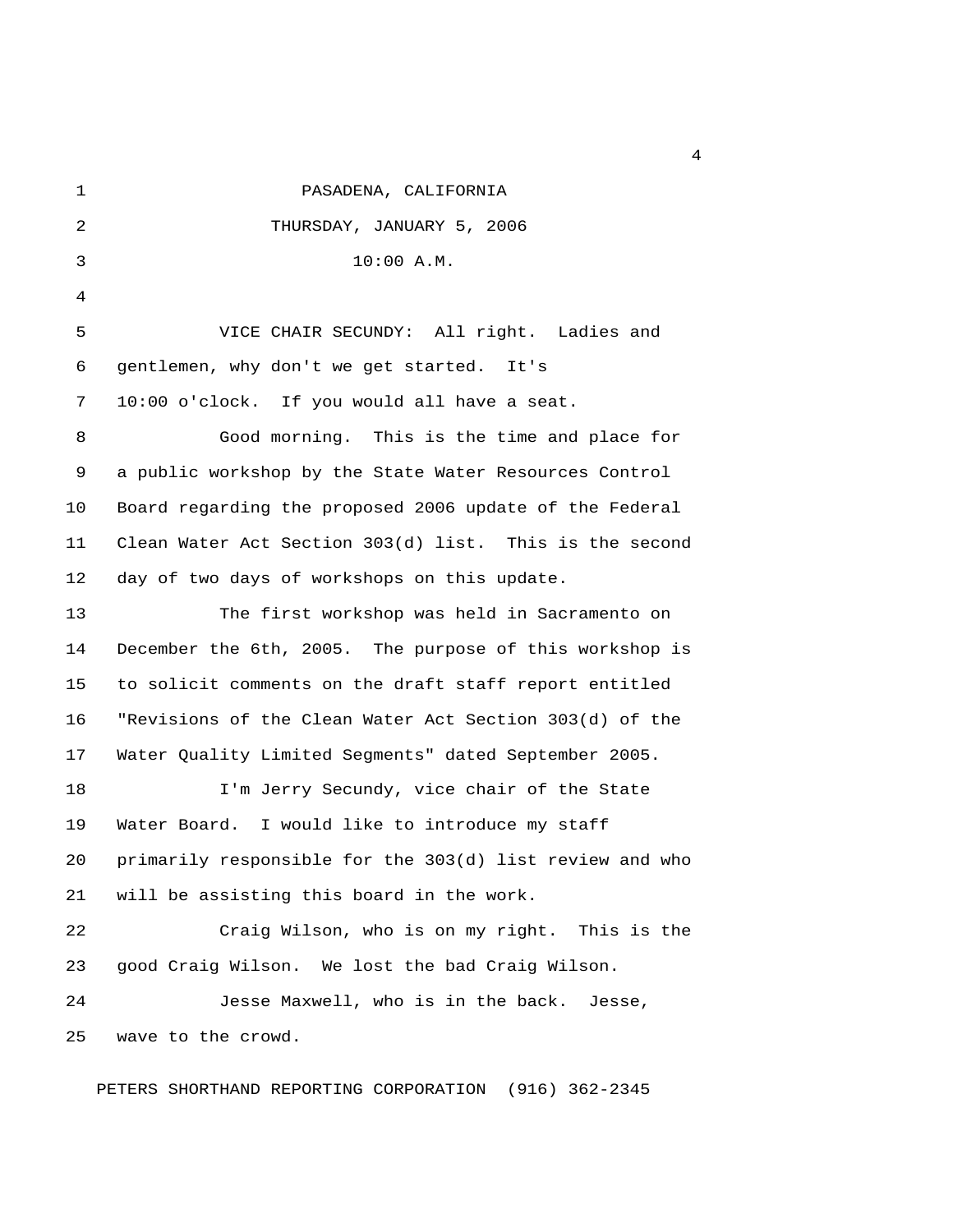1 Robert Musial and Randy Yates from the 2 Division of Water Quality. And from the Office of Chief 3 Counsel, since we go nowhere without our lawyers, is 4 Steven Blum.

 5 The order of procedure will be a brief staff 6 presentation, then comments from interested parties. 7 Please be sure to indicate on the card which region you 8 wish to address.

 9 If you've not yet filled out a card and would 10 like to speak, please fill one out and bring it up. I 11 have to tell you, for those of you who are here now, 12 please fill out your card now so that I'll have some 13 estimate as to how long this will go. Right now I've 14 got about a dozen cards.

15 The workshop will not -- not be conducted in 16 accordance with technical rules of evidence. We will 17 accept comments that are reasonably related to the 18 303(d) list review, but if you start to go off into left 19 field, I'll probably bring you back.

20 Written and oral comments are all part of our 21 record. If needed, the State board member and staff may 22 ask questions to clarify the comments presented. To 23 expedite today's proceedings, I may limit the length of 24 oral presentations. Right now we're probably looking at 25 about five minutes per presenter. If the speaker before

PETERS SHORTHAND REPORTING CORPORATION (916) 362-2345

 $\sim$  5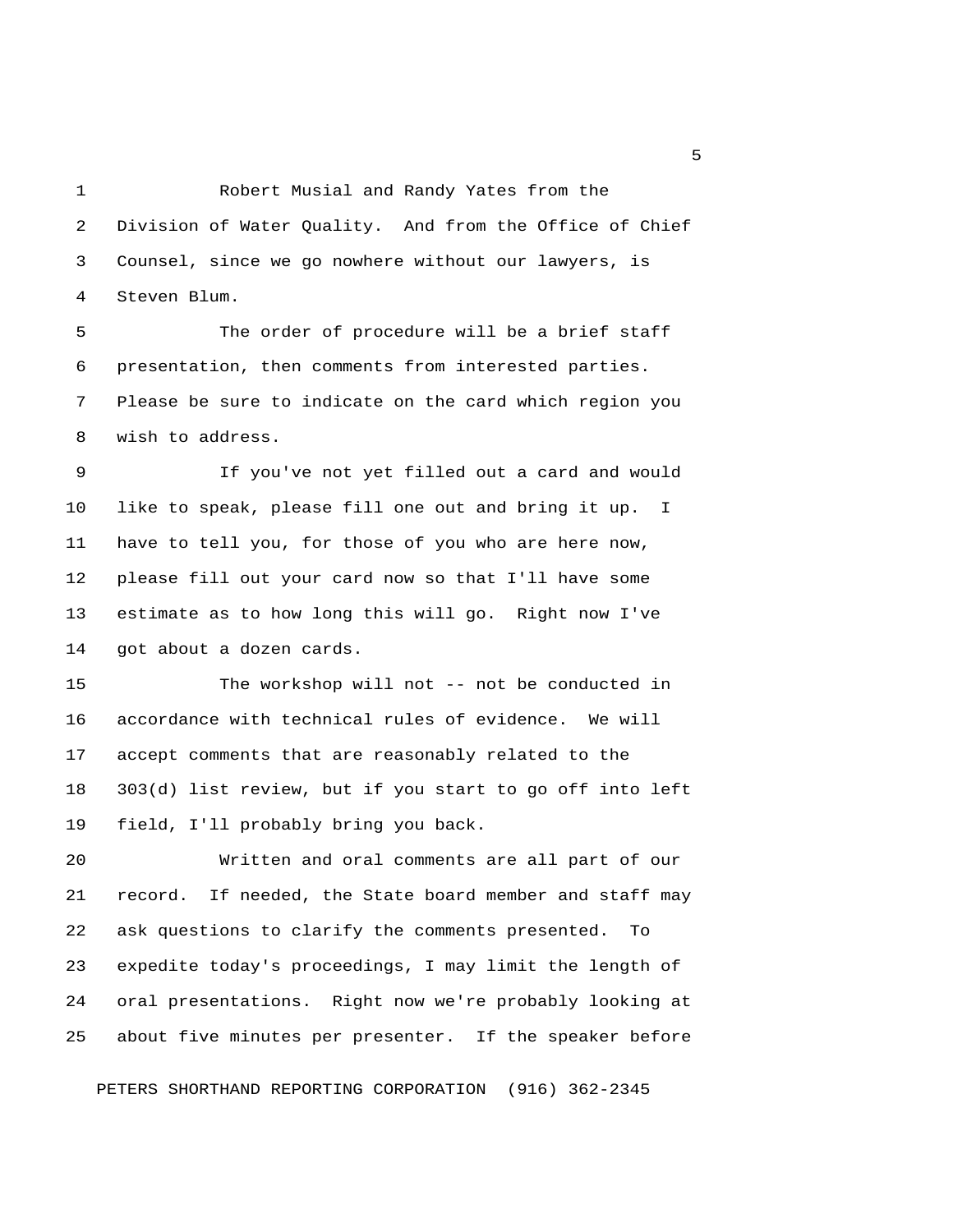1 you has addressed your concerns and if you could just 2 state your agreement and avoid repeating the comments, I 3 would certainly appreciate it.

 4 Remember, what you are trying to do is 5 influence the State board members and influence staff 6 members. And if we've heard the same arguments seven 7 times, you're probably not influencing us in a positive 8 fashion.

 9 Today's workshop will focus on comments 10 pertaining to the Los Angeles region, the Lahontan 11 region, Santa Ana region, Colorado River Basin region, 12 and the San Diego region. The comments will not be 13 limited to those regions. So feel free to discuss any 14 aspect of the proposed list.

15 For those of you that weren't able to make it 16 to the Sacramento meeting earlier and want to talk about 17 one of the northern regions, feel free to do that.

18 The administrative record for this workshop 19 will remain open until January 17, 2006. You may submit 20 written comments at any time during that period. 21 Following the close of the record, State Water Board 22 will review all of the comments. Written responses will 23 be included in the final staff report.

24 Any substantive changes made as a result of 25 comments received will be made available to interested

PETERS SHORTHAND REPORTING CORPORATION (916) 362-2345

 $\overline{6}$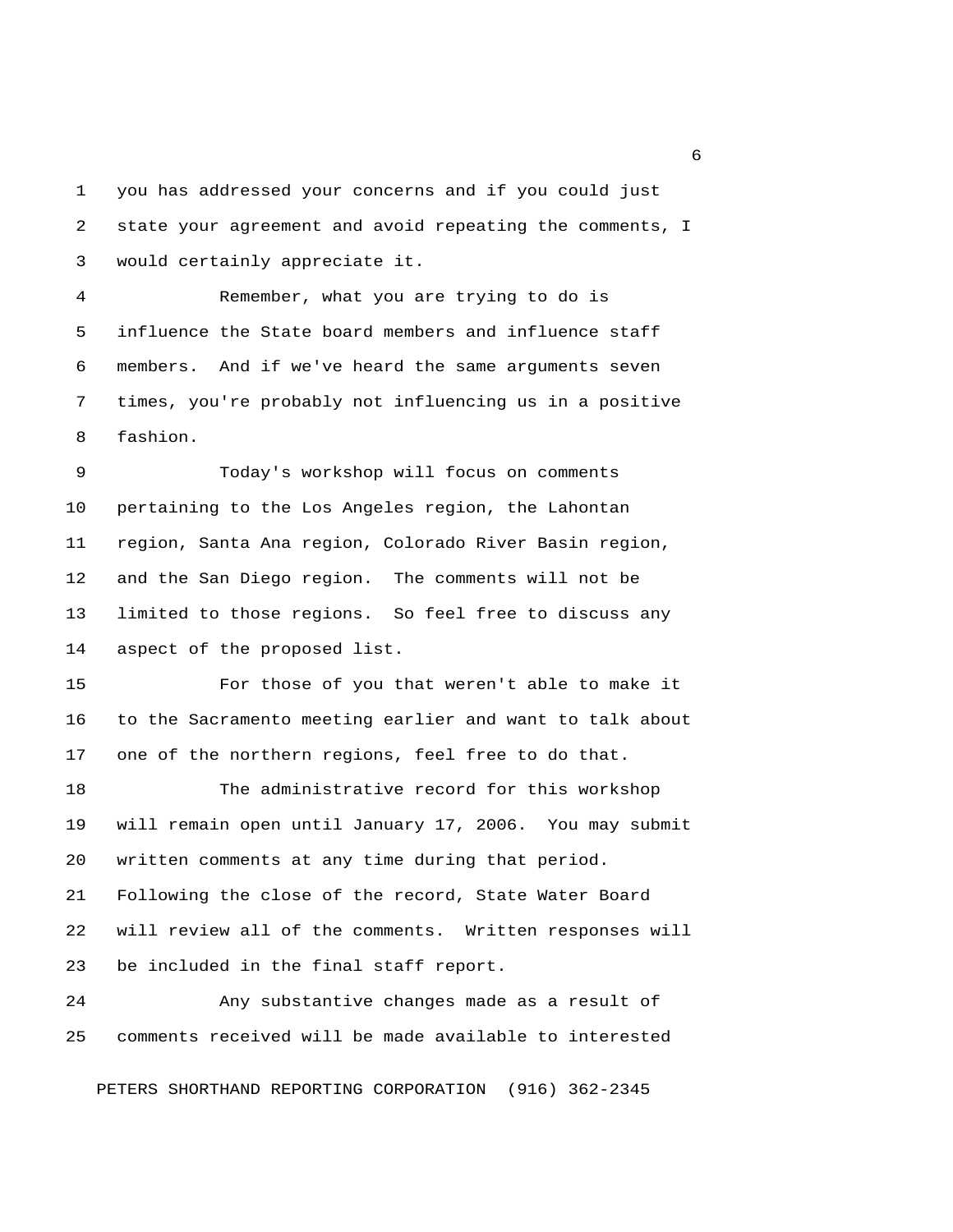1 parties until the State board considers the final 303(d) 2 list for adoption.

 3 Again, please fill out the blue card so you 4 can bring them directly up to me. It's not a problem. 5 you do want to speak, please approach the podium. 6 Hopefully that microphone is working so everyone can 7 hear what you're saying. Please try to speak directly 8 into the microphone. This is being recorded, as you can 9 see, over to my left.

10 Again, try not to be repetitive. We have 11 already had requests from both the regulated community 12 as well as the environmental community to extend the 13 time frame. That is something we will take under 14 advisement. And by the time frame, I don't mean the 15 time frame for talking here but the time frame indeed 16 for submission of comments and keeping the record open.

17 So let's see how things go and we will make a 18 decision on that fairly shortly.

19 With that, I'm going turn it over to staff for 20 a brief presentation.

21 MR. MUSIAL: Good morning, and thank you. My 22 name is Robert Musial, and I'm a Water Resource Control 23 engineer in the Water Quality Assessment Unit. I would 24 like to provide you with a brief overview of the 25 requirements of Section 303(d) of the Clean Water Act, a

PETERS SHORTHAND REPORTING CORPORATION (916) 362-2345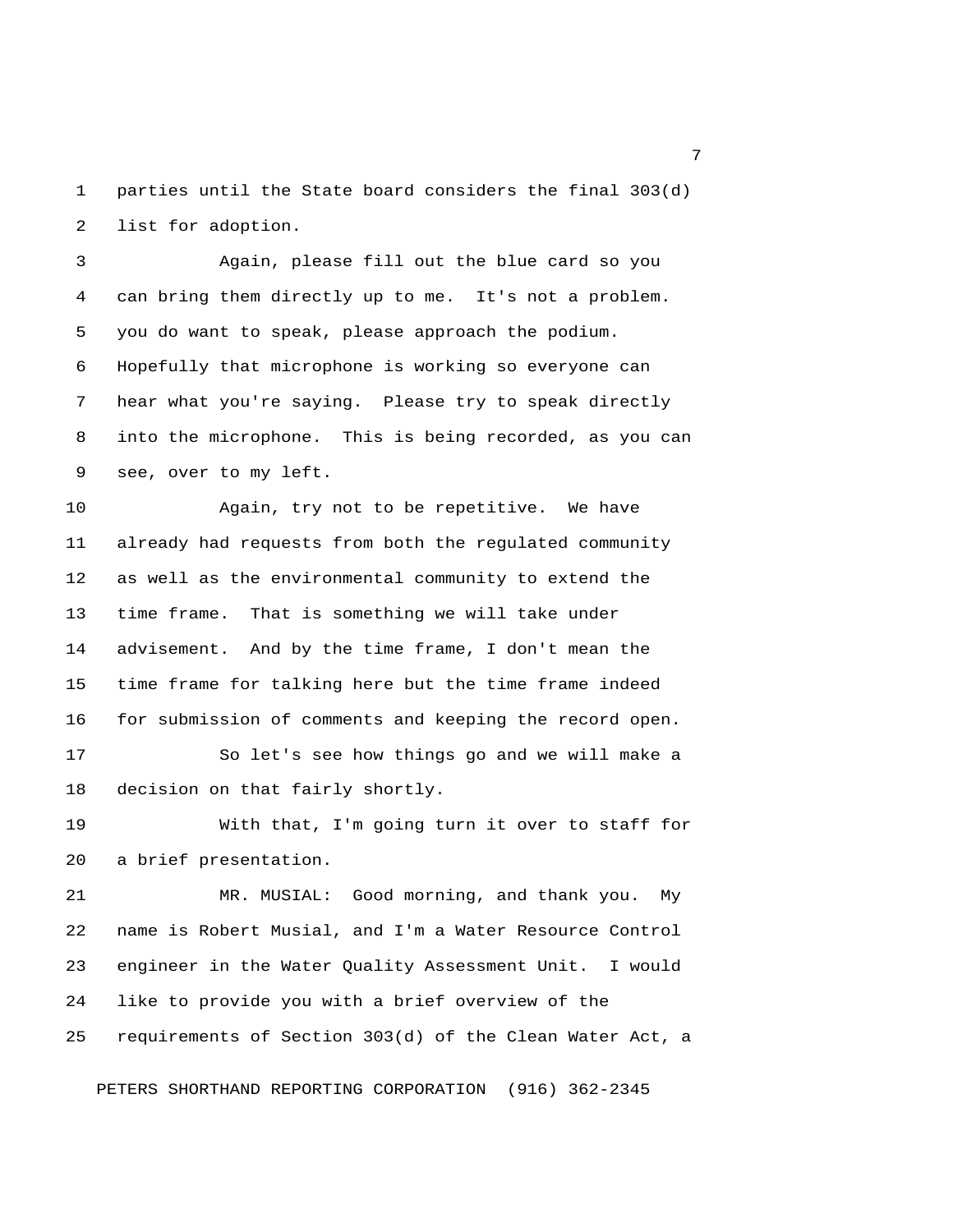1 significant development since the last listing and a 2 summary of the methodology we used to develop the 3 updated lists.

 4 The Clean Water Act Section 303(d) requires 5 the states to identify waters that do not meet 6 applicable water quality standards after the application 7 of technology-based controls. This list is commonly 8 referred to as the 303(d) list or "The List."

 9 The List must identify each water body not 10 meeting standards and specify the pollutant that exceeds 11 the standards. The List was last revised in 2003. A 12 schedule prioritizing total maximum daily load 13 developments must accompany this list. A significant 14 development since the last revision of 2003 is the Water 15 Board's adoption of a policy which, for one thing, 16 establishes listing requirements.

17 On September 30, 2004, the Water Board adopted 18 the Water Quality Control policy for developing 19 California's Clean Water Act Section 303(d) list. The 20 listing policy identifies the process by which the water 21 boards will comply with the listing requirements of the 22 Clean Water Act, Section 303(d). The policy became 23 effective in December of 2004.

24 The objective of the policy is to establish a 25 standardized approach for developing California's list

PETERS SHORTHAND REPORTING CORPORATION (916) 362-2345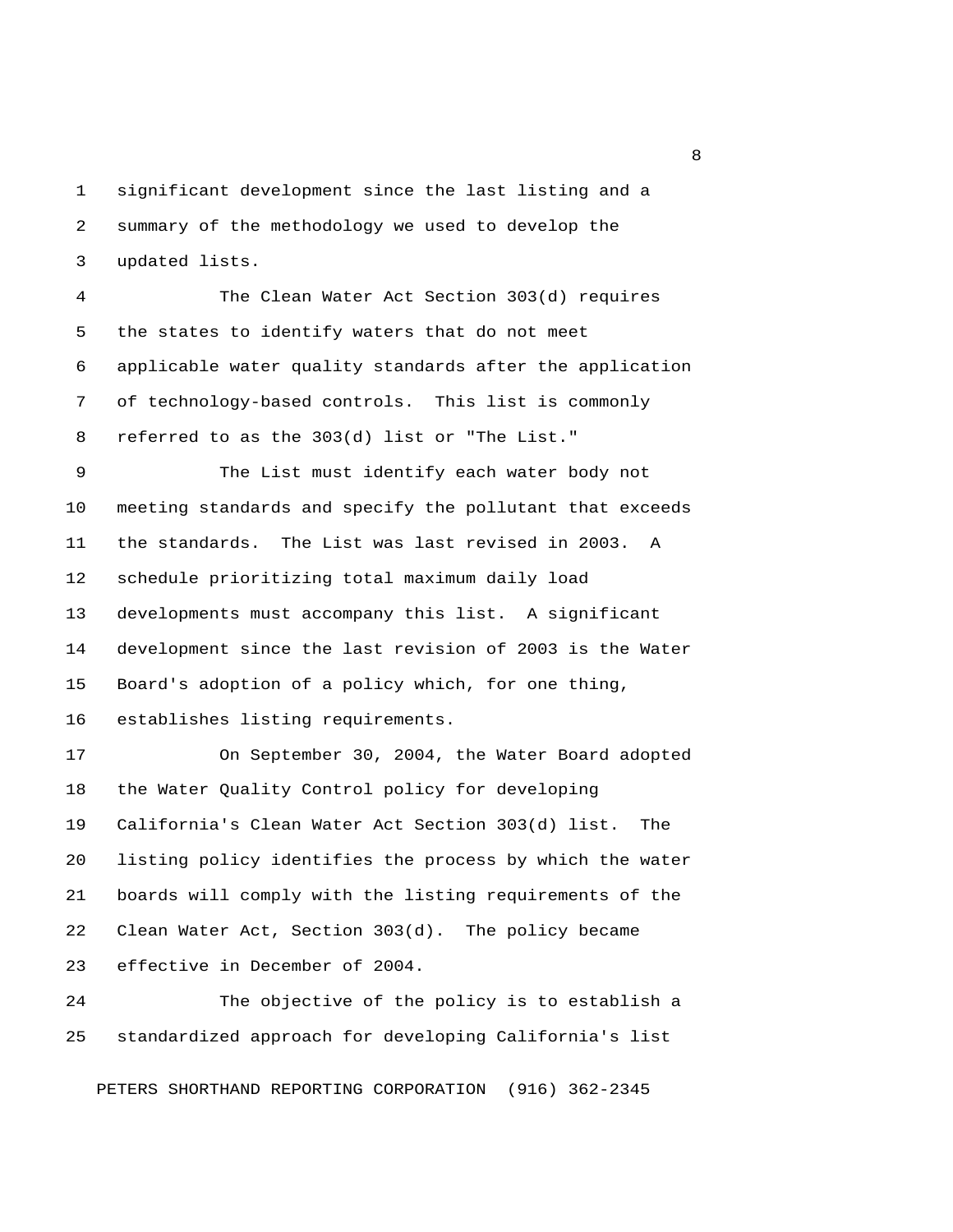1 with the overall goal of achieving water quality 2 standards and maintaining beneficial uses in all of 3 California's surface waters.

 4 The policy outlines a weight of evidence 5 approach that provides a decision, rules for different 6 type of data, and approach for analyzing data 7 statistically and requirements for data quality, data 8 quantity, and administration of the listing process.

 9 The policy requires that all waters that do 10 not meet water quality standards be placed on the list, 11 and there are two categories of the list. And they are, 12 number one, waters still requiring a TMDL; and, number 13 two, waters where the water quality limited segment is 14 being addressed.

15 In order to develop a proposed list, the Water 16 Board solicited, assembled, and considered all readily 17 available data and information. A public solicitation 18 of data and information began in April of 2004 and 19 concluded in June of 2004.

20 All data and information that became readily 21 available to Water Board staff remain part of the 22 administrative record and considered in the development 23 of the proposed list. The data received generally 24 covered the period of 2001 to early 2004. Some data 25 were submitted that addressed pre-2002 listings. Data

PETERS SHORTHAND REPORTING CORPORATION (916) 362-2345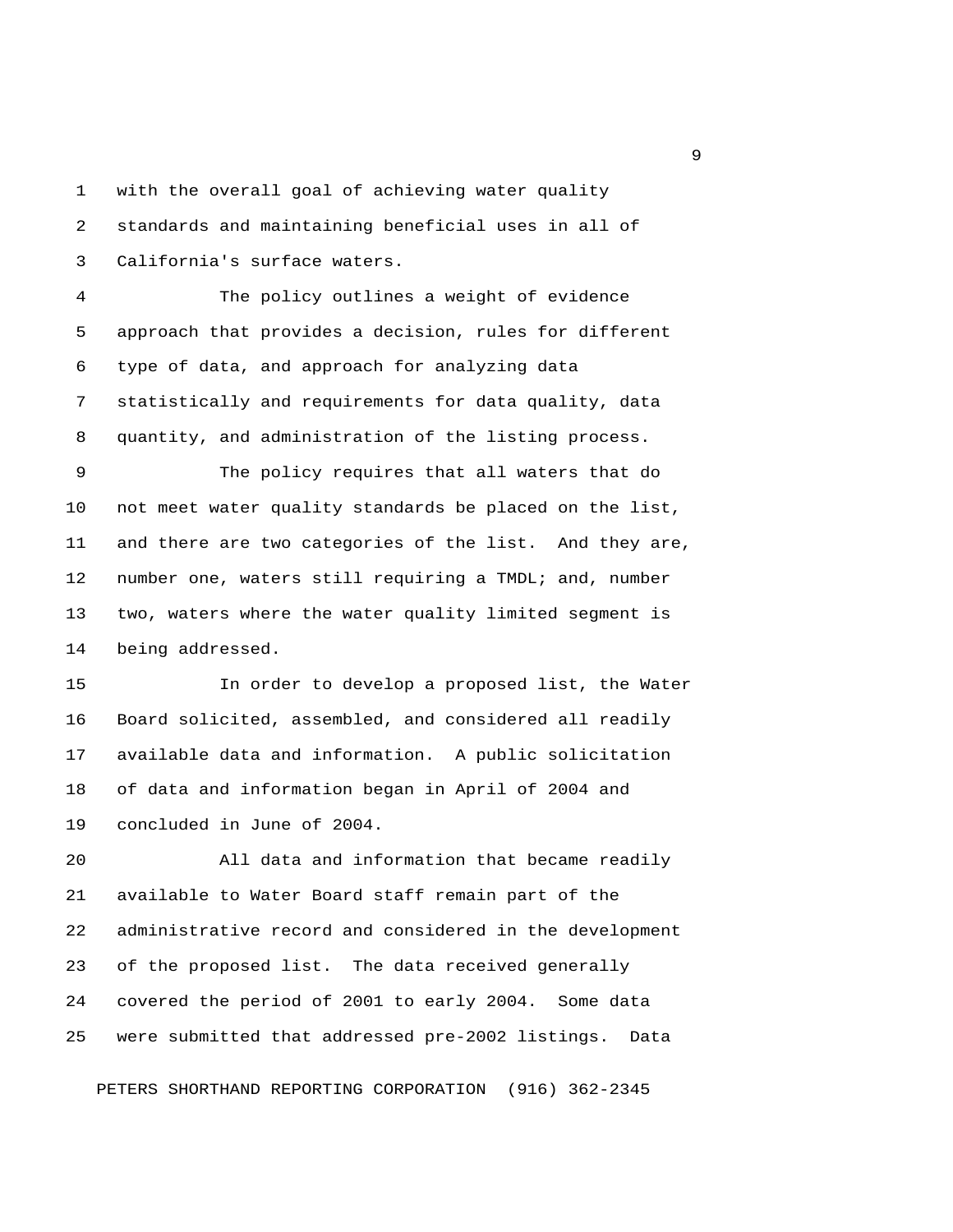1 through March of 2005 from the Surface Water Ambient 2 Monitoring Program were included in the record. A staff 3 report was developed which, among other things, contains 4 the additions, deletions, and changes to the 2002 list. 5 Staff reassessed the priorities established in 6 the 2002 list. Based on budgeted resources currently 7 available and the factors presented in Section 5 of the 8 listing policy, staff recommended the schedules for 9 completion of TMDLs in Table 9 of the staff report. 10 All of the waters not presented in Table 9 are 11 recommended for completion by 2019. The 2002 list has 12 1,883 water body pollutant combinations. The 13 recommendations presented in Table 5 of Volume I of the 14 staff report would increase by 287 the water body 15 pollutant combinations. 16 I will conclude by saying that we are looking 17 forward to the comments we will be receiving today. If 18 you have any questions at this point, Mr. Craig Wilson 19 and I will be more than happy to answer them for you. 20 Thank you. 21 VICE CHAIR SECUNDY: Thank you. What I 22 normally try to do is to package the comment cards in at 23 least three different areas: The environmental 24 community, the regulated community, state organizations, 25 et cetera. And I try to be fairly equitable in terms of

PETERS SHORTHAND REPORTING CORPORATION (916) 362-2345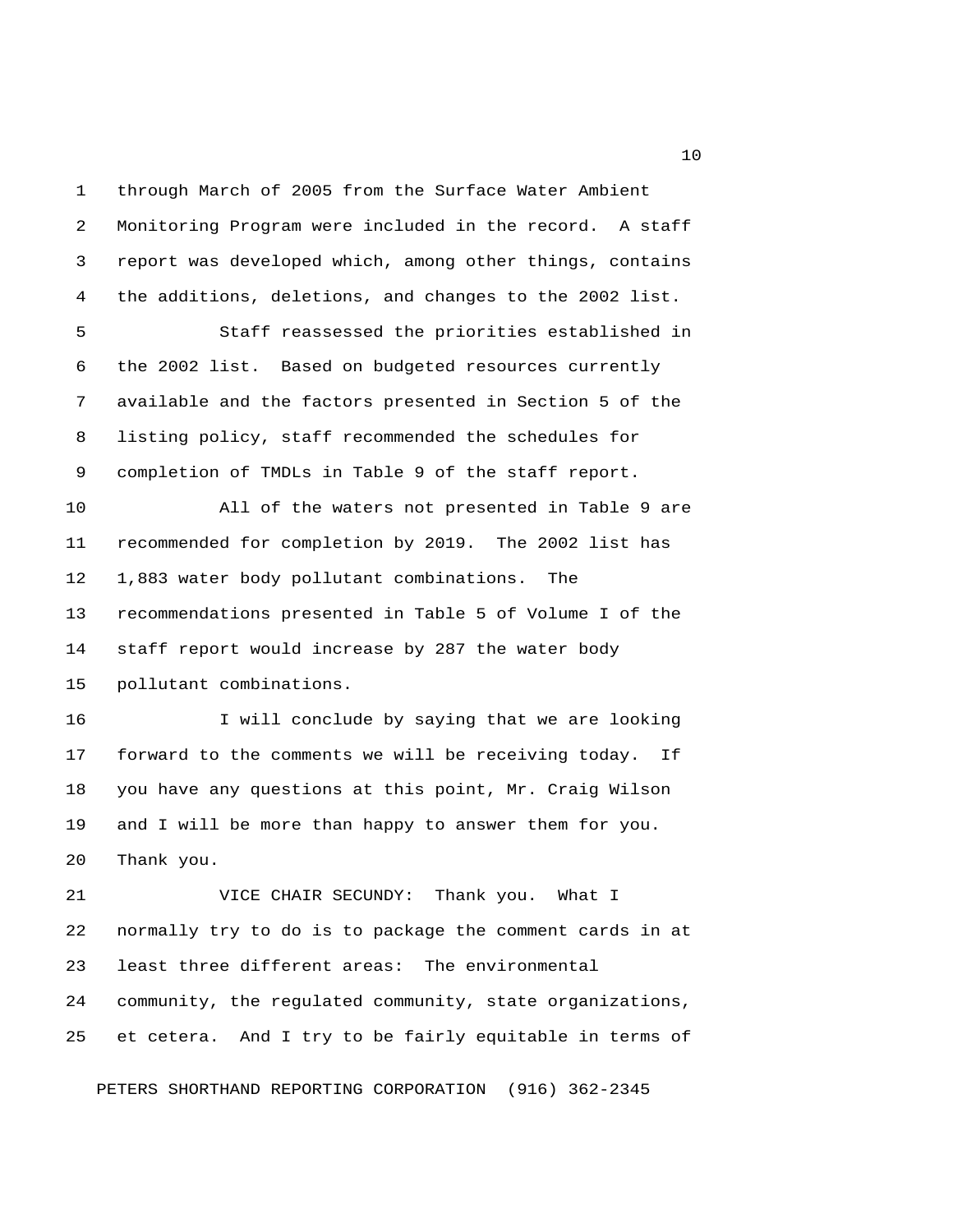1 which one goes first, and I change it at each of the 2 meetings.

 3 But I was not at the meeting that Tam Doduc 4 held on the 303(d) listing. Does anybody know who got 5 to go first on that one?

 6 Oh, she took it by region. Well, I'm not 7 going to do that. So why don't we have the State go 8 first, the environmental community go second, and then 9 the cities go third.

10 We'll give the U.S. EPA the privilege of going 11 first. So Peter Kozelka, if you'd like to come up. And 12 again, we are starting off with a time limit of five 13 minutes.

14 MR. KOZELKA: Good morning. I'm Peter Kozelka 15 from EPA Region 9.

16 Respected board members, start off with some 17 general comments and then some specifics. First of all, 18 I want to say that we recognize the enormous amount of 19 effort, and we support a vast majority of the listings, 20 that is, greater than 95 percent we don't have a problem 21 with.

22 More importantly, I believe it's important to 23 get on with this and complete the process quickly. So 24 we actually encourage you to not slide past the date of 25 April 1, 2006. Albeit optimistic, we think that's

PETERS SHORTHAND REPORTING CORPORATION (916) 362-2345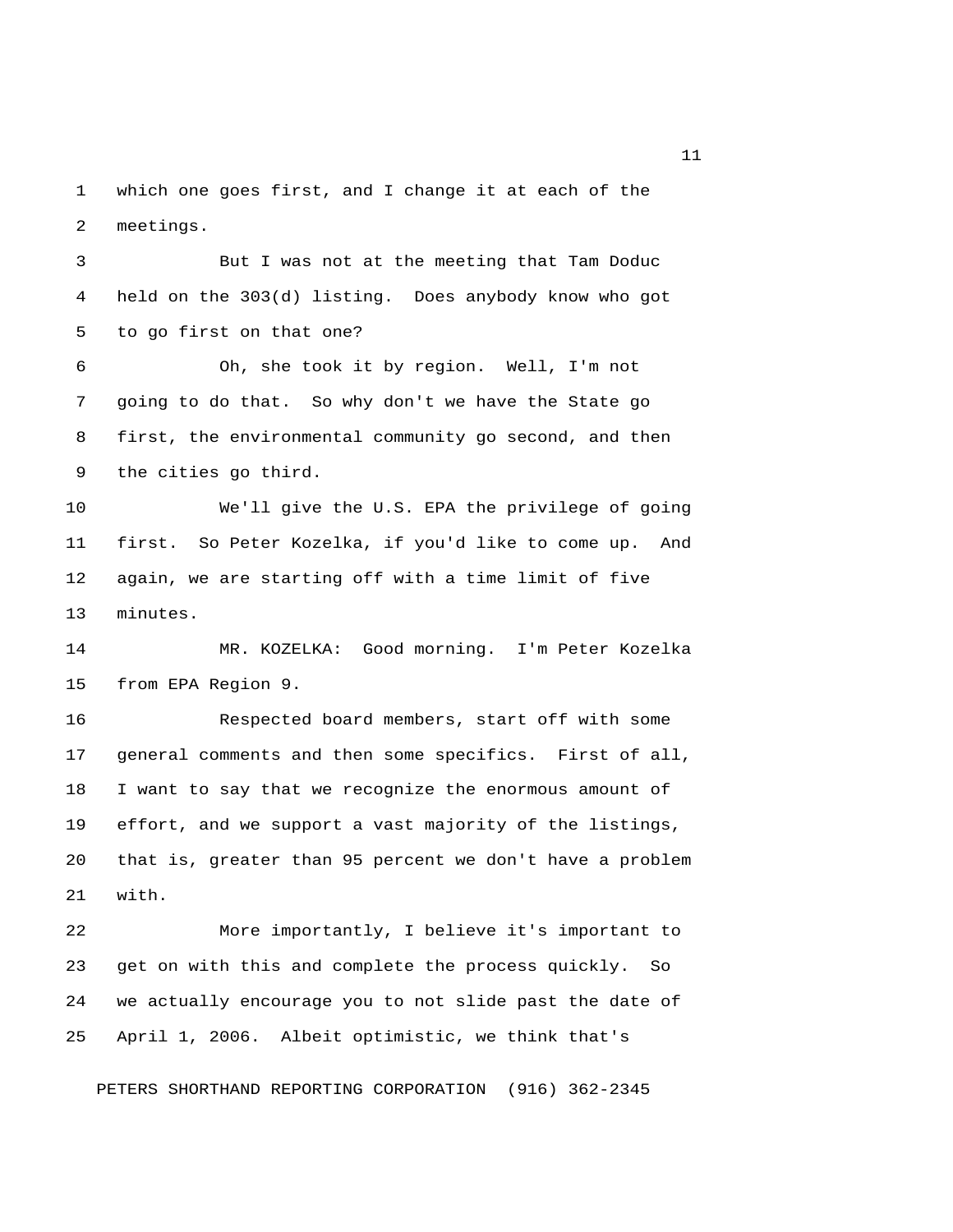1 really important.

 2 I have two concerns -- two areas of concern, 3 one area of support, specific support, and two general 4 comments, and then I'll close.

 5 The first concern and perhaps the most 6 critical is the area of toxics. We believe the 7 assessments must be based upon the applicable water 8 quality objectives. In this case, the California toxics 9 rule is a federally established water quality standard 10 for this state.

11 And the staff assessment methodology contained 12 in the policy is inconsistent with the CTR which simply 13 states that the water column concentrations should not 14 be exceeded more than once in three years. So this 15 whole thing about the binomial approach may or may not 16 yield the same decision, and we would actually urge you 17 to direct staff to make sure that the assessments in the 18 area of toxics is consistent with the frequency outlined 19 in the CTR.

20 There are a couple of specific places here in 21 Southern California: San Gabriel River, Dominguez 22 Channel fresh water portion, Coyote Creek, et cetera.

23 This will require the staff to do some 24 additional analysis to the existing data that's in the 25 administration record based upon this more than once in

PETERS SHORTHAND REPORTING CORPORATION (916) 362-2345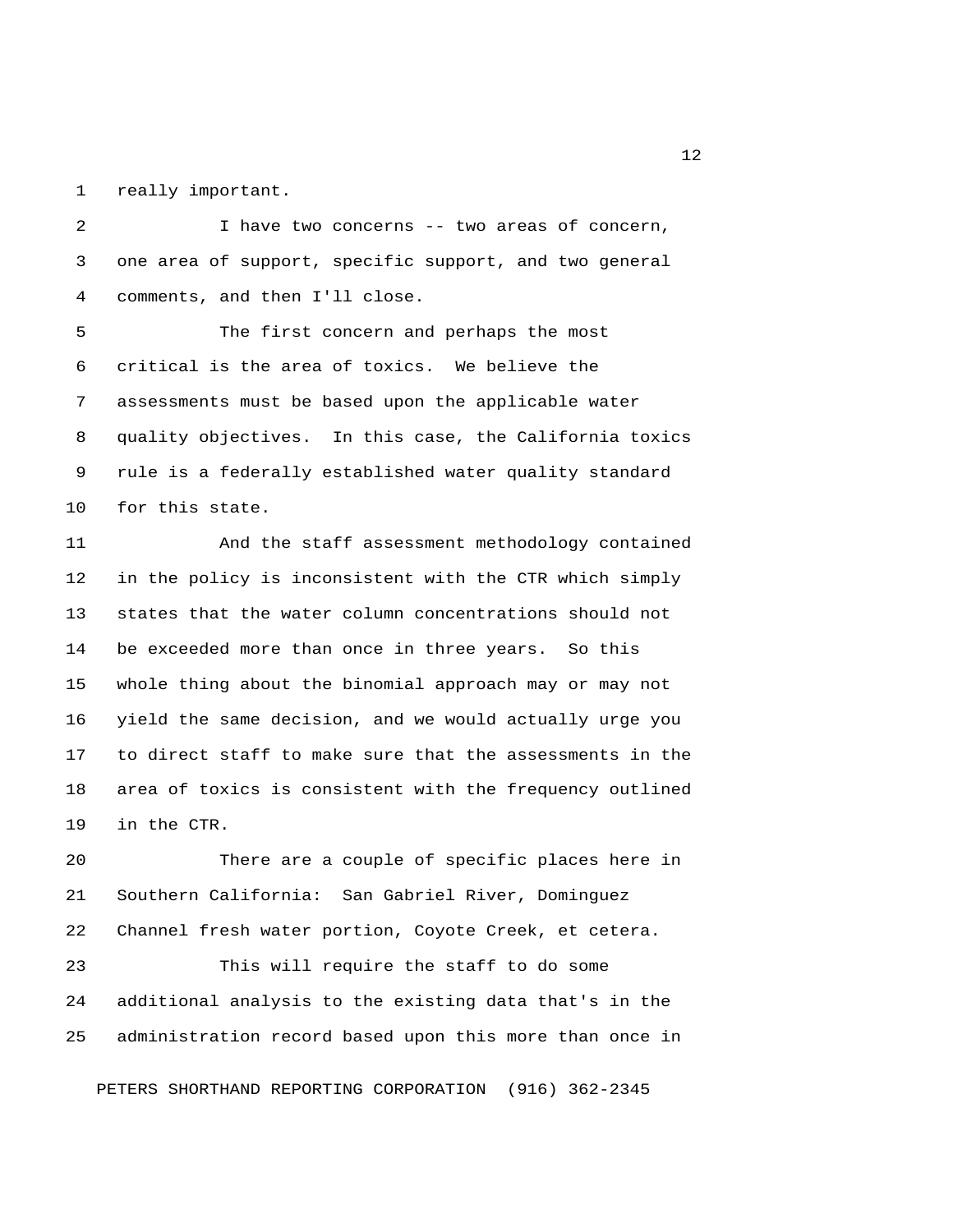1 three years. We suggest such analysis begin by 2 carefully considering the number of exceedances in the 3 three most recent years, and if none exist, then go back 4 in time another three years.

 5 It doesn't necessarily mean it is going to 6 dramatically change things. We don't necessarily 7 predict it's going to be more listings or less listings, 8 but we want it to be consistent with standards.

 9 For both you all, this is something that was 10 actually stated as we were making some comments during 11 the development of the listing policy, and so this is 12 perhaps the most fundamental difference in the context 13 of what's in the policy versus what's in the federal 14 regulations, and the regulations say it must be 15 consistent with the expression of standards.

16 Comment number two, concern number two has to 17 do with the weight of evidence approach. We're 18 concerned in short that the weight of evidence approach 19 may not have been applied in certain cases, and we 20 believe it might lead to some listing recommendations 21 that are at odds with existing water quality objectives 22 and the compiled data and information.

23 More specifically, we're concerned about not 24 using all available data. Some fact sheets indicate the 25 assessment of certain data was not completed due to a

PETERS SHORTHAND REPORTING CORPORATION (916) 362-2345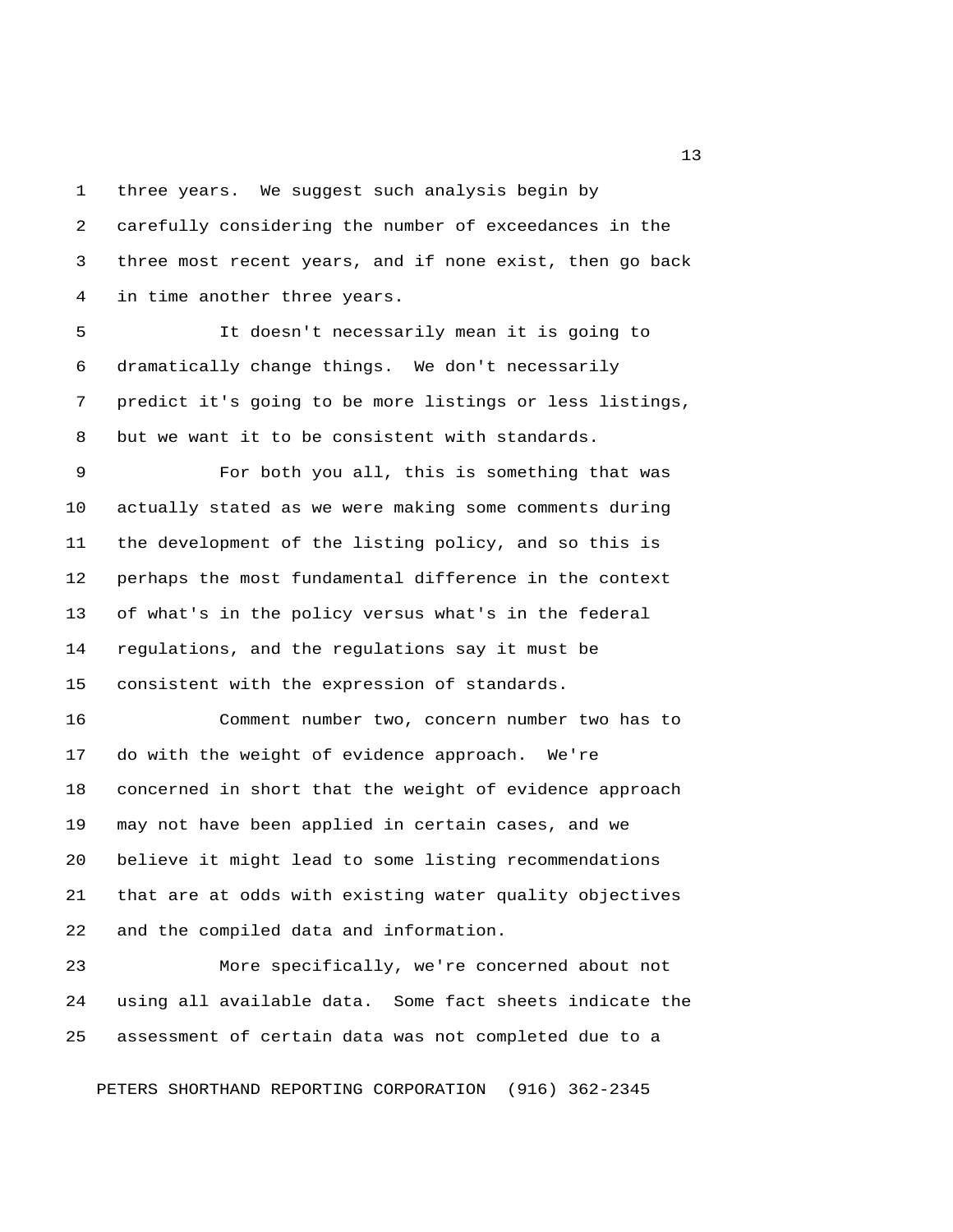1 lack of a definitive criteria benchmark. However, we 2 remind you that federal regulations require states to 3 evaluate all readily available data in comparison to 4 both numeric and narrative water quality standards.

 5 Furthermore, the policy contains this weight 6 of evidence approach that could be utilized to assess 7 the other benchmarks than those that are identified in 8 the FED, federal equivalency documents or rather the 9 functional equivalent documents. Excuse me. This would 10 be consistent with use of finding some numerics for 11 those narratives.

12 So here's two examples related to this concern 13 about the weight of evidence. If you only have total 14 metals data, then as far as we can see, there hasn't 15 been an assessment occurred against the applicable 16 aquatic life objectives in NCTR and we would urge staff 17 to consider several options to pursue this evaluation.

18 The goal is to sort of generate an 19 apples-to-apples comparison. In the CTR, there are 20 actually three explicit presentations on how to use 21 metal translators. You can use a default translator. 22 You can use a site-specific translator. You can use 23 these things called partition equivalent coefficents. 24 Taking any one of those would be fine with us.

25 A fourth approach, which is still an option, PETERS SHORTHAND REPORTING CORPORATION (916) 362-2345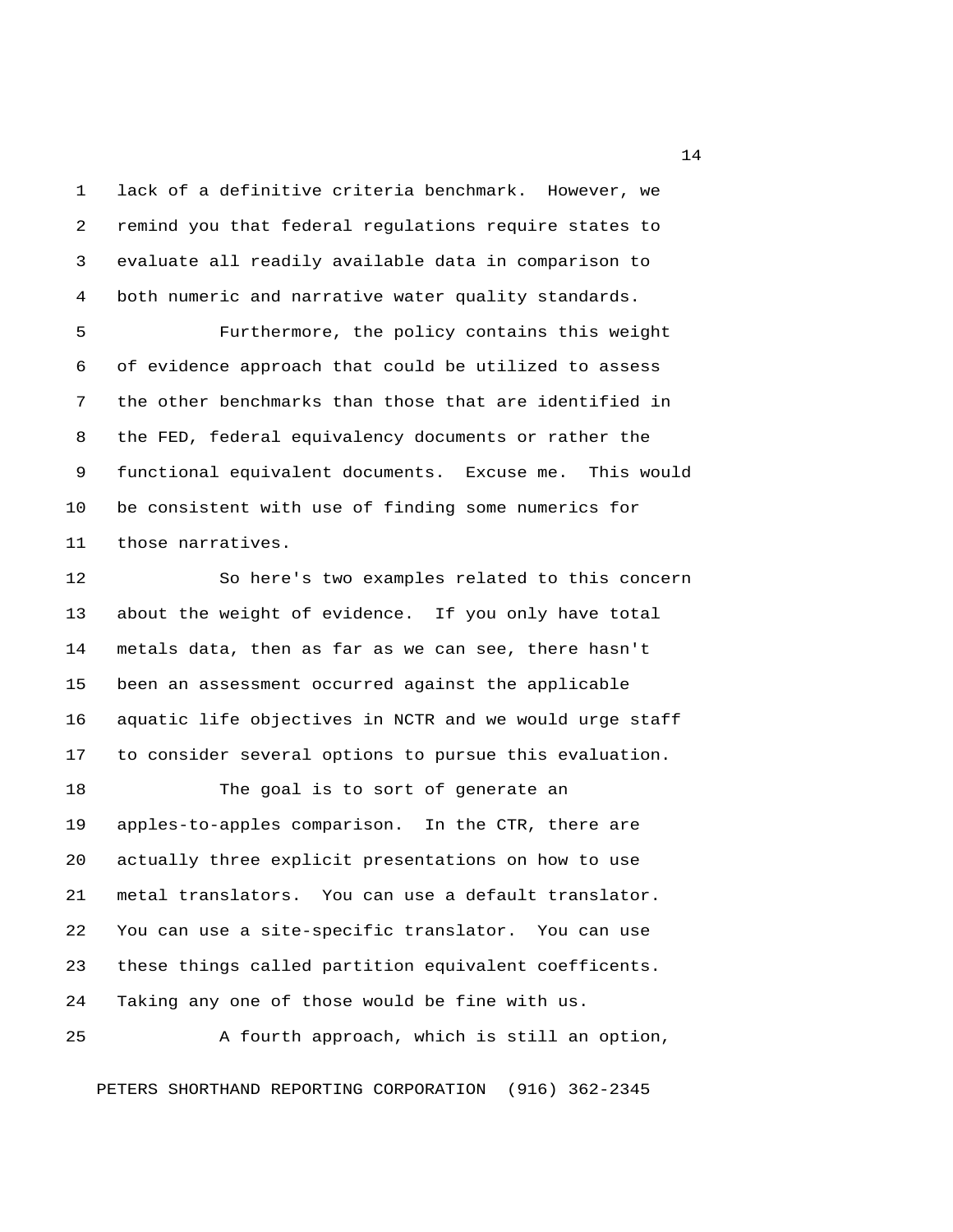1 maybe a little more different because it's not quite 2 apples-to-apples, would be to take the total ambient 3 results and compare them to the dissolved criteria. The 4 first three you could actually generate a total-to-total 5 comparison, and that would be optimal. Again, 6 neglecting to assess the available data is not an option 7 according to the federal regulations.

 8 Another area of concern related to this weight 9 of evidence is the DDT and sediments. We recognize it 10 is most desirable to have tissue and sediment data for 11 evaluating bioaccumulations and other beneficial uses. 12 We believe that in the Dominguez Channel estuary there 13 is tissue data as well as sediment data with high levels 14 of DDT that's delisted.

15 But more importantly, there are places where 16 there may be only sediment chemistry data and how will 17 the State pursue. It seems as if, our interpretation of 18 the facts, says that there hasn't been any assessment 19 completed.

20 But we believe the policy contains the weight 21 of evidence section which essentially says that using a 22 single line of evidence and using other benchmarks, in 23 this case for something like DDT, which is a 24 biocumulative, you could protect for higher organisms 25 including human health.

PETERS SHORTHAND REPORTING CORPORATION (916) 362-2345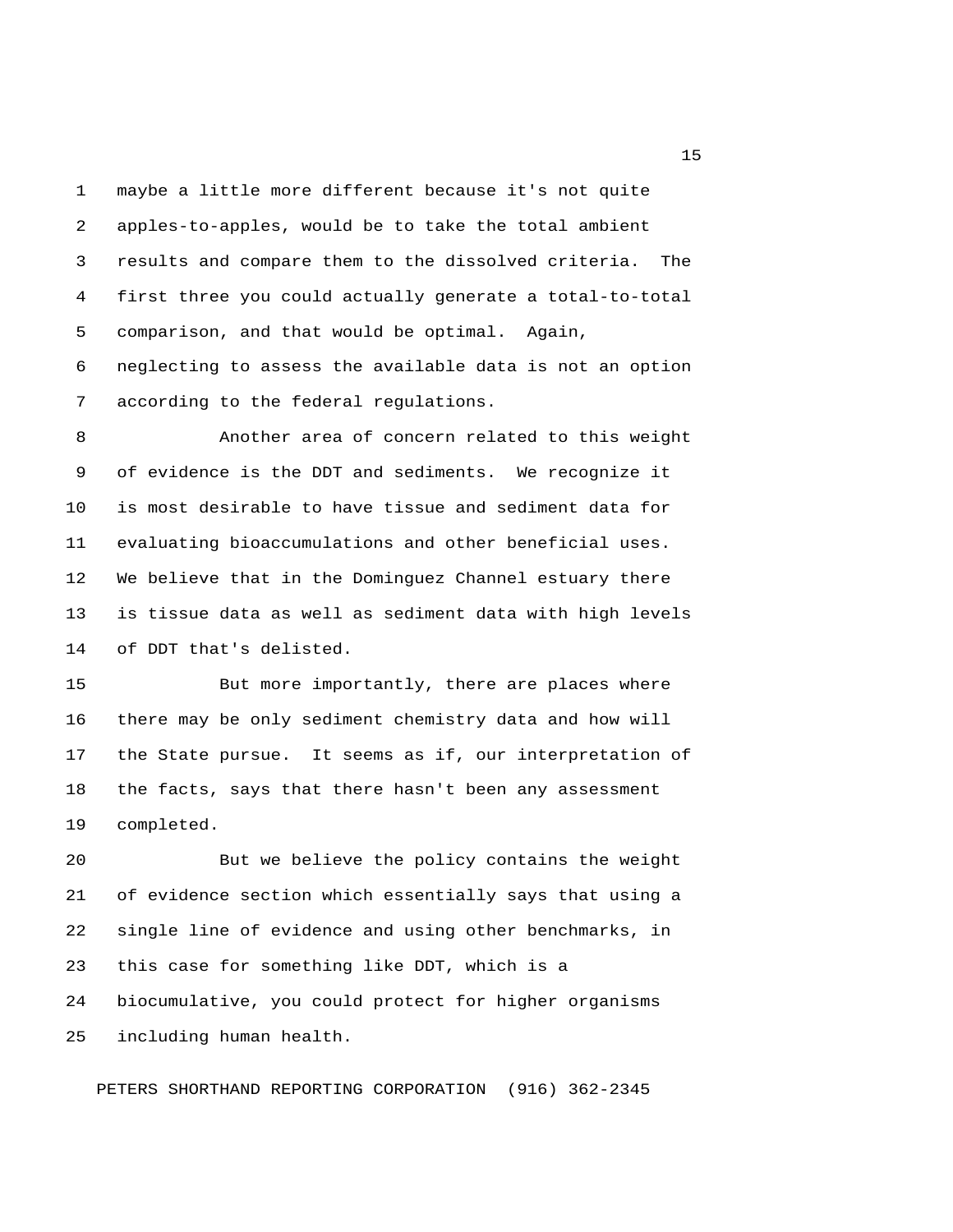1 So we suggest taking a sediment benchmark that 2 is equivalent to or -- how should I say this? 3 Developing a sediment benchmark by taking a CTR water 4 value and back calculating using sediment-to-water 5 ratios to determine a corresponding sediment value. 6 Both chemistry results would be compared to 7 the CTR derived value, and you could look at the number 8 and magnitude of exceedances. 9 VICE CHAIR SECUNDY: You're going to have to 10 wind up. 11 MR. KOZELKA: Yes. We support the Colorado 12 River assessments. I think that's the first time it's 13 ever been done. Appreciate the State's effort on that. 14 We have some concerns about the data and the 15 data sources reviewed. I should say it's a comment, and 16 that is essentially we feel this is a very robust asset. 17 We encourage the State to do that again in the future. 18 We would encourage you to think that yes, because 19 there's more data out there, it may take some direction 20 for you to streamline that effort to give some direction 21 to folks to provide data in databases or spreadsheets 22 and corresponding meta data to make that appropriate. 23 There has been some expression concerning the 24 idea of new data, and we believe that you should not

PETERS SHORTHAND REPORTING CORPORATION (916) 362-2345

25 categorically rule in or rule out new data, that you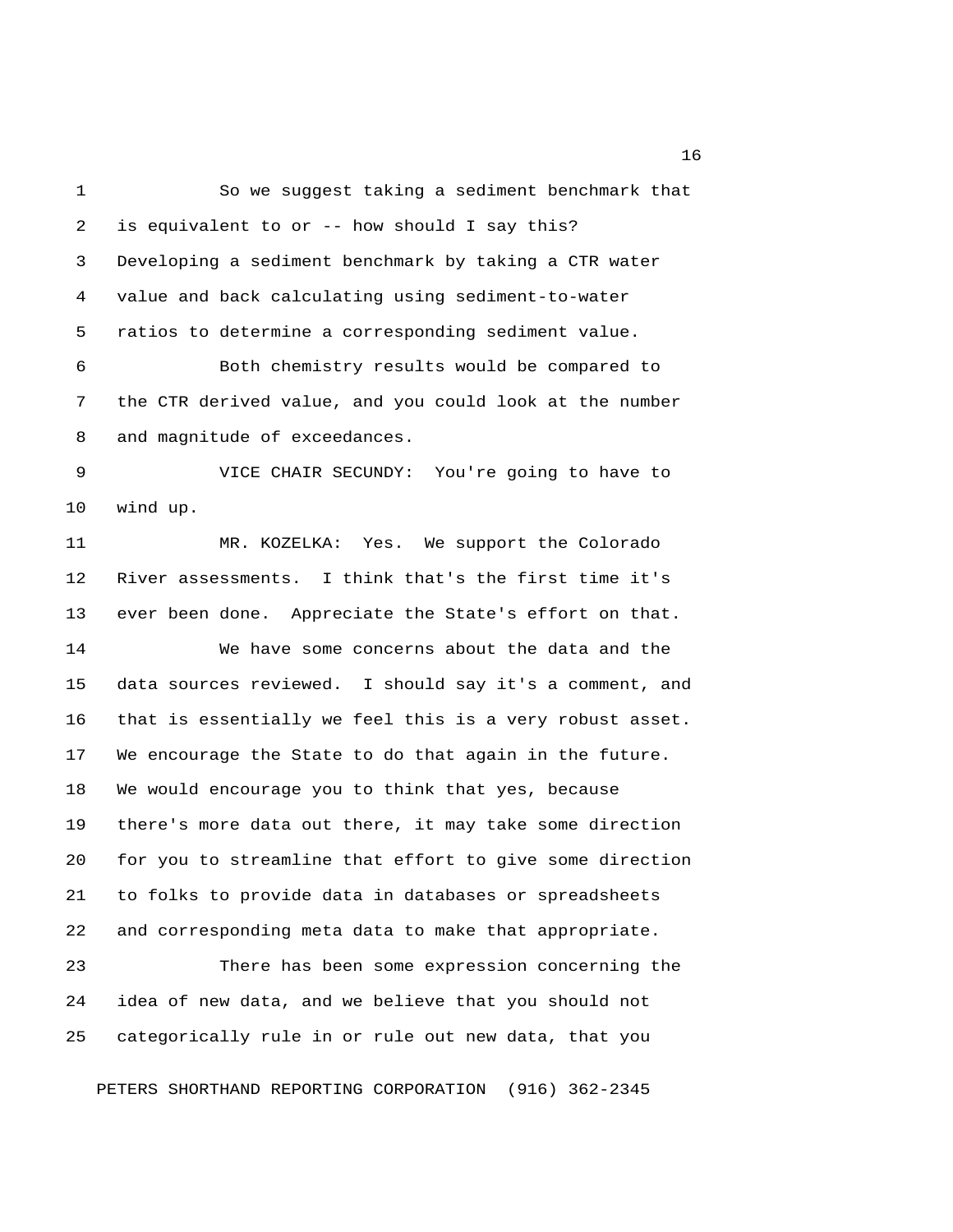1 should consider it on a case-by-case basis, and we would 2 be happy to work with you to develop some criteria to 3 make the sorting of that easier. Again, the goal is to 4 meet the deadline of April 1, 2006.

 5 In summary, we have much support for this 6 list. When it comes to us, we will carefully evaluate 7 the final submittal, the decisions therein, and the 8 State's technical rationale to support those decisions. 9 And if need be, we will add waters to make the final 10 list once EPA provides their approval. More written 11 detailed comments will be provided in the comment 12 period.

13 Thank you.

14 VICE CHAIR SECUNDY: Thank you very much. 15 Next is Richard Watson.

16 MR. WATSON: I thought you were taking the 17 State first.

18 VICE CHAIR SECUNDY: Well, somehow you got in 19 here. I will say actually Mr. Watson, sit down. I was 20 taking the State first. I'm not sure how you got into 21 the State.

22 Jose Angel.

23 MR. ANGEL: Good morning, Mr. Secundy. Jose 24 Angel, Assistant Executive Officer of Region 7. 25 Actually Dr. Zeywar with me from staff is going to make

PETERS SHORTHAND REPORTING CORPORATION (916) 362-2345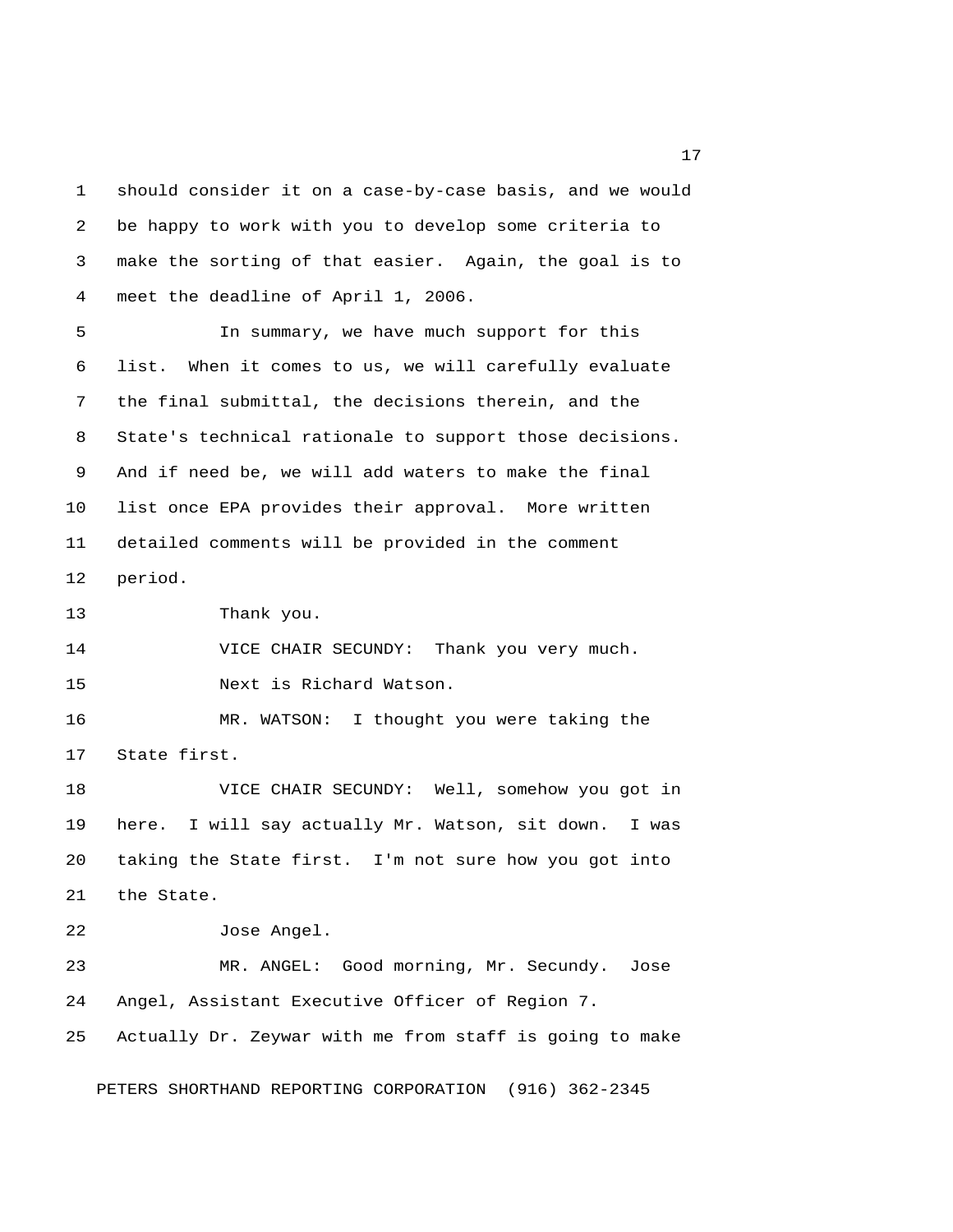1 some brief remarks. I will also offer supplement at the 2 end of this presentation, if needed. Thank you.

 3 MR. ZEYWAR: Good morning. My name is Nadim 4 Zeywar. N-a-d-i-m, Z-e-y-w-a-r. I am an environmental 5 scientist with the Colorado River Water Quality Board, 6 and I am going to present our comments on the latest 7 303(d) list recommended by State board staff.

 8 VICE CHAIR SECUNDY: Sir, you are going to 9 have to either hold or come around. That would be 10 better.

11 MR. ZEYWAR: Okay. To begin with, we thank 12 State Board staff for such hard work on delivering the 13 303(d) list, and we still have two issues of concerns 14 that we wanted to address the Board that we weren't able 15 to resolve with the State Board staff.

16 The first issue is listing the Colorado River 17 for manganese. That issue is probably a matter of just 18 taking data from the wrong location. The data that we 19 collected for manganese was in the Reservation Main 20 Drain Number 4, which is part of the lower Colorado 21 River Basin region but is not part of the Colorado 22 River. So that I think it shouldn't go on the list.

23 And this particular drain is part of the Bard 24 Valley which is in the lower Colorado River basin, and 25 this drain also doesn't have any municipal beneficial

PETERS SHORTHAND REPORTING CORPORATION (916) 362-2345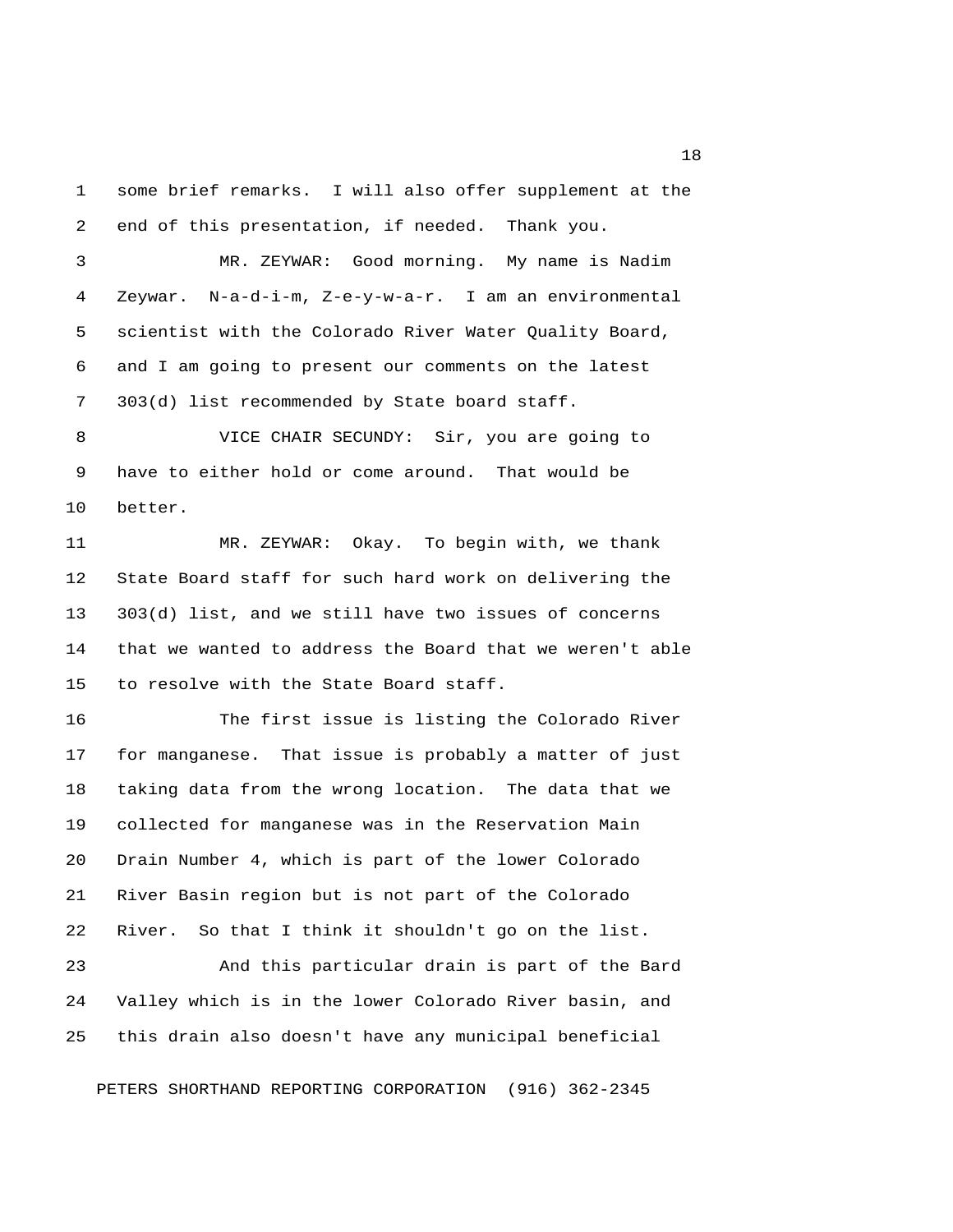1 uses. So otherwise we would support listing this drain 2 on the 303(d) list.

 3 The second issue and the most important one to 4 us is listing the All-American Canal for sulfate, total 5 dissolved solids and specific conductance. And to give 6 you just some background and history about the canal, 7 the old canal is actually an extension of the Colorado 8 River. It was established to divert water from the 9 Colorado River to the Coachella and Imperial Valley.

10 So the All-American Canal water in terms of 11 water quality is the same as the Colorado River water. 12 There are no discharges into the All-American Canal 13 either at that point or non-point source. So the same 14 water quality applies to both of them.

15 The Colorado River water quality in terms of 16 water quality objectives for salinity is about 879 17 milligrams per liter based on our basin plan. The State 18 deals with Colorado River salinity issues via the 19 Colorado River salinity forum because the Colorado River 20 is just such a huge river that required this forum to 21 deal with its salinity quality.

22 So as a matter of fact, we have a salinity 23 water quality objective, and we think that the available 24 data does not exceed that limit enough to be listed for 25 salinity.

PETERS SHORTHAND REPORTING CORPORATION (916) 362-2345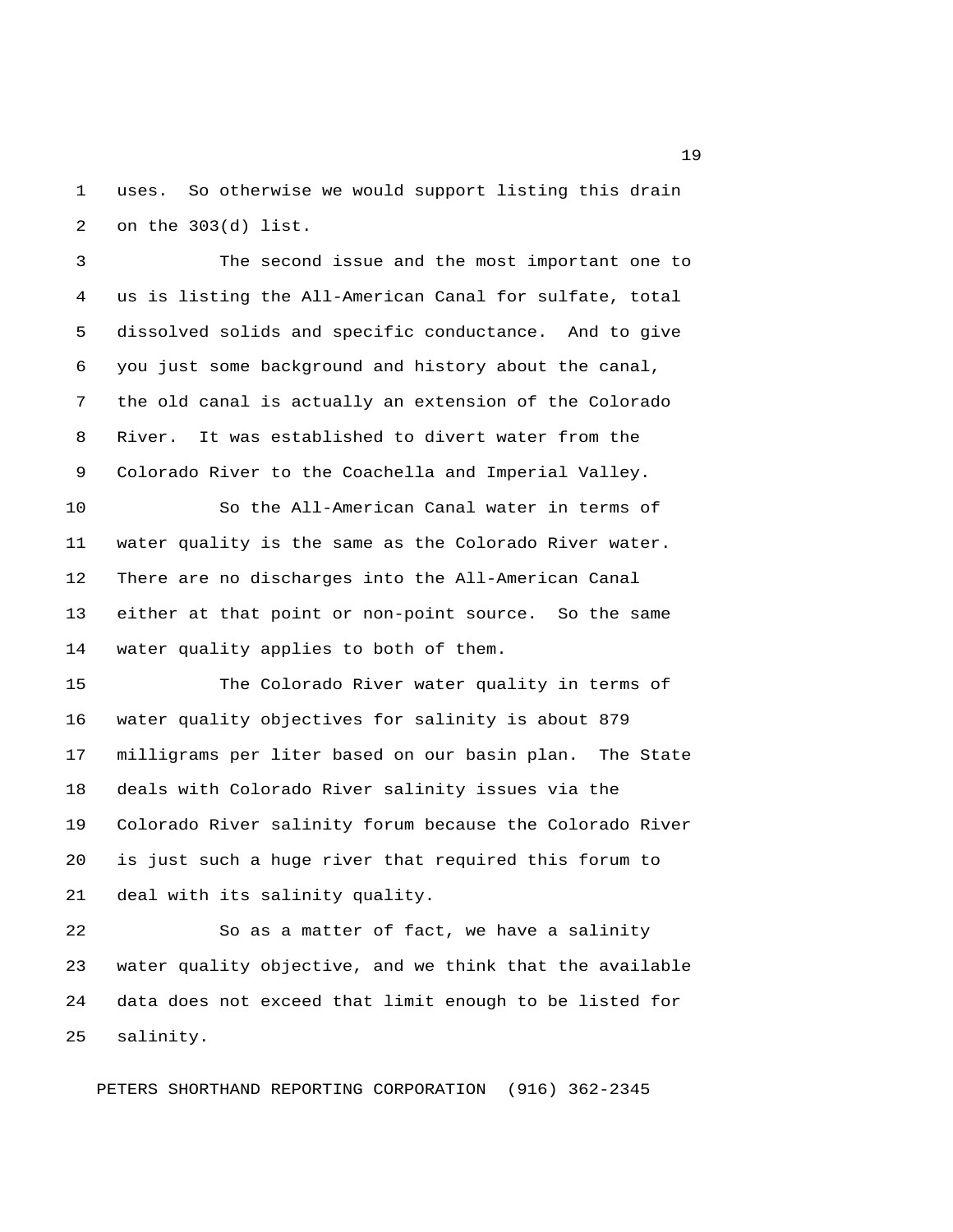1 The same -- well, for sulfate, actually it's 2 another constituent that was recommended to be listed 3 for the All-American Canal. And again, like the 4 salinity, if you list the canal for these constituents, 5 then the next step will be to the TMDL to develop TMDLs 6 to remedy the pollution or the impairments. 7 In this case, the TMDL is kind of very 8 difficult and very hard to engage because there are -- 9 as I said, there are no waste discharge sources to the 10 All-American Canal. All the sources are into the 11 Colorado River, and the Colorado River is like about 12 1500 miles starting in Colorado and Nevada, and it's 13 going to be a big mess for -- 14 VICE CHAIR SECUNDY: Are you saying simply 15 because it is difficult to implement and it's going to 16 be, quote, "a big mess" and some of the things perhaps 17 beyond the state's control that we should not, if indeed 18 it's listed, attempt to do a TMDL? What would be your 19 solution? 20 MR. ZEYWAR: Well, the solution would be to 21 list the Colorado River by itself, which is the source 22 of water, I mean -- 23 VICE CHAIR SECUNDY: But not to list the 24 All-American Canal? 25 MR. ZEYWAR: Not to list the All-American

PETERS SHORTHAND REPORTING CORPORATION (916) 362-2345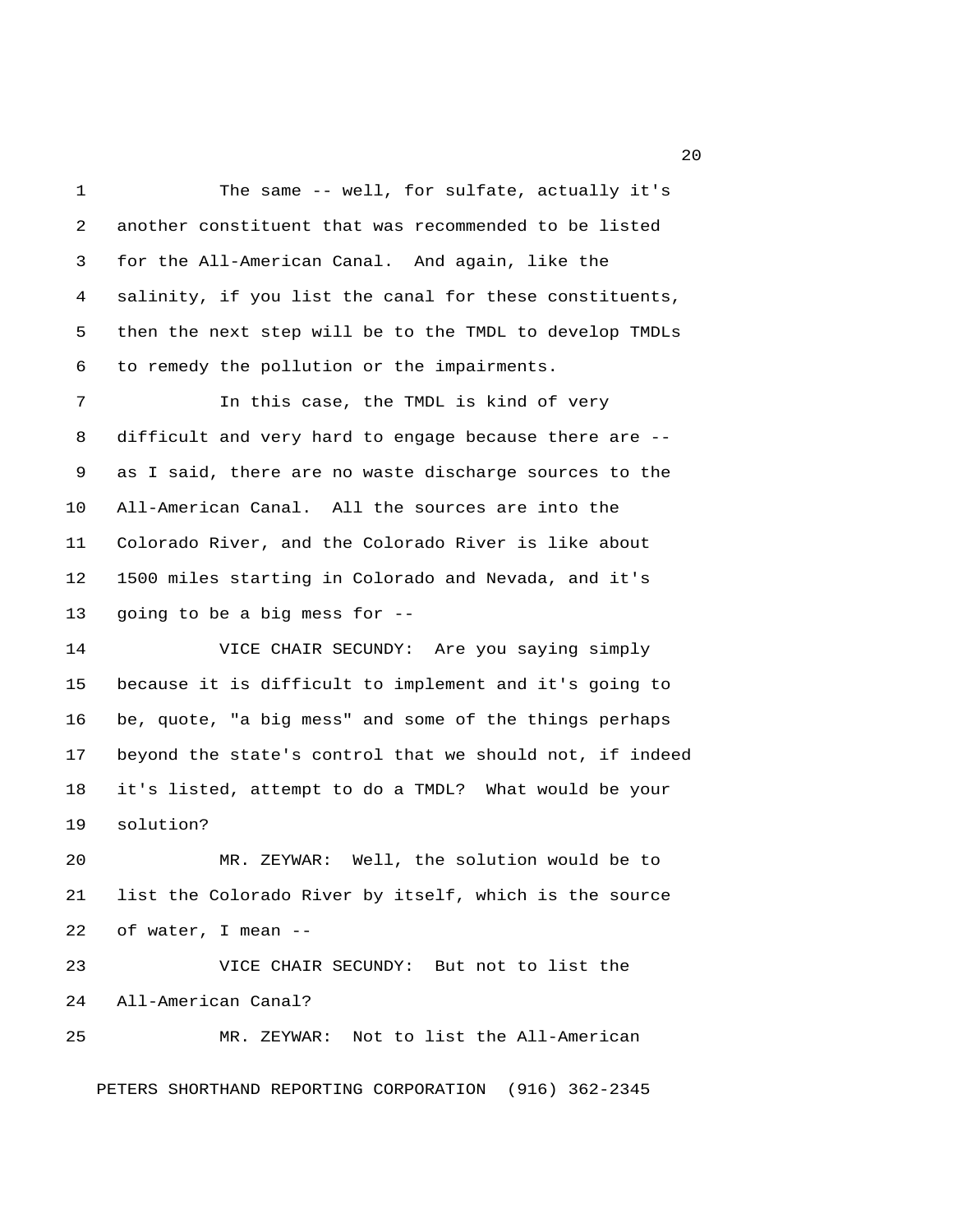1 Canal because the All-American Canal does is a delivery 2 canal only. There are no sources that we can go after. 3 MR. ANGEL: If I may, Mr. Secundy. I can say 4 it far more succinctly this way. We actually don't 5 concede that there is an impairment. I'm sorry. We 6 don't concede that there is an impairment in the first 7 place.

 8 What we are trying to convey to you, to the 9 Board and the rest of the Board members, is that if it 10 is listed pursuant to the State Board policy, we are 11 required to do a TMDL. I am not adverse to trying to do 12 the TMDL, but only to the point that it will result in a 13 meeting Basin Plan standards in this case. I'm not 14 adverse to chasing the pollution all the way up stream.

15 We're not conceding in the first place that 16 there is an impairment, but if there would be such 17 impairment, then, like Mr. Zeywar mentioned, we should 18 list the Colorado River, but we are not conceding either 19 that the Colorado River is impaired.

20 VICE CHAIR SECUNDY: Okay. You're going to 21 have to -- you've got about one more minute.

22 MR. ZEYWAR: Oh, okay. As Jose said, if you 23 look at slide No. 6 or No. 6 in this presentation, I'm 24 presenting here that California Code of Regulation, 25 Title 22 requirements for the secondary MCLs -- and it

PETERS SHORTHAND REPORTING CORPORATION (916) 362-2345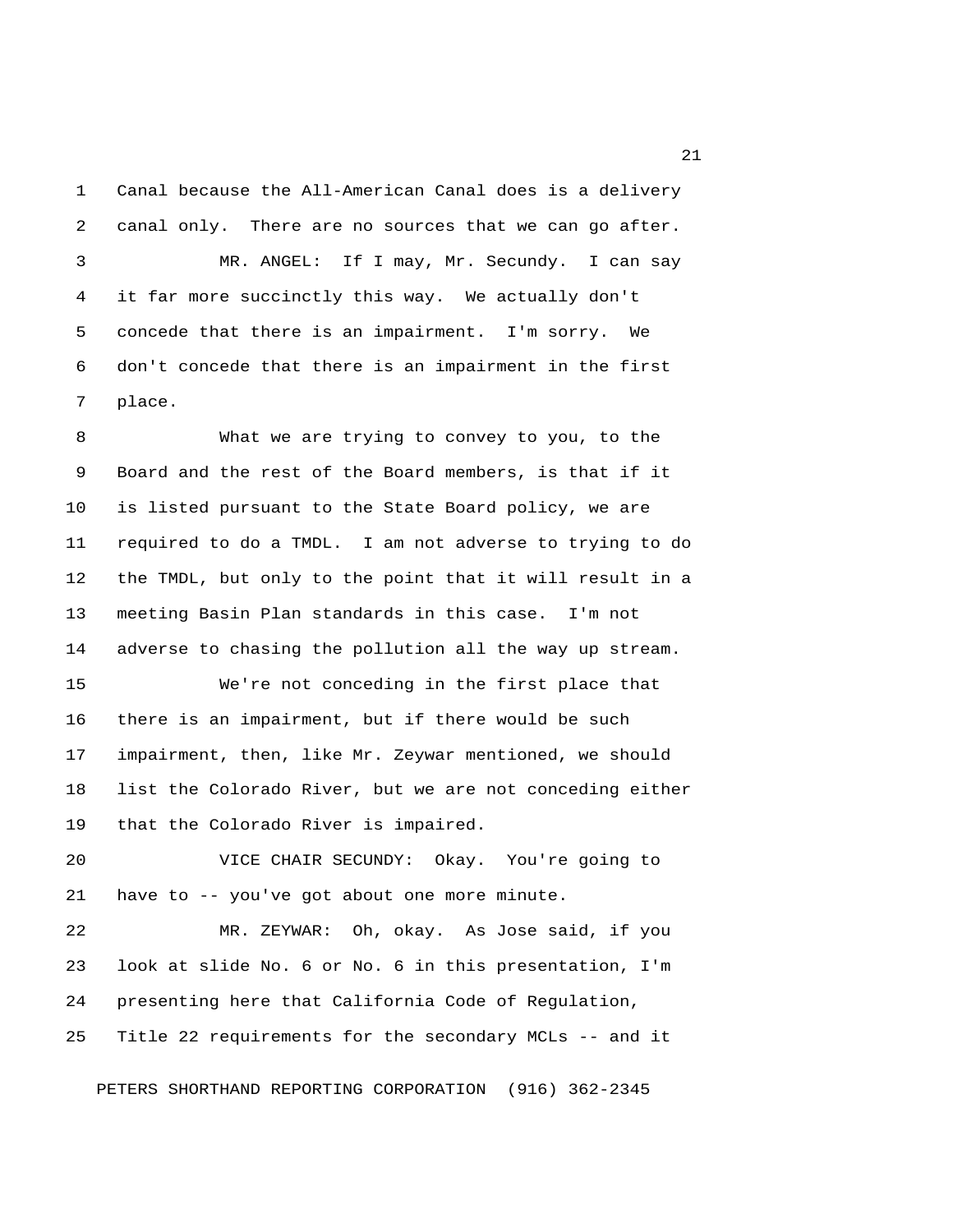1 actually has a range to be used to list for drinking 2 water for the secondary MCLs.

 3 The range goes for TDS or salinity from 500 4 milligrams per liter as the recommended to the upper 5 limit, which is 1,000. And for salinity, all the data 6 actually did not exceed the upper limit in the table in 7 No. 6.

 8 According to the -- also in Page No. 7, the 9 recommended level is required for higher degree of 10 consumer acceptance. Then if you can't get that -- if 11 you have your data between the recommended and the upper 12 limits, then this is still acceptable if it is never 13 reasonable nor feasible to provide more suitable water.

14 So in our opinion, this water is still 15 acceptable based on the difficulties of providing any 16 better suitable water for drinking purposes.

17 In the next few pages you have the data that 18 support our discussion, and it shows that most of the 19 data is between the upper and the recommended limit, 20 which is, according to the DHS, U.S. EPA and the code, 21 still acceptable for such uses.

22 VICE CHAIR SECUNDY: All right. And I've read 23 your conclusions, sir.

24 Just for your benefit and the benefit of the 25 others that are doing presentations, believe it or not,

PETERS SHORTHAND REPORTING CORPORATION (916) 362-2345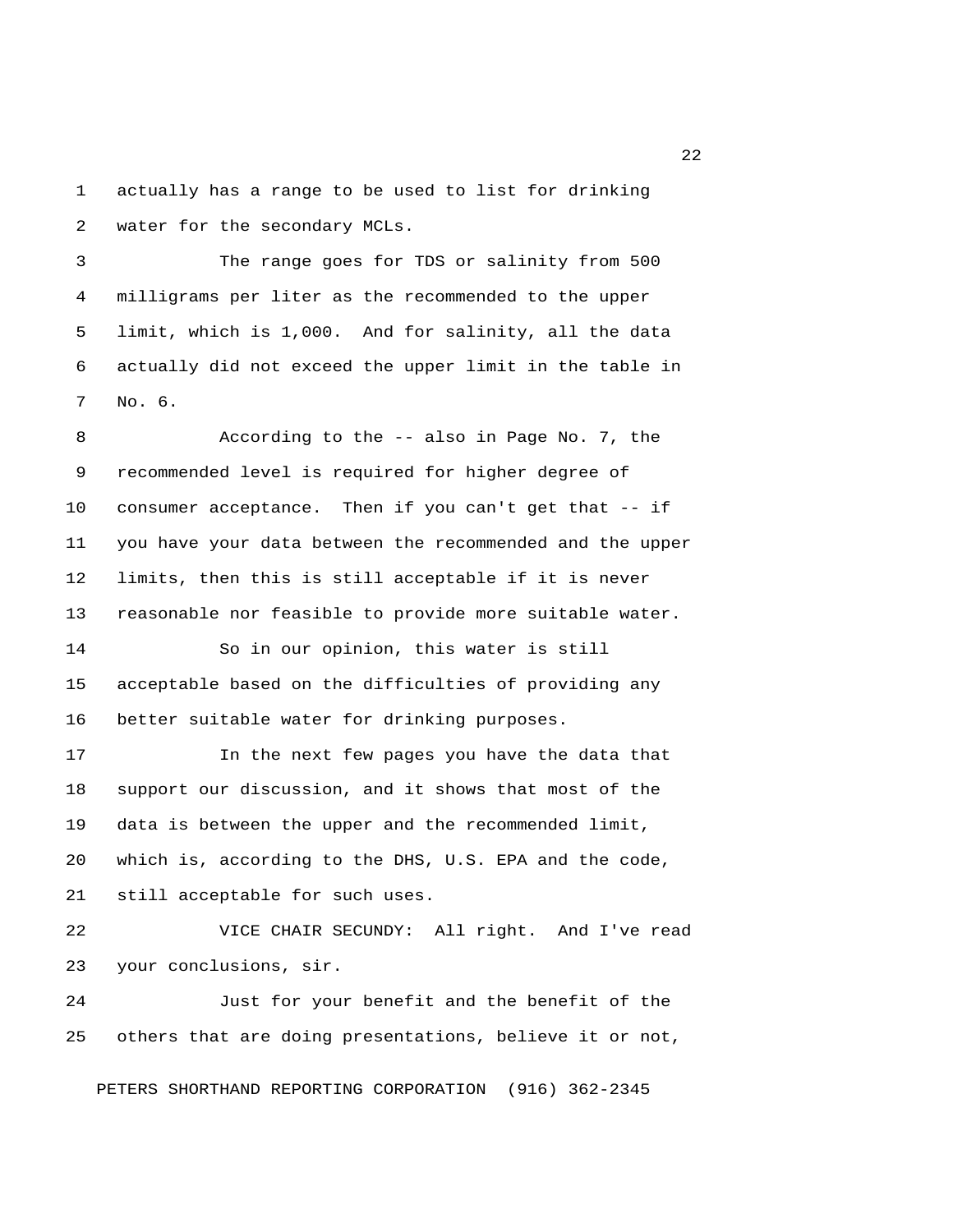1 the Board members do read what you submit. So when you 2 do come up, you don't need to go through your 3 presentations. We will either have read them or will be 4 reading them before we make a decision. So simply try 5 to highlight some things that you want to bring to our 6 attention.

7 MR. ZEYWAR: All right. Thank you.

 8 MR. ANGEL: Just going to take one minute of 9 your time, Mr. Secundy and the counsel. 10 Very briefly, in the first case, the first 11 concern is the listing of an ag drain instead of the 12 Colorado River. That ag drain doesn't have a municipal 13 use. The criteria the staff tried to apply is the 14 municipal beneficial use. It should not be listed. 15 It's inconsistent with your own policy. 16 And the second more fundamental issue is the 17 listing of the All-American Canal. It is our opinion 18 that the All-American Canal meets our water quality 19 standards. 20 VICE CHAIR SECUNDY: Thank you. 21 Renee DeShazo. 22 MS. DESHAZO: Good morning, Mr. Secundy and 23 other members of the Board and staff. It's good to be 24 here. 25 The first thing I want to do is just

PETERS SHORTHAND REPORTING CORPORATION (916) 362-2345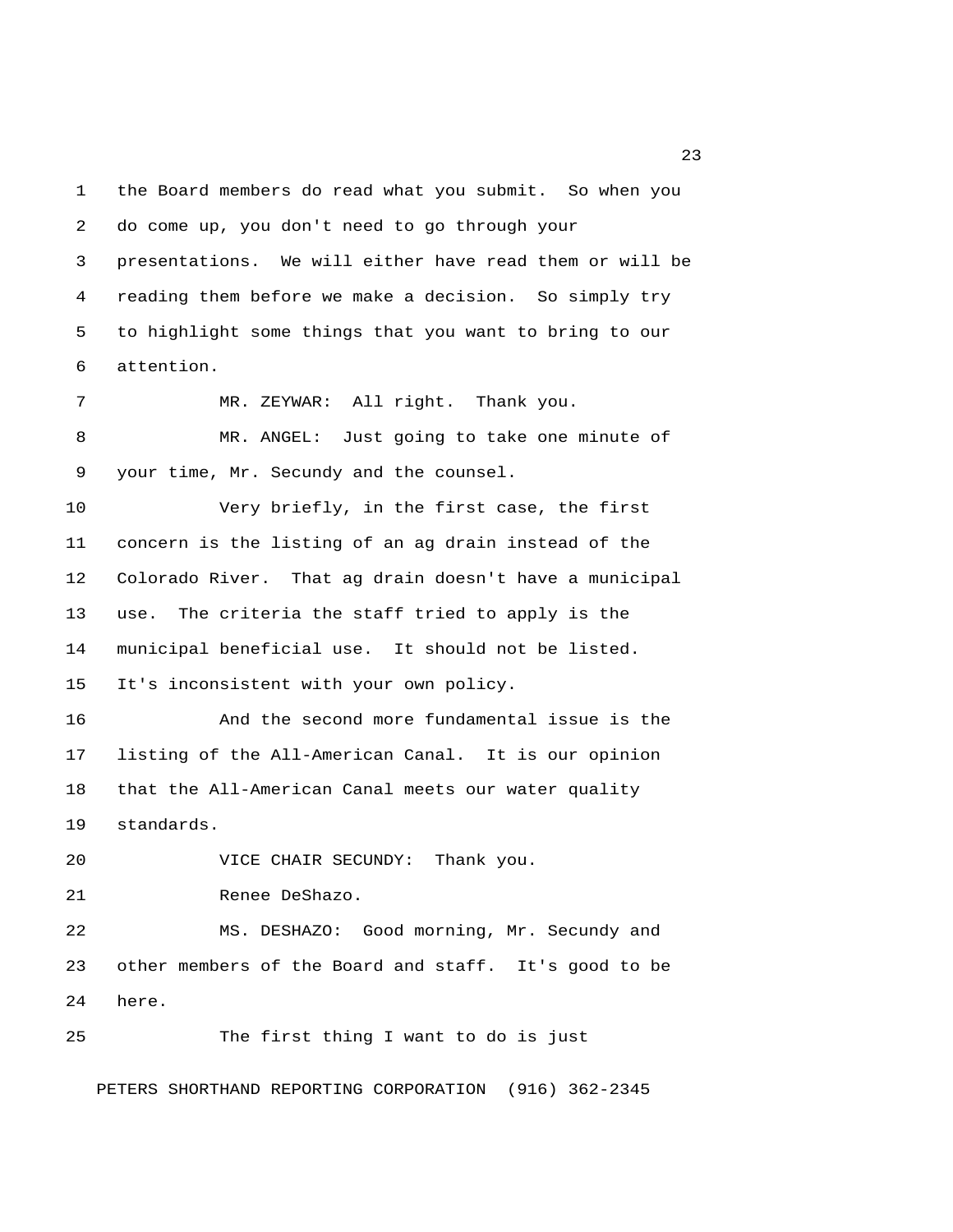1 acknowledge the tremendous amount of work that's gone 2 into this. I know from having done it myself before 3 that it's a huge amount of work to pull all this data 4 together and analyze it.

 5 And I also want to thank the State Board for 6 changing the date of this hearing because it conflicted 7 with our Board meeting in December. So I really 8 appreciate that accommodation.

 9 VICE CHAIR SECUNDY: For those in the 10 audience, the reason indeed we changed the date is it 11 was conflicting with Region 4's Board meeting.

12 MS. DESHAZO: We really appreciate that. 13 I first want to start out by just saying that 14 there are many aspects of this list that we support. 15 There are some listings in particular that we're very 16 happy to see, including the recommendation to list the 17 L.A. River estuary for trash, the (inaudible) algae 18 listings in Malibu Creek and the listings for DDT and 19 PCBs in portions of the L.A. Harbor and in Ventura 20 marine jetties.

21 We do have several general comments that I 22 want to make today. We have a lot of specific comments, 23 but I'm going to save all of those for our written 24 comments and not go over those in detail today.

25 The first category of our general comments is

PETERS SHORTHAND REPORTING CORPORATION (916) 362-2345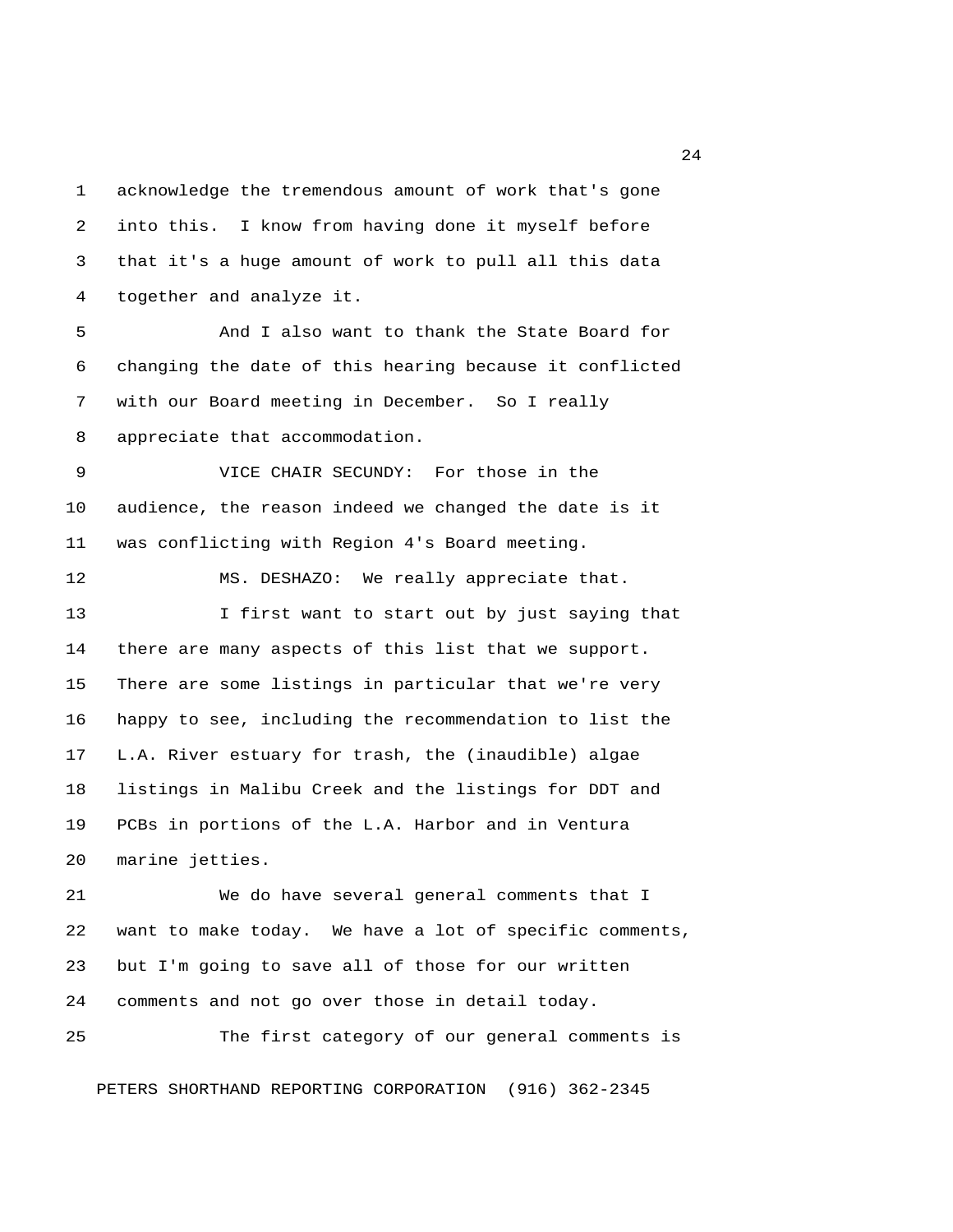1 regarding the application of the bacteria objectives in 2 the draft 303(d) list, and the first comment relates to 3 the beaches along Santa Monica Bay which were originally 4 placed on the 303(d) list in many cases as a result of 5 beach closures, and these beaches were subsequently 6 included in the bacteria TMDLs for Santa Monica Bay, the 7 dry and wet weather TMDLs.

8 Per the listing policy, if a water body is 9 listed for beach closures, the listing policy says that 10 is not a valid reason for listing, and we don't have a 11 problem with that decision. We think that's 12 appropriate.

13 However, because a TMDL is in effect for these 14 beaches, we feel like the State needs to be very 15 thorough in its evaluation of all readily available 16 data. And specifically, as we heard from the staff 17 presentation, the data evaluation solicitation went from 18 about April to June of 2004.

19 Since November 2004, we have a tremendous 20 amount of new data coming in now from many of these 21 beaches, some of which were not originally monitored 22 under the Santa Monica Bay beaches TMDL.

23 So we feel like it's important before making 24 any decisions, final decision on these beaches, that you 25 make sure to include the year-plus of data, weekly

PETERS SHORTHAND REPORTING CORPORATION (916) 362-2345

<u>25</u>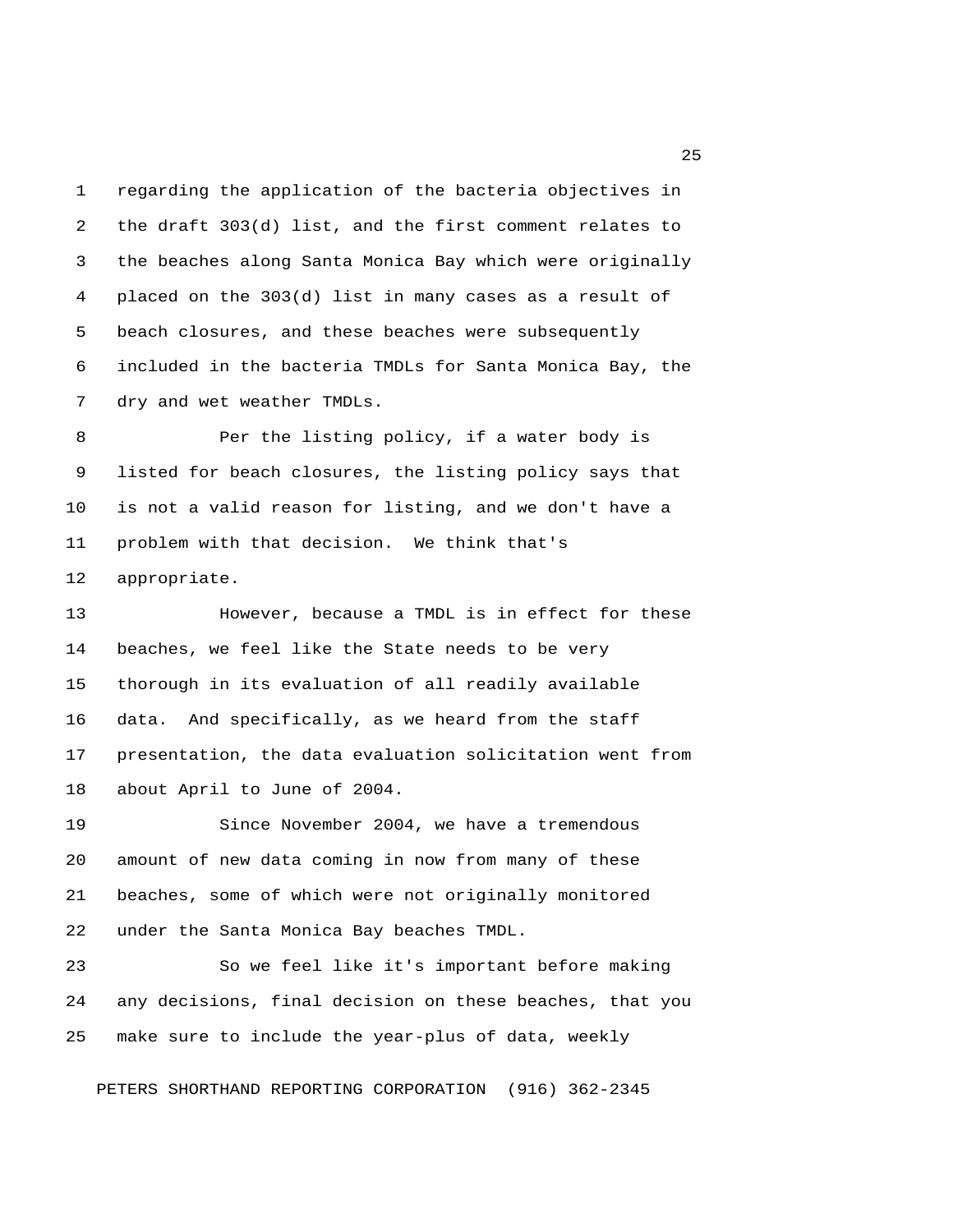1 monitoring data, and some case five times per week 2 monitoring data, for these beaches given the impact that 3 it could have on these TMDL which are already in effect 4 for the Santa Monica Bay beaches.

 5 VICE CHAIR SECUNDY: Let me just address that, 6 and I'm actually going to ask staff to respond also. 7 What I am told is we need a cutoff date in terms of 8 data. And at some point in time we have to say, "This 9 is closed," and then we will go on at the next cycle and 10 include that data in the next cycle.

11 MS. DESHAZO: Right. And I definitely see 12 that dilemma, and we have run into that in the last 13 listing cycle ourselves as we were soliciting data, and 14 I think, as Peter Kozelka of EPA Region 9 pointed out, I 15 think we need to be careful about what data is included 16 and do that on a case-by-case basis.

17 And we know that there's a lot of data that's 18 become available since the date of solicitation, and we 19 don't think that all of that should necessarily be 20 included in this round.

21 However, given that there is a TMDL in effect 22 for these beaches and the potential impact of not 23 looking at all readily available data on the TMDL that 24 is in effect, then we feel like in those cases, if there 25 is a TMDL, we really ought to make sure that, if there

PETERS SHORTHAND REPORTING CORPORATION (916) 362-2345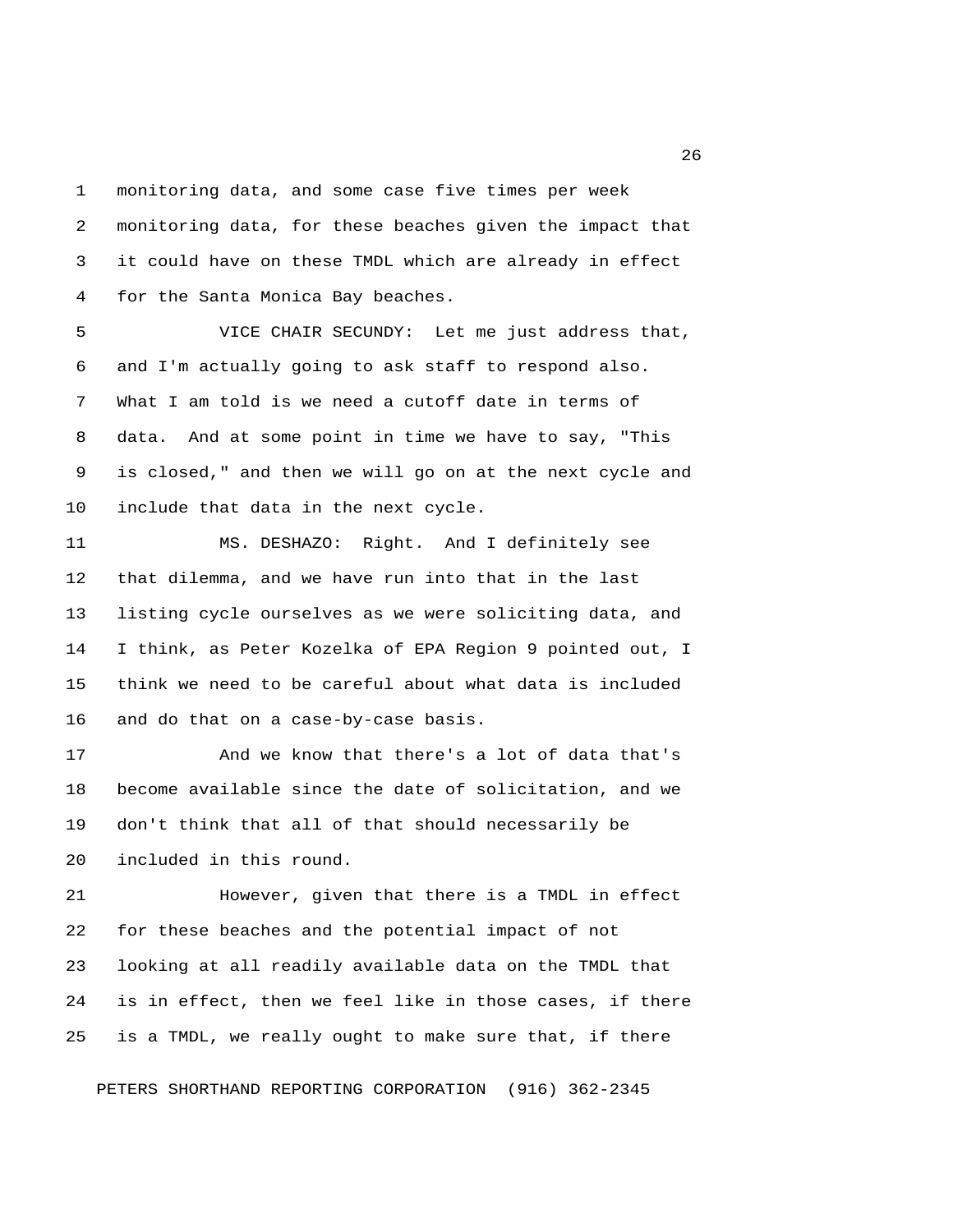1 are significant sources of data, that those are 2 considered given the potential impact on the TMDL and 3 its implementation.

4

 5 MR. WILSON: In response to the question about 6 accepting new data into the record, it's a major issue 7 that we face. And just about everybody I talk to says, 8 "I have more data to evaluate." And evaluating new 9 information is completely appropriate. We need to 10 evaluate all data and information, but it takes staff 11 time, and there are limitations, and we have set 12 priorities on which data sets we review.

13 We're accepting all the data and information 14 into our record now. We're going to make 15 recommendations to the State Board on which data sets we 16 think should be reviewed, new data sets. But that has 17 to be balanced by the State Board with completing this 18 task on time.

19 And so that's really the challenge for the 20 Board members is how much more data should be evaluated 21 as part of this process, and that will be done once 22 we've seen all the comments that have come in.

23 VICE CHAIR SECUNDY: By the way, when we 24 speak, it does not take away from your time.

25 MS. DESHAZO: Thank you. I appreciate that.

PETERS SHORTHAND REPORTING CORPORATION (916) 362-2345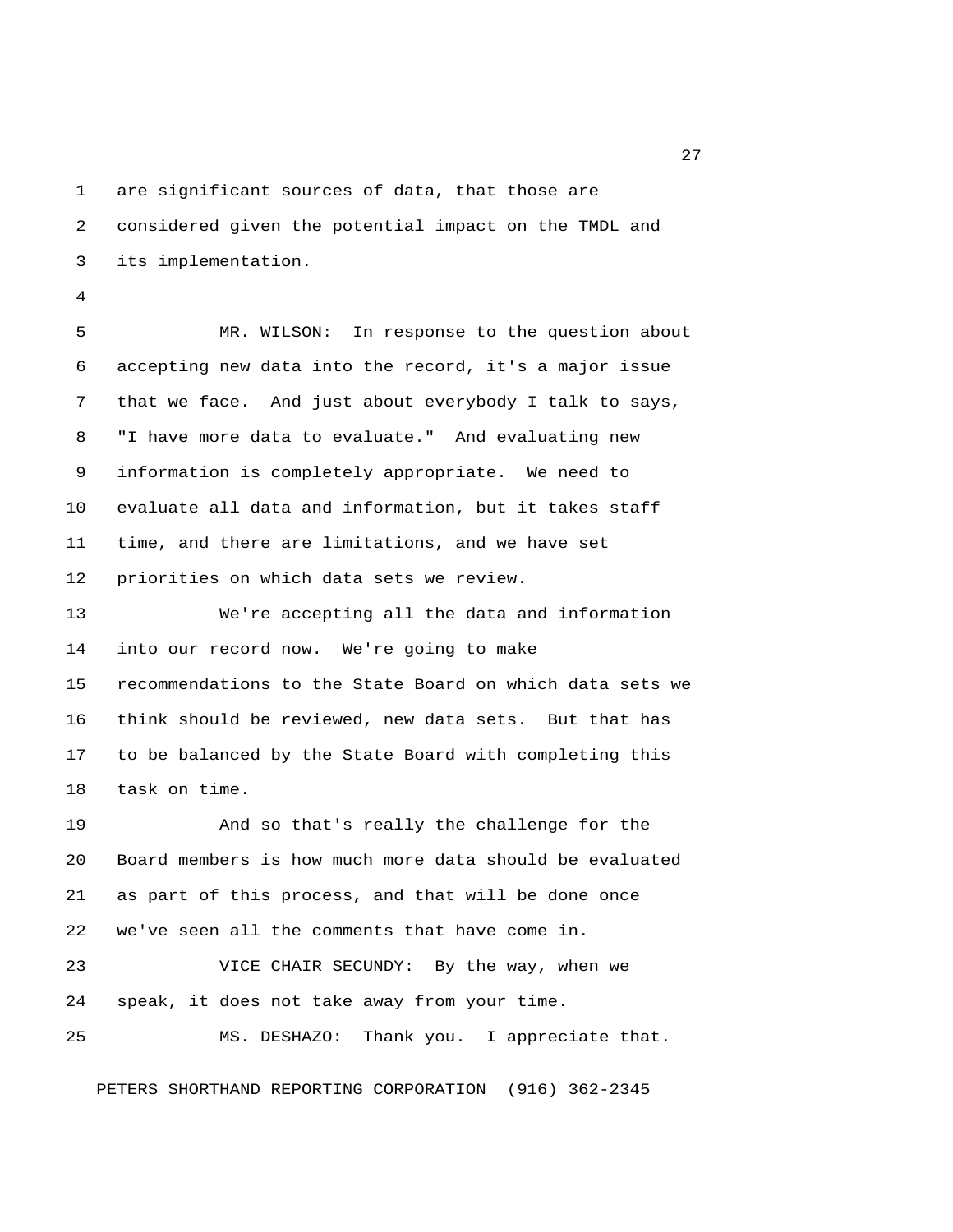1 I was hoping you were going to say that.

 2 Well, let me move on. That was pretty much 3 all I wanted to say about that particular issue. 4 The second issue regarding the application of 5 the bacteria objectives is that in the L.A. region in 6 certain of our engineered water bodies, the regional 7 board has established what we call "High-flow suspension 8 of recreational uses," specifically Rec 1 and Rec 2 9 issues because of the inherently dangerous conditions 10 that are faced in these channels. 11 And this was actually something that the State 12 Board members, concerning our revision of our bacteria 13 directives, directed us to look into and see whether 14 this would be appropriate. We did that. We adopted a 15 basin plan amendment, and it is in effect now. 16 The draft list recommends listing for 17 bacterial indicators in some of these channels, and 18 specifically, the fact sheets note that the majority of 19 the data were collected during wet weather conditions. 20 Now, our high-flow suspension only applies under 21 conditions of half an inch of rain or greater and the 24 22 hours following. 23 What don't know whether those wet weather 24 conditions met that criteria. However, I think that 25 it's very important for the State Board staff to take a

PETERS SHORTHAND REPORTING CORPORATION (916) 362-2345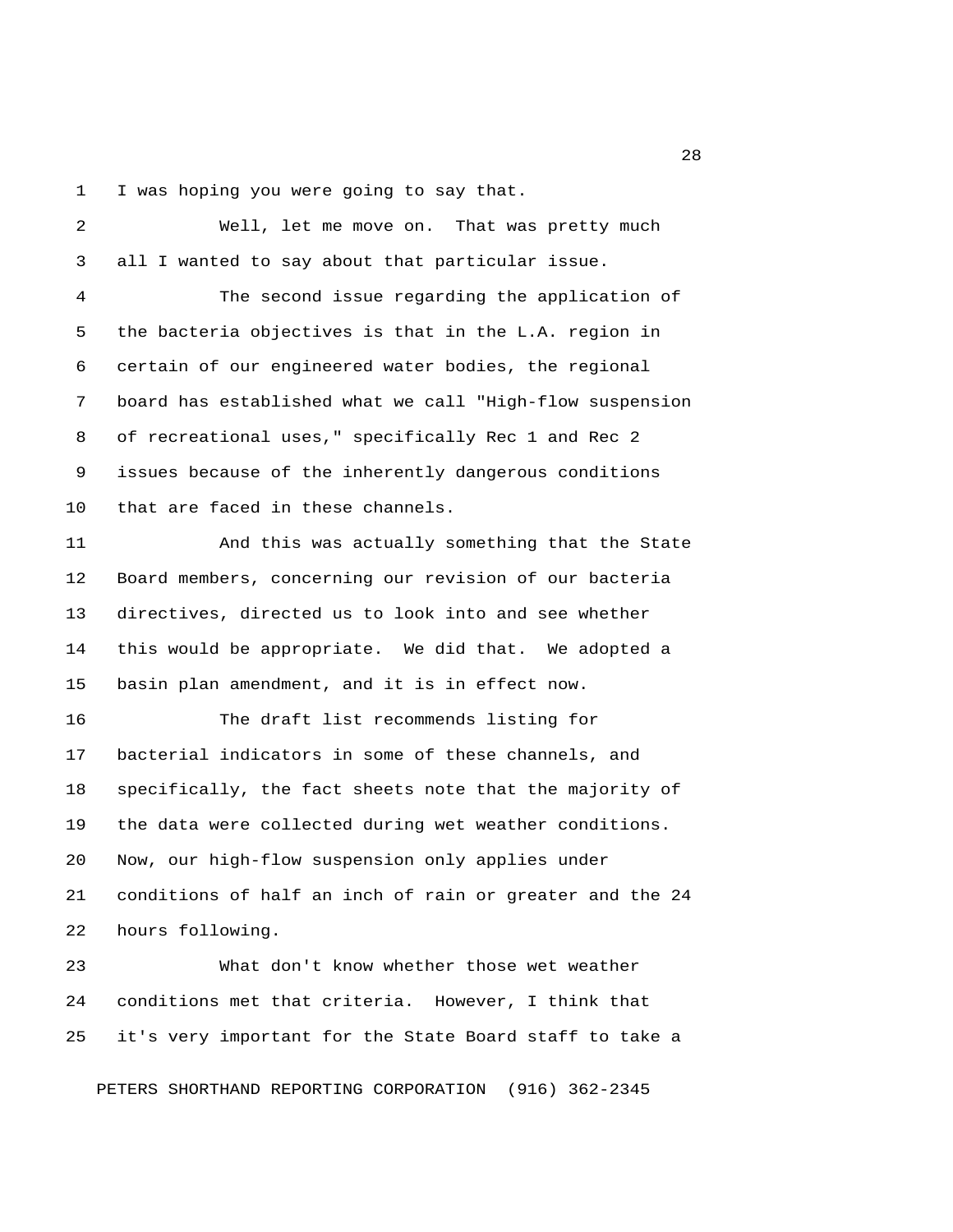1 look at some local rainfall data and see whether or not 2 the high-flow suspension was in effect in those 3 particular cases, and there are actually three water 4 bodies in particular that I identified: Aliso Canyon 5 wash, Burbank Western Channel, and the Dominguez Channel 6 at Vermont Avenue where that high-flow suspension may 7 have been in effect, and that would affect the listing 8 recommendations being made.

9 The next comment that I have is -- and I'll 10 keep this relatively brief because Peter Kozelka of the 11 EPA Region 9 already made it. We agree with his comment 12 regarding the evaluation of DDT and sediment. And 13 basically in the L.A. region we feel as though given 14 that we know DDT levels are highly elevated in many 15 areas of the L.A. region. We know there are sources of 16 that DDT historically, and also DDT is a very high 17 priority pollutanous biocumulative.

18 We feel as though we cannot ignore the fact 19 that we have sediment data for DDT. And basically what 20 we would recommend, which is slightly different I think 21 from what Peter is recommending in that State Board 22 simply maintain the current listings as they are until 23 we can find an appropriate benchmark because of the fact 24 that DDT is such a serious concern for us for our 25 aquatic life communities, for human health purposes and

PETERS SHORTHAND REPORTING CORPORATION (916) 362-2345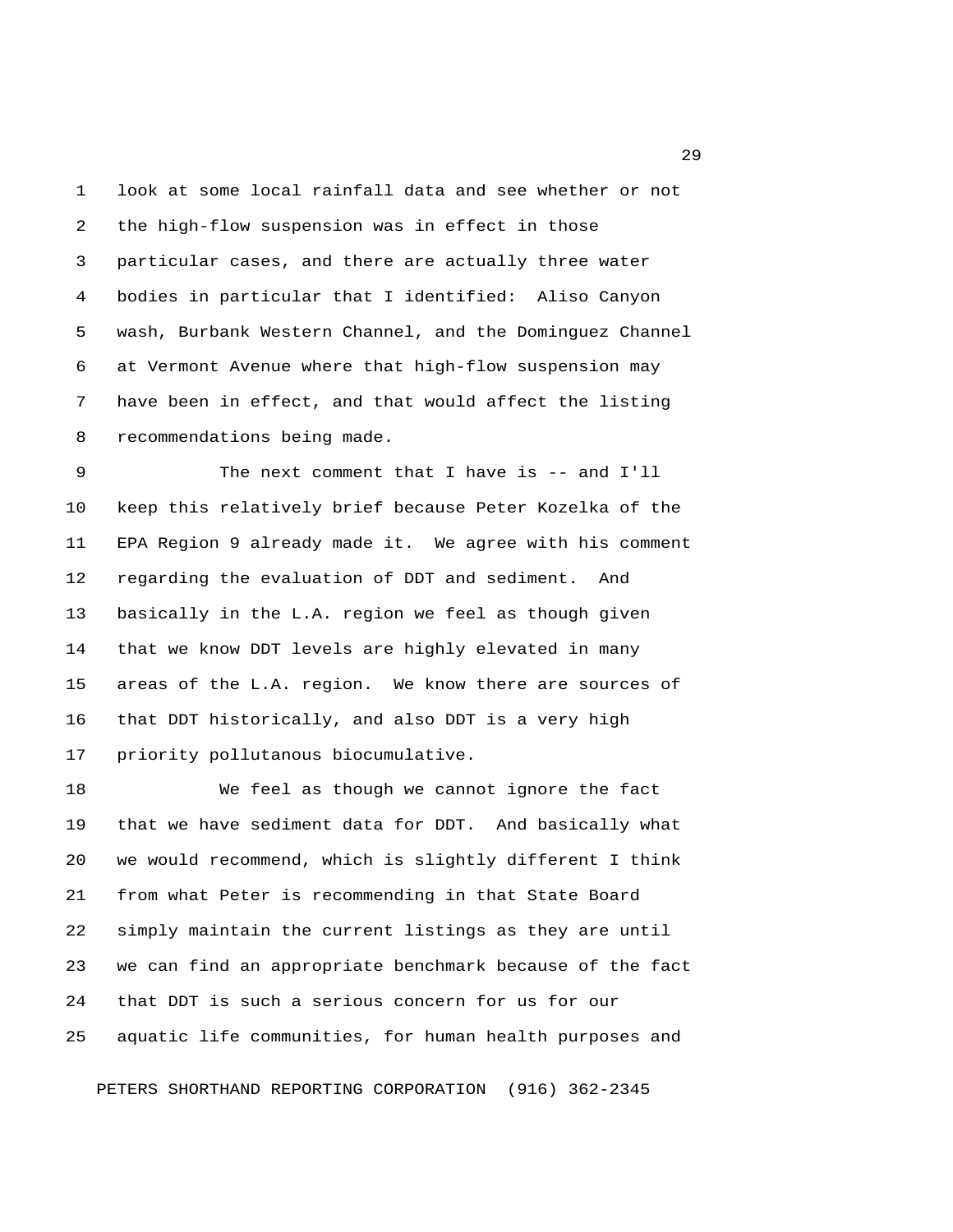1 so forth.

 2 So we feel like, for an example, as Peter 3 pointed out, Dominguez Channel estuary is a case in 4 which we feel as though the DDT listing should stay in 5 place until we have a better benchmark that we can use 6 to evaluate that.

 7 The next comment that I have, again, is 8 another one where we concur with Peter Kozelka's comment 9 that he made regarding the comparison of total 10 recoverable metals data to the CTR criteria and the 11 facts that, again, we feel as just because you have data 12 that's expressed in total form, you cannot ignore that. 13 You need to use that and apply, for example, the default 14 translators that are in the CTR and evaluate that data.

15 And, in fact, we have already looked at some 16 of the listings for the San Gabriel River as part of our 17 TMDL assessment using exactly that, basically taking the 18 default translators and converting CTR criteria to the 19 total and then comparing the total-to-total numbers.

20 And, in fact, if you use that approach, we 21 find a number of impairments in the San Gabriel River 22 estuary as well as some impairments in Coyote Creek and 23 in some of the upstream beaches that, if we did not use 24 that data, you would not necessarily see.

25 So the bottom line is we feel like if we

PETERS SHORTHAND REPORTING CORPORATION (916) 362-2345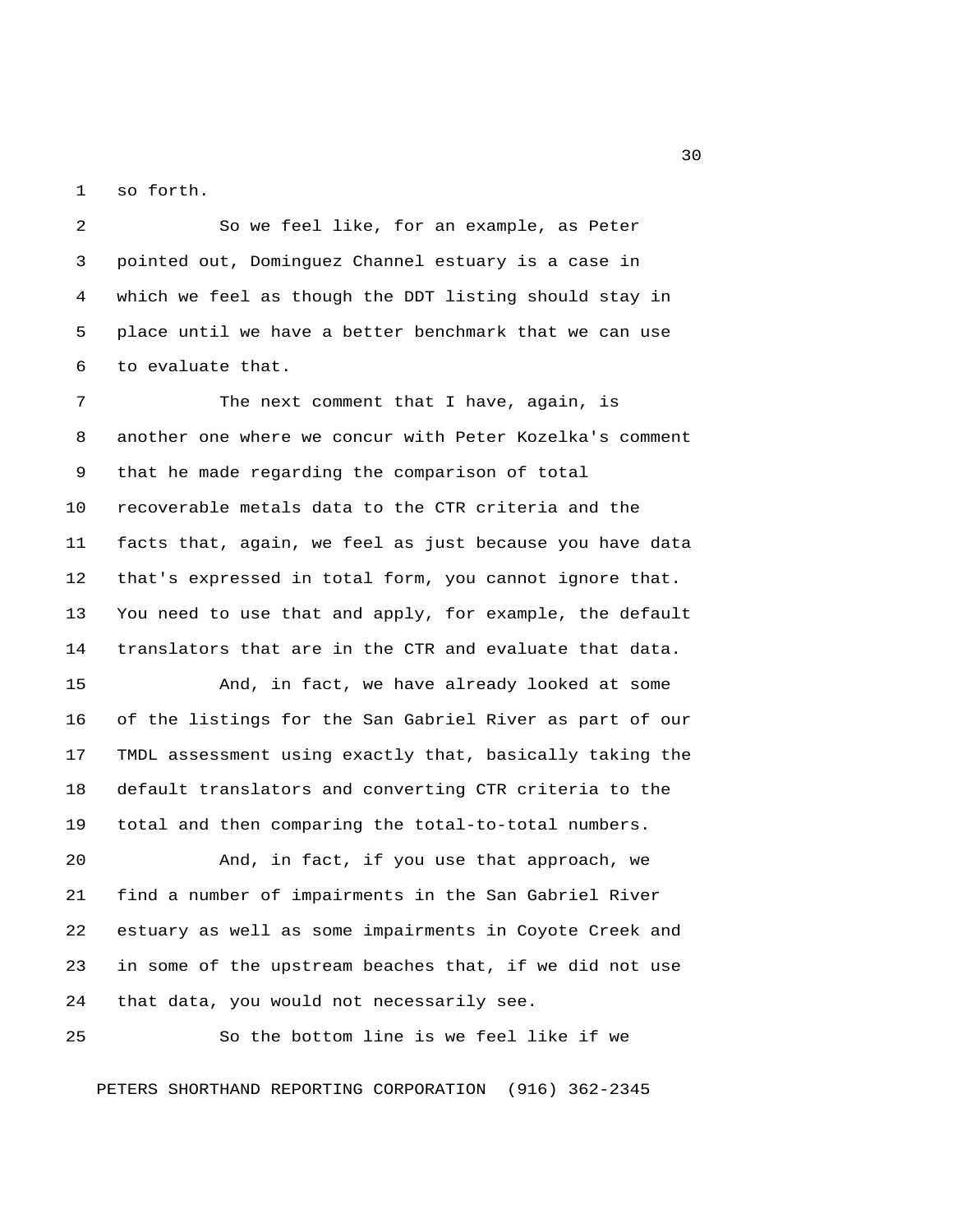1 ignore that total metals data, which we should not, that 2 we would miss many of the impairments in the San Gabriel 3 River.

 4 The final comment that I want to make is a 5 more specific comment, and it's specifically related to 6 chlordane in the Santa Monica Bay, and this is another 7 case of some new data being available. Their EPA has 8 done an evaluation of more recent data, some of which 9 was included in your evaluation that you did, and we've 10 reviewed that. And on the basis of that, we really 11 would recommend that chlordane should be delisted and 12 Santa Monica Bay, and we will provide some of the 13 specifics regarding that.

14 But both were sediment and for tissue. It's 15 clear that there's really no longer an impairment for 16 chlordane. And the issue with the fact sheet in the 17 data that you looked at is -- it was just slightly under 18 the number of samples that was required, I think, by 19 just a few.

20 There is more recent data available as a 21 result of regional monitoring of the data sources that 22 basically clearly showed that the indication of your 23 analysis, which is that it should be delisted is 24 certainly confirmed by the more recent data. So it 25 seems like it would be prudent to go ahead and either

PETERS SHORTHAND REPORTING CORPORATION (916) 362-2345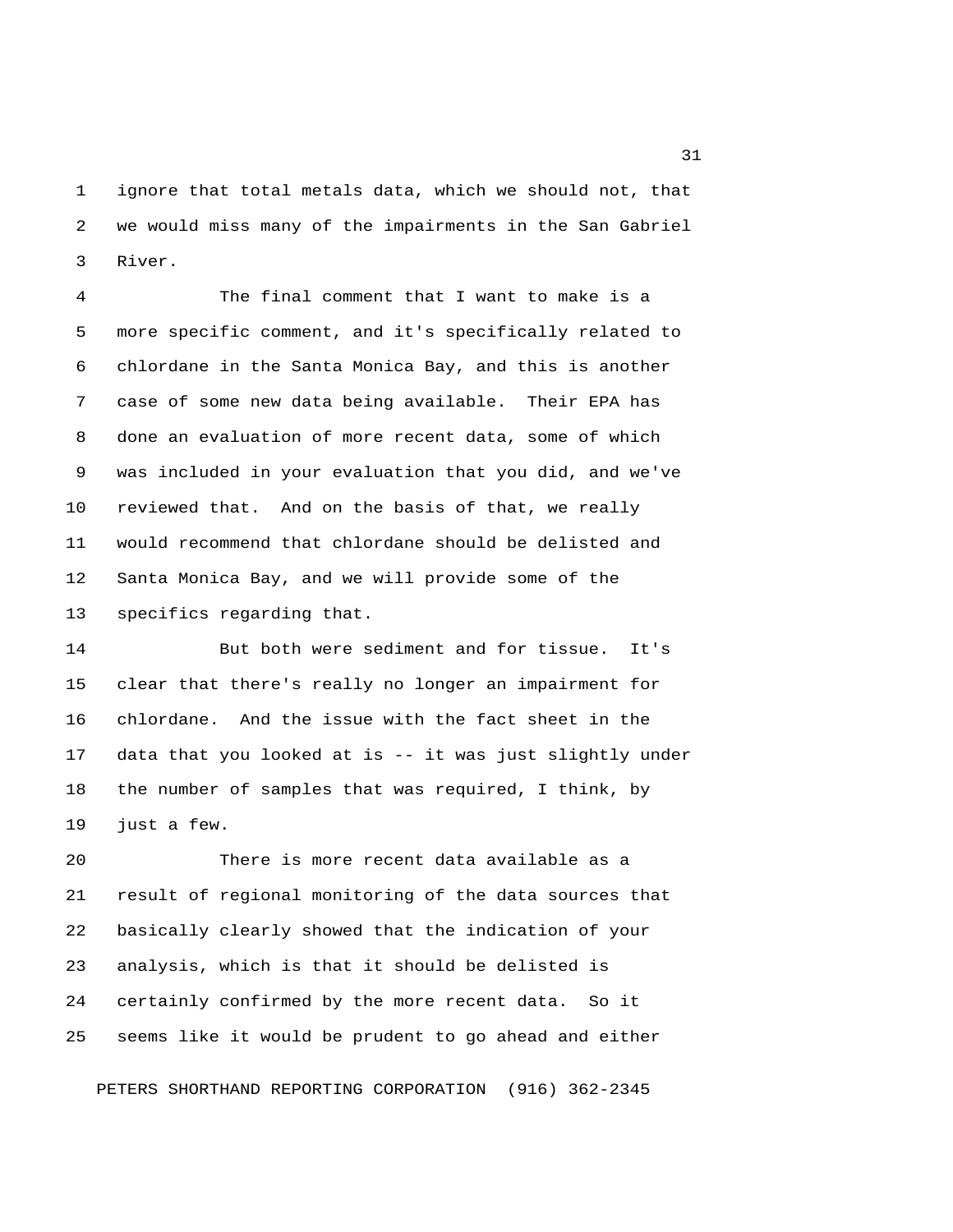1 use a weight of evidence approach saying that clearly it 2 needs to be delisted or include some of this new data so 3 that it can be delisted. 4 And like I said, I'll include many more 5 specific comments in the written comments that we 6 submit. 7 Thank you. 8 VICE CHAIR SECUNDY: Thank you very much. 9 Did I miss anyone from a federal or state 10 agency who submitted a card? 11 All right. We will go on to the environmental 12 community now. David Beckman. 13 We have comment cards from NRDC, Heal the Bay, 14 Surfrider Foundation, another from Heal the Bay, Center 15 for Biological Diversity. I don't know if there's any 16 particular order. 17 MR. GONZALES: There is, Mr. Secundy. I'm 18 going to go first, and my colleagues will follow in the 19 order that we had tried to get our cards in. 20 VICE CHAIR SECUNDY: That's fine. Please 21 identify yourself for the record. 22 MR. GONZALES: My name is Marco Gonzales. I'm 23 with a law firm out of Encinitas called Coast Law Group. 24 We represent a number of groups around this state 25 including Heal the Ocean in Region 3 and in Region 9,

PETERS SHORTHAND REPORTING CORPORATION (916) 362-2345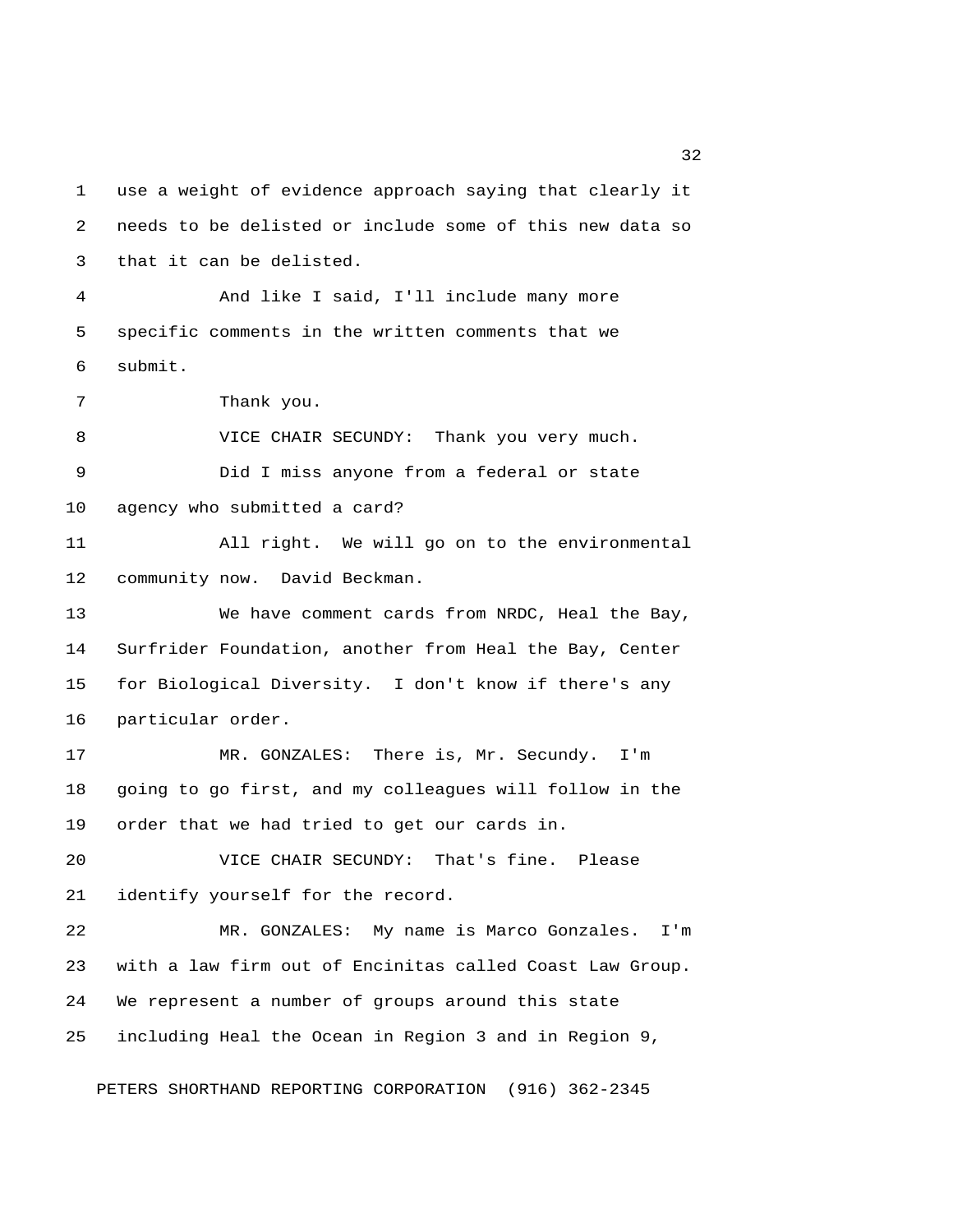1 Surfrider Foundation, San Diego Coastkeeper,

 2 Environmental Health Coalition and the consortium known 3 as the Bay Council.

 4 I'm going to make some comments about 5 Region 3. I appreciate you taking the time at this 6 hearing to take comments from the other regions, but we 7 were unable to make it to Sacramento for this.

 8 These are comments that Heal the Ocean has 9 asked that you hear, and we will be submitting them in 10 writing as well. These have to do with some proposed 11 delistings, in particular at Carpinteria marsh For 12 sedimentation, at the Goleta slue for sedimentation and 13 at the Goleta slue for metals.

14 With respect to the slues and the marsh for 15 sedimentation, the listing is proposed because the 16 original data was found to be faulty and some data was 17 found to be missing from the files that various staff 18 and people recalled being there. We called this the "I 19 lost my homework rule," and the notion being that if 20 they can't find the data, that, therefore, it must not 21 have been valid at the time that it was listed and that 22 becomes a reason for delisting.

23 We think that obviously this is not protective 24 of water quality. We think in both cases the slues and 25 the marsh, there is recent data that does exist that has

PETERS SHORTHAND REPORTING CORPORATION (916) 362-2345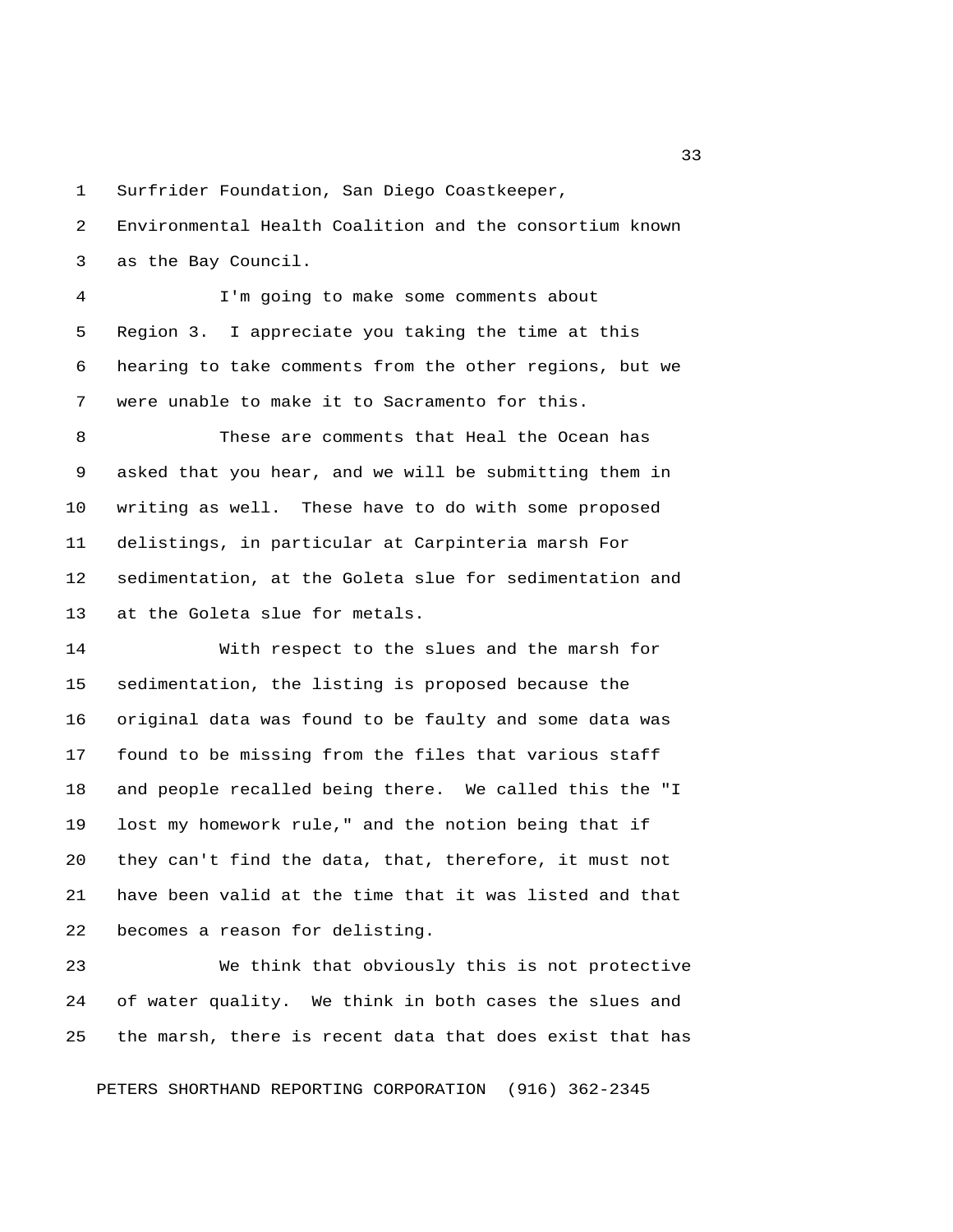1 been submitted. In particular, there is a management 2 plan for a Carpinteria salt mash reserve that discusses 3 sedimentation issues and the attendant impacts.

 4 With respect to the slue, this is kind of 5 funny. They spend 250,000 to \$500,000 each year to 6 dredge the slue specifically because of sedimentation 7 that occurs from tributaries. We find a bit of a 8 disconnect when the regional Board can even say that 9 they don't have the data but the local agencies turn 10 around and have this big dredging project every single 11 year because of the exact impairment that they're saying 12 now doesn't exist because they lost their homework.

13 With respect to the Goleta slue, there are 14 metals issues. The airport expansion at the Goleta 15 slues has resulted in some testing that I believe was in 16 the hands of the regional Board, perhaps a different 17 unit, and for whatever reason did not make its way into 18 the State board hands. But Heal the Ocean believes that 19 there is sufficient evidence to keep Goleta slue on the 20 list for metals.

21 Turning to the San Diego region, I've got two 22 good comments and two bad comments, and I think I'll 23 start with the bad and finish up with the good.

24 The first has to do with the listing. This is 25 in Region 3. Specifically there are proposed delistings

PETERS SHORTHAND REPORTING CORPORATION (916) 362-2345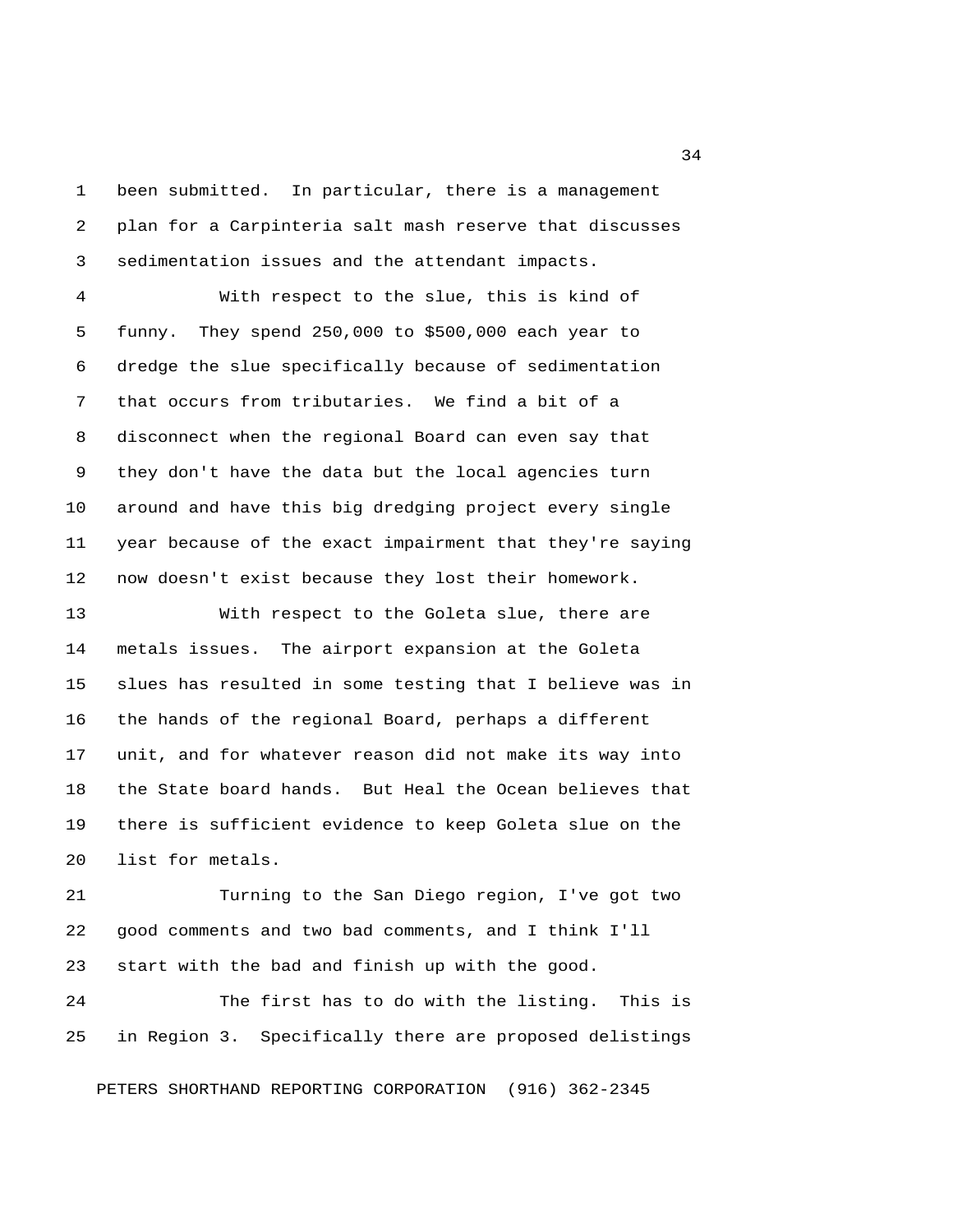1 of stretches of the Pacific Ocean and local bays, water 2 segments really where dry weather data has resulted in 3 meeting the criteria. The problem is that we know for a 4 fact that every time it rains there are 72-hour general 5 postings for health problems for going into these exact 6 stretches of the coast.

 7 There is wet weather data that exists in the 8 municipal storm water program that's clearly not being 9 considered, and just because a municipality comes in and 10 spends money on dry weather diversions, that's no 11 indication that during wet weather these same stretches 12 of beaches are not, in fact, impaired. And if the 13 public is precluded from using them, I think that's 14 pretty good evidence that they are impaired.

15 With respect to the second issue of delisting, 16 we have a number of water bodies that are being delisted 17 for insufficient samples. For instance, we have 18 segments where there were three samples taken. All 19 three were acutely toxic. And yet, because there was 20 not a fourth sample taken, the Board has recommended 21 delisting.

22 We feel like this is a bad policy direction to 23 go in. We think it will be more appropriate in the 24 protection of water quality to keep them on the list to 25 require additional data to be had before a consensus for

PETERS SHORTHAND REPORTING CORPORATION (916) 362-2345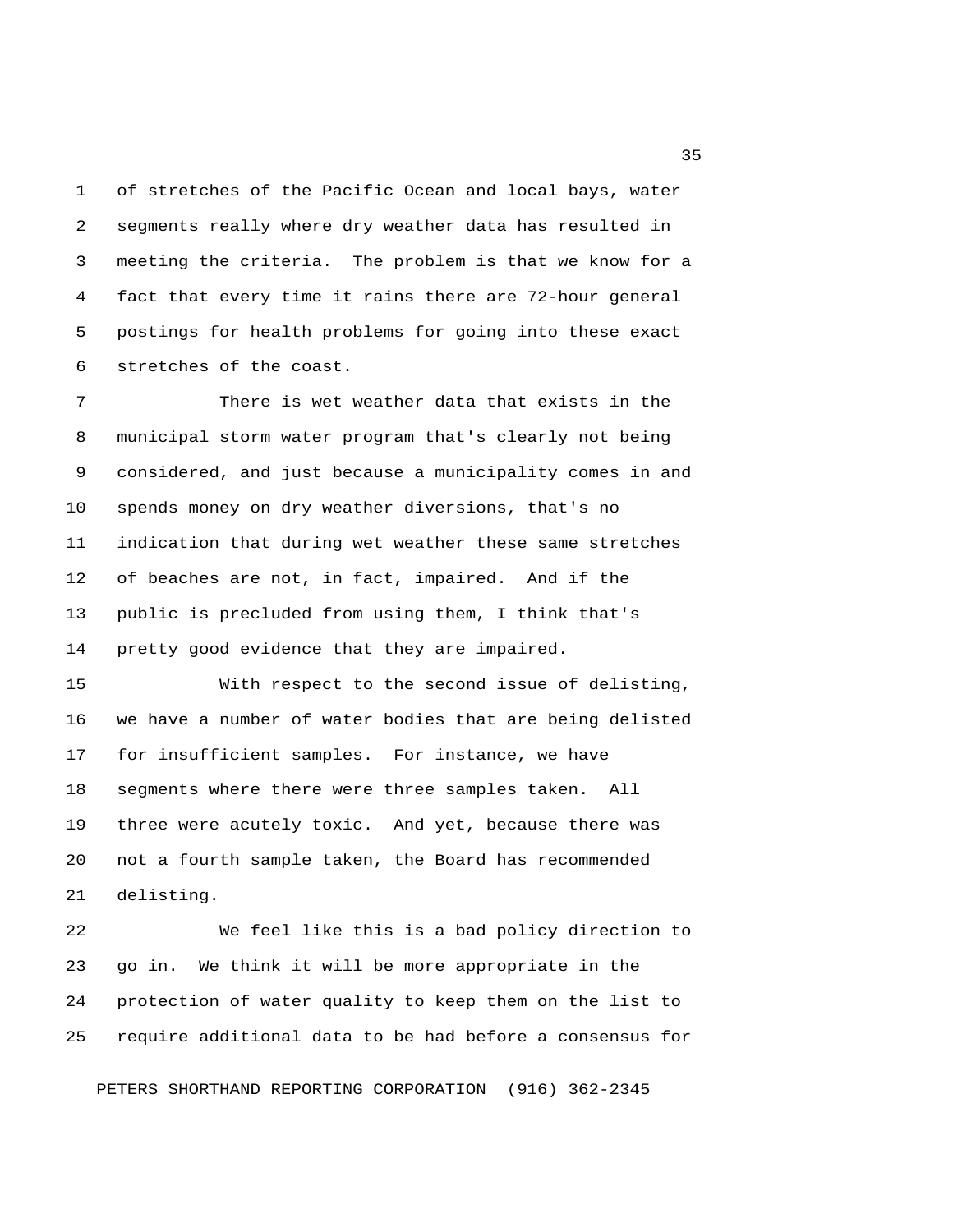1 delisting can be had.

 2 Now, turning to the good. Environmental 3 Health Coalition is particularly concerned with the 4 issue of PCBs in San Diego, and they're very supportive 5 of the listing of the entire bay for PCBs. 6 The Environmental Health Coalition focuses on 7 environmental justice concerns in the San Diego region 8 and San Diego Bay. And while the impairment for 9 commercial and sport fishing beneficial uses, which 10 includes consumption, has been based on evidence really 11 of the water quality, Environmental Health Coalition 12 wants the Board to also know that there is significant 13 data out there regarding the consumption of these fish. 14 The health risk link has not always been made, and we 15 think that that's appropriate to do in the context of 16 the listing.

17 EHC is particularly concerned with who is 18 eating the fish and conducted a survey of pier fishers 19 that they submitted into the record, and I have 20 additional copies here. The concerns with PCB are well 21 noted, but mercury and arsenic are also widely known. 22 Five different health risk studies over the last ten 23 years have documented these bioaccumulates existing in 24 the fish.

25 The result of EHC surveys showed that

PETERS SHORTHAND REPORTING CORPORATION (916) 362-2345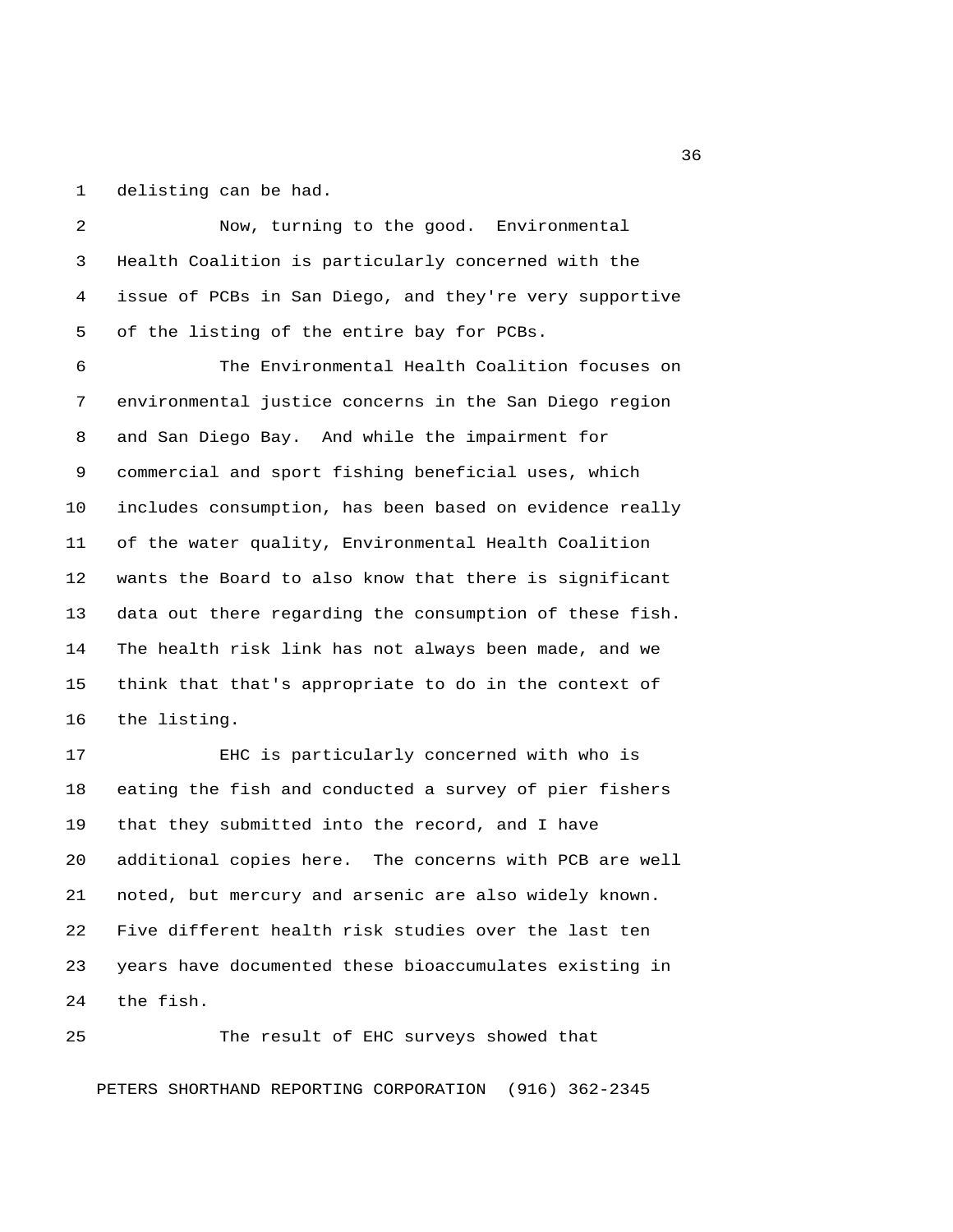1 58 percent of the people who fish from the piers ate 2 fish once a week 25 percent fish daily, that two-thirds 3 eat their catch, and 41 percent feed these to children. 4 Of the 109 people surveyed, 96 were people of color. 5 These surveys were done in English, Spanish and Tagalog.

 6 The health risks for PCBs, like I said, are 7 well known. We would encourage future studies to 8 consider mercury, arsenic, DDT, cadmium, benzopyrene and 9 a host of other potential problems.

10 Then finally I'd like to pat the State Water 11 Board and the Regional Water Board on the back for the 12 copper listings in San Diego Bay. The State Board heard 13 us recently on a TMDL for the Shelter Island Yacht 14 Basin. At the time one of our major concerns for that 15 basin was that there were a number of other areas that 16 we knew had copper impairments but had not yet been 17 listed, and as a result, there was unfair playing field 18 for the marinas who would be subject to that TMDL and 19 around the rest of the bay, specifically in Chula Vista 20 Marina, America's Cup Harbor, Coronado Cave, Glorietta 21 Bay, Harbor Island east and west and the Marriott Marina 22 had similar impairments.

23 And the Regional Board and the environmental 24 community have come together to get that data before the 25 Board, and we appreciate listing all of those segments

PETERS SHORTHAND REPORTING CORPORATION (916) 362-2345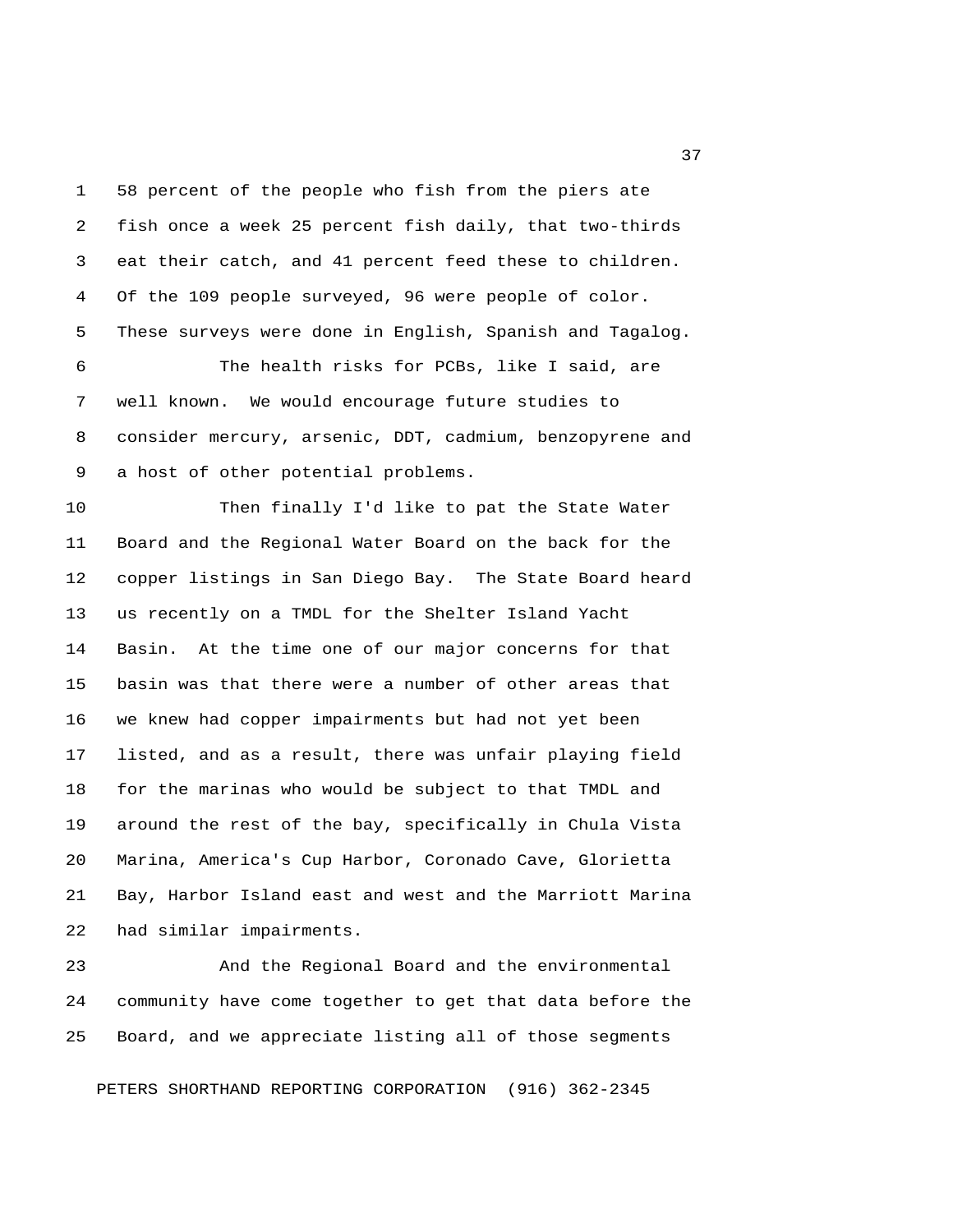1 that occurred.

 2 Thank you very much. 3 VICE CHAIR SECUNDY: Thank you very much. 4 MS. JAMES: Good morning. My name is Kirsten 5 James, and I'm a staff scientist with Heal the Bay. 6 This morning I am representing the views of Heal the Bay 7 and RDC in Santa Monica Baykeeper and will be speaking 8 as a block. I apologize for the black-and-white copies 9 of our presentation. We had been anticipating a 10 projector, but hopefully this will do. We can e-mail 11 you color copies if that helps. 12 VICE CHAIR SECUNDY: It would help in reading 13 some of the charts. 14 MS. JAMES: Did you get the big copy that I 15 gave you? 16 VICE CHAIR SECUNDY: Yes. I got it already. 17 MS. JAMES: Okay. Great. 18 So at the September 30, 2004 State board 19 hearing adopting the 303(d) list listing policy, board 20 members foresaw today's workshop as a chance to make 21 sure that the policy is, in fact, working. We have 22 several technical and legal concerns with the proposed 23 interpretation and application of the listing policy. 24 As the State Board's application of the 25 listing policy will set precedence for future

PETERS SHORTHAND REPORTING CORPORATION (916) 362-2345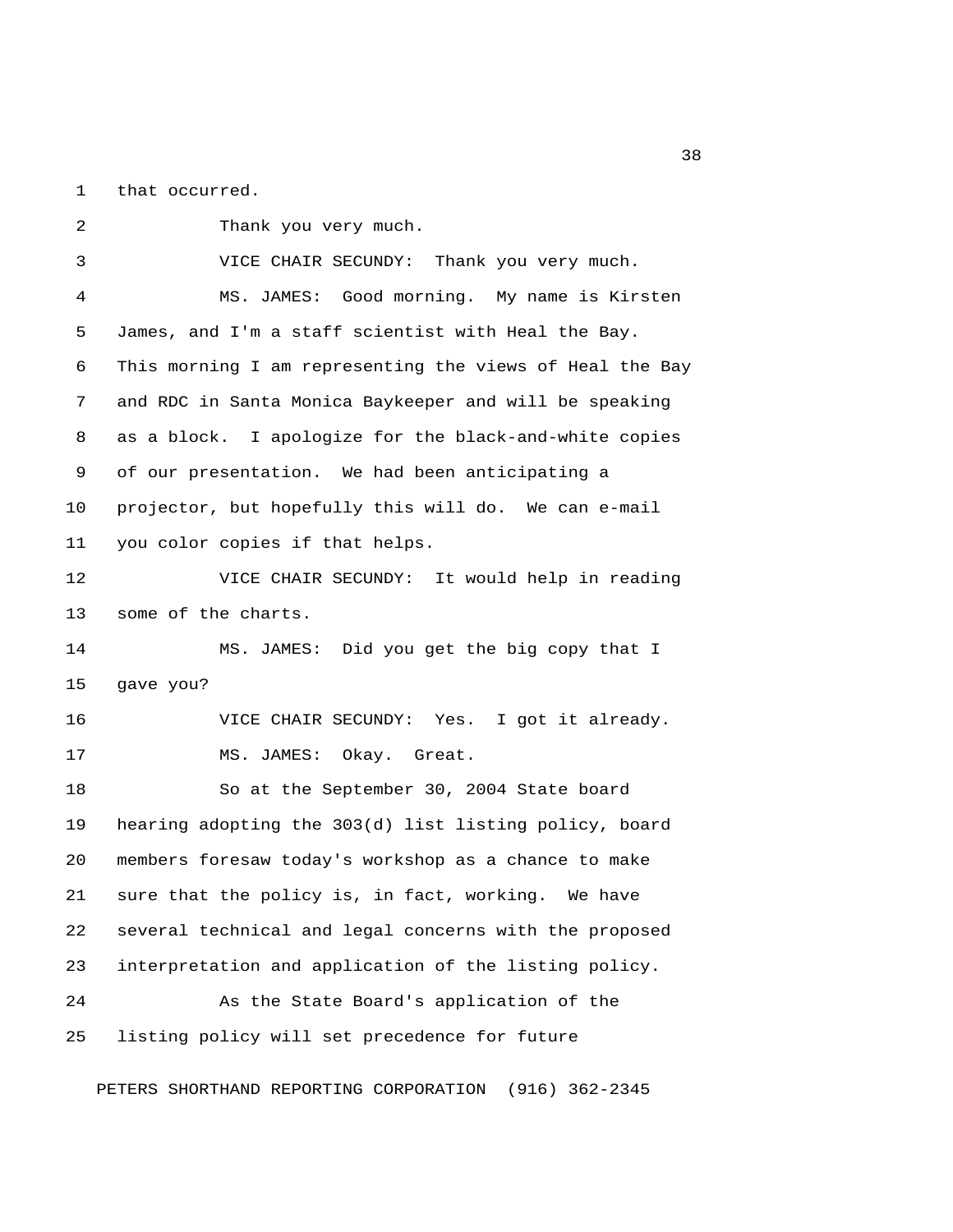1 application of the policy by the regional board, it is 2 important that these significant concerns be addressed 3 and resolved by the State Board in issuing this 2006 4 list. We strongly believe that the proposed revisions 5 are inconsistent with several aspects of the listing 6 policy.

 7 A good example which demonstrates several of 8 these flaws can be found in the proposed delisting of 28 9 Santa Monica Bay beaches for beach closures. The State 10 is relying on two invalid lines of reasoning. First 11 they're stating that a TMDL exists. And secondly, we 12 believe that there is readily available data that shows 13 that all 28 beaches should remain listed.

14 To address this first point, an existing TMDL 15 alone is not valid justification to delist as shown in 16 that excerpted section of the listing policy. In fact, 17 beneficial uses need to be attained before it can be 18 taken off the list.

19 Our second point is that readily available 20 data do exist that show these 28 beaches should not be 21 delisted as seen in these two tables here.

22 These data are collected by Los Angeles County 23 health departments under A.B. 411 and are submitted to 24 the Beach Water Quality Work Group at the State Board. 25 There is no reason that can justify why these data were

PETERS SHORTHAND REPORTING CORPORATION (916) 362-2345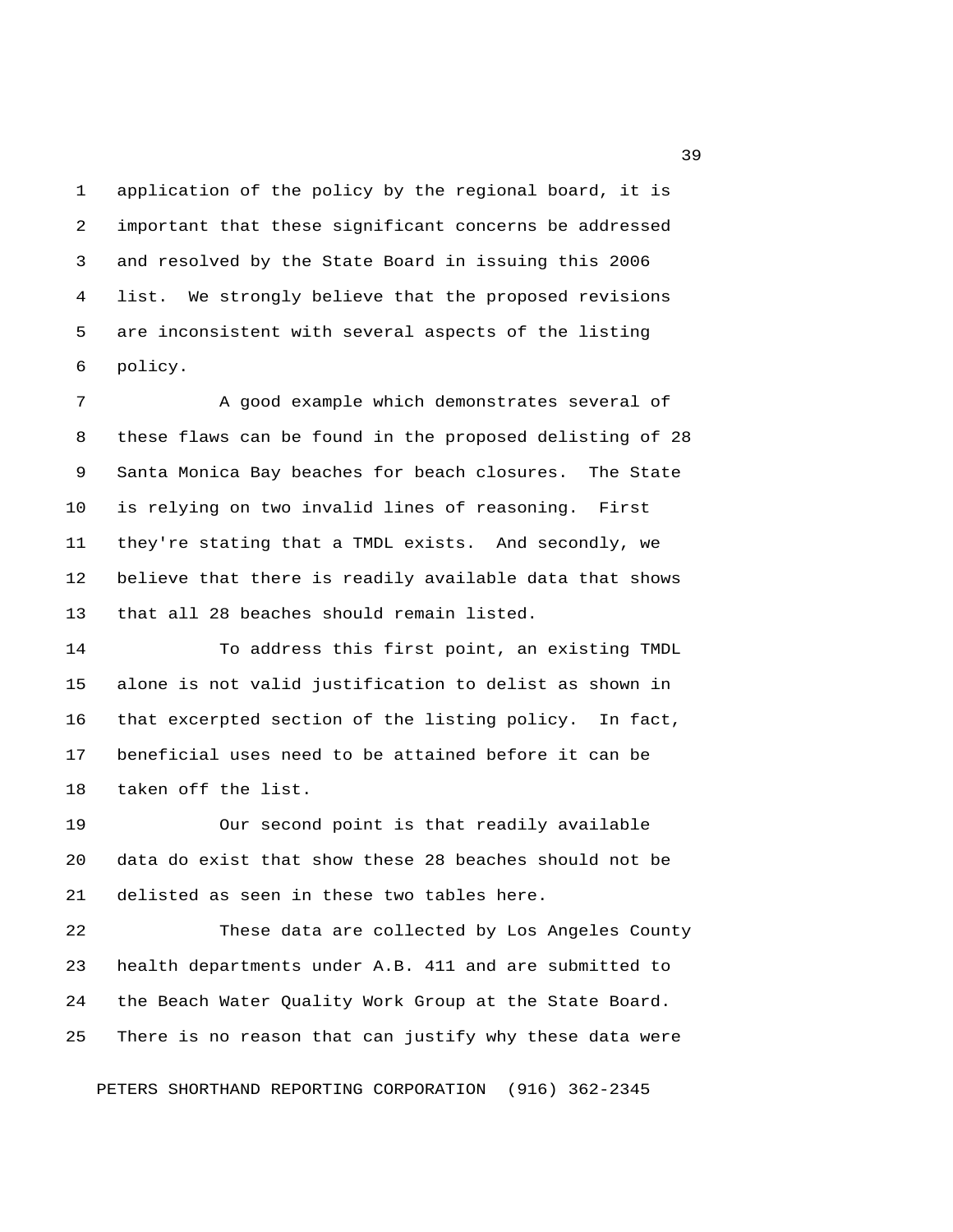1 not obtained during the State Board's review. And we 2 have done analysis of the last five years' worth of data 3 since 2000, and these data show that the 28 beaches 4 should be listed for some type of bacteria listing. 5 Another example of misapplication of several 6 portions of the listing policy is the proposed excess 7 alga growth delistings for Region 4. In contrast to the

 8 staff's assertions, excess alga growth is, in fact, a 9 pollutant and narrative standards exist for nuisance 10 conditions.

11 In addition, a nitrogen TMDL alone may not be 12 the solution. And finally, qualitive information should 13 be considered under the situation specific weight of 14 evidence factor or best professional judgment.

15 Going back to the first point, excess alga 16 growth is a pollutant, and it is acknowledged later in 17 the staff report several times.

18 In addition, staff appears to disregard 19 narrative standards in their analysis. However, CFR 20 specifically requires the consideration of narrative 21 criteria for the purpose of delisting.

22 In this case, the L.A. Basin plan's narrative 23 objective acknowledge that excess alga growth can be a 24 nuisance and a pollutant. Moreover, the listing policy 25 itself recognizes nuisance conditions in making listing

PETERS SHORTHAND REPORTING CORPORATION (916) 362-2345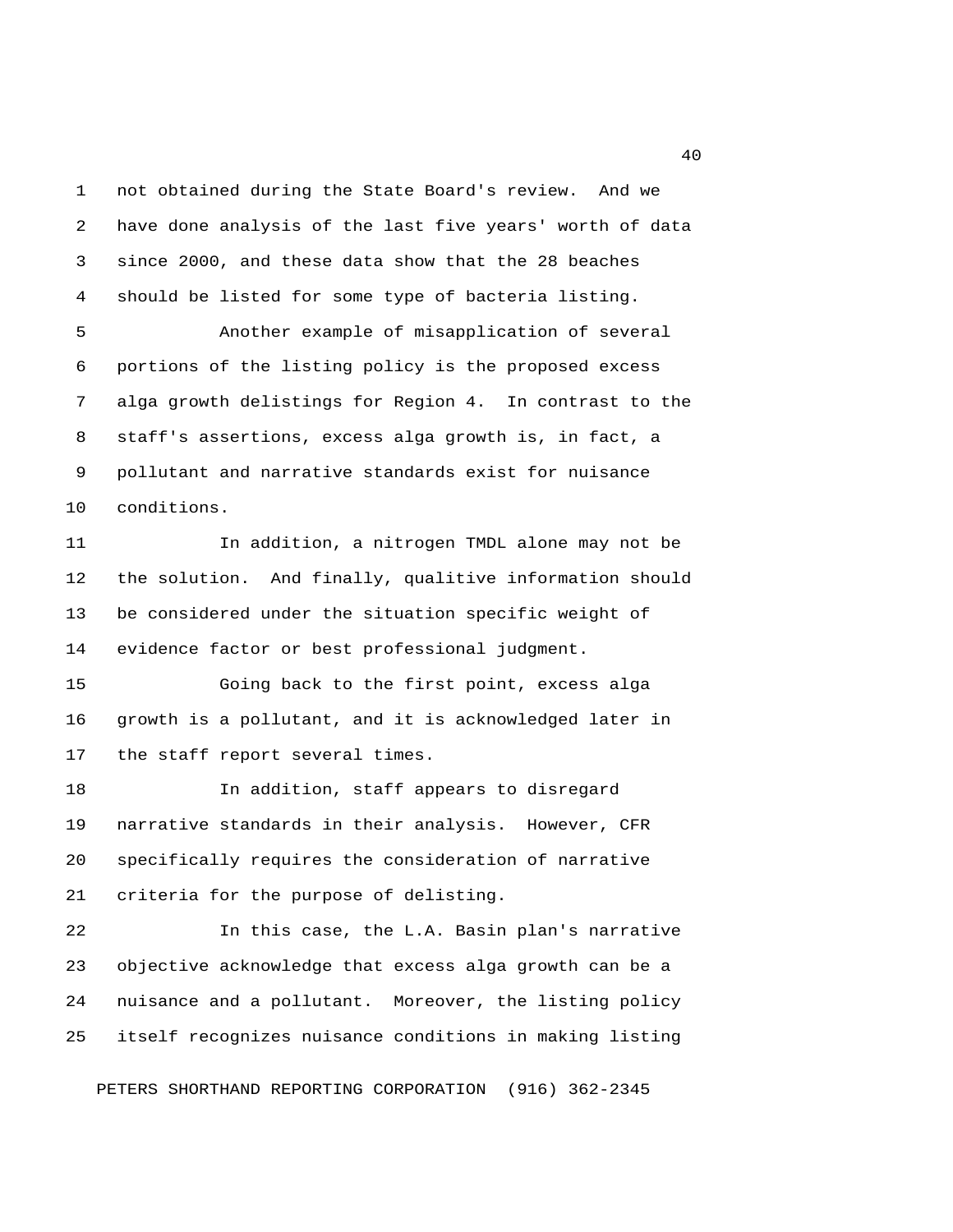1 decisions.

 2 It is clear from the State Board's legal 3 counsel's stated interpretation of the statute of the 4 September 30, 2004 hearing that the State Board has no 5 choice but to list for nuisance conditions even if the 6 specific pollutant is not known.

 7 Second, again, a TMDL is not a valid reason 8 for delisting. Even more problematic, there may be many 9 factors that influence alga growth such as phosphorus, 10 pH, sunlight. So a nitrogen TMDL alone is not likely to 11 resolve the problem.

12 Third, the listing policy provides a situation 13 specific weighted evidence factor. Looking at the 14 pictures, which hopefully you can make out in the 15 printed copies, it is clear that there is an alga 16 impairment in these water segments that are proposed for 17 delisting. But the State maintains that qualitative 18 information alone is not conclusive, and we feel that it 19 is, in fact, conclusive.

20 This is equivalent to a best professional 21 judgment approach that should be used in this instance 22 which can be applied to qualitative data as well as 23 knowledge of the water body. So in summary, the weight 24 of evidence does not have to include quantitative or 25 numeric evaluation.

PETERS SHORTHAND REPORTING CORPORATION (916) 362-2345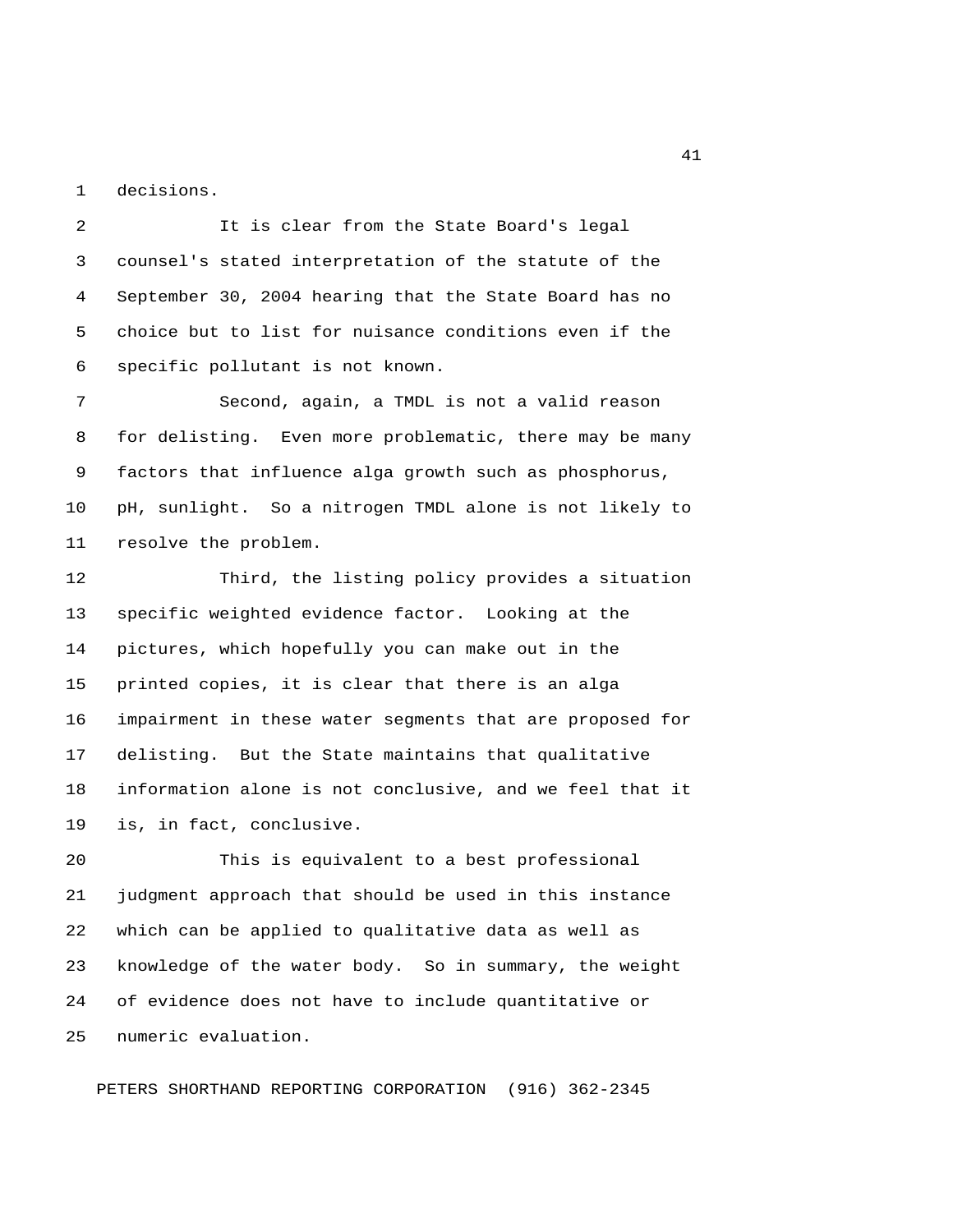1 This can also be seen with the Dominguez 2 Channel that has been mentioned previously. So I'll 3 just touch on it. There is a history of DDT in the 4 Dominguez Channel and estuary. The Montrose Chemical 5 Corporation was a huge polluter several decades ago, and 6 the channel and the estuary have been a conduit for much 7 of this pollution. 8 In addition, we know that DDT is a 9 biocumulative compound. So these two factors together 10 should apply under this situation specific weight of 11 evidence approach and remain listed. 12 Another final example is toxic pollutants and 13 sediment. There are no specific listing factors 14 provided in the listing policy for individual pollutants 15 and sediment. Thus the situation specific weight of 16 evidence factor should be used under Section 3.11 in the 17 listing policy to evaluate pollutants and sediment. 18 And now I will turn over a few of the legal 19 concerns to Heather Hoecherl. 20 VICE CHAIR SECUNDY: Thank you. 21 MS. HOECHERL: Good morning. My name is 22 Heather Hoecherl, and I am the science and policy 23 director at Heal the Bay. 24 I want to follow up on one of Kirsten's 25 points, which is, if you look at these algae pictures in

PETERS SHORTHAND REPORTING CORPORATION (916) 362-2345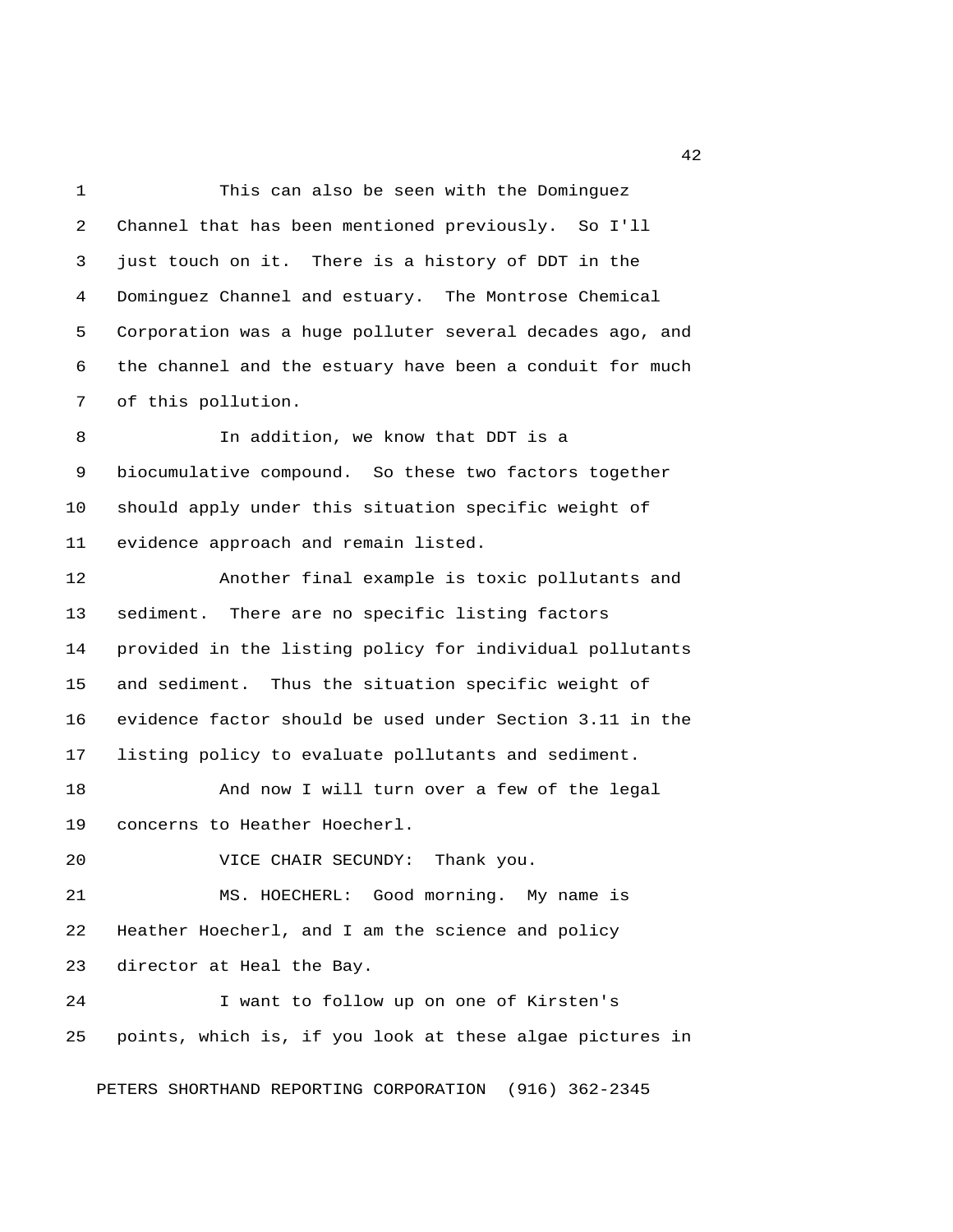1 color, which we'll send to you, in one of them there's 2 an aerial photo. And when that's in color, you can't 3 even see that there's a creek running through there. 4 It's all green. You really can't distinguish the creek. 5 That's how much algae is there.

 6 I have a couple more comments on the beaches, 7 but I'll make that in the context of my comments. So 8 I'm going to talk about the last five slides, if that 9 helps you guys.

10 And I'm going to start out with some 11 inconsistencies with the proposed approach to the Clean 12 Water Act. The first one is that we shouldn't be 13 reevaluating listings for which TMDLs have already been 14 adopted. It's not a valid reason to delist, and the 15 Clean Water Act itself clearly requires that water 16 quality standards be attained through the TMDL process 17 and that they shouldn't be taken off the list until 18 they're actually attained.

19 The beaches are a good example of that. So 20 I'll go back to Kirsten's discussion there. The Santa 21 Monica Bay TMDL used a site-specific reference site to 22 determine compliance, and that approach wasn't used in 23 the State Board evaluation of the data for delisting. 24 So there is a difference between the two ways that the 25 State Board went about it.

PETERS SHORTHAND REPORTING CORPORATION (916) 362-2345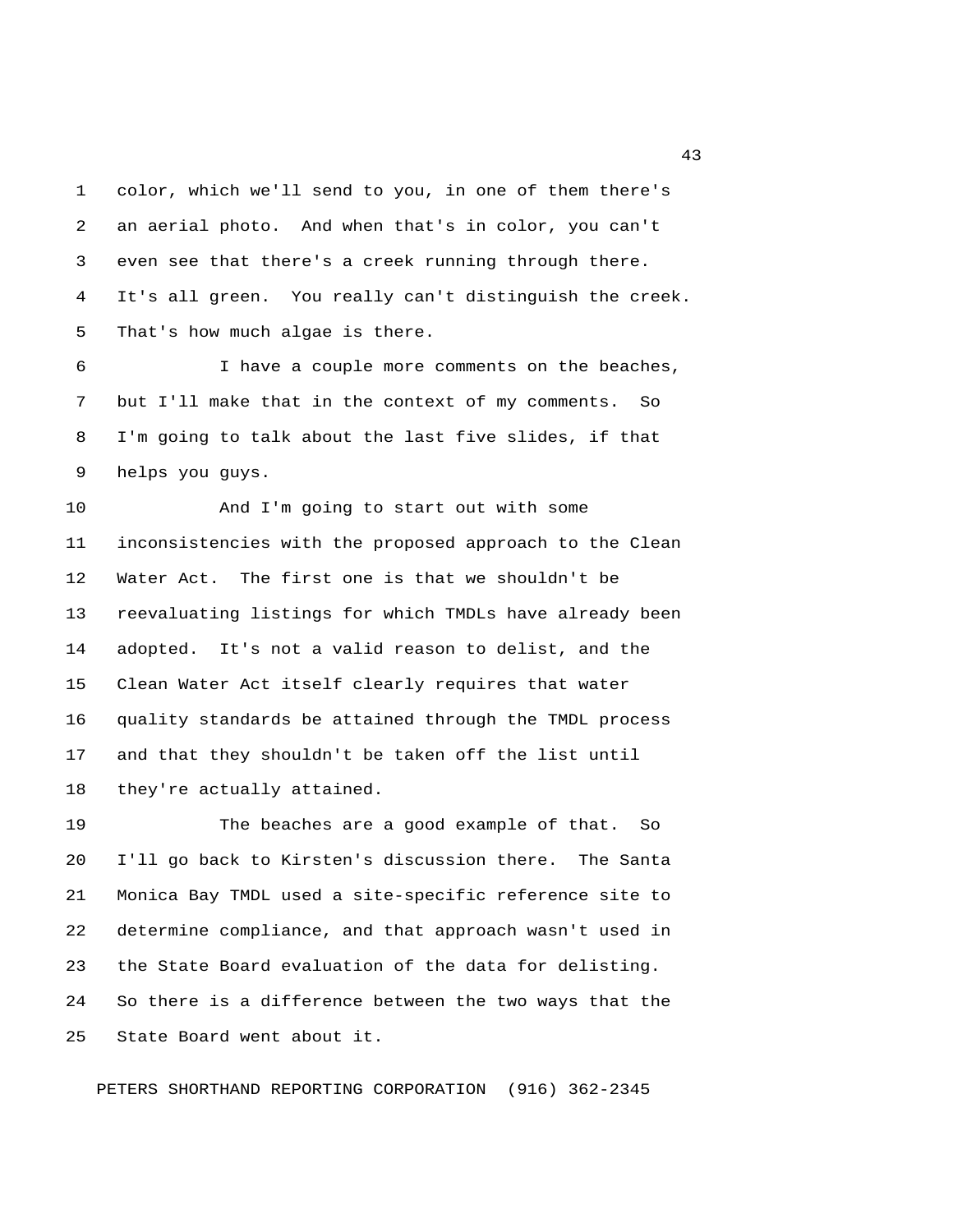1 This was just a good reason why the Regional 2 Board maybe should be evaluating prior listings because 3 they're more familiar with what's going on in the region 4 in the approach used. And as you saw by the charts, if 5 you use the TMDL approach set forth in the TMDL using 6 the record site, those beaches should all remain listed 7 over the last five years of data.

 8 There's another chart there too, the second 9 one. Those are L.A. County beaches that, based on the 10 same data, should have been listed and are not on the 11 proposed listing.

12 The second inconsistency with the Clean Water 13 Act is the very (inaudible) discussion, the weight of 14 the evidence factor, best professional judgment. The 15 way it's been applied it's essentially useless in the 16 listing policy.

17 It's our position, and I think the intention 18 of the Board, that quantitative data is not necessary to 19 apply the weight of the evidence factor, and we'd like 20 the Board to clarify that through the approval of the 21 list process.

22 Again, DDT in the Dominguez Channel has been 23 discussed, and this is an excellent example of where not 24 using that factor is a big problem. It's clearly 25 contaminated for DDT.

PETERS SHORTHAND REPORTING CORPORATION (916) 362-2345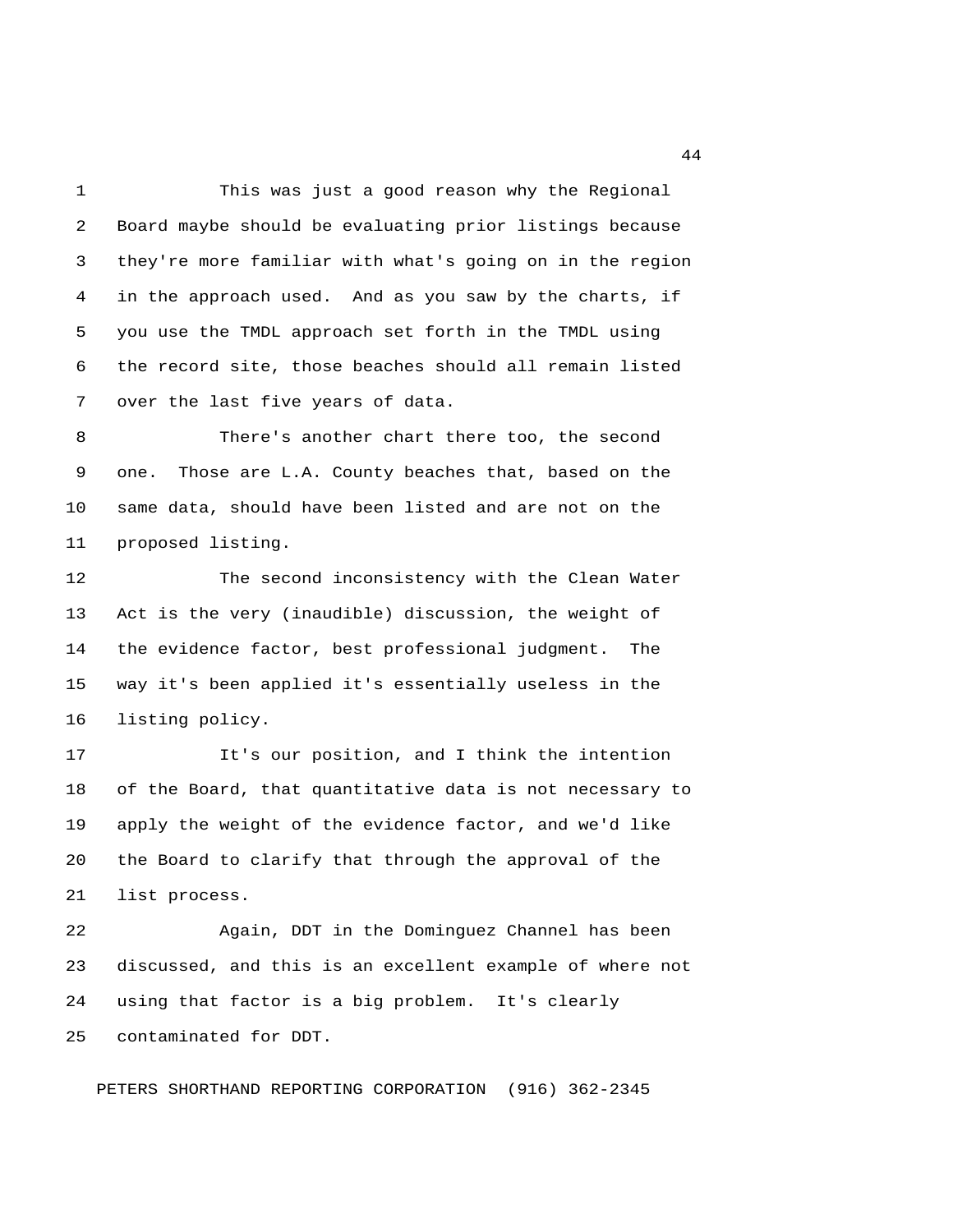1 The third inconsistency is the inadequate 2 consideration of narrative standards that Kirsten talked 3 about, and the fourth one is the failure to review all 4 available -- readily available data which is 5 specifically required by the federal regs in the listing 6 process.

7 And we agree with EPA that this wasn't done 8 here and that it's improper not to do it. And again, 9 the beach data is a really good example as the State 10 Board does have access to most of that data.

11 Another big problem you see is three 12 additional factors that staff added as reasons for 13 delisting over and above the factors actually set forth 14 in the listing policy. Those three factors are that 15 data doesn't exist, and in application this also seems 16 to apply if there's some uncertainty as to whether the 17 data exists.

18 The other two are anecdotal data which, again, 19 falls under the best professional judgment of the 20 Regional Board and shouldn't be a reason to delist.

21 And the third one is set forth there on your 22 slide, and we'll go over it. But the staff specifically 23 stated that it included that third one in order to avoid 24 a larger burden for delisting which was contrary to the 25 board's express intent of the listing policy, which was

PETERS SHORTHAND REPORTING CORPORATION (916) 362-2345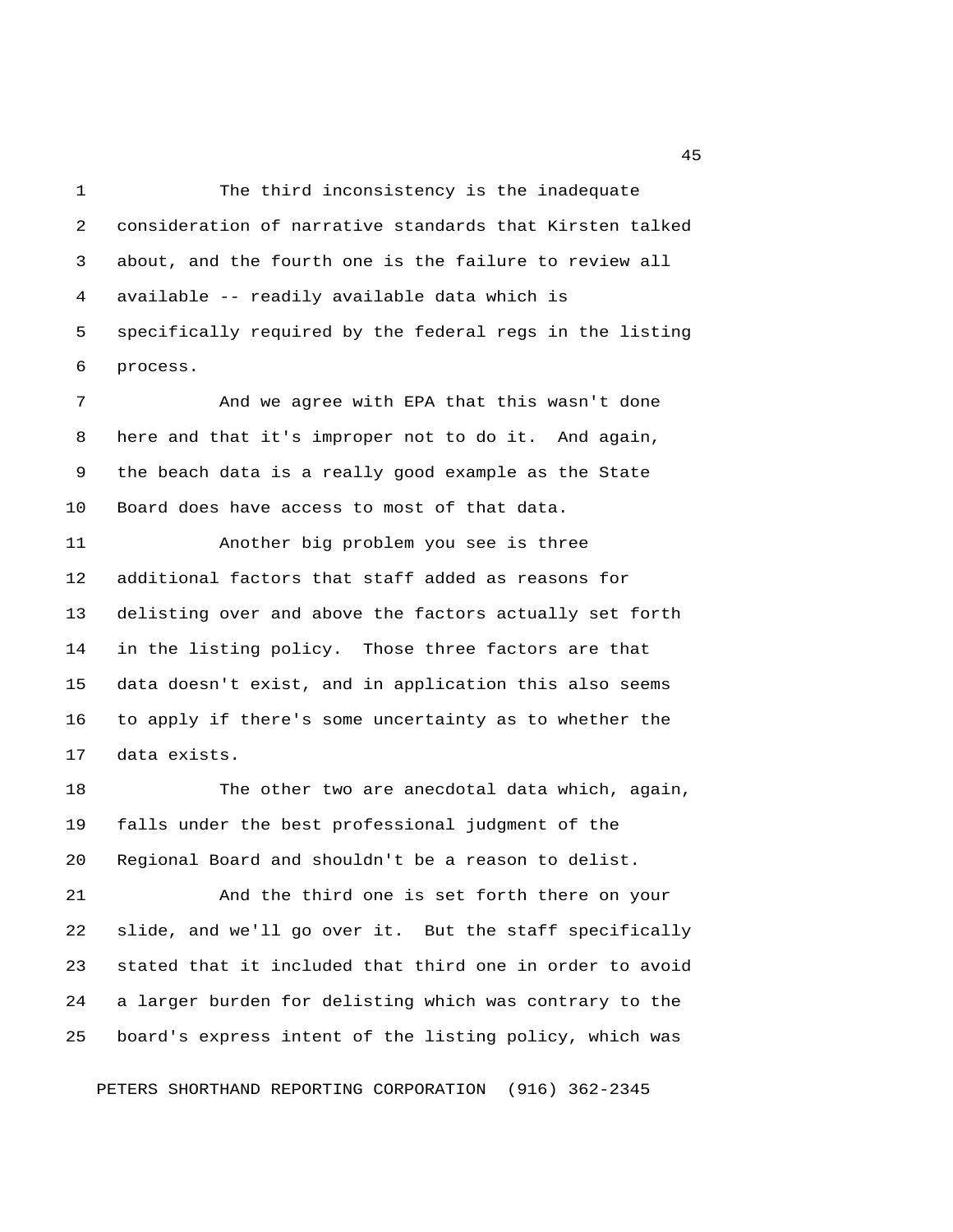1 to have a higher standard for delisting than for listing 2 because it must have been some reason those were on the 3 list.

 4 Finally, I would just say that the 303 regs 5 also address reasons to take -- valid reasons to take 6 off the list, and they don't include loss data or 7 anecdotal data.

 8 There's some inconsistencies which is the 9 supplemental slide with the State Board's intent, and 10 that's one of them. (Inaudible) listing policy, one is 11 that it fails to take a precautionary approach. It 12 often errs on the side of not listing rather than 13 listing. And in part, that's failure to use the weight 14 of the evidence.

15 The Regional Board seems to be left out of the 16 process here. From the hearing transcripts, it seems 17 the original intent was to get the 2004 list out quickly 18 and have the regional boards do the 2006 list and all 19 future lists which would have included the delisting 20 evaluations which are much better done by the Regional 21 Board such as in the original listings and also know 22 their own water bodies.

23 The third is kind of an important item, and 24 that's a main goal of developing a listing policy was to 25 create a very transparent process. Here it's been

PETERS SHORTHAND REPORTING CORPORATION (916) 362-2345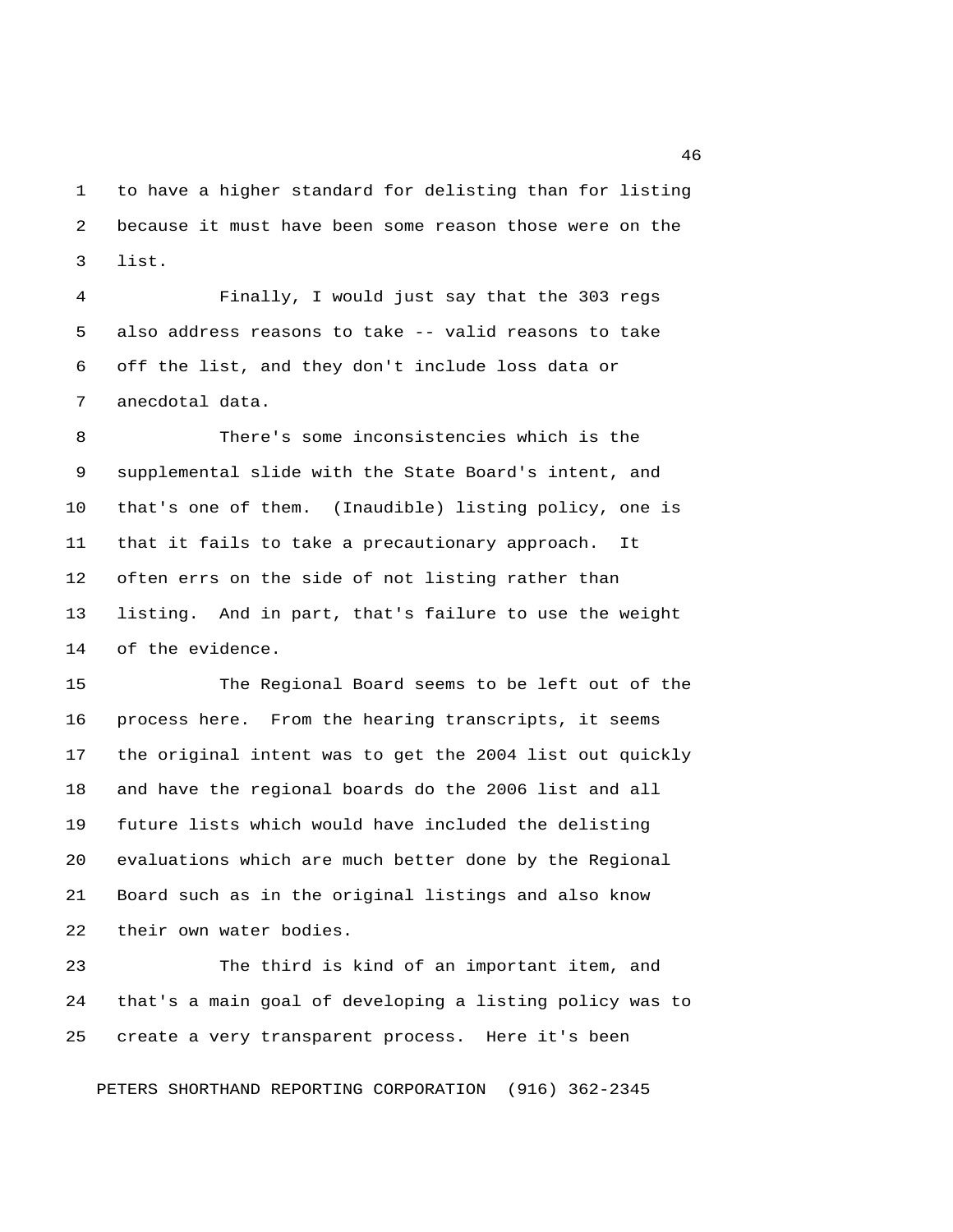1 difficult to tell from the fact sheets how the different 2 multiple lines of evidence were weighed in making 3 different decisions and what actually some of the 4 decisions were based on. It's very difficult to tell in 5 many cases. So it isn't very transparent.

 6 Finally, I just want to make some points about 7 the retroactive application of the listing policy. It 8 doesn't seem to be working very well with the proposed 9 revisions.

10 Just a few points. There should be a higher 11 burden of proof to delist as I said. This is 12 acknowledged in the staff report, but it doesn't seem to 13 be actually applied in letter or spirit. Indeed, the 14 State should show a lack of impairment before actually 15 taking things off the list.

16 That would be more protective of water 17 quality. It also would show the appropriate deference 18 to the previous listings which were administrative 19 decisions by Regional Board, approved by the State Board 20 and the EPA. So they're entitled to great deference 21 under extensive case law and should be considered more 22 heavily in making delisting decisions, especially where 23 there's no longer any data or there's uncertainty about 24 the data.

25 The third point is just the failure to use PETERS SHORTHAND REPORTING CORPORATION (916) 362-2345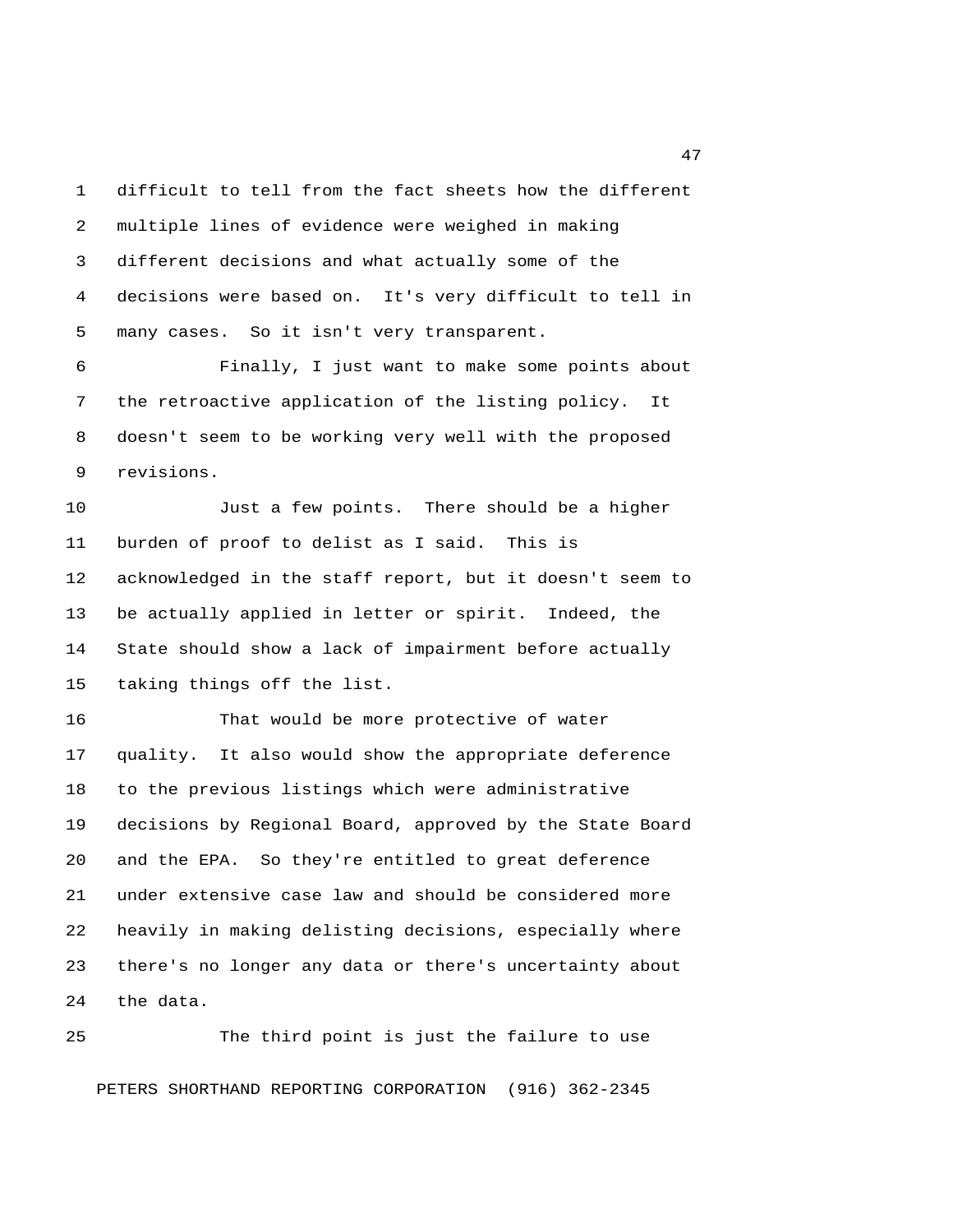1 best professional judgment, which I've already spoken 2 about. And finally, the Regional Board tends to have 3 better information on local water bodies, and if we are 4 going to evaluate prior listings, the Regional Board 5 should probably be the entity taking the first step at 6 that in recommending to the State Board.

 7 All of these things are exacerbated by the 8 failure to use the weight of the evidence factor. As 9 we've seen I think in testimony already, the Regional 10 Boards are much better equipped for this and have all 11 current data available so -- and I would also say it's 12 appropriate -- the data is there at this point, and it 13 shows it shouldn't be delisted, which is more protective 14 of water quality.

15 I'm just going to wrap up just to say that the 16 proposed delistings overall seem to be riddled with 17 problems and inconsistencies and should not be adopted 18 as proposed. We would recommend another tier of review 19 to fix some of the problems or to leave it to the 20 regional boards in 2008.

21 Thank you.

22 VICE CHAIR SECUNDY: Thank you.

23 Mr. Beckman.

24 MR. BECKMAN: Good morning. I'm David Beckman 25 with NRDC. I'll try to be brief. I'm speaking as part

PETERS SHORTHAND REPORTING CORPORATION (916) 362-2345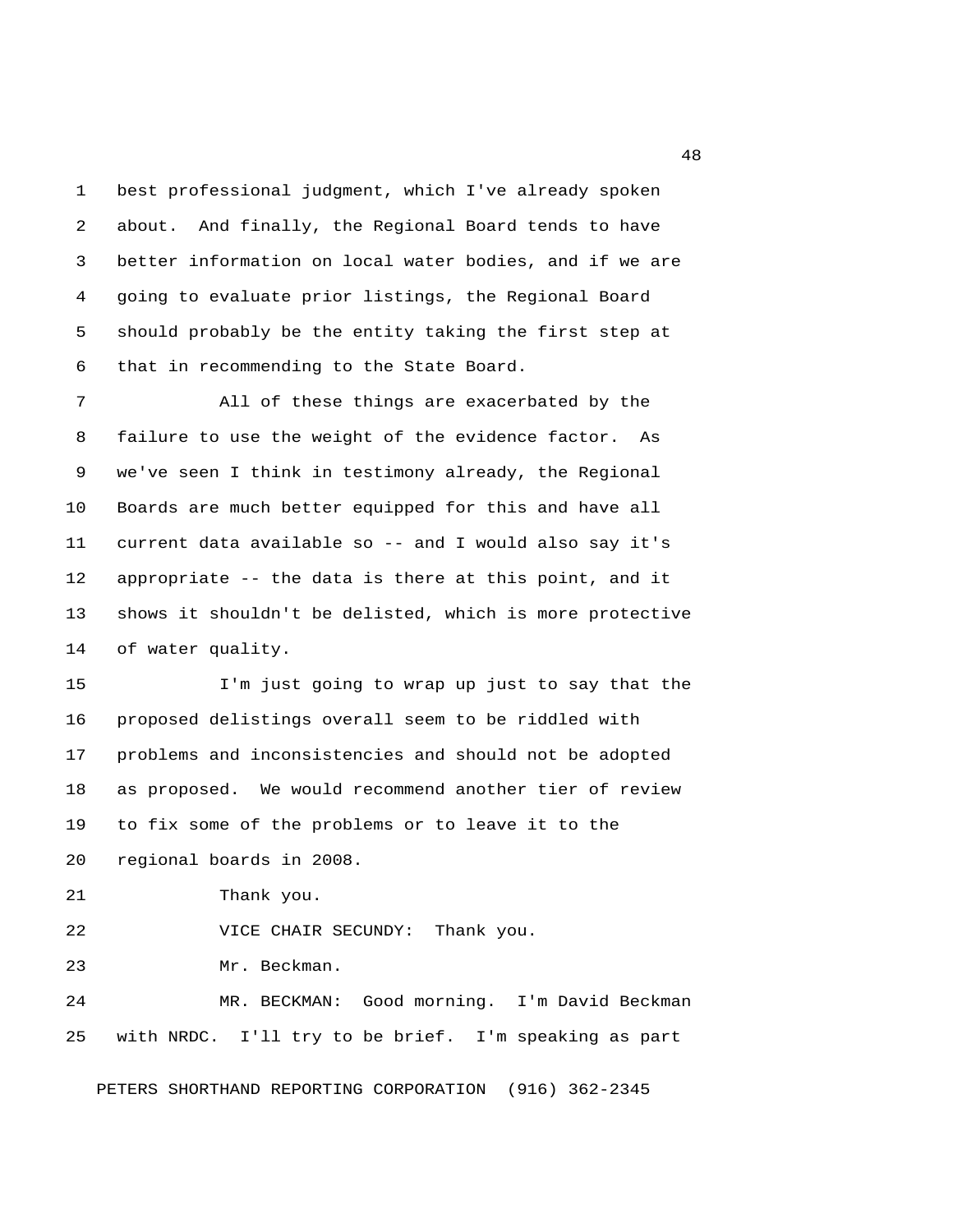1 of this group of Santa Monica Bay Keeper, Heal the Bay 2 and NRDC, but my comments also are intended to summarize 3 for you five areas which I think are significant flaws 4 in the process that are systemic and affect the list 5 with respect to its entirety, not just the southern 6 portion of the state that you're here talking about.

 7 I do want to acknowledge -- and I think we all 8 do -- what some other speakers have mentioned which is 9 that this is a significant task, to say the least, to 10 put the list together and that Craig and his group do 11 not have necessarily the resources that they need.

12 And I think that's something, Mr. Secundy, 13 that you and the Board and senior staff need to consider 14 in terms of providing perhaps some additional resources 15 and some additional time so that the folks who are 16 tasked with this big job can finish it.

17 I think we would all agree that since the 18 303(d) list and the TMDL program provide the safety net 19 for the State's water quality regulatory program, that 20 it's essential that that safety net be solid and strong 21 and that the appropriate water bodies that should be on 22 the list be on the list.

23 So with that, here are the five basic problems 24 or five systemic problems. That is not to say these are 25 the only important issues, and we're going to give you

PETERS SHORTHAND REPORTING CORPORATION (916) 362-2345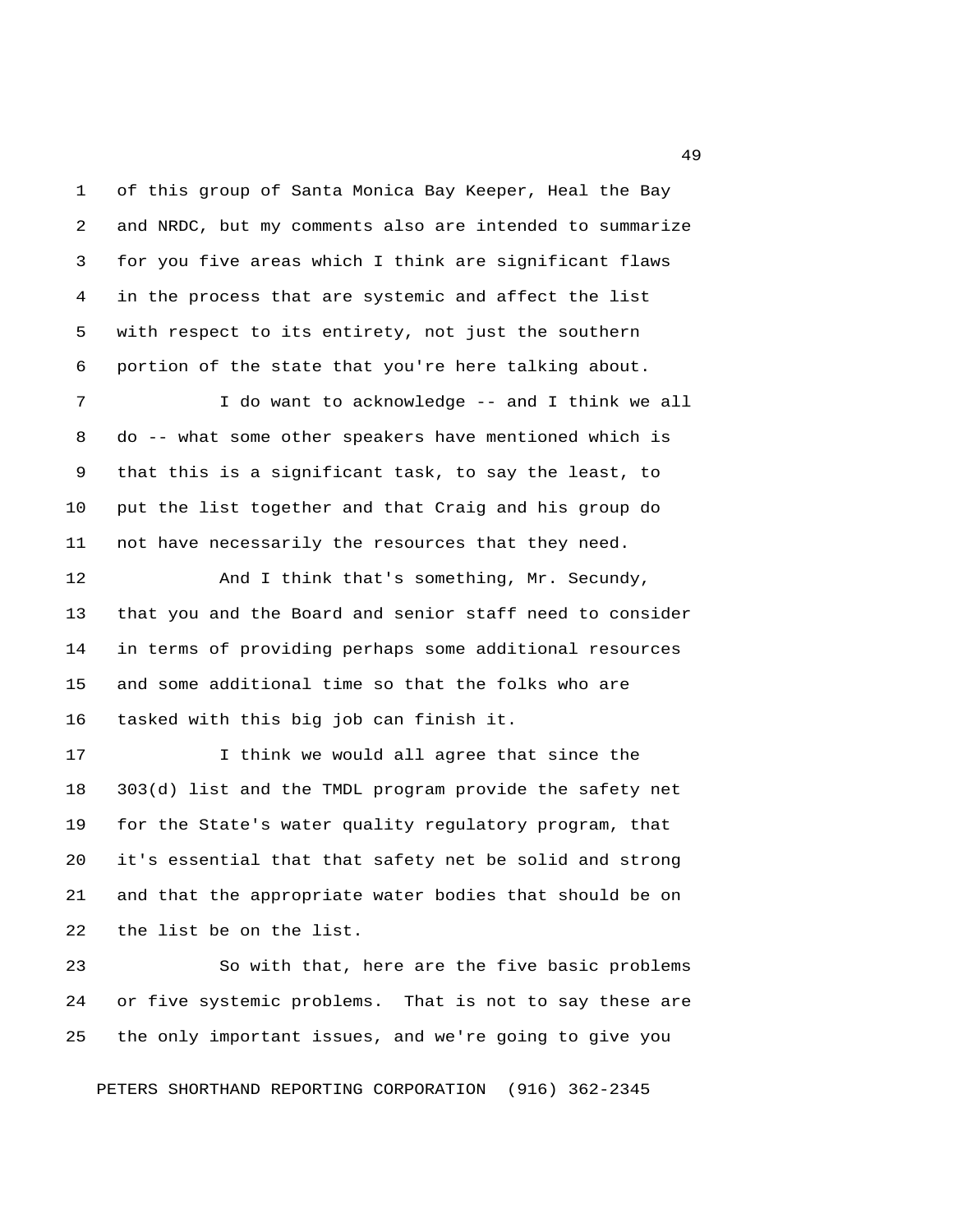1 detailed comments.

 2 But I think for you, Mr. Secundy, take aways 3 today, one is the failure to review all readily 4 available information that's been mentioned before. 5 This is required by the listing guidance, and it's 6 required by the Clean Water Act regulations. Therefore, 7 it has to happen. The list is invalid. It's illegal. 8 It will be successfully challenged if not corrected by 9 the EPA unless these problems are fixed. 10 They can be fixed, and there's probably 11 efficient ways that we can do this that does not disrupt 12 your schedule. But it's essential that the Board make 13 sure that the problems are fixed and that Craig's unit 14 gets the resources and the direction to do that. 15 How do you know that this has occurred? Well, 16 everyone said so far, including EPA -- I think if you 17 talk candidly to staff, they'll tell you that they have 18 not been able in all instances to review all readily 19 available information. 20 How else do you know it? If you want to make 21 this decision yourself and judge the different comments, 22 look at the Santa Monica beach example. What can be a 23 more prominent set of water bodies in California than 24 Southern California beaches? Yet the submittals you're 25 going to get in two weeks and that's summarized in your

PETERS SHORTHAND REPORTING CORPORATION (916) 362-2345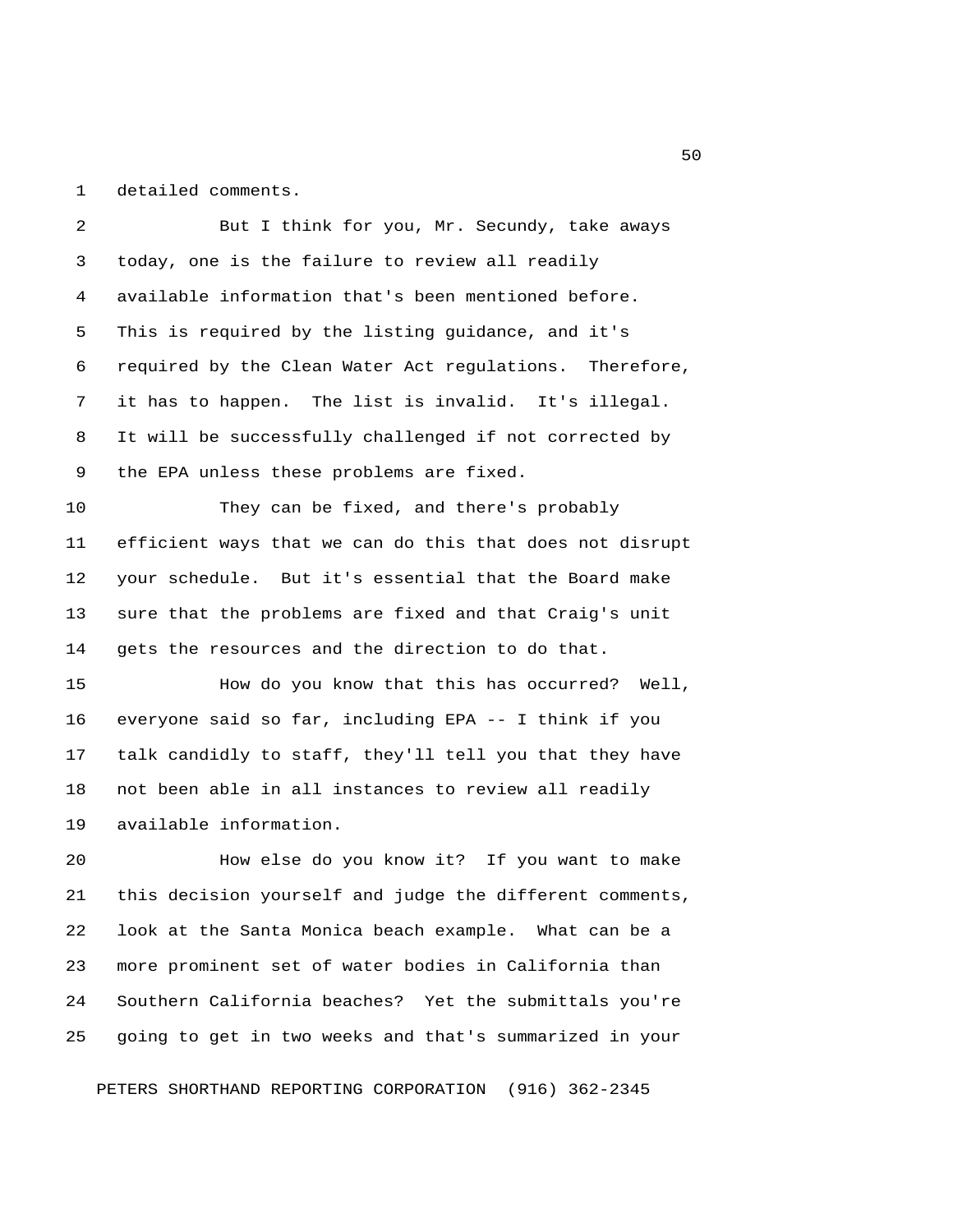1 overview demonstrates there's all sorts of information 2 that demonstrates impairment that's relevant information 3 that was not considered. If that happening in Santa 4 Monica Bay beaches, you can imagine that it's indicative 5 of a broader issue.

 6 Number two, there has been a failure 7 systemically to utilize the weight of evidence best 8 professional judgment fallback which was heavily 9 negotiated among stakeholders prior to you joining the 10 Board, Mr. Secundy. I'm sorry that packet or Richard 11 Katz are not here.

12 But one of the reasons that there was no 13 litigation over this guidance was that there was an 14 agreement that there be a weight of evidence fallback 15 position to deal with situations in which the strict 16 application of the guidance would be arbitrary and 17 capricious if not supported by evidence.

18 However, in a number of instances, the best 19 professional judgment approach has not been utilized, 20 and it's not been utilized in a couple of respects.

21 One, the regional boards often have the best 22 professional judgment about waters within their region. 23 It's impossible for even the best staff in Sacramento to 24 know every detail. And by not involving the regional 25 boards formally in this process, you have failed

PETERS SHORTHAND REPORTING CORPORATION (916) 362-2345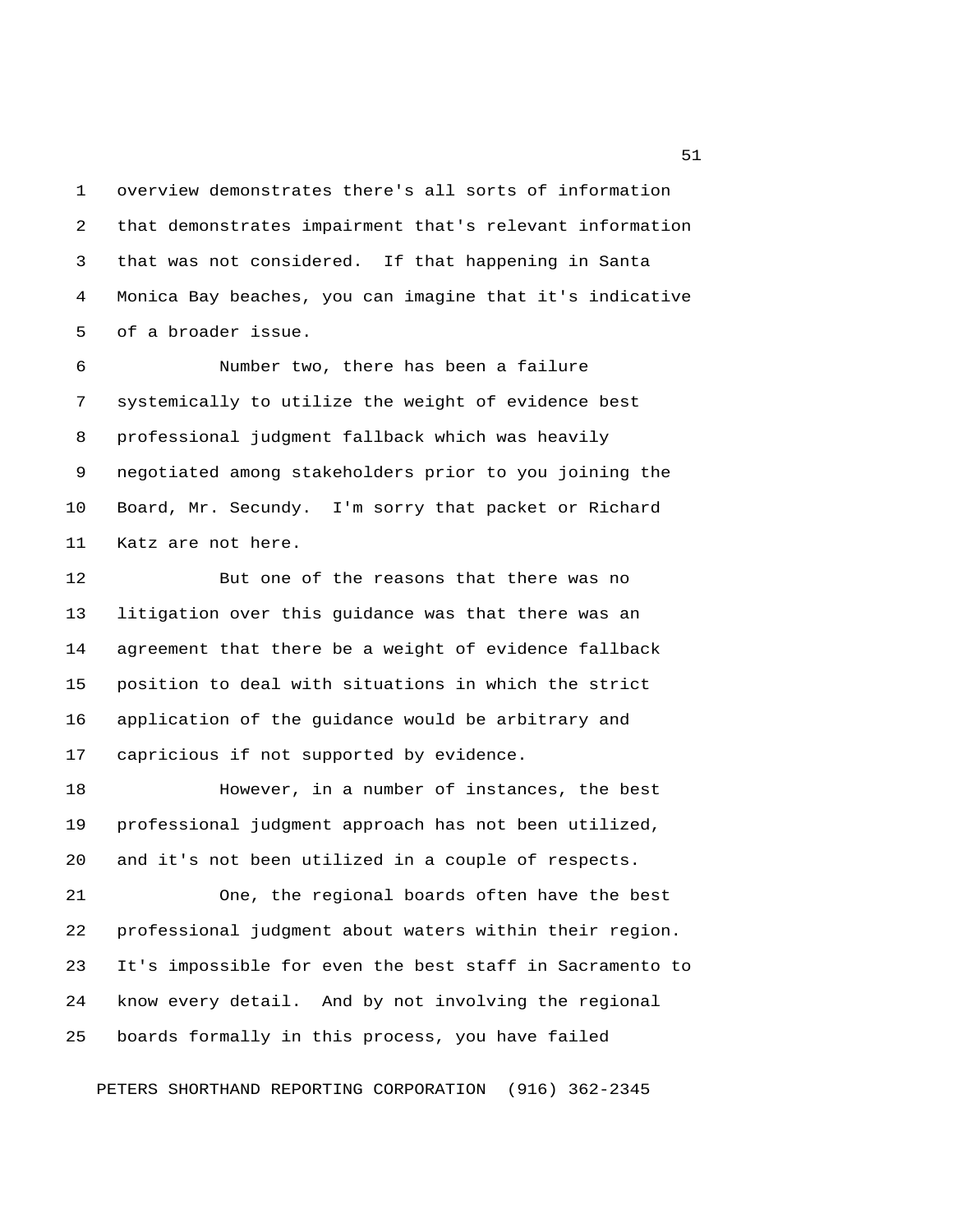1 essentially to use part of the guidance that you are 2 compelled to use.

 3 Section 6.2 and 6.3 explicitly comprehend that 4 the regional boards would prepare the list this time. 5 So that didn't happen, and that's inconsistent with the 6 guidance. And because of the fact that there's so many 7 good resources -- Mr. Shay is a great example of the 8 expertise that is present in the regional boards -- 9 you're not getting a complete picture and you're not 10 using the guidance that you committed to use fully when 11 you're not looking to the regional boards for more 12 information.

13 The third significant problem is the one I 14 just mentioned, but I think it's sort of independent of 15 best professional judgment, and that is just that the 16 regional boards did not do the list. That's what was 17 supposed to happen under 6.2 and 6.3 of the guidance. 18 It didn't happen. That's inconsistent with the 19 guidance. It's inconsistent with the whole point of 20 having a guidance document, and it reflects a lot of 21 problems as Heather and others have indicated.

22 Fourth big issue is the issue of delisting 23 for, quote, unquote no data or as Marcos said, the loss 24 of homework excuse. And I would add to that a related 25 issue where there is allegedly a lack of a quote,

PETERS SHORTHAND REPORTING CORPORATION (916) 362-2345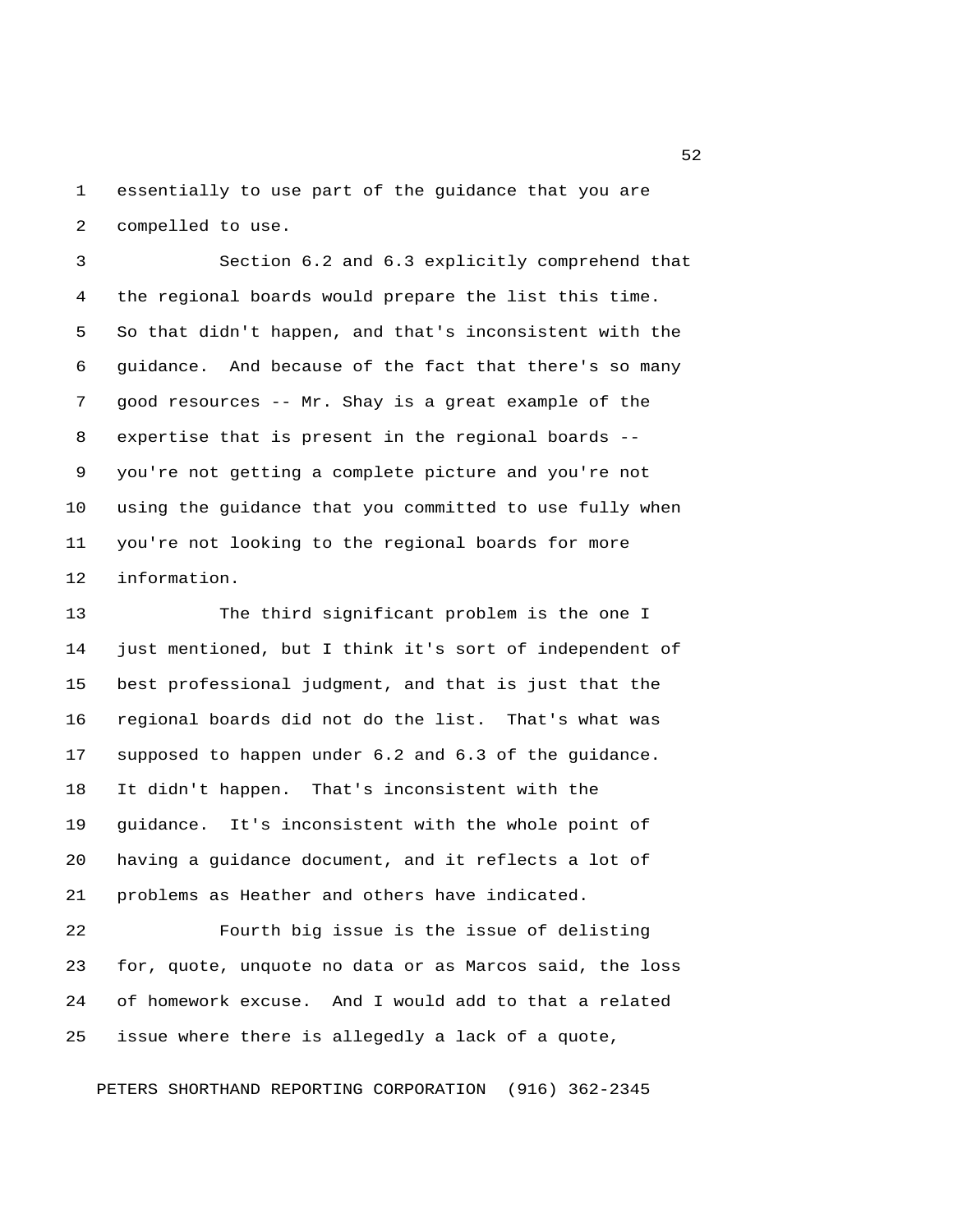1 unquote, acceptable guideline for a determining 2 impairment.

 3 There is obviously a presumption that the work 4 you all have done in the past is valid unless there's 5 evidence to the contrary. But this approach with 6 delisting with no data or saying that there isn't or 7 wasn't an acceptable guideline just turns that 8 presumption on its head. There has to be some 9 affirmative evidence of a lack of impairment to overcome 10 a previous decision that a water body is impaired. 11 That's obviously a point. I trust your 12 counsel knows it because you all always cite in any kind 13 of litigation what you're defending that your decisions 14 are due deference and that administrative decisions in 15 general are presumed to be regular and accurate and 16 properly taken. That is, in fact, the law. 17 So you can't just say, "Well, you know, we're 18 going to change our mind. There's no data or we can't 19 find the data or we're going to decide retroactively 20 that the guideline was not appropriate." 21 And in this connection, Heather was 22 mentioning, and I would add, that the additional 23 rationales in the staff report that are not in the 24 guidelines on which some of these decisions are based in 25 my view constitute underground regs and are illegal and

PETERS SHORTHAND REPORTING CORPORATION (916) 362-2345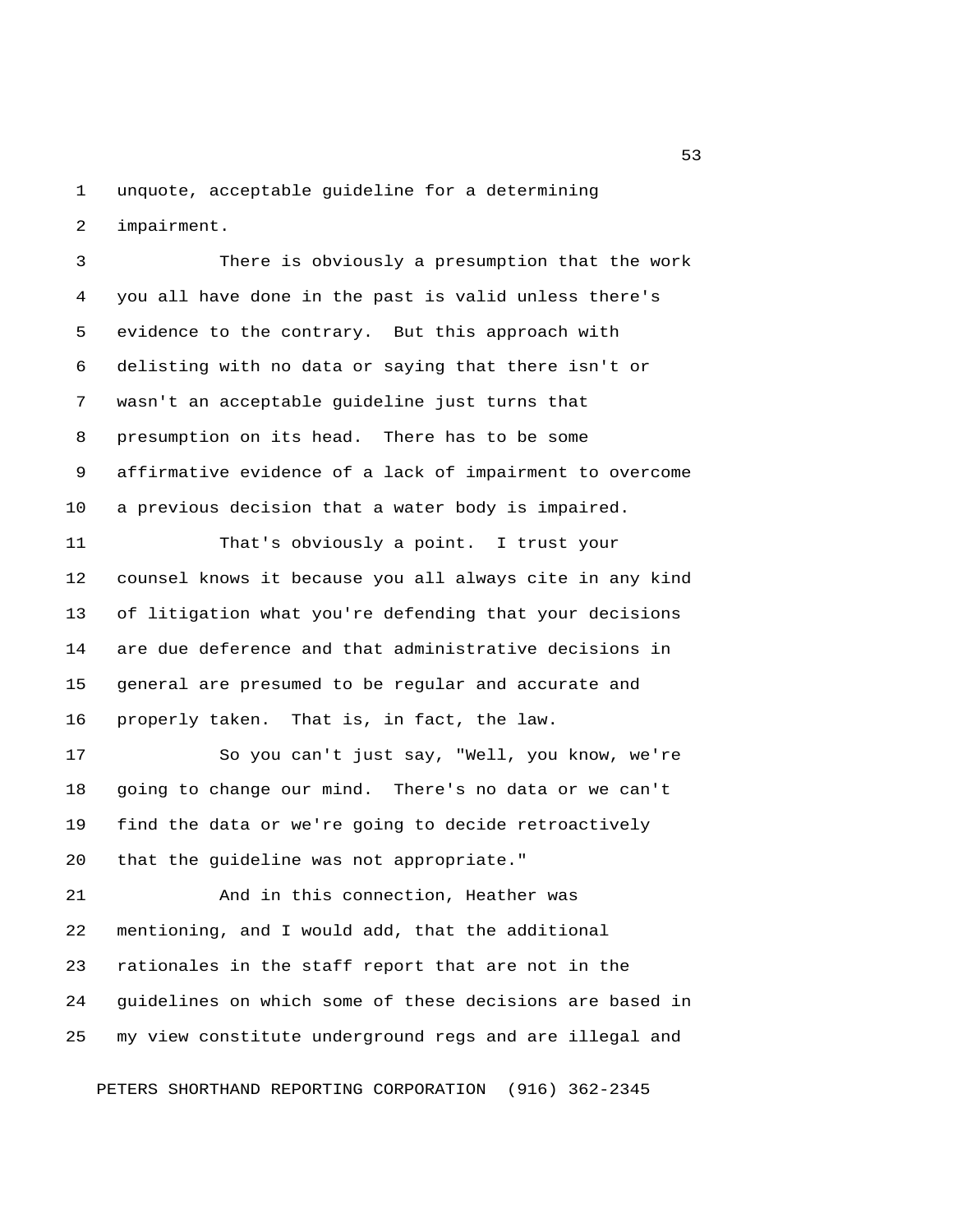1 you cannot rely on them.

 2 The whole point of the regulatory process we 3 went through prior to your joining the Board, 4 Mr. Secundy, that went on for two and a half years was 5 to get clear guidelines that went through the process. 6 We're not going to be adding things. It's not 7 appropriate to add things later to rationalize decisions 8 that you make wish to take. It's an underground reg. 9 Fifth and finally, the narrative issue, 10 narrative standards. Peter Kozelka references a little 11 bit. Some others have. This is typified by a proposal 12 to delist several water bodies when nuisance conditions 13 exist because the framed nuisance condition is not 14 considered to be a water quality standard. 15 Obviously the Board exists to take care of 16 pollution and nuisance conditions. You don't have to be 17 a scientist to think there's something odd when you have 18 a nuisance condition and you're proposing to delist. In 19 every instance in which a narrative standard was the 20 basis for delisting or the basis for original listing, 21 it's imperative that that standard be reviewed not just 22 against a numeric guideline but against other available 23 lines of information and reasoning.

24 The whole reason the Clean Water Act has 25 numeric and narrative standards is because there's the

PETERS SHORTHAND REPORTING CORPORATION (916) 362-2345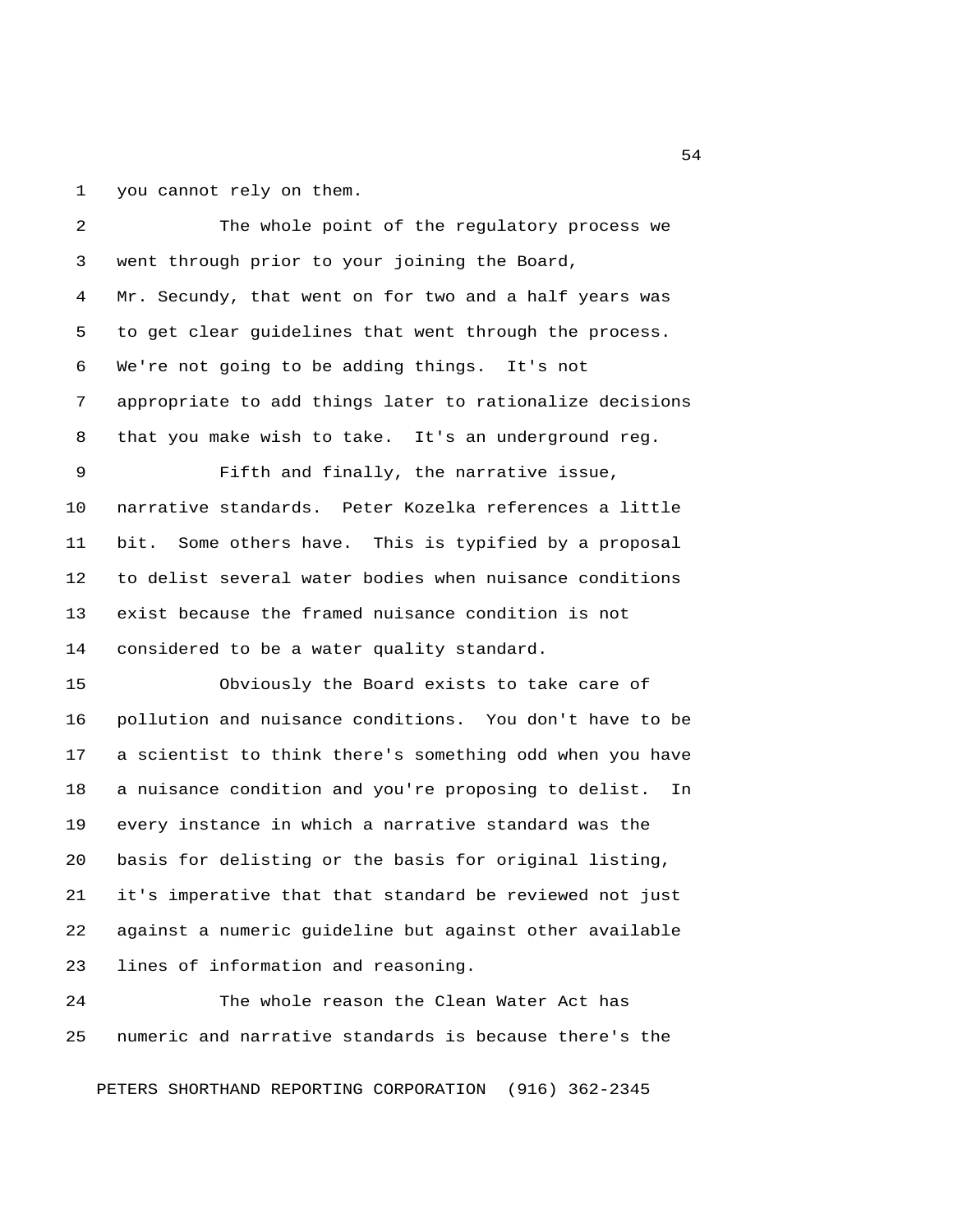1 recognition that numbers cannot always fully 2 characterize the kind of water quality conditions that 3 we wish to have.

 4 The problem with the approach that's been 5 taken so far is that narrative standards are treated 6 like, you know, second-class citizens. And only when 7 there are some numeric reference, at least in the review 8 we've done so far. Only where you have some numeric 9 reference have you upheld some of these narrative 10 listings. And that has to be fixed, too, for obvious 11 reasons.

12 You can't acknowledge a nuisance and take it 13 off the list. It just doesn't make any sense to do 14 that.

15 So those are sort of the five basic areas that 16 we think need to be fixed. We think they can be fixed 17 consistent with the schedule of finishing the list this 18 year. I don't know whether it's essentially due by 19 April 1st or not. But certainly what's most important 20 is that after literally two and a half years where 21 stakeholders from all different segments of interest and 22 participation worked on this policy, we got it to a 23 place where we weren't all necessarily thrilled with 24 every aspect of it, but there was no litigation, which 25 is quite an accomplishment these days.

PETERS SHORTHAND REPORTING CORPORATION (916) 362-2345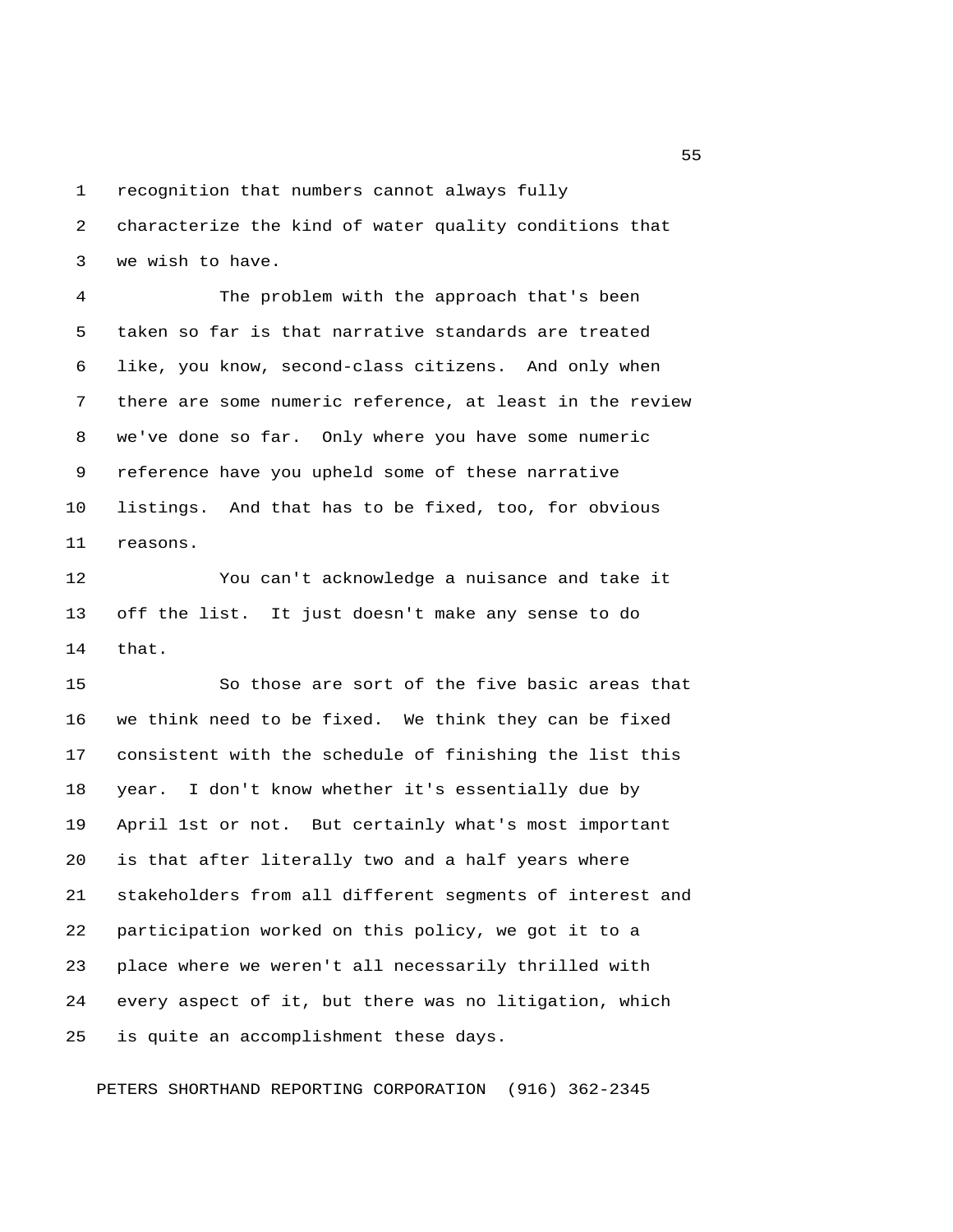1 It's really essential that you take the time, 2 provide the resources to Craig and his group to finish 3 the job so that everybody can be assured that this list 4 is consistent with the Clean Water Act, consistent with 5 the guidance and will meet with EPA approval. 6 Thank you very much. 7 VICE CHAIR SECUNDY: Just a couple comments 8 and a question, Mr. Beckman. I'm assuming you will send 9 me that very succinct list of five issues? 10 MR. BECKMAN: Yes, with the understanding that 11 it's not the only set of issues. 12 VICE CHAIR SECUNDY: I understand. Very 13 clear, very cogent. I was not here when this all took 14 place obviously. That is one of the detriments of 15 having new Board members that we do have to play catch 16 up. 17 So I'm just going to ask some questions 18 publicly, and I'm going to turn to my staff. Why were 19 the regional boards not involved in this particular 20 aspect? 21 MR. WILSON: When we developed a list, there 22 was a decision made that the State Board would develop 23 the '04 list. It became apparent that there was so much 24 information that was provided into our record and all of 25 the swamp data that we converted that into the '06 list

PETERS SHORTHAND REPORTING CORPORATION (916) 362-2345

 $56<sup>th</sup>$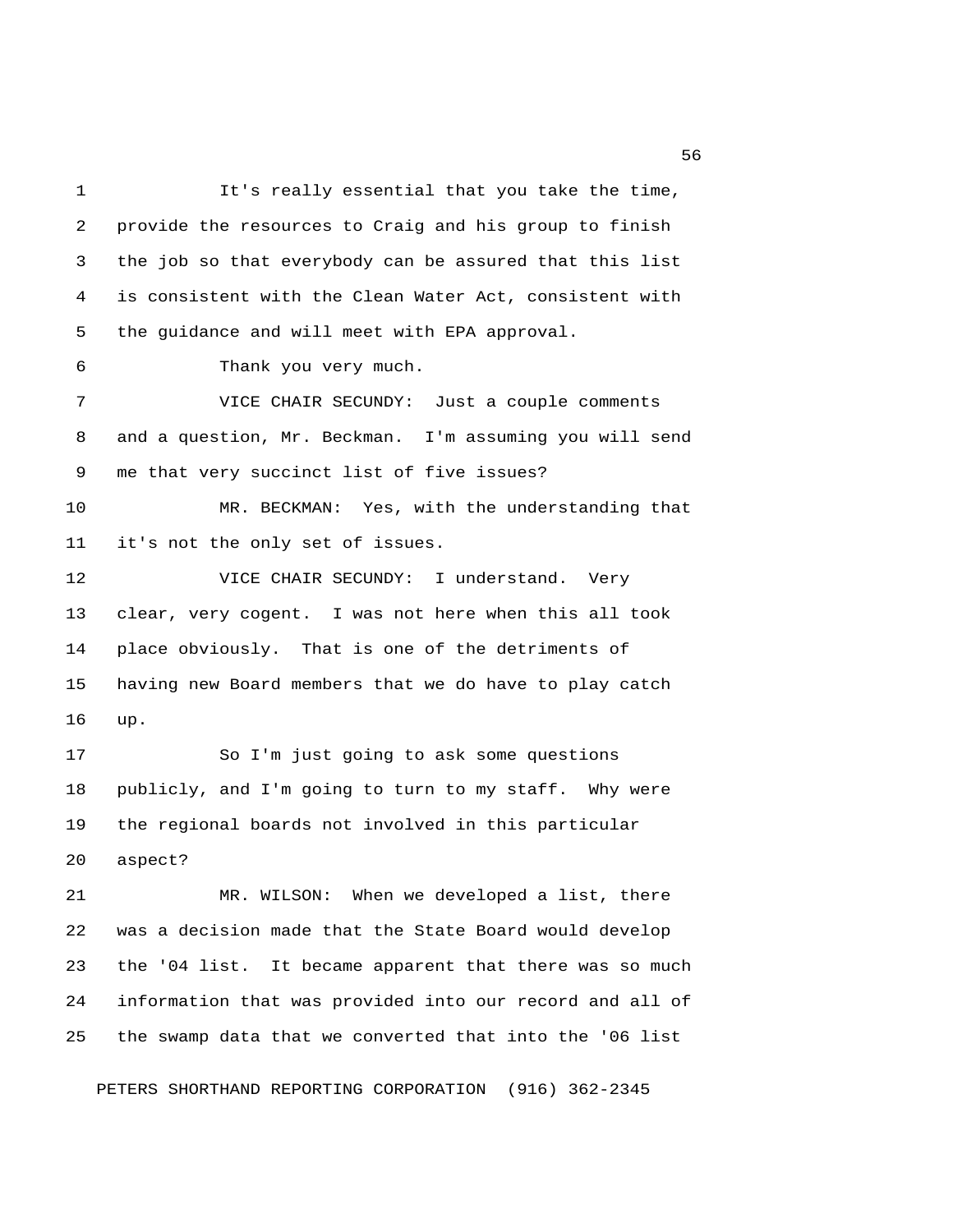1 because we had so much work to do.

| 2  | Each of the regional boards was involved in             |
|----|---------------------------------------------------------|
| 3  | review of absolutely all of the fact sheets. They       |
| 4  | looked at everything. They gave us feedback. To the     |
| 5  | extent we could, we incorporated the comments and       |
| 6  | feedback we got from the regional boards. And that was  |
| 7  | incorporated before it was released September 30.       |
| 8  | VICE CHAIR SECUNDY: I guess my next question.           |
| 9  | We'll call it the precautionary principle. Why do we    |
| 10 | delist water bodies -- I'm just asking this out loud -- |
| 11 | if indeed we feel, quote, the data is no longer there,  |
| 12 | if indeed the data was there once upon a time, i.e.,    |
| 13 | your loss of homework example?                          |
| 14 | MR. WILSON: I really enjoy hearing the lost             |
| 15 | homework name put on it. We were trying to be polite    |
| 16 | about it. When we invoke that statement, there was      |
| 17 | absolutely no basis for the listing in the first place. |
| 18 | That did not come from the State Board staff.           |
| 19 | That came from the Regional Board staff. We did not     |
| 20 | create any of those recommendations to delist. It was   |
| 21 | based on their recommendations to us because there was  |
| 22 | nothing available.                                      |
| 23 | MR. BECKMAN: Can I just mention a partial               |
| 24 | response to your question, if that's okay?              |
| 25 | VICE CHAIR SECUNDY:<br>Sure.                            |
|    |                                                         |

PETERS SHORTHAND REPORTING CORPORATION (916) 362-2345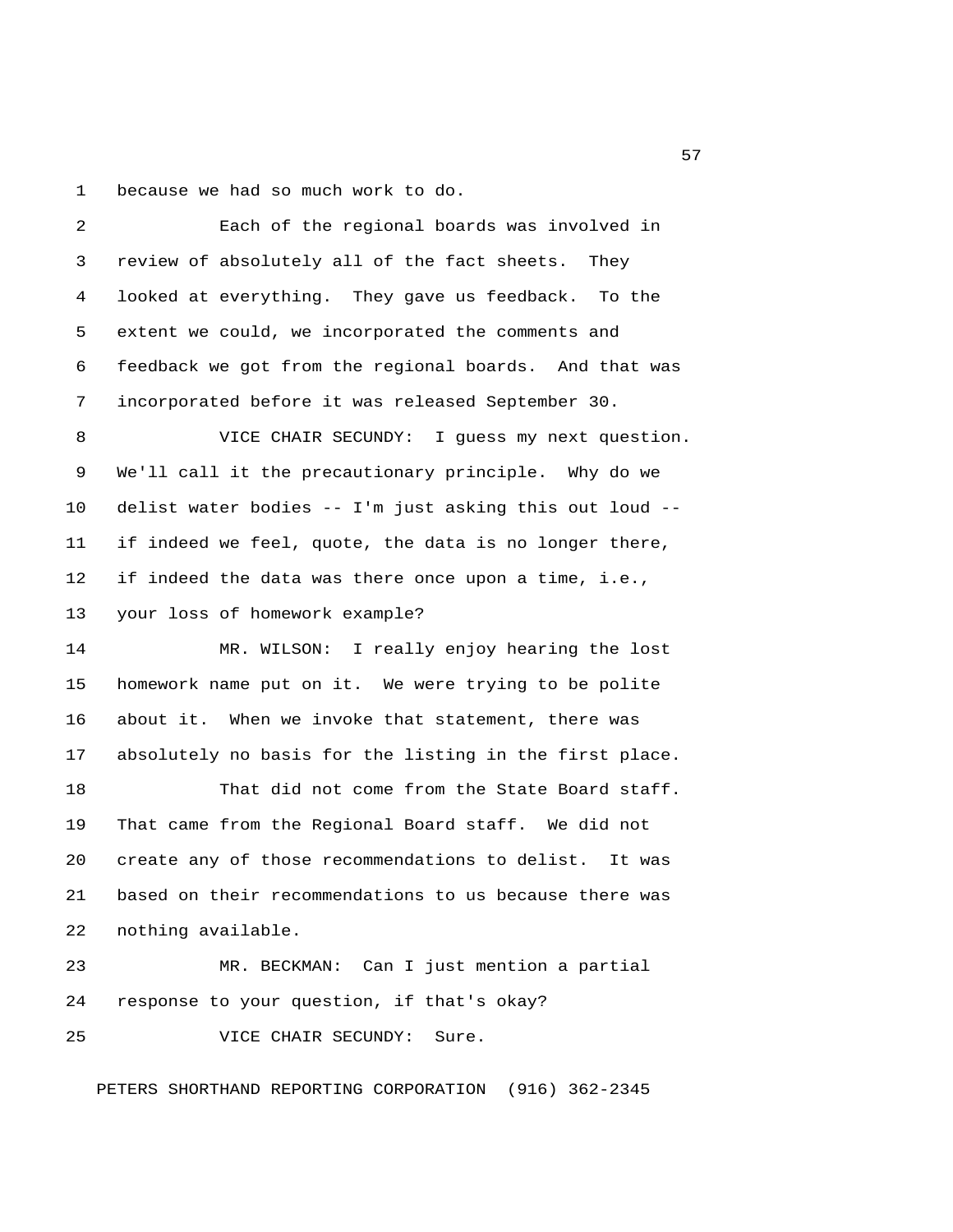1 MR. BECKMAN: I think there's some varying 2 opinions about the way in which the regional boards were 3 consulted, and I'm not sure that Craig's perspective is 4 shared by all Regional Board staff with an interest in 5 the issue.

 6 There is also a more fundamental point, which 7 is that the listing guidance says that the regional 8 boards are going to prepare the lists, and the response 9 you got from Mr. Wilson doesn't really address that 10 specific point.

11 The regional boards clearly have not prepared 12 the lists. The guidance in that respect has not been 13 implemented. Why does it matter? It matters because 14 it's one thing to say the State or the regional boards 15 can't do something because of a lack of resources. It's 16 another thing not to use resources that are available to 17 produce the best possible product.

18 And I think the approach at this point is to 19 at least involve the regional boards in some second tier 20 or third tier review process to make sure that all the 21 information is present. We have a number of specific 22 examples which we have not tried to mention today 23 because of time and a lot of people who need to get up 24 here and speak where there are -- there is evidence that 25 Craig or his staff says "no data, delist," and data

PETERS SHORTHAND REPORTING CORPORATION (916) 362-2345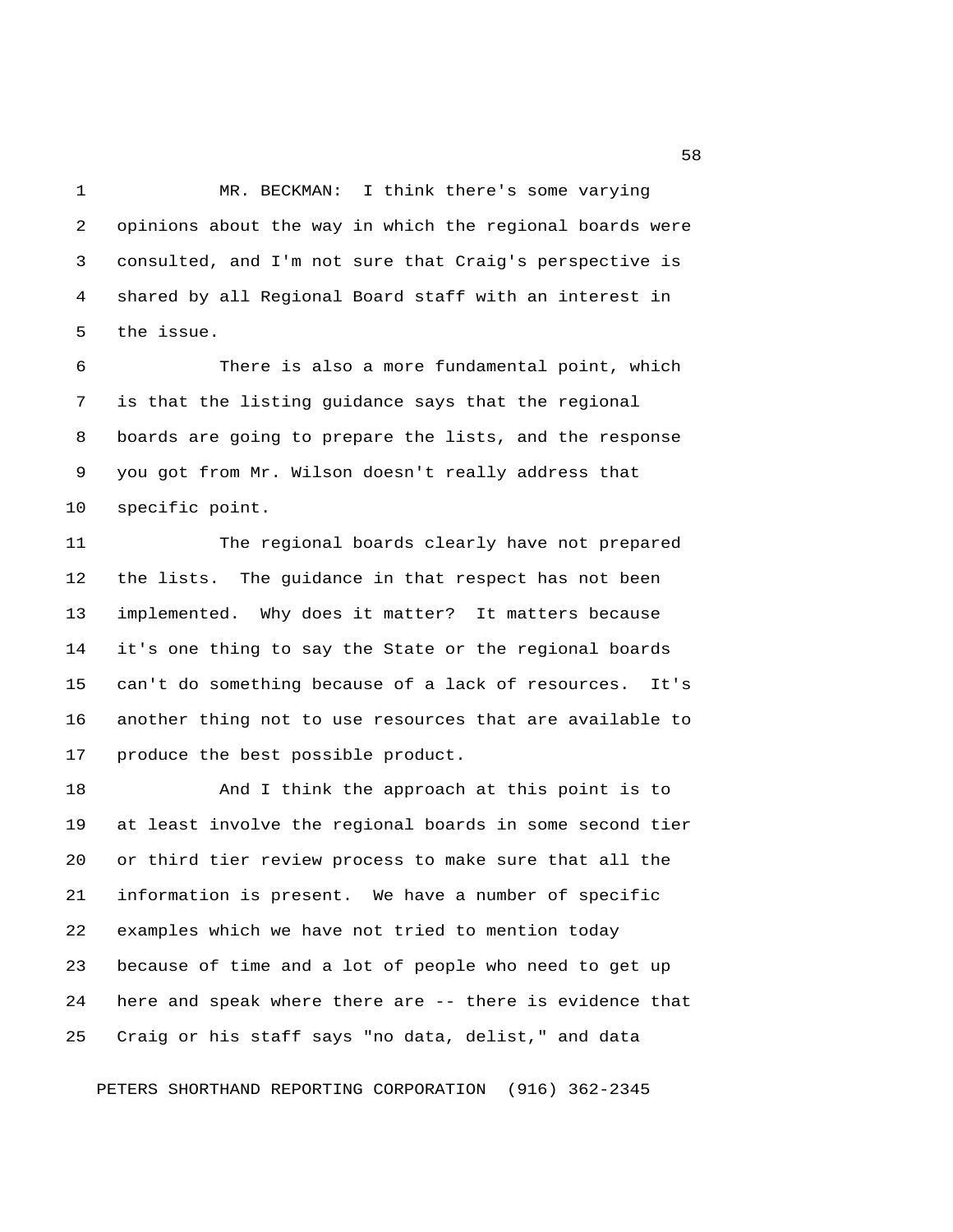1 exists. So clearly there's a disconnect that needs to 2 be closed.

 3 VICE CHAIR SECUNDY: Thank you very much. 4 Ileene Anderson. 5 MS. ANDERSON: Good morning. 6 VICE CHAIR SECUNDY: Good morning. 7 MS. ANDERSON: Ileene Anderson. I'm an 8 ecologist for the Center for Biological Diversity. And 9 I'm here today to specifically talk about Santa Mateo 10 Creek, which is a tributary to the Santa Ana River, and 11 San Mateo is on the EPA 305(b) list. It's been on there 12 since at least 2005 listed as impaired. It's still not 13 on the proposed 303(d) list, and we wonder why. 14 So I've been working with the local staff, and 15 they helped me by pointing me to your website with the

16 forms for the 303(d) list nomination, and I found them. 17 No problem. They're technical. They appear to be 18 comprehensive, but I surely didn't find them very 19 user-friendly.

20 Obviously, we're late to the dance. We are 21 not nearly as sophisticated on these issues, but still 22 contention remains that San Mateo Creek has been listed 23 impaired since 2002 and should be included on the 303(d) 24 list this time around.

25 So I just felt that this sort of overarching PETERS SHORTHAND REPORTING CORPORATION (916) 362-2345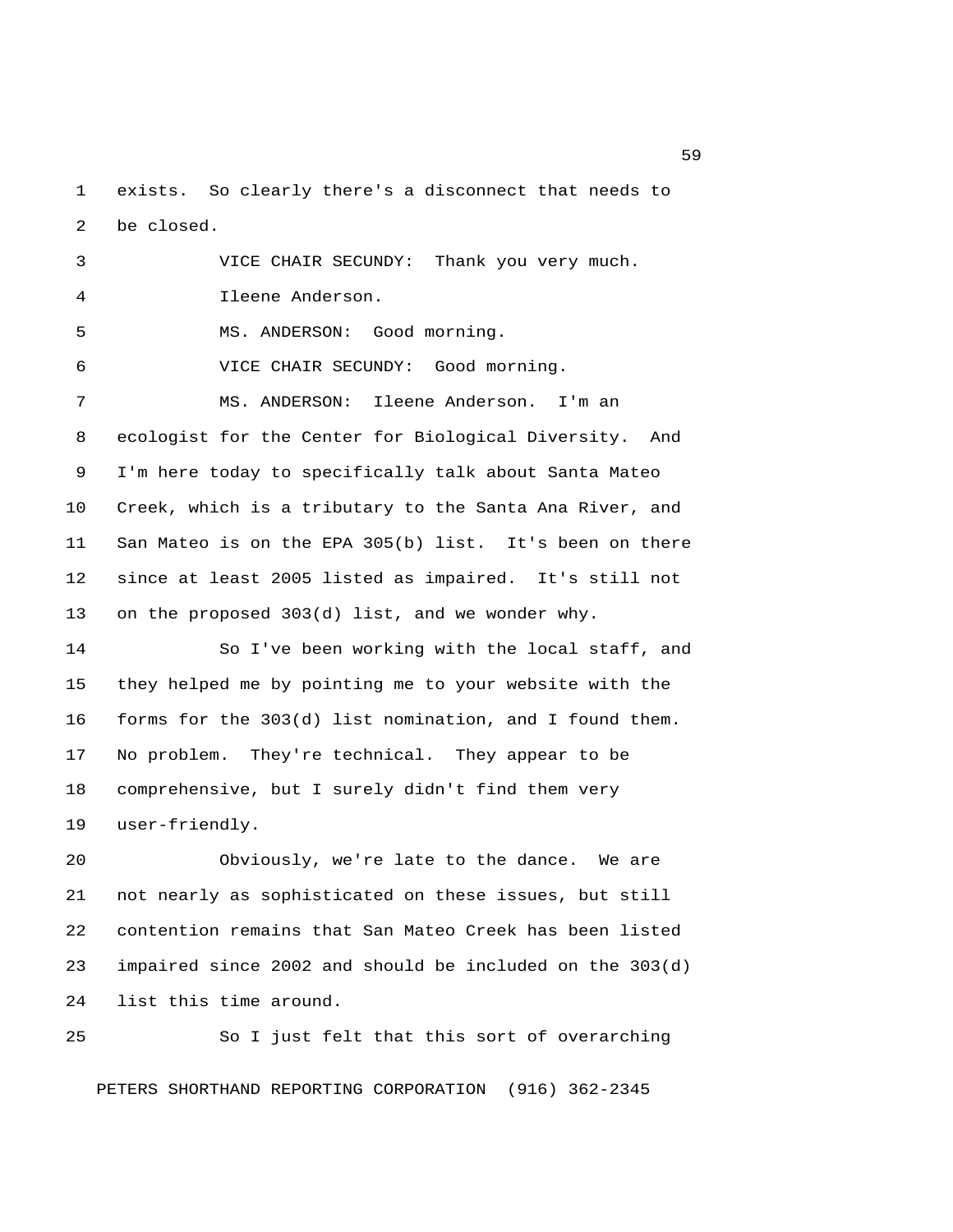1 question as to why it wasn't found to be appropriate for 2 the list, and we certainly look forward to working with 3 your staff to explore the issue and submit these as 4 written comments. 5 VICE CHAIR SECUNDY: I can't answer that off 6 the top of my head, but we will absolutely take a look 7 at it and find out why. 8 MS. ANDERSON: Great. Thank you. 9 VICE CHAIR SECUNDY: Thank you for bringing it 10 to our attention. 11 Dana Palmer. 12 MR. PALMER: Good morning. Good morning, 13 Member Secundy and Mr. Wilson, Mr. Counsel. Good to see 14 you this morning. 15 My predecessors from Heal the Bay and NRDC 16 have voiced my concerns very clearly. So I don't want 17 to repeat any -- 18 VICE CHAIR SECUNDY: Then you can just say 19 "ditto" and sit down. 20 MR. PALMER: I could, but I won't. I'll be 21 very brief. I'm Dana Palmer, staff attorney from Santa 22 Monica Baykeeper here also representing California 23 Coastkeeper Alliance and Linda Sheehan, who sends her 24 regards. She couldn't be here this morning. 25 Let me just thank the State water Board staff.

PETERS SHORTHAND REPORTING CORPORATION (916) 362-2345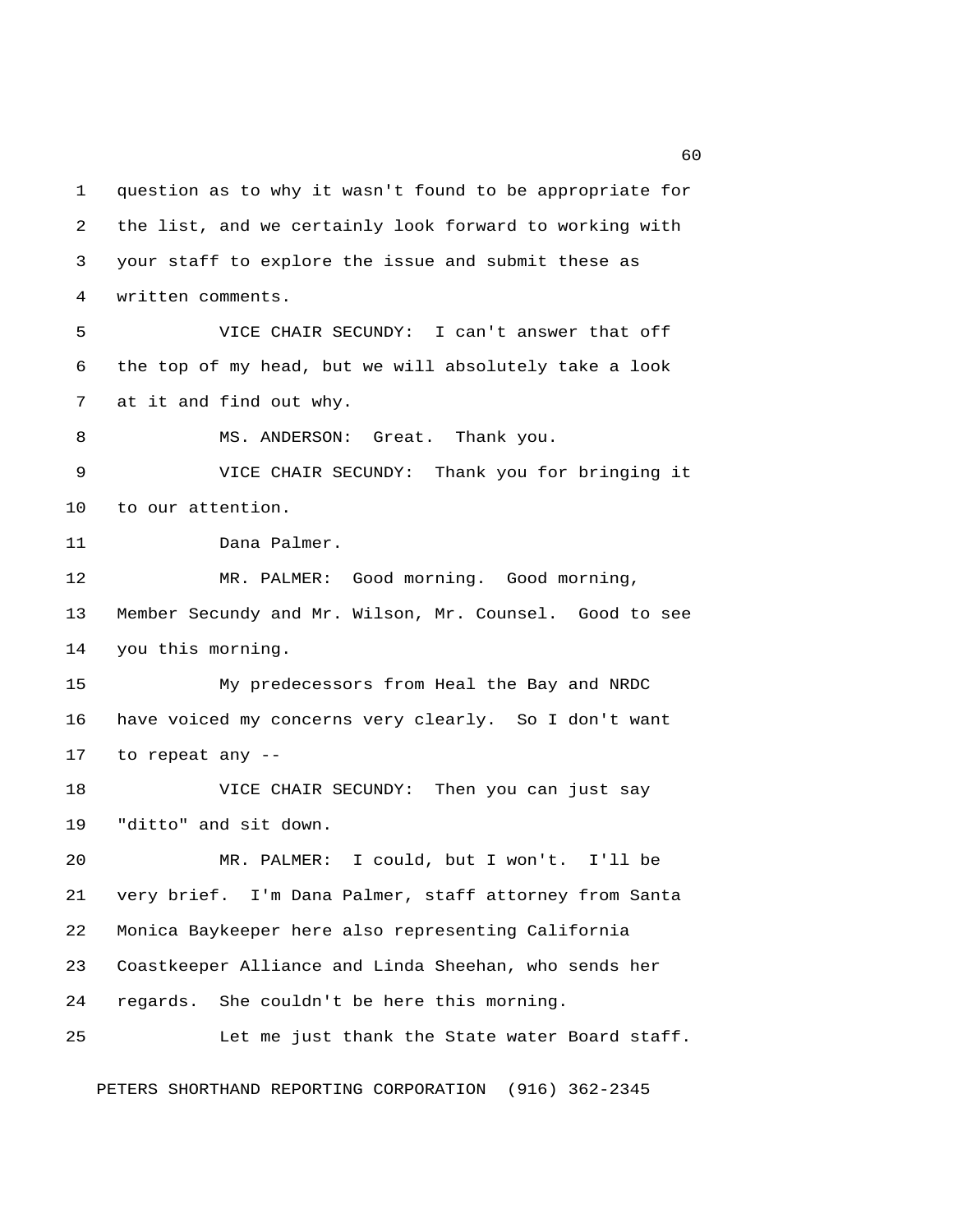1 This is a huge project. You have taken herculean 2 efforts thus far, and we appreciate them. We know you 3 don't have enough staff to do the job correctly, and 4 that's probably why we disagree with you on some of the 5 issues this morning.

 6 We do think that a lot of these issues can be 7 corrected in the next few weeks or months, and thank you 8 also for extending the written comment deadline to 9 mid-January. We will be submitting very thorough 10 written comments in these proceedings.

11 Let me just briefly focus on a few areas. 12 First of all, Baykeeper strongly believes that the 28 13 Santa Monica Bay beaches have been improperly delisted. 14 You heard about that this morning.

15 Many of these proposed delistings have been 16 based on the fact that a TMDL now exists. And as we all 17 know, a TMDL is merely a pile of paper and its existence 18 does not mean that water quality standards have been 19 attained.

20 Secondly, the 303 listing process should fully 21 recognize narrative criteria and the basin plans. 22 You've already heard about that this morning. Well, 23 that's a 40 CFR 130.7(b)(3).

24 And, thirdly, the narrow application situation 25 specific weight of evidence factors is not consistent

PETERS SHORTHAND REPORTING CORPORATION (916) 362-2345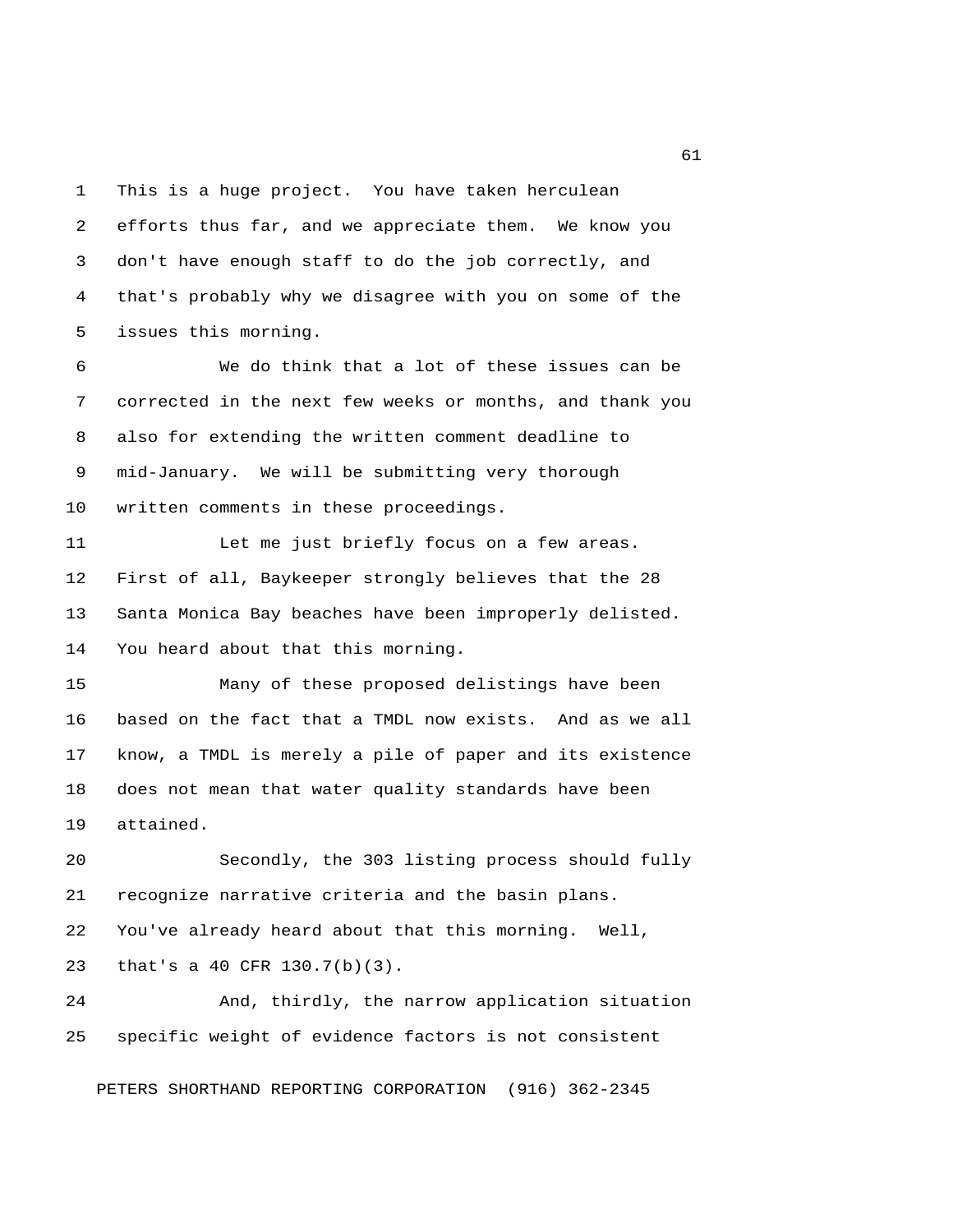1 with the intent of the listing policy. I think you 2 might have already heard about that too this morning. 3 And fourth and finally, the points that we 4 made -- you heard from groups from Southern California 5 today, but I think the points that we all made are -- 6 could be applied statewide. They're points of general 7 statewide importance. 8 I'm sure that when you look to the rivers on 9 the north coast or the base on the central coast, you'll 10 see that many of the same general points we made this 11 morning also apply there. 12 Thank you very much. 13 VICE CHAIR SECUNDY: Thank you. 14 Is there anyone else from the environmental 15 community or state or federal agencies that submitted a 16 card who's not spoken? 17 All right. Why don't I suggest we take about 18 a five-minute break. We still have a number of cards. 19 Looks like about a dozen cards. Maybe a few more to go 20 through. So five minutes. It's 12:20. Excuse me. 21 11:20. Let's come back at is 11:25. 22 (Recess taken.) 23 VICE CHAIR SECUNDY: We're going to begin 24 again. We're going to begin the workshop again. If you 25 have a cell phone and it's on, can you please turn it

PETERS SHORTHAND REPORTING CORPORATION (916) 362-2345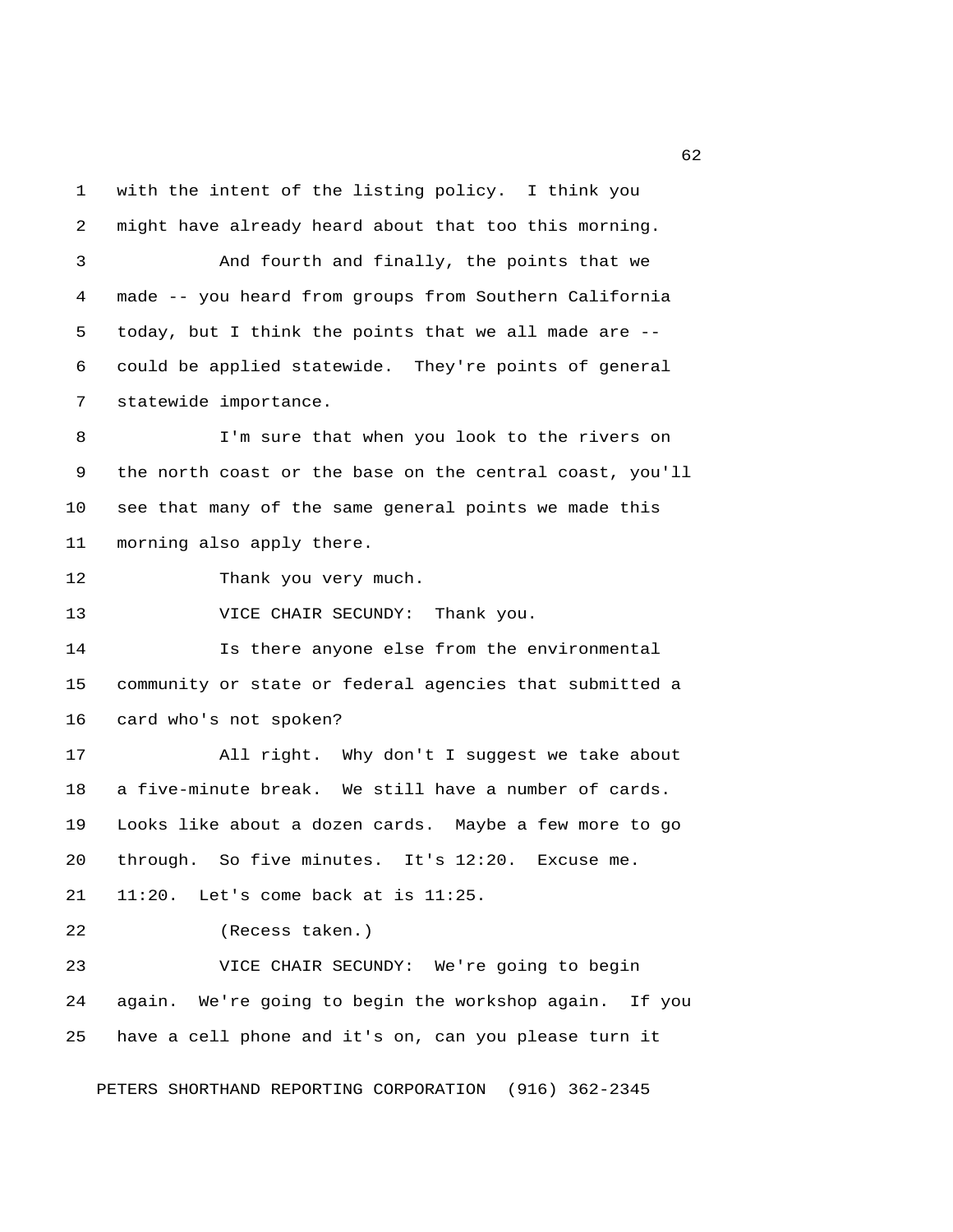1 off. Thank you.

 2 All right. We are going to turn to the 3 regulated community. Richard Watson. 4 MR. WATSON: I see we have a new approach 5 here. Thank you, Mr. Secundy. Today I am before you 6 representing the Coalition for Practical Regulation, 7 which is a local government organization of some 41 8 cities in Los Angeles County. 9 I want to thank you for having this session 10 here so that we can make comments to you on the 303(d) 11 list. We'll make more extensive comments in written 12 form by the January 17 deadline unless you are so kind 13 as to extend that and give us a little bit more time to 14 review things. And some time was lost during the 15 vacation or holiday period. I'd like to commend the 16 staff. 17 VICE CHAIR SECUNDY: Some of us actually 18 worked during the holiday period. 19 MR. WATSON: Some of us did both. 20 First I'd like to commend staff. I think the 21 staff has done a lot to improve the 303(d) list. You've 22 heard some comments from others. We think that they've 23 made a number of recommendations for delistings where 24 pollutant segments would not have been appropriate or 25 not identified and things were listed inappropriately in

PETERS SHORTHAND REPORTING CORPORATION (916) 362-2345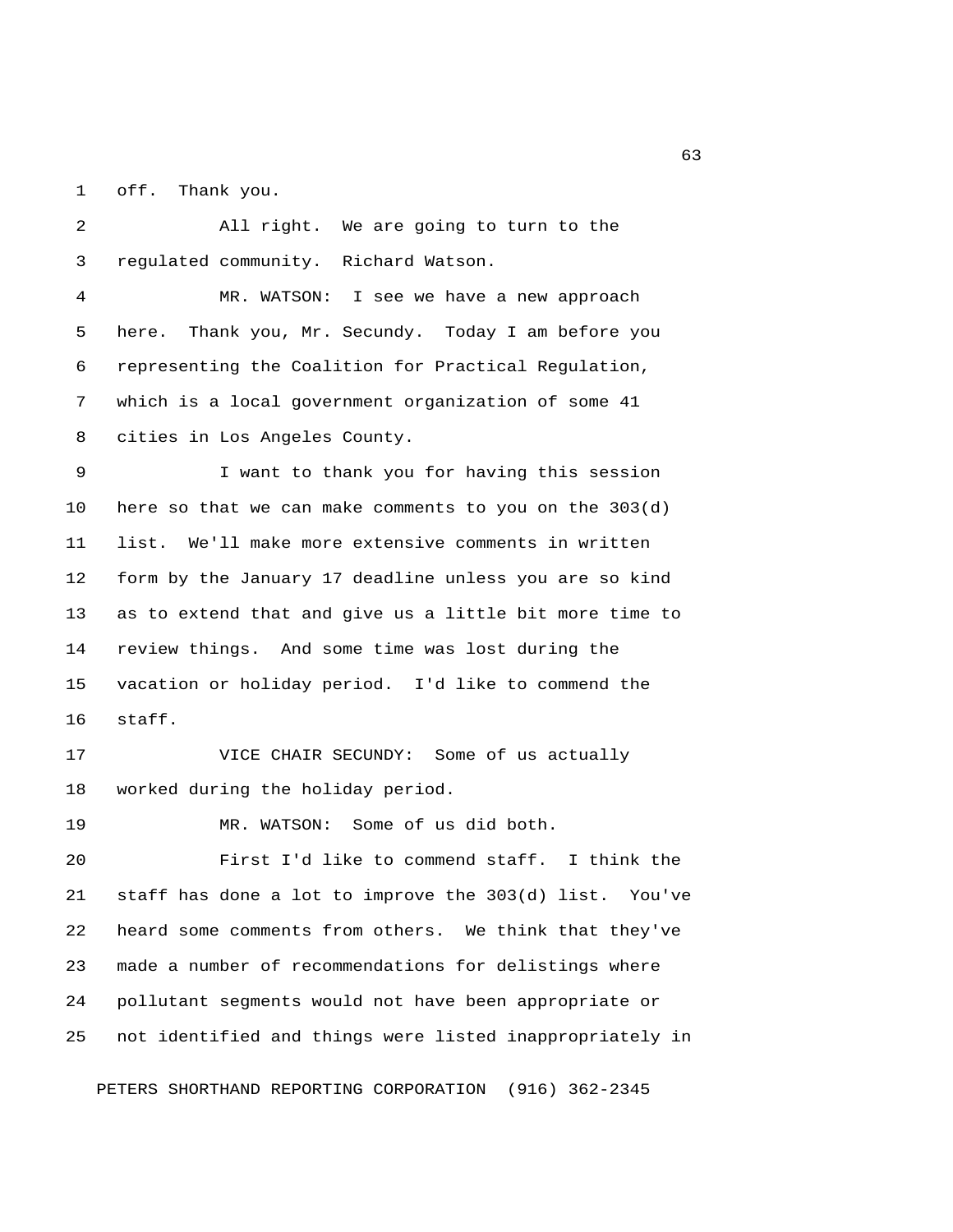1 the first place.

 2 We are particularly pleased with the 3 recommended delistings for conditions where the actual 4 pollutants are not identified. After all, the federal 5 regs and the 303(d) list is intended to deal with 6 pollutants, not nuisance. It's with pollutants. So we 7 need to know what those pollutants are.

 8 Since the 303(d) list drives the (inaudible) 9 TMDL, it's kind of hard to do a TMDL when you don't know 10 what pollutants to address. So we're pleased that the 11 staff is making that effort. We think it's real 12 progress in making the list a much more technically 13 solid basis for setting water quality priorities, and I 14 think this indicates that the staff acknowledges the 15 importance of the 303(d) list and the scientific 16 integrity that should be the basis of that.

17 However, we are concerned with a number of 18 remaining listings that may not be based on science. 19 State Board staff has recommended 92 listings for 20 Region 4, many of which are for potential uses, not for 21 probable future uses.

22 California Water Code Section 13241 lists 23 past, present, and probable future beneficial uses to be 24 protected through the establishment of water quality 25 objectives, and these things should be considered in the

PETERS SHORTHAND REPORTING CORPORATION (916) 362-2345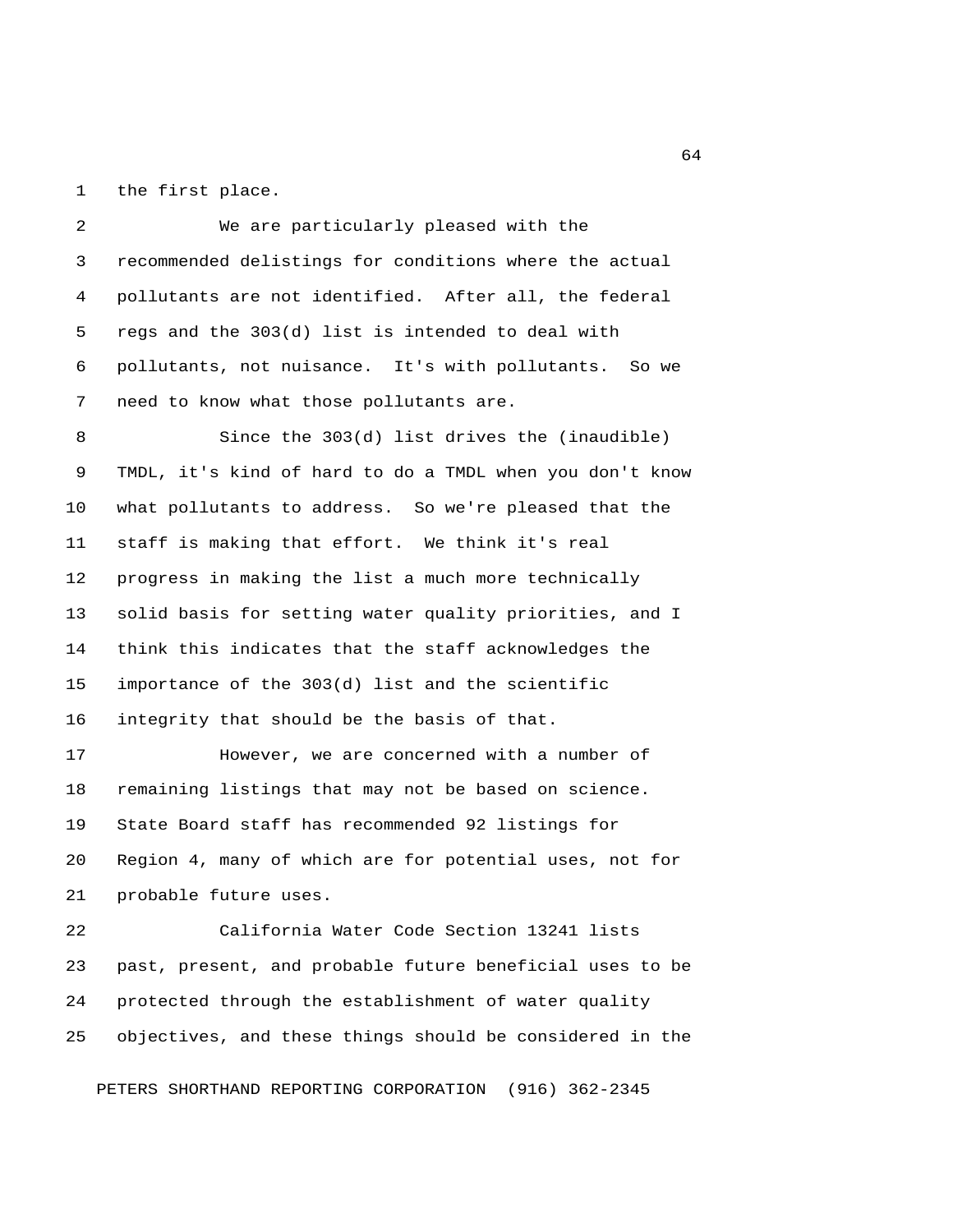1 303(d) list.

 2 I'm trying to skip over a couple things. 3 There was some discussion by the Heal the Bay 4 about revising perhaps the listing policy. If you do 5 consider that, we suggest that you make very clear in 6 the listing policy that only exceeding water quality 7 standards for probable future beneficial uses should be 8 the basis for 303(d) listings.

 9 We'd also like to remind you that the combined 10 303(d) TMDL processes are intended, as mentioned 11 earlier, as a backstop or safety net to ensure a team of 12 water quality standards and that the listing process has 13 been vastly improved since the State Board staff was 14 assigned responsibility with the 2002 list and now this 15 sort of hybrid 2004, 2006 list.

16 In many of the previous listings, I don't 17 think just the homework was lost. I think there was no 18 homework in some cases. So I think your staff is to be 19 commended for trying to make sure that the listings are 20 solid and that they're supported by evidence, and so we 21 think they've done a really good job in this regard.

22 And we support a continued division of labor 23 in this area where the State Board develops a 303(d) 24 list in consultation with the regional boards and the 25 regional boards focus on the water quality standards and

PETERS SHORTHAND REPORTING CORPORATION (916) 362-2345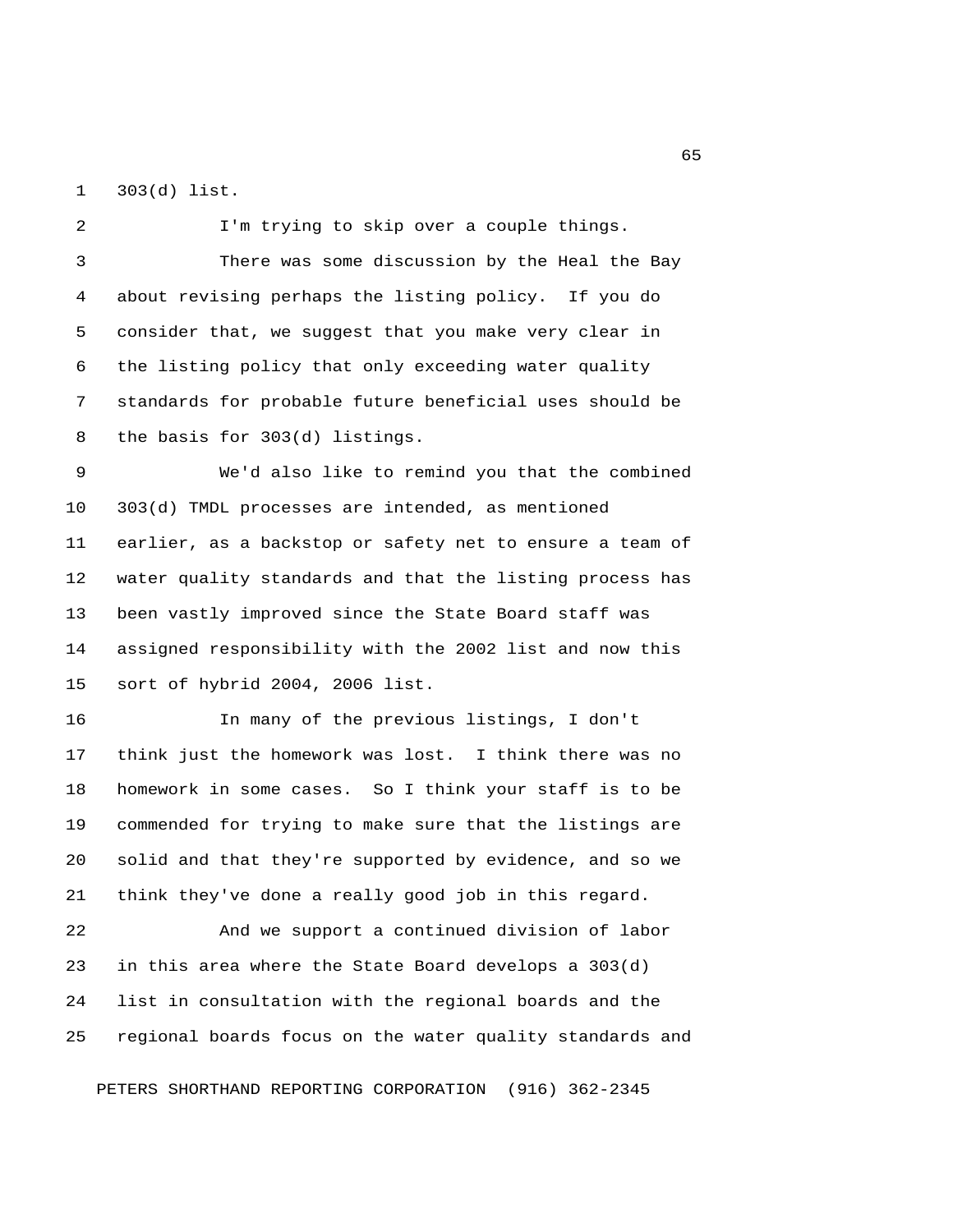1 the development of TMDLs and other programs that will 2 address the impaired waters.

 3 I think having the State board have the 4 oversight has just made a world of difference in getting 5 a technically solid improvement or list.

 6 One improvement we would like to suggest, 7 however, is that data and data analyses used to support 8 the list and the analysis be made available through the 9 appropriate State Board offices -- or excuse me -- 10 Regional Board offices so that municipalities, other 11 permitees, planning groups and others have more easy 12 access to the data for taking a look at it so you don't 13 have to traipse up to Sacramento to take a look at the 14 data, and that would help us all in the long run.

15 We appreciate the work that you've already put 16 into approving the list, and we hope that you'll 17 continue to make improvements in this list so it focuses 18 on real pollutants and real problems, and we look 19 forward to working with you in the future.

20 Thank you.

21 VICE CHAIR SECUNDY: Thank you very much. 22 The next three speakers are speaking in 23 tandem. Rick Alexander, Jeff Pasek and finally Ruth 24 Kolb. Is it Ruth Kolb?

25 MR. ALEXANDER: Thanks and good morning, Vice

PETERS SHORTHAND REPORTING CORPORATION (916) 362-2345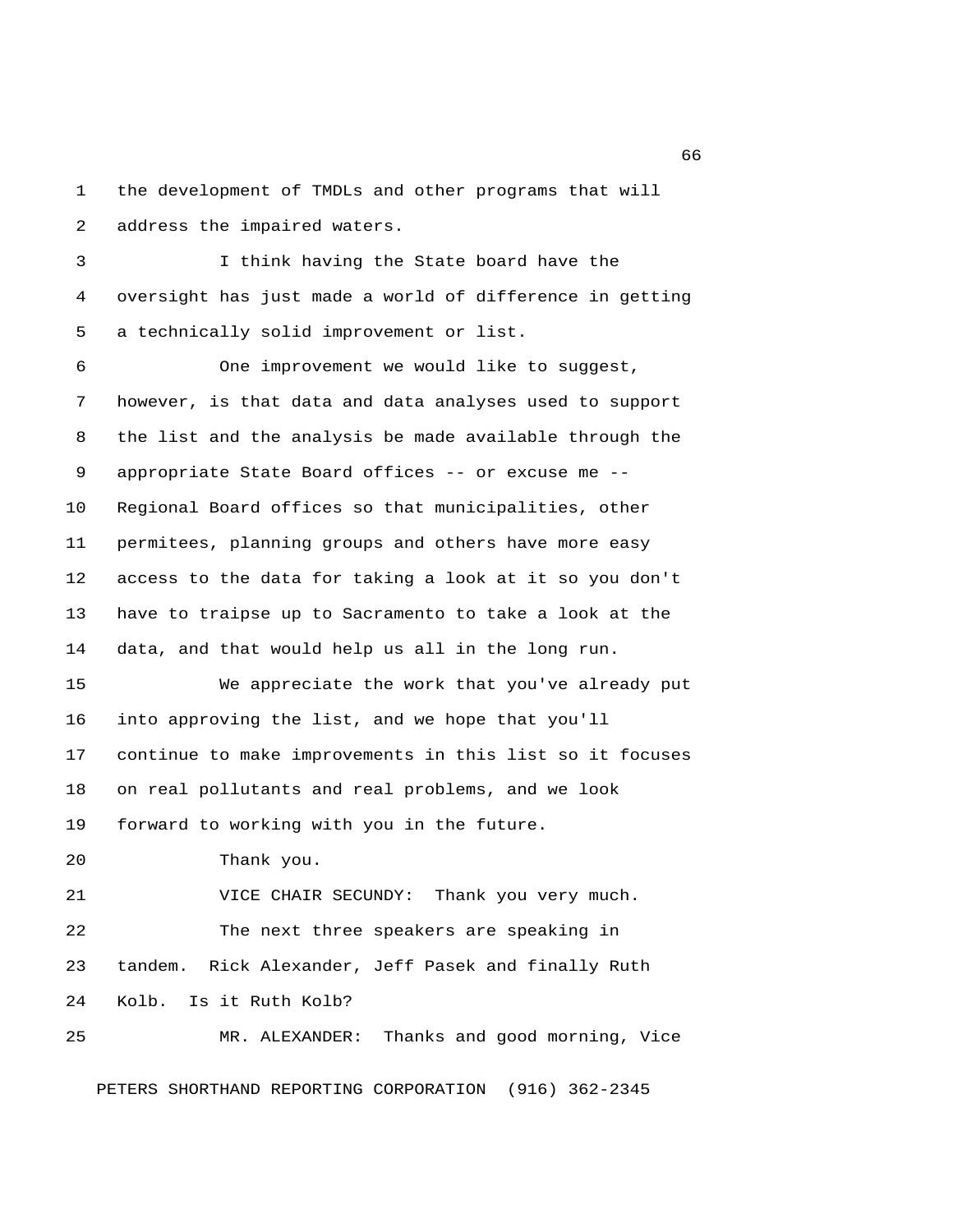1 Chairman Secundy, State Board staff and counsel. I'm 2 Rick Alexander. I represent the Sweetwater Authority. 3 We are a public water agency in San Diego 4 County. We provide water service to the cities, 5 National City, Chula Vista and the incorporated Bonita 6 community, about 200,000 customers in total. 7 We do this in part by operating two 8 reservoirs, the Sweetwater Reservoir in the Spring 9 Valley area at about 26,000 acre feet, and then our 10 Mountain Reservoir at Loveland, 17 miles upstream at 11 about 29,000 acre feet. 12 This two-reservoir system is important to us 13 because it enables us to capture and use a significant 14 amount of local water. This is very good because it -- 15 not only is the cost lower, but it means that that water 16 does not have to be imported from someplace else. 17 In 1998 and '99, we were able to go for a 18 period of 20 months without buying a tablespoon of 19 imported water. And so that's why we are kind of 20 myopic, I think would be the word, about maintenance of 21 water quality within our watershed. 22 Both of our reservoirs are proposed for

23 listing for multiple constituents: Dissolved oxygen and 24 total dissolved solids at Sweetwater, manganese, 25 aluminum and dissolved oxygen at Loveland in the

PETERS SHORTHAND REPORTING CORPORATION (916) 362-2345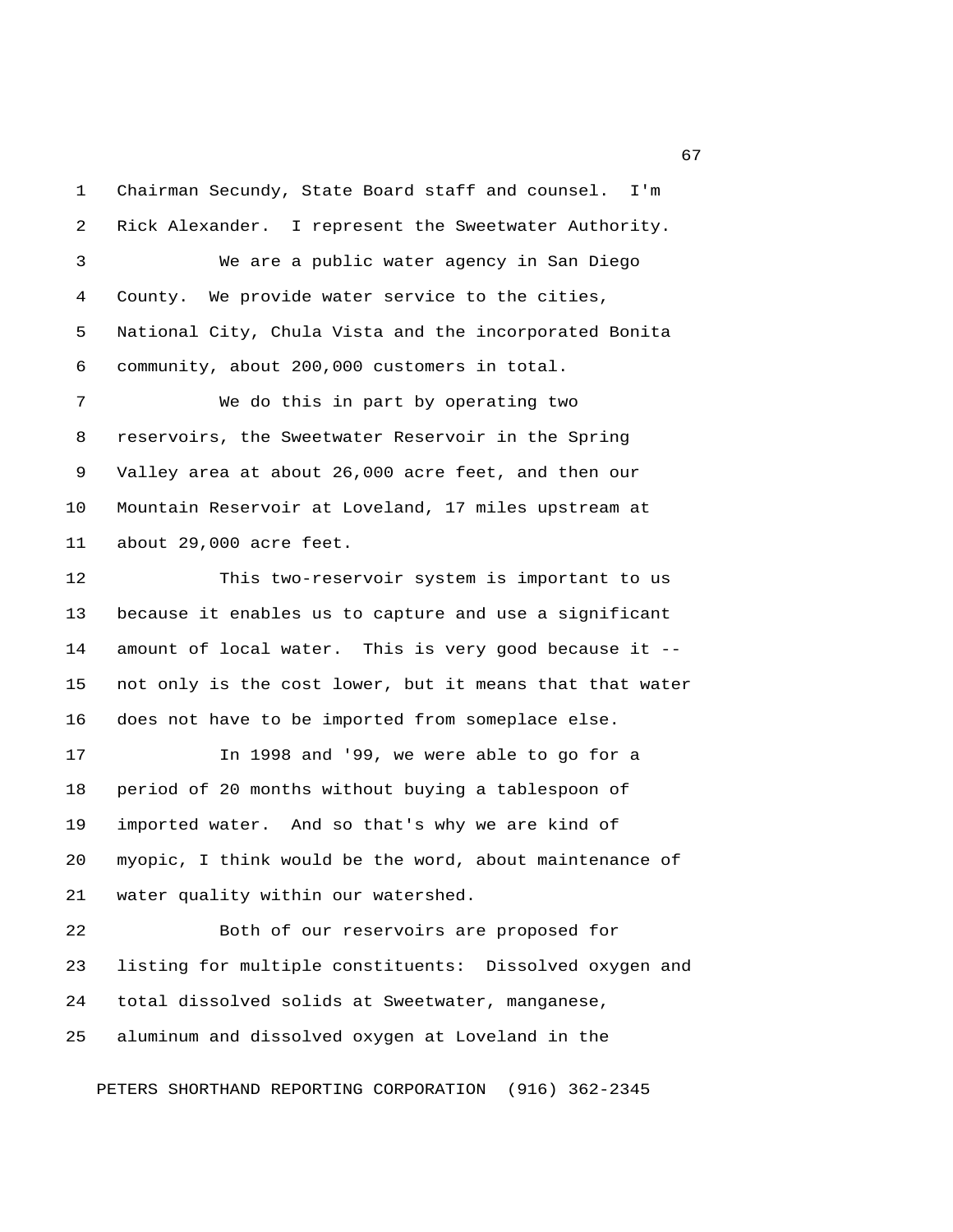1 mountains.

 2 Interestingly, we learned about this listing 3 or this proposed listing from an article in the 4 San Diego Union on November the 18th. The Union is a 5 sometimes reliable source of data, and in this case it 6 proved to be. Unfortunately, we never heard about this 7 proposed listing from either the State or the Regional 8 Board, and we have operated these reservoirs for many 9 decades.

10 So we sent a letter to Ms. Potter on 11 December 20th requesting that the comment period be 12 extended again, and we hoped that she would place that 13 under consideration. There are certain small reservoir 14 operators that are part of the world who still aren't 15 aware of this even though we've tried to get the word 16 around.

17 We don't think that the listing, just speaking 18 of our two reservoirs. We don't think that the listings 19 would benefit our region's water quality or our 20 customers' water quality for a number of reasons. At 21 Loveland, aluminum and manganese are naturally occurring 22 elements which are coming into that reservoir from a 23 completely undeveloped area. There is no discharge 24 associated with that. This is simply metals which are 25 entering as a result of the natural flow of water.

PETERS SHORTHAND REPORTING CORPORATION (916) 362-2345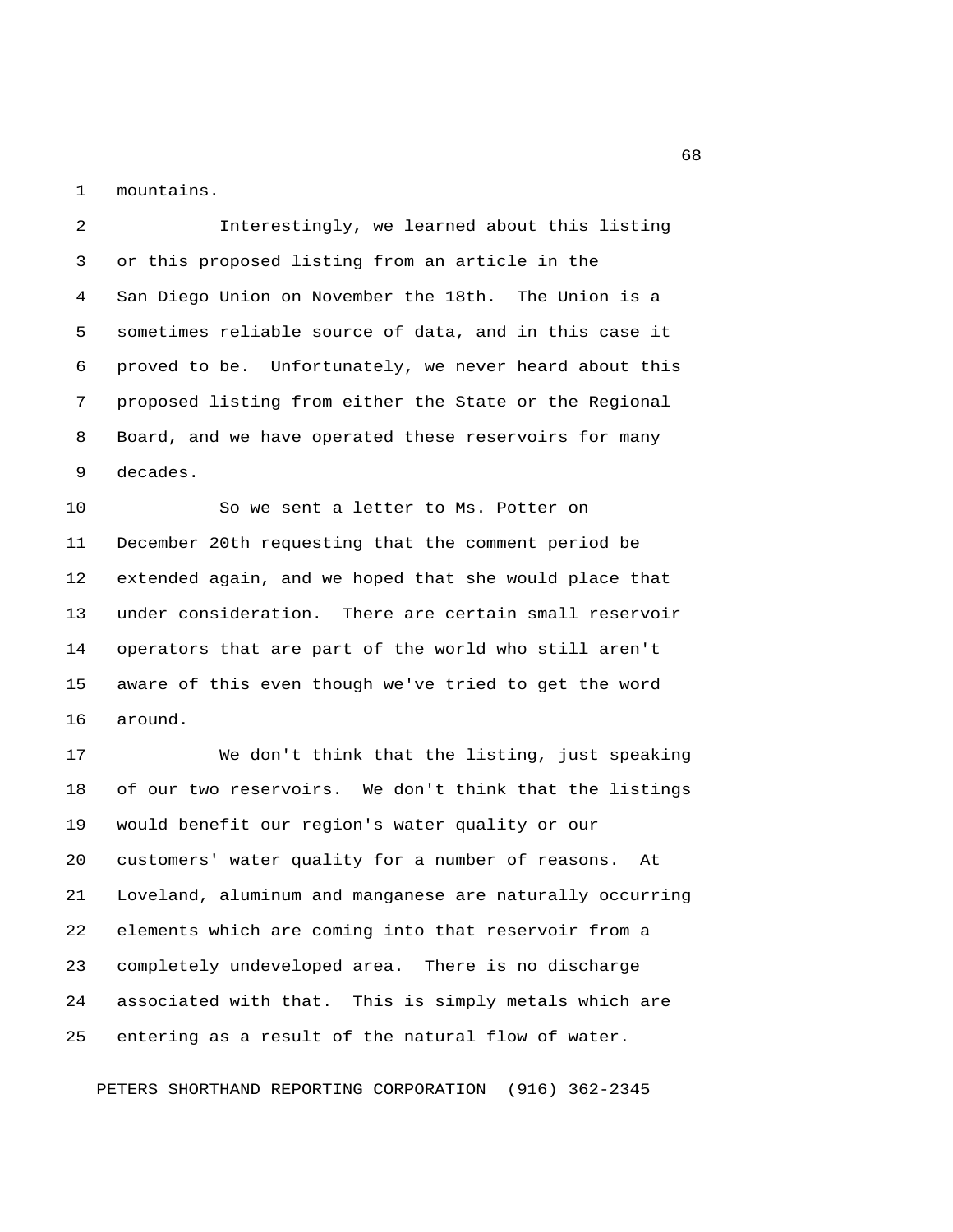1 At that lake also, levels of dissolved oxygen 2 in that Sweetwater are a result of stratification of the 3 lakes during the summertime, and we've been diligent in 4 supporting data to the State Regional Board, and I 5 presume that's where this listing is coming from.

 6 But stratification is a natural process which 7 causes dissolved oxygen levels to fluctuate very widely 8 during different times of the year. It's a natural 9 process over which -- which occurs in all lakes and over 10 which we have no control.

11 Finally, on the TDS levels, the total 12 dissolved solids, our Sweetwater reservoir, as are many 13 other reservoirs in San Diego County, recipients of 14 imported water from either Northern California, the Bay 15 Delta, or from the Colorado River. The TDS of that 16 imported water exceeds the TDS which is shown in the 17 basin plan.

18 There's a problem. If we cannot regulate -- 19 we cannot regulate the TDS as imported water, and so 20 consequently, if we're bringing water into our lake, the 21 total dissolved solids already exceed the basin plan 22 limit. There's precious little that we can do about it.

23 At our Sweetwater reservoir, for example, we 24 put \$12 million into an urban runoff diversion system 25 specifically to manage TDS and the runoff from the

PETERS SHORTHAND REPORTING CORPORATION (916) 362-2345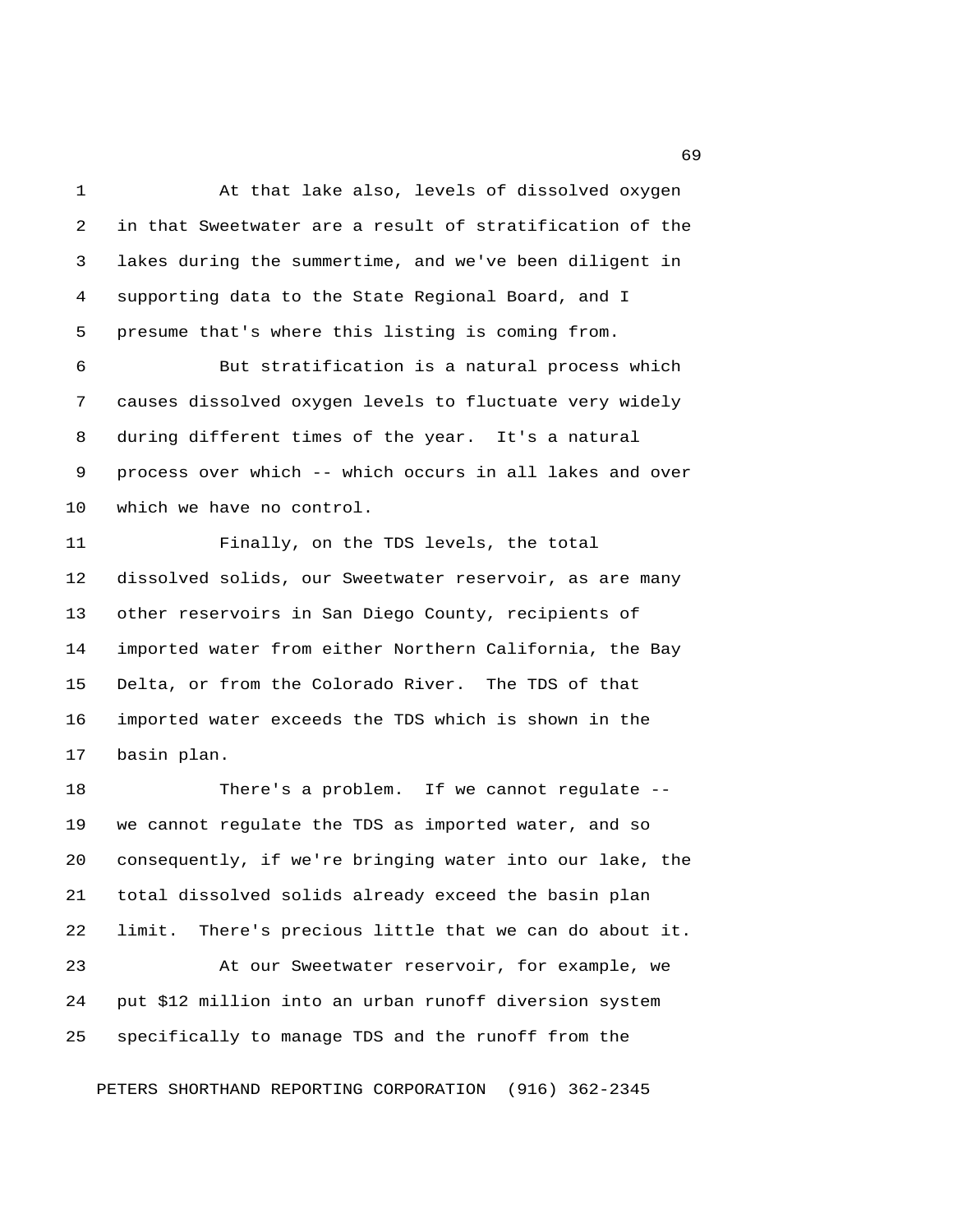1 rapidly urbanizing community. We have no control over 2 the TDS of imported water.

 3 So I guess, in summary, there's three things 4 that we would like for the State Board to consider. 5 Jeff Pasek, who, Mr. Secundy, you mentioned, will be 6 following me; and one of the things that he's going to 7 say is that language should be considered which would 8 exempt from listing waters designated MUN or for 9 municipal use which are subject to natural impacts to 10 the watersheds, unavoidable natural processes like 11 season stratification and from the storage of imported 12 water. It doesn't make any sense to list those water 13 bodies for those constituents.

14 We would like, once again, for you to extend 15 the time period to comment so that other water agencies 16 will have an opportunity to, for lack of a better 17 phrase, weigh in on this topic.

18 And, finally, we really appreciate the 19 partnership with the State Board and the Regional Board, 20 and I think that we are natural allies in protecting 21 these watersheds which are producing water for human 22 consumption on a regular basis and in significant 23 quantity.

24 And we really, however, encourage that a more 25 collaborative process be adopted in finalizing the

PETERS SHORTHAND REPORTING CORPORATION (916) 362-2345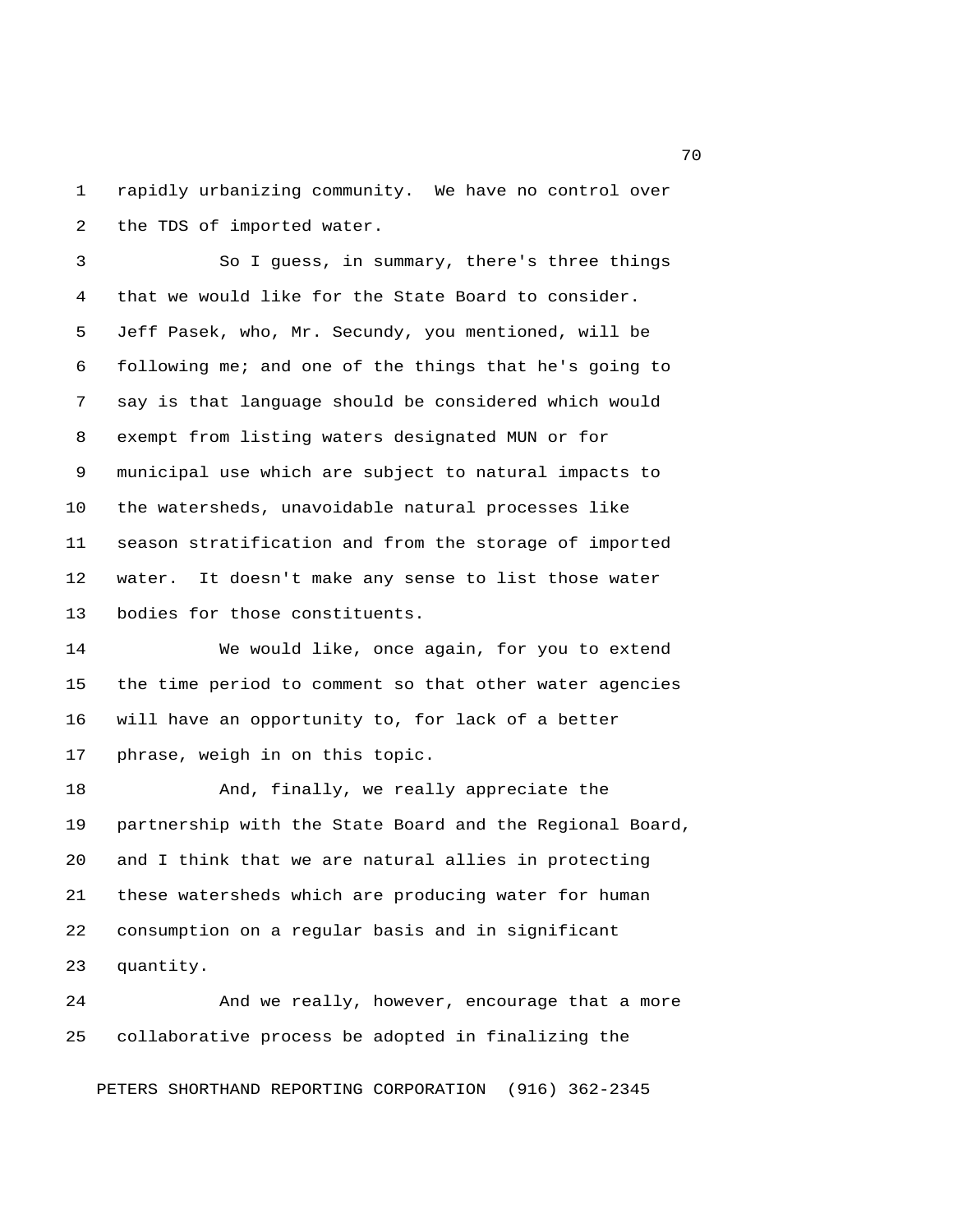1 303(d) list. The water agencies, I think, are also 2 eager to know how you get into this club or how you 3 participate in this collaborative process because we 4 would like to be at the table, and we would like to be a 5 part of it because the stakes for us are so very high.

 6 I appreciate your time and thank you for 7 coming down to Pasadena.

 8 VICE CHAIR SECUNDY: Thank you. It was easy 9 for me since I live here. Actually the first time since 10 I got on the Board. So this was a pleasure. Probably 11 the only time it's ever going to occur, but I'm 12 delighted this one is in Pasadena.

13 A couple of things. In terms of notification, 14 I simply don't know who dropped the ball there. I do 15 apologize for that. I think we're probably very used to 16 dealing with water bodies like the Santa Monica Bay or 17 the L.A. River. (Inaudible) not owned by any particular 18 entity, and reservoirs are obviously a very different 19 entity. So I don't know why either the State nor the 20 regional boards notified you of that.

21 And then as far as the extension of time, that 22 is something we will seriously consider. You are not 23 the only entity that has asked for that extension. So 24 after this hearing I will get together with our chair to 25 determine whether or not it will be appropriate to

PETERS SHORTHAND REPORTING CORPORATION (916) 362-2345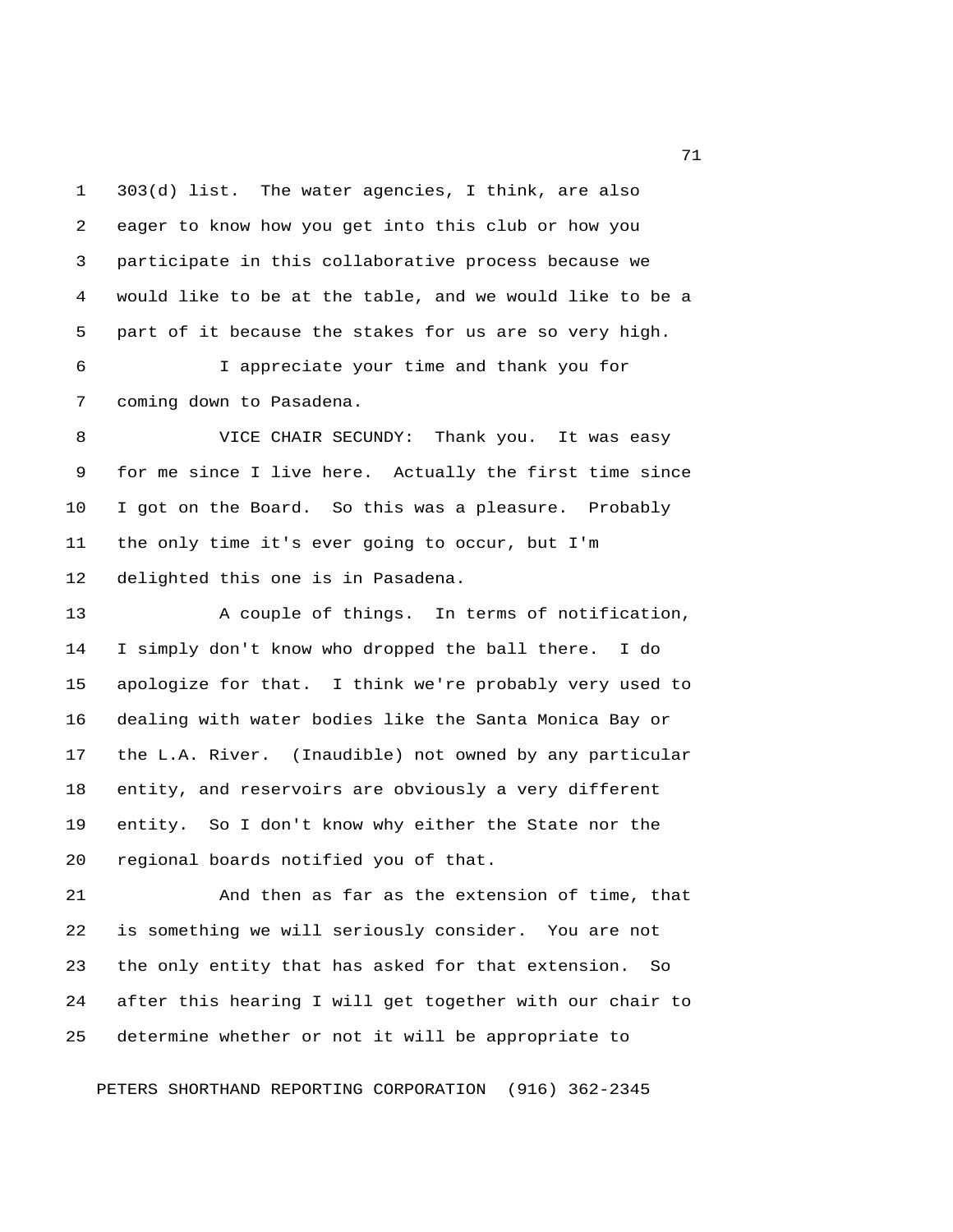1 extend this time period.

| 2  | MR. ALEXANDER: Thank you very much.                      |
|----|----------------------------------------------------------|
| 3  | VICE CHAIR SECUNDY: You're welcome.                      |
| 4  | Mr. Pasek.                                               |
| 5  | MR. PASEK: Good morning. And thank you,                  |
| 6  | Mr. Secundy, and staff and counsel. My name is Jeff      |
| 7  | Pasek. I'm a biologist and watershed manager for the     |
| 8  | City of San Diego Water Department, and most of what I   |
| 9  | might say has already been said by Rick Alexander. So I  |
| 10 | will say "ditto," but there's a few things I might       |
| 11 | amplify.                                                 |
| 12 | Some background, the San Diego Water                     |
| 13 | Department supplies drinking water to 1.3 million people |
| 14 | in the City of San Diego and neighboring communities,    |
| 15 | and important for today is that we operate nine drinking |
| 16 | water reservoirs in San Diego County which collect       |
| 17 | runoff from 926 square miles and also, very importantly, |
| 18 | store imported water from the Colorado River and         |
| 19 | Northern California.                                     |
| 20 | Clearly we're concerned about the discharge of           |
| 21 | pollutants in the upstream areas of these reservoirs,    |
|    |                                                          |

22 and we see the State Board, the Regional Board, and the 23 Clean Water Act 303(d) policy as natural allies in our 24 efforts to protect these drinking waters.

25 Nonetheless, we think there's some flaws in

PETERS SHORTHAND REPORTING CORPORATION (916) 362-2345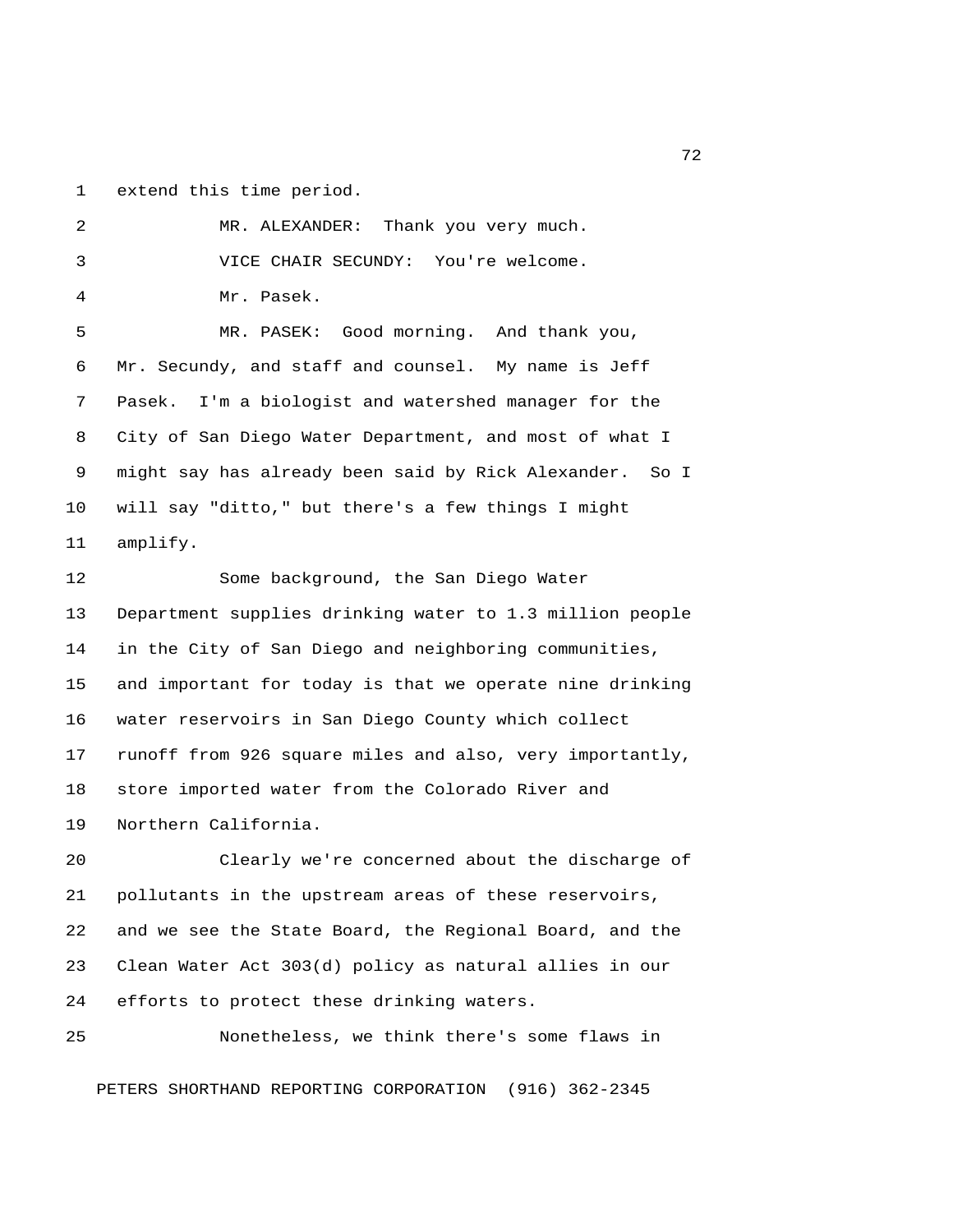1 the proposed listings. All nine of the City of 2 San Diego's reservoirs are proposed for listing for 37 3 different constituents, and it's significant that every 4 piece of the data that went into those proposed listings 5 was collected by our agency and provided to the -- to 6 this Regional Board and State Board.

 7 And we collected that data because we are a 8 drinking water agency, and we were collecting water to 9 be in compliance -- I'm sorry -- collecting data to be 10 in compliance with the Safe Drinking Water Act and to 11 operate our system effectively.

12 Some points have already been made, but I want 13 to amplify first the data that was used is only a very 14 small portion of the total data set that we have 15 available, and we believe that if the full data set even 16 in the established time span were considered, that it 17 would result in a different outcome in many cases.

18 It will result and not -- the water body 19 pollutant combination not being on the list. So we urge 20 that data be considered, and we are eager to work with 21 the State and Regional Board staff to get that data to 22 you.

23 Like Rick Alexander said, the listing of 24 reservoirs that store imported water for TDS and for the 25 major salt components of TDS is a real difficulty, and

PETERS SHORTHAND REPORTING CORPORATION (916) 362-2345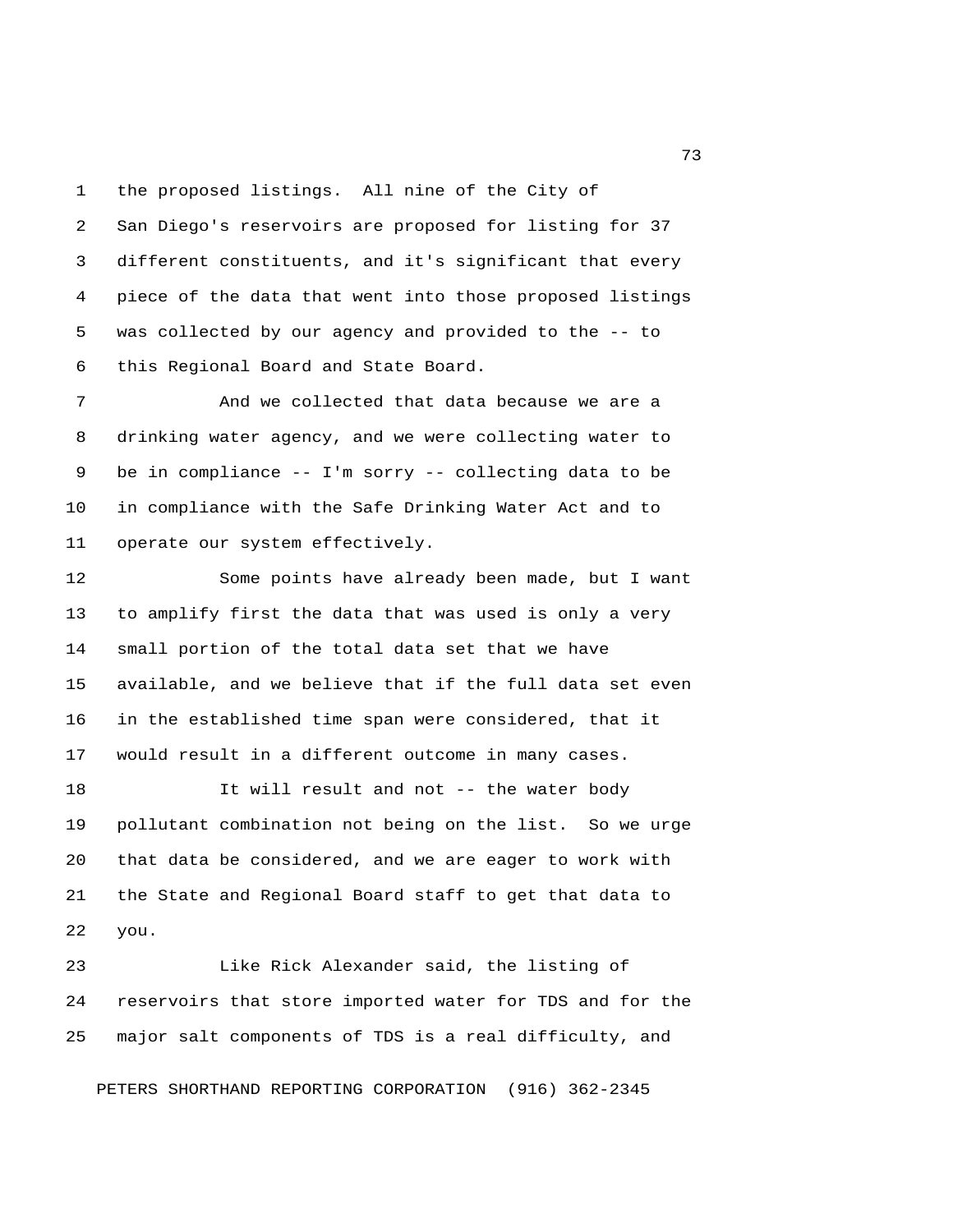1 just to amplify that, San Vicente Reservoir, which is 2 the keystone of the regional water system in San Diego 3 County, is listed for TDS, and the basin plan standard 4 for TDS for San Vicente is 300 milligrams per liter. 5 Imported water coming into that reservoir is 500 6 milligrams per liter. It is essentially impossible for 7 that reservoir to meet the basic plan standard.

 8 Many of the proposed listings for San Diego's 9 reservoirs are for water quality constituents that are 10 strictly the result of naturally occurring processes or 11 natural sources, and there is no discharge of these 12 constituents, and examples of this are the listings of 13 reservoirs for color, pH, iron and manganese. And we 14 will supply extensive comments about why we think that 15 that's inappropriate for those to be listed.

16 And on a final point, we're concerned about 17 the implications of the listing of a water supply 18 reservoir as impaired for our uses of that reservoir as 19 its source of supply for drinking water. We understand 20 that there's no statutory -- no likelihood of any sort 21 of statutory limitation of the use of that reservoir as 22 a drinking water supply as a result of the impaired 23 listing.

24 We want to make sure that that's true, and we 25 also suggest that that be explicitly stated in this

PETERS SHORTHAND REPORTING CORPORATION (916) 362-2345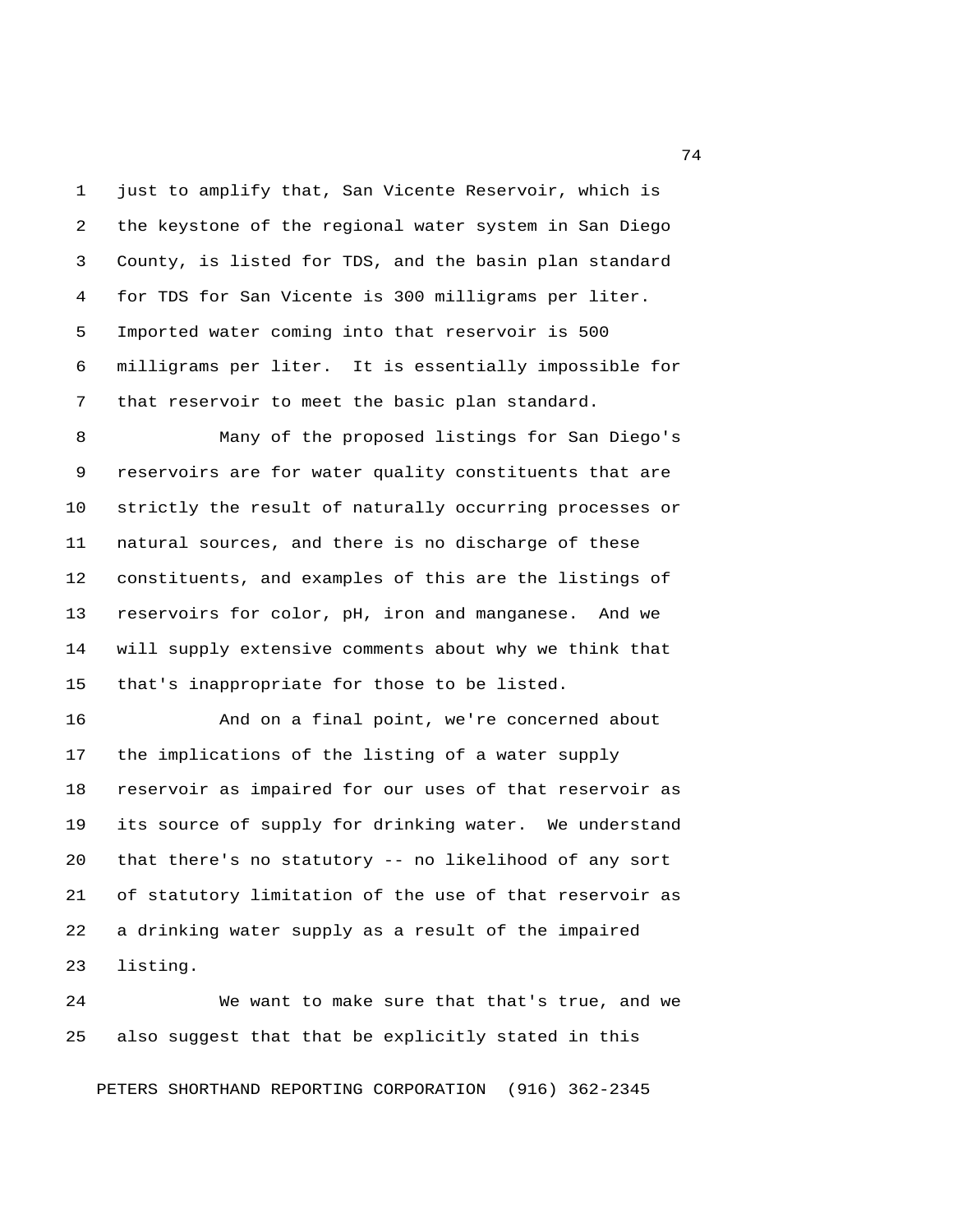1 process in the documents having to do with the listing.

 2 We will be supplying extensive written 3 comments by the deadline, and like Mr. Alexander said, 4 we seek to have an extension of the comment deadline. 5 Thank you. 6 VICE CHAIR SECUNDY: Thank you. 7 Ruth Kolb. 8 MS. KOLB: Good morning. My name is Ruth 9 Kolb. I'm a biologist stormwater specialist with the 10 City of San Diego. I'd like to take this time to 11 appreciate -- or to extend our appreciation to the State 12 Water Board for developing the listing, delisting policy 13 as it is commonly known. We know it was a large effort, 14 and we appreciate bringing some consistency across the 15 State on this issue. 16 I'd like to provide some comments other than 17 reservoir issues as you've just heard my colleagues 18 discuss in regards to the Region 9 information. 19 Regarding listing proposals, for Los 20 Penasquitos Creek currently is listed or proposed to be 21 listed for phosphate and total dissolved solids. These 22 listings are based upon two and four samples for each 23 listing which does not meet the criteria for the Table 24 3.2 in the policy for the minimum number of measured 25 exceedances needed to place the segment on the list for

PETERS SHORTHAND REPORTING CORPORATION (916) 362-2345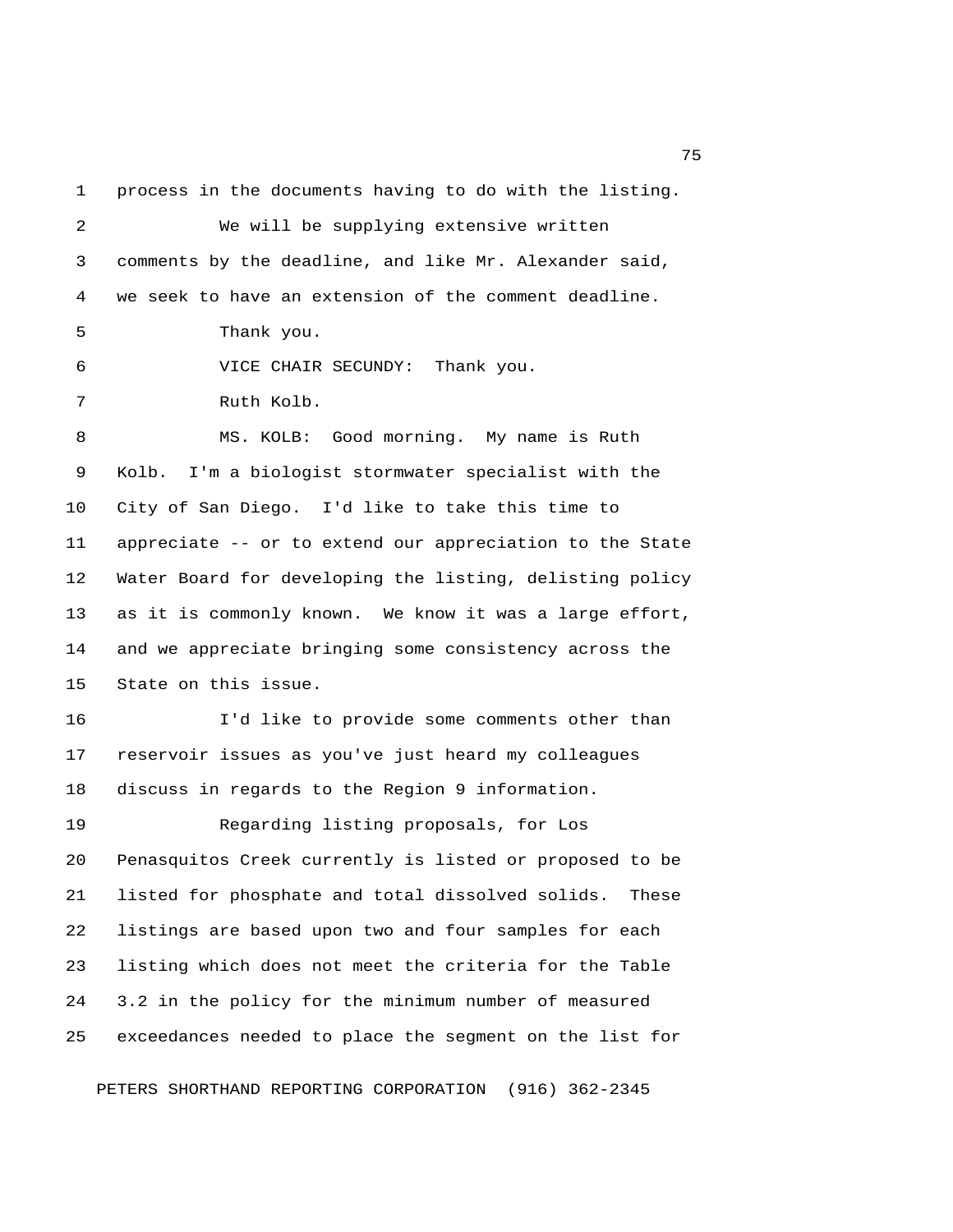1 conventional and other pollutants. It does state that 2 five is the minimum number required.

 3 In the America -- or San Diego Bay America's 4 Cup Harbor, Harbor Island east and west of the Marriott 5 Marina listing for copper, we recommend that you list it 6 or state whether it's for total copper or dissolved 7 copper or for both.

 8 Regarding the delisting proposals, the City of 9 San Diego supports most of the delisting recommendations 10 for the coastal beaches. We did provide review of the 11 County Department of Environmental Health speech posting 12 data, reviewing data for approximately four years 13 providing information that these beaches did meet the 14 delisting criteria.

15 However, we do not recommend the delisting of 16 PB Point. That beach does have chronic exceedances, 17 continues to have chronic exceedances, and we are -- the 18 City of San Diego is currently conducting a study to try 19 and find out what those sources are and what management 20 steps or actions can be taken to reduce the number of 21 exceedances at that beach, which is approximately 22 one-tenth of a mile in size, and I provide more on that 23 in our written comments that will be provided later this 24 month.

25 Regarding requested area changes, Chollas PETERS SHORTHAND REPORTING CORPORATION (916) 362-2345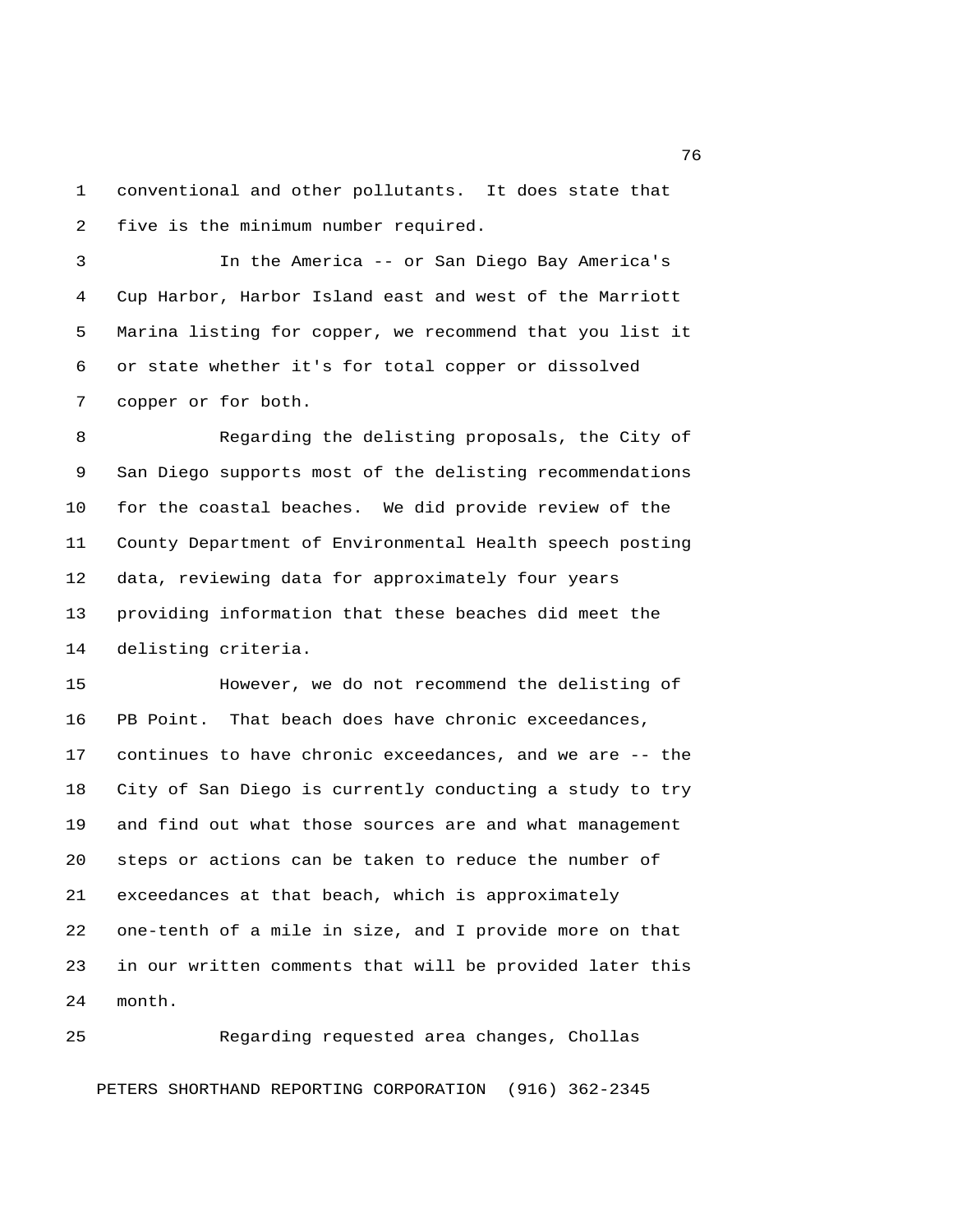1 Creek has a request to extend the area by .5 miles to 2 the south fork. In the document it states that this is 3 based upon an e-mail from Regional Board staff. We'd 4 like to see the evidence that was provided to extend 5 this just to see the evidence.

 6 The Mission Bay shoreline requested area 7 change doesn't really have an explanation of what the 8 area change is, and since that is wholly within the City 9 of San Diego, we'd like to be able to review that 10 recommendation and comment on it at some later date. 11 Regarding the TMDL schedule, we recommend 12 reviewing the draft schedule that's in the document 13 because four of the TMDLs within our boundaries exceed 14 the time limit of 2005 that's listed in the documents, 15 and we may want to go back and review that. 16 And generally speaking, we were -- the City of 17 San Diego's interested to know whether or not there will 18 be a CEQA document prepared on this list or not so we 19 can provide comments on that. 20 And again, we will provide written comments by 21 the due date. Thank you. 22 VICE CHAIR SECUNDY: Thank you. 23 We are now going to hear from a number of

24 individual cities. Ken Farsing, City of Signal Hill.

25 MR. FARSING: Good morning, Board member

PETERS SHORTHAND REPORTING CORPORATION (916) 362-2345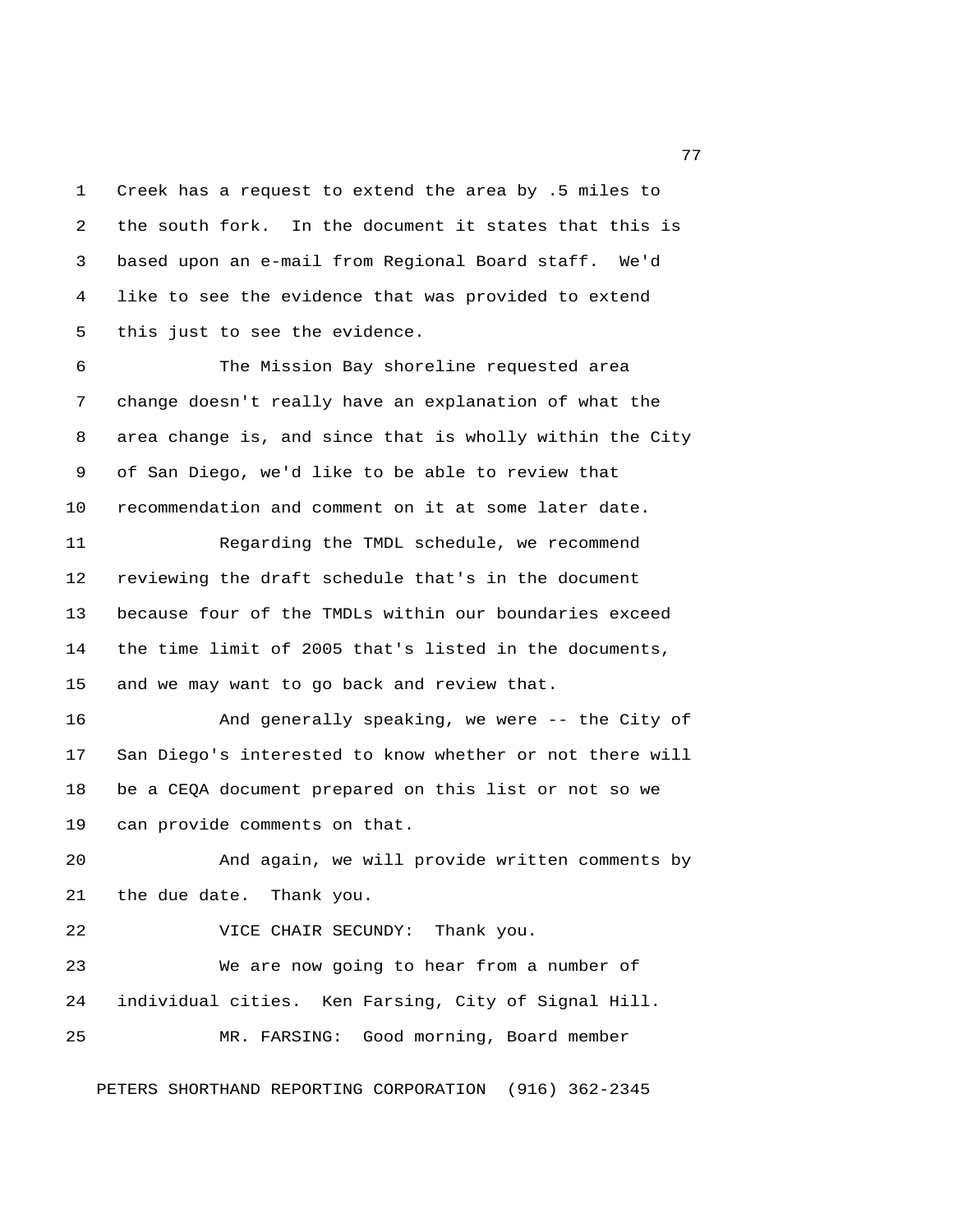1 Secundy and staff. Excuse me. I've got a cold. So 2 just bear with me.

 3 My name is Ken Farsing. I'm a city manager 4 for Signal Hill, and I want to thank you for the 5 opportunity to comment today. We'll be submitting more 6 extensive written comments. So I'm just going to 7 briefly summarize our main concern.

 8 I'm commenting on Region 4, 303(d) list in 9 Region 4. First we really do want to reiterate what 10 many of the speakers have said. We want to thank the 11 State Board and the staff for the recommended changes 12 and the improvement to the 303(d) listing process. We 13 think this process makes a lot more sense, and it's a 14 very logical process at this point in time.

15 Now, as part of the process, what we've 16 noticed is that the staff is recommending to listing 17 erroneously listed water body pollutant combinations 18 including those from which data demonstrated that the 19 water standards are not exceeded.

20 We've heard today that there's basically 21 delistings where no data was ever submitted, but we have 22 a listing. Now, what we would like to do is recommend 23 that the amendments go a bit further toward making the 24 303(d) list a focused and reasonable road map for TMDL 25 development. The list still contains many listings that

PETERS SHORTHAND REPORTING CORPORATION (916) 362-2345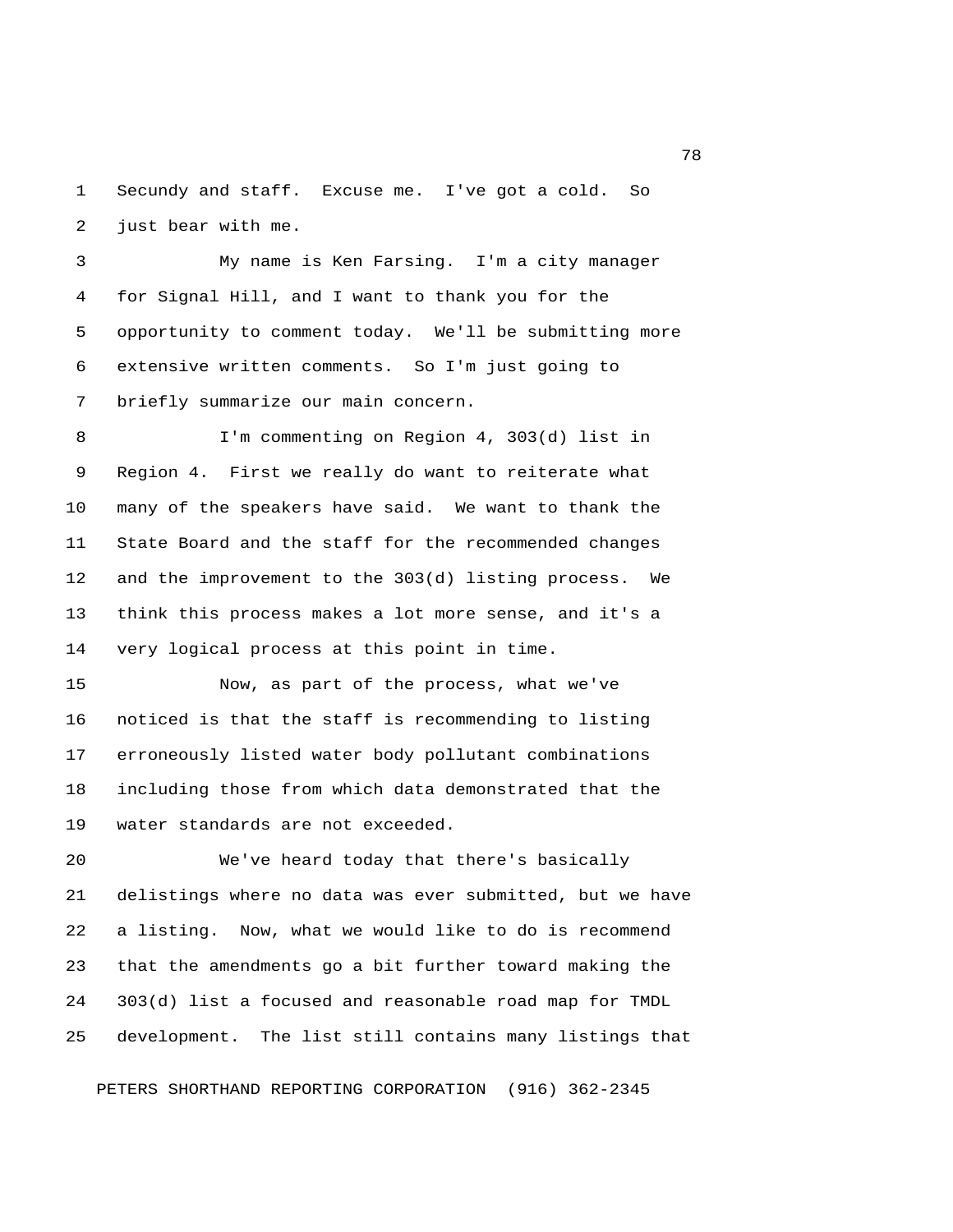1 should not be included. And particularly, I want to 2 comment on what are known as potential future uses 3 rather than probable future uses.

 4 Now, potential to us is an unreasonably broad 5 concept on which to base the list. In the case of the 6 303(d) list, the water quality in California, listings 7 based on potential future uses could be disastrous. 8 Cities could be forced to spend untold millions of 9 dollars to implement the TMDLs triggered by uses that do 10 not exist and are not likely to exist.

11 For instance, there are several flood control 12 channels and washes listed in the Los Angeles region 13 basin plan as having potential Rec 1 uses, but these 14 concrete-lined channels are specifically access 15 prohibited during dry weather and wet weather 16 situations. The channels are not waters for body 17 contact recreation, and the City should not be required 18 to spend money to protect nonexistent uses that are, in 19 fact, prohibited.

20 The State budget, very similar to municipal 21 budgets, is already strained, and the imposition of 22 costly TMDLs with no specific proven benefit is going to 23 generate a series of problems and more problems than 24 solutions.

25 Now, the State Board recognized that

PETERS SHORTHAND REPORTING CORPORATION (916) 362-2345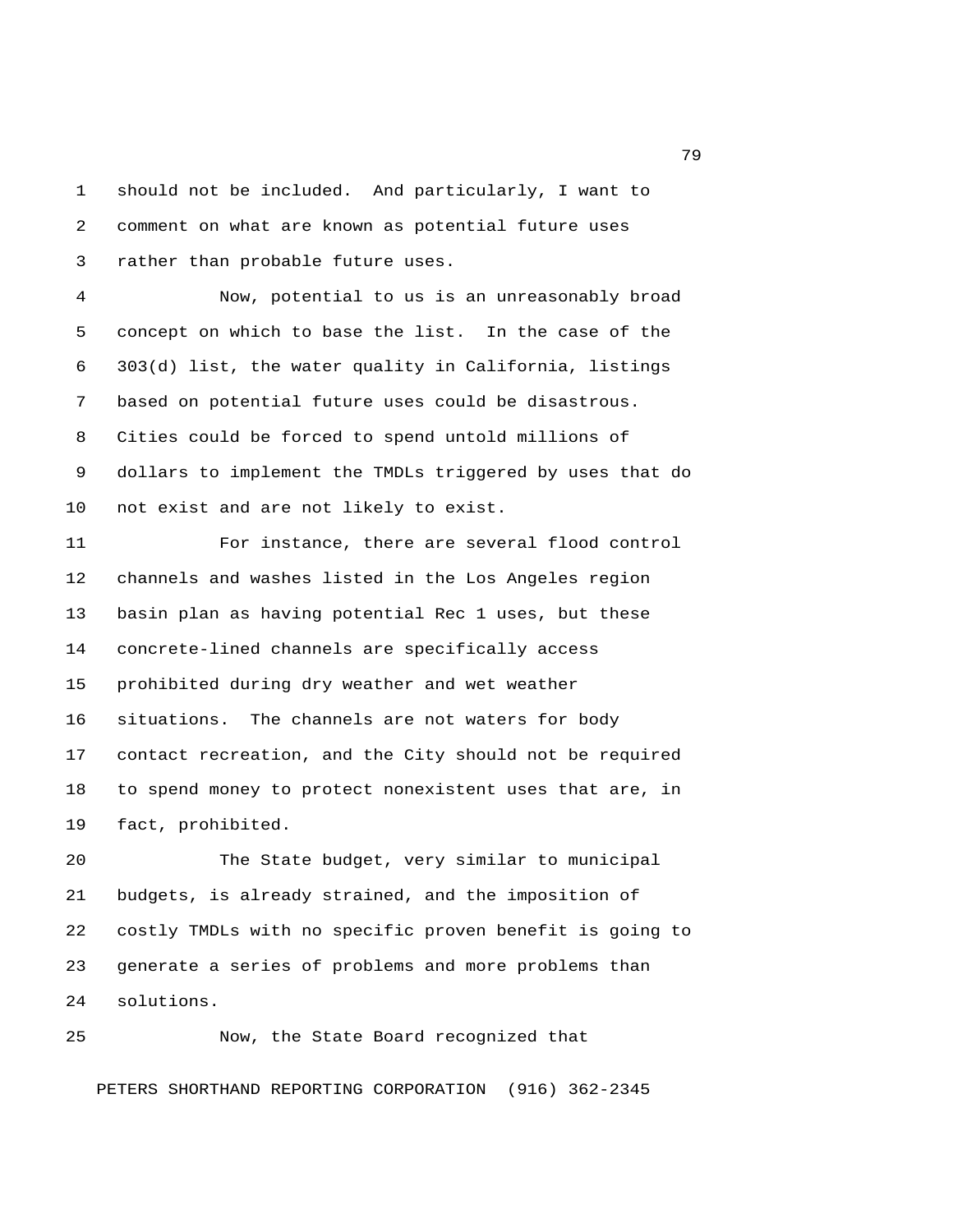1 designation of potential beneficial uses were not 2 appropriate when you approve the use attainability 3 analysis revising the Rec 1 uses for the Ballona Creek 4 indicating that there were no plans in place or funding 5 available to remove the flood control channel and return 6 it to a natural stream nor was it expected that this 7 plan to turn this into a natural stream or funding to do 8 it would be available in the near future.

 9 Our Regional Board, as Renee indicated, also 10 adopted a wet weather exemption from Rec 1 uses in 11 engineered flood control channels in Los Angeles County 12 during major storm events in recognition that these 13 channels present a danger to the public during rain 14 events. Just the last rain we had over New Year's, 15 there were four people that were washed down the L.A. 16 River alone.

17 What California's communities need are basin 18 plans and a 303(d) list that are consistent with the 19 California Water Code Section 13241, and that specifies 20 establishment of water quality objectives to protect 21 past, present and probable future uses.

22 Extraneous listings for potential future uses 23 such as Rec 1 for water body segments where people have 24 not, do not, and would not be reasonably expected to 25 ever swim only add unnecessary complexity and expense to

PETERS SHORTHAND REPORTING CORPORATION (916) 362-2345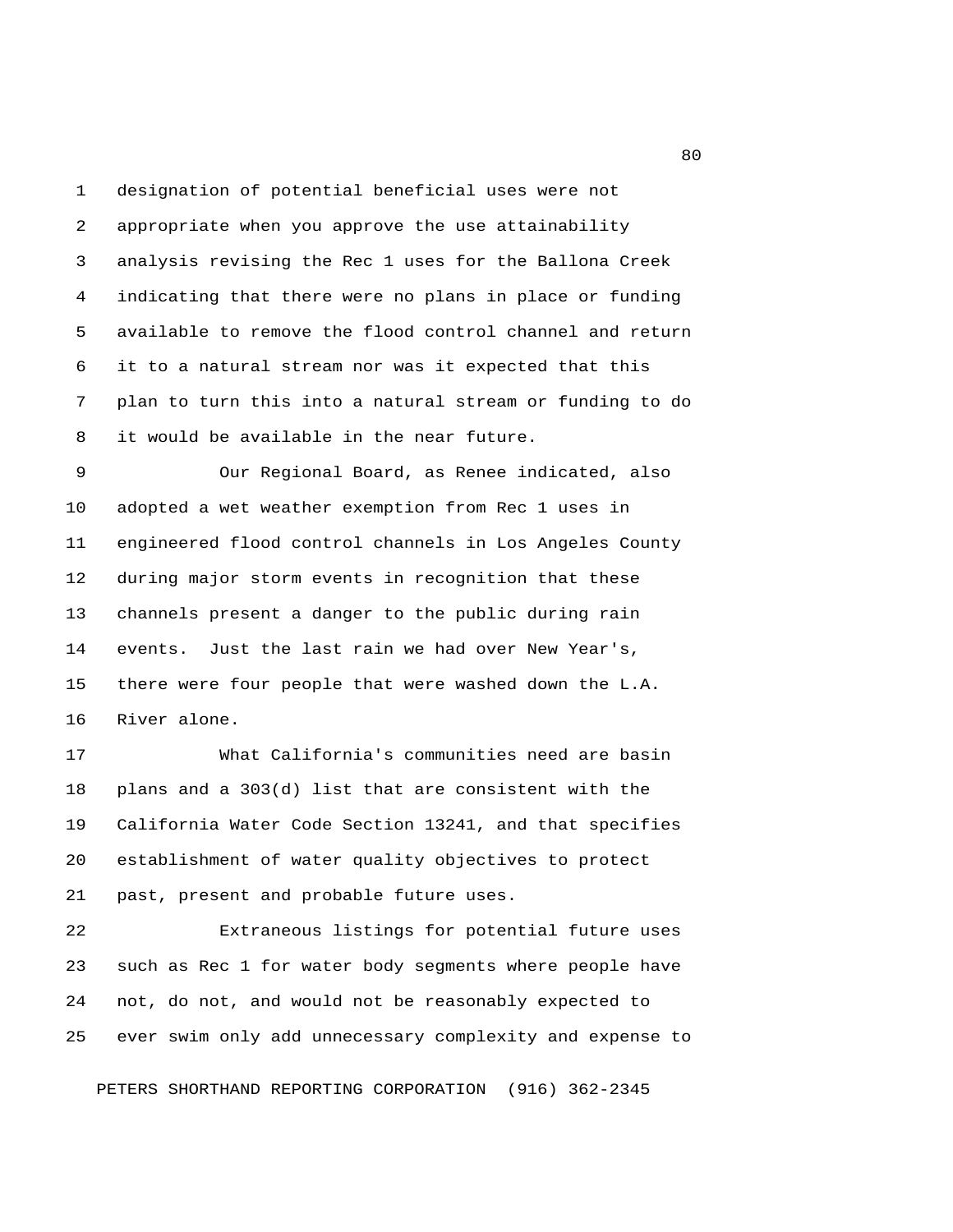1 this whole process.

 2 Now, we would strongly suggest that the Board 3 apply these principles, these three general categories, 4 to the beneficial uses. Again, I want to thank you for 5 the time for comments today. 6 VICE CHAIR SECUNDY: Thank you. 7 Dr. Gerry Greene, City of Downey. 8 DR. GREENE: Thank you for the opportunity to 9 speak today, and I'd like to reference back to what Ken 10 Farsing and Ms. Watson just said and, in particular, 11 acknowledge the State staff effort in what is a very 12 significant document. Thousands of pages, did you say? 13 Having said that, I would like to focus on a 14 little different aspect of this, and that is the 15 importance of making sure that the listings are 16 appropriately placed. We appreciate the many 17 delistings, but it also points to the challenge that 18 listing is a significant effort. It commits a 19 significant effort of state and local staff time. 20 Please make sure that the listings that come 21 in are strongly supported and not, as was once told to 22 me on one of the delists, the efforts of an overly 23 motivated intern. We need to have rules. We need to 24 have these listings go forth to be targeting and 25 focusing on the issues at hand.

PETERS SHORTHAND REPORTING CORPORATION (916) 362-2345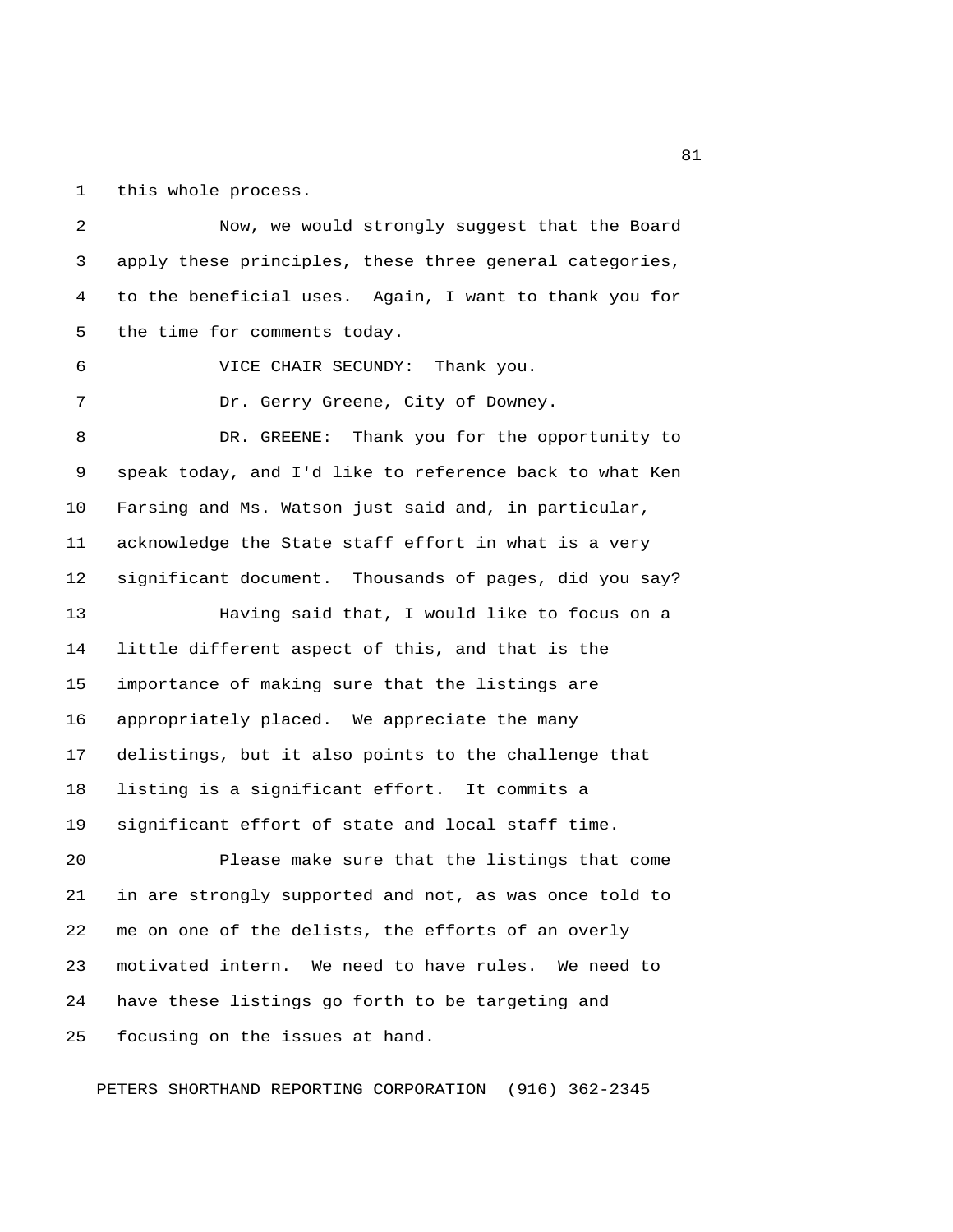1 As another example, I recently had the 2 privilege of authorizing -- signing off would be a good 3 way of phrasing it -- on a CBS unit that was approved 4 for installation on our city over four years ago to 5 patrol trash in a site. We now know that that CBS unit 6 will be addressing a watershed that is not going to have 7 a trash listing for a long time, if ever. It will have 8 a bacteria listing which CBS units often have a 9 challenge for.

10 So essentially I was approving a device that 11 we allowed, that we authorized four years before I 12 joined the city even, that will probably be worsening my 13 bacteria problem while eliminating a trash problem that 14 may not even have a listing in the future.

15 Similarly, another delisting -- so to a degree 16 this is something that we're happy to see, but we would 17 like to point it out as the challenges could arise. 18 There's a listing for abnormal fish (inaudible) to be 19 delisted.

20 If, when I first joined the City three and a 21 half years ago that had been my focus, I would have 22 probably had a lot of very angry developers at this 23 point who I forced advanced technologies on who knows 24 what to try to control this challenge, and it's now 25 gone.

PETERS SHORTHAND REPORTING CORPORATION (916) 362-2345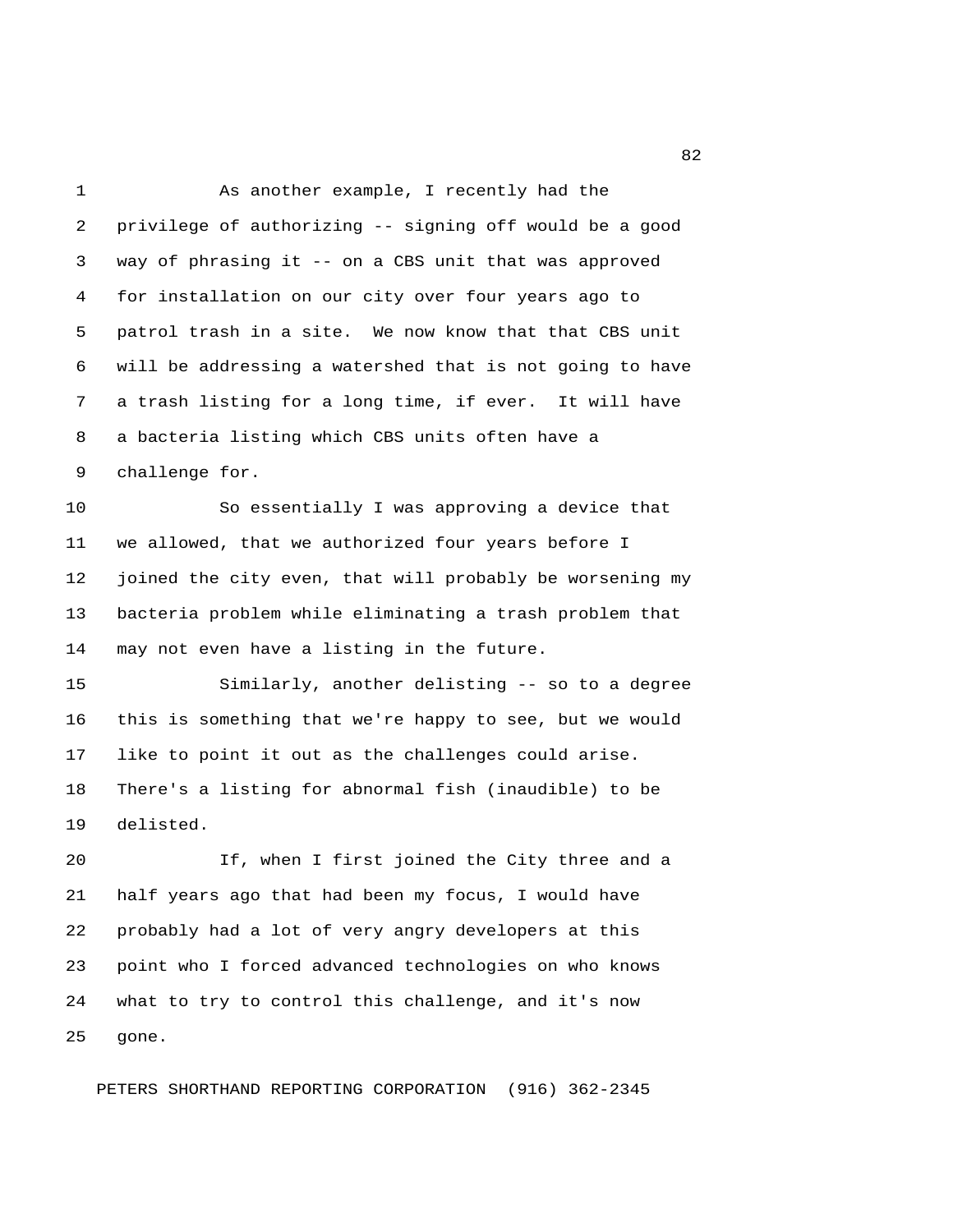1 A listing is a long term and significant 2 commitment of not just State staff, local staff, 3 developers, maintenance staff. We need to make sure 4 that these listings are very carefully considered and 5 very well supported.

 6 Shifting gears. When it rains, it pours. You 7 made the allusion about being in over the holidays. 8 Well, we had the privilege of having about three inches 9 of rain over the last week. This is essentially the 10 design storm for L.A. County for slue sumps. We only 11 expect twelve inches of rain. Slue sump is based on 12 85 percent storms. So three inches of rain -- this 13 should be the only time this year that my slue sumps 14 overflow.

15 I was out checking my slue sumps this week, 16 finding the devices that didn't work, filters that were 17 supposed to pass a hundred gallons per minute not 18 passing a cup per minute.

19 We have not reached the point where we know of 20 many types of best professional judgment, and I realize 21 we're talking about different judgments now. What I'm 22 talking about is our knowledge of BMPs and the removal 23 of pollutants and the cost effectiveness.

24 I mentioned the CBS a few moments ago. We 25 very recently had a meeting with Regional Board staff

PETERS SHORTHAND REPORTING CORPORATION (916) 362-2345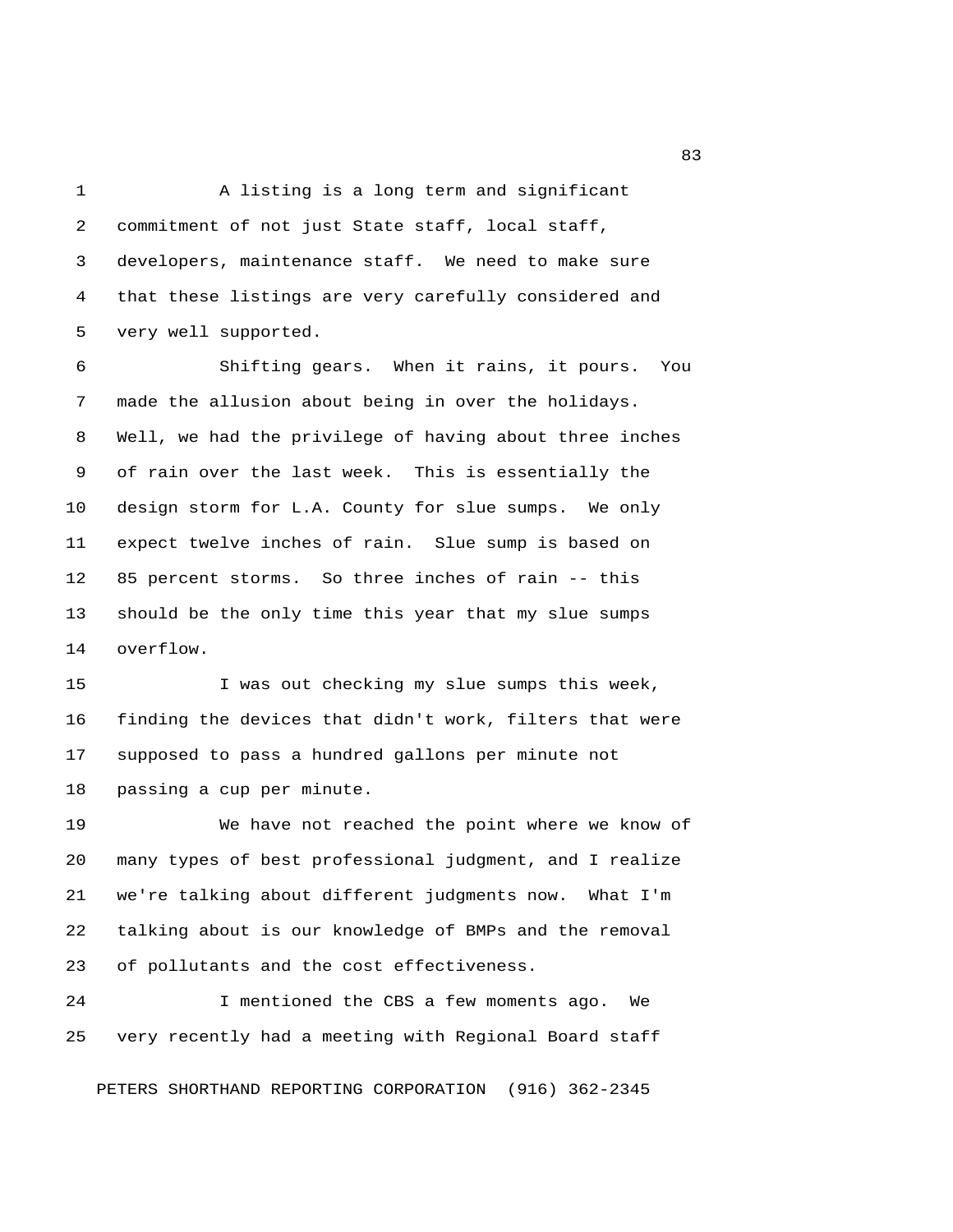1 where a staff member made the allusion the cities knew 2 that those inserts that they were installing in catch 3 basins would not take care of metals. The cities know 4 of no of such thing.

 5 A TMDL is a long-term commitment. A decision 6 to add a metal is a commitment that will have 7 implications for the future. We need to make sure that, 8 as we're adding things, we are making the long-term 9 commitment to make sure that we go after that pollutant 10 because all those inserts that somebody -- that some 11 city representative -- by the way, inserts are the most 12 commonly installed BMPs in this area -- are doing the 13 job because, if they don't remove the metals, if they 14 aren't controlling that pollutant, then what have we 15 done but to waste our time and effort on something that 16 will turn into a nonissue?

17 And by the way, I was hoping to have the 18 written comments today, but when it rains, it pours. 19 And so my New Year's Eve was spent traveling around 20 looking at BMPs.

21 I would like to acknowledge specifically 22 comments of Renee DeShazo. I may not have agreed with 23 all of them. But in particular she did mention the 24 high-flow exemption. I think that's a very important 25 one for the cities, and that's something that is

PETERS SHORTHAND REPORTING CORPORATION (916) 362-2345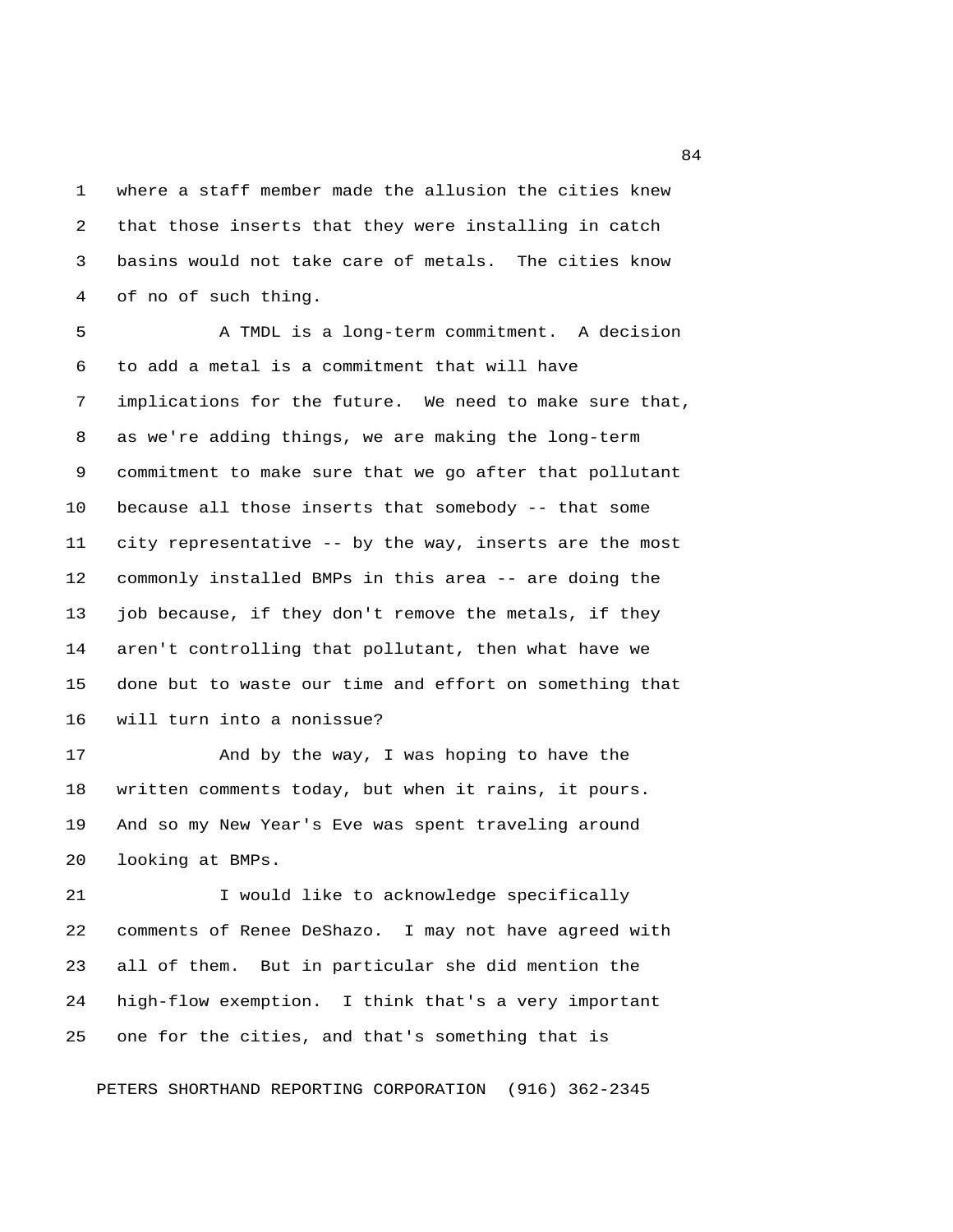1 important.

 2 She also made a very good comment about 3 translators, although I'm not necessarily in agreement 4 with it. We have seen the translators often are 5 referencing particles sizes that may not be present 6 during many of the conditions like high-flow condition 7 where a lot of sediments are being motivated or eroded 8 and moving downstream. If you're getting a lot of those 9 particulates, then that's not what the CTR is focused 10 at. It's focused at the dissolved metals.

11 So she has brought up a good point with the 12 translators, but I look at it in a slightly different 13 aspect that it's important that, if we're using it to 14 identify and start listing a metal, as an example, that 15 we make sure that we have focused in on the same 16 problem, i.e., a dissolved metal rather than perhaps a 17 high-flow period when we were measuring total metals and 18 much of it was particulates.

19 Finally, I'd like to comment on something that 20 was said by Dan Palmer with the Baykeeper. He said a 21 TMDL is just a piece of paper. I don't feel that way, 22 and I'm sure a lot of my cohorts don't feel that way.

23 I would like to let you to know I feel a TMDL 24 is a very significant commitment or -- I know it's 25 leading to an M.S. 4 permit that's going to be a

PETERS SHORTHAND REPORTING CORPORATION (916) 362-2345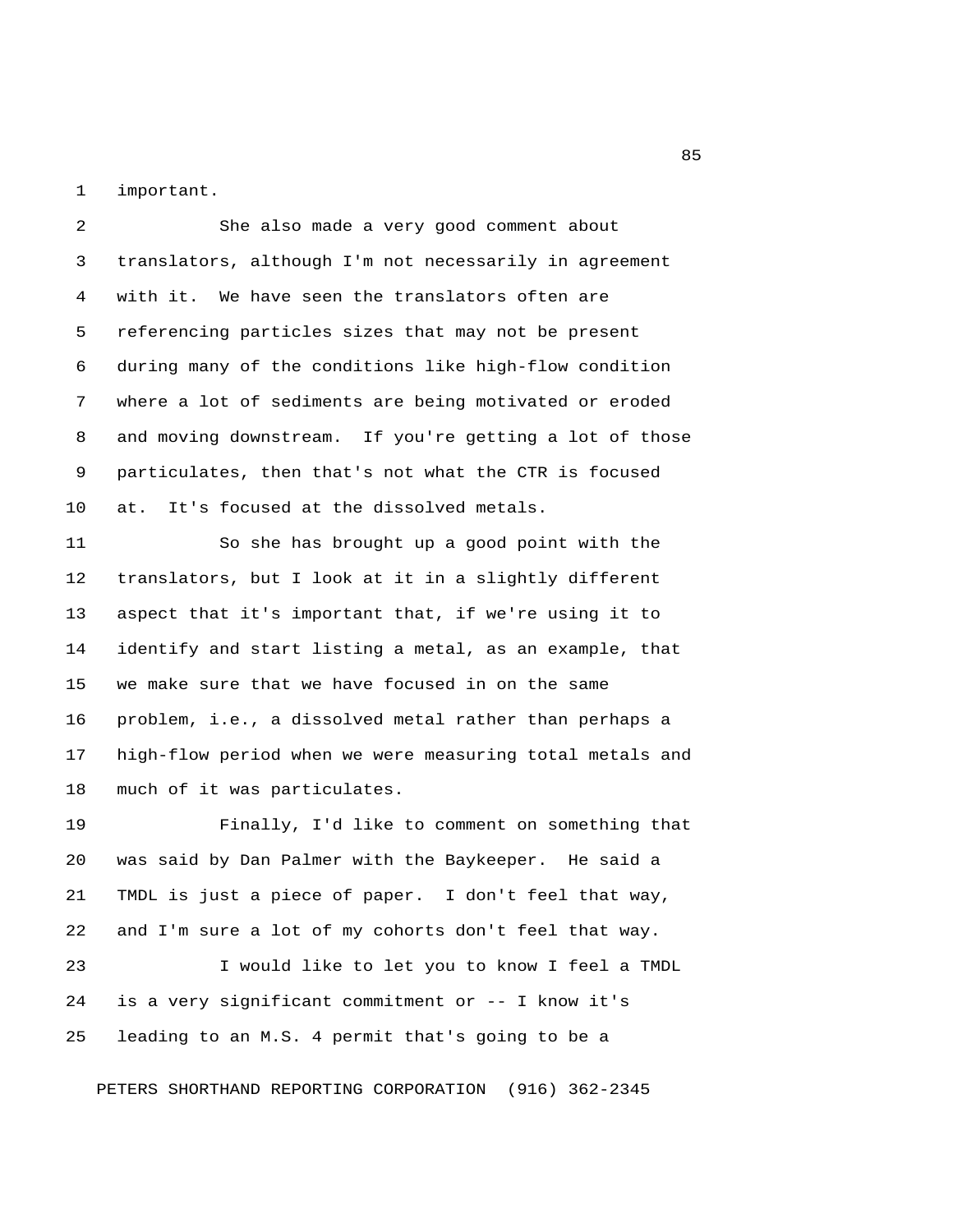1 significant commitment and held over my head as long as 2 I work for the City of Downey. So I want to make sure 3 that the Regional Board knows what my commitment is to a 4 TMDL. Thank you.

 5 VICE CHAIR SECUNDY: Thank you very much. 6 City of Burbank, Rodney Anderson.

 7 MR. ANDERSON: Good morning. Again, my name 8 is Rodney Anderson from the City of Burbank, and it's a 9 pleasure to see you again as we've talked about this 10 303(d) listing a few times over the past number of 11 years.

12 I do want to applaud the use of the listing 13 policy. I think it's been much more transparent on how 14 the list is being made. So I think that's great and 15 also the efforts of staff in using that listing policy. 16 We're pleased to see some appropriate 17 delistings and listings that were made. Copper is a new 18 listing for Burbank-Western Channel, and as a city, we 19 agree it should be listed.

20 A TMDL just passed L.A. River metals TMDL. It 21 found that copper is a problem, and now it's correctly 22 listed.

23 Cadmium, on the other hand, we are happy that 24 it's delisted in this round. The data clearly 25 indicates -- unfortunately it's a little late because

PETERS SHORTHAND REPORTING CORPORATION (916) 362-2345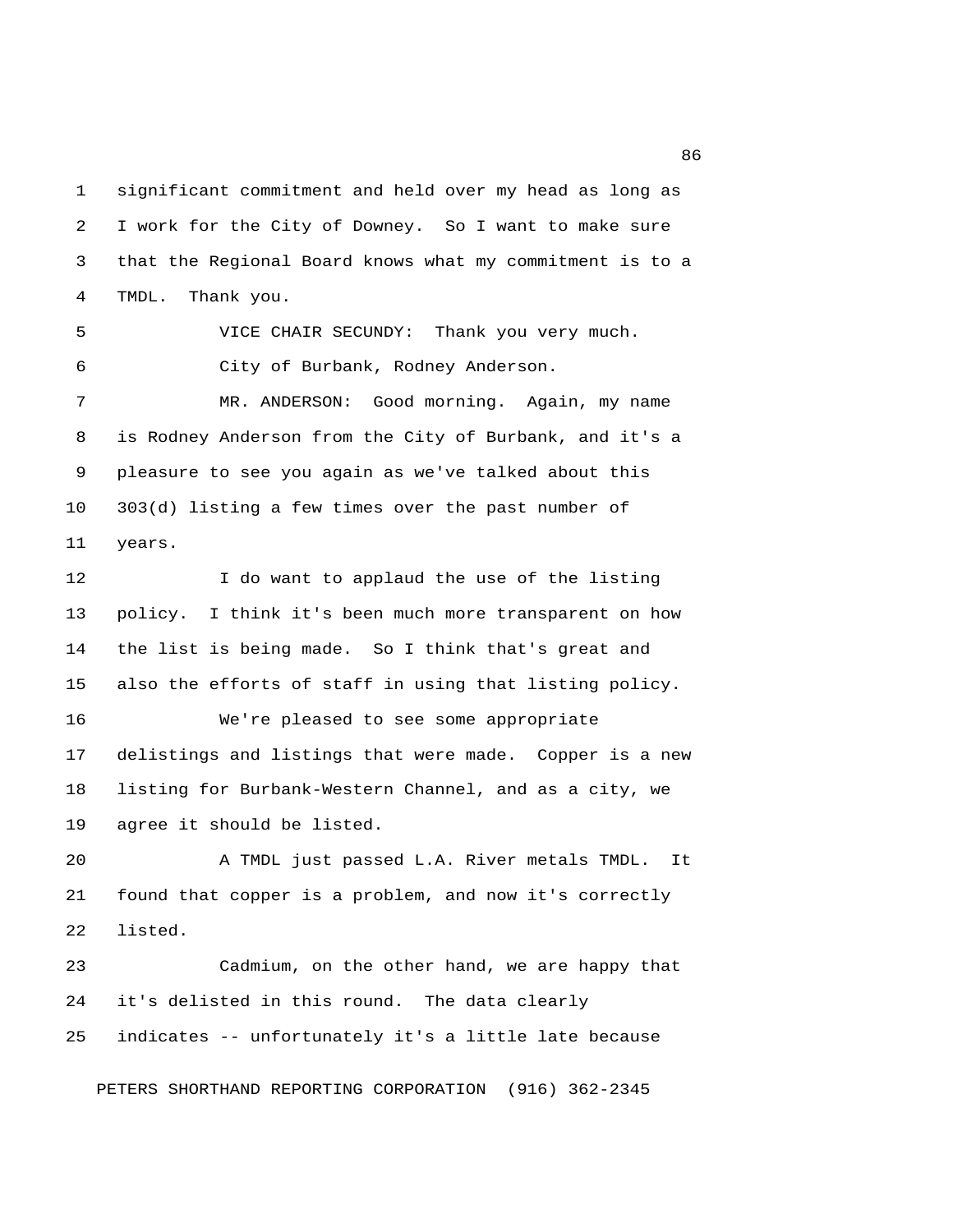1 the metals TMDL already was created, but I won't go into 2 that too much as you've heard me talk about that many 3 times.

 4 In regard to other new listings, we have some 5 concerns, and it will be detailed out in a letter. Ron 6 Bench (inaudible) is used.

 7 Ammonia, for one, was listed because there's a 8 TMDL effect, although there's zero of 27 samples 9 exceeded. So clearly that should not be a listing. And 10 other small comments we have in our letter, but we'll be 11 submitting those detailed comments soon.

12 Thank you.

13 VICE CHAIR SECUNDY: Thank you. We now turn 14 to the City of Los Angeles, Jim Marchese.

15 MR. MARCHESE: Good morning, Board member 16 Secundy, Mr. Wilson. My name is Jim Marchese, and I 17 represent the City of Los Angeles Department of Public 18 Works.

19 The department provides these comments with 20 the intention of assisting the State in refining the 21 Clean Water Act Section 303(d) list, water quality 22 limited segments. Written comments will be provided to 23 the State by January 17. However, we would also request 24 an extension to this submittal deadline as well.

25 First off, I wish to commend the State staff

PETERS SHORTHAND REPORTING CORPORATION (916) 362-2345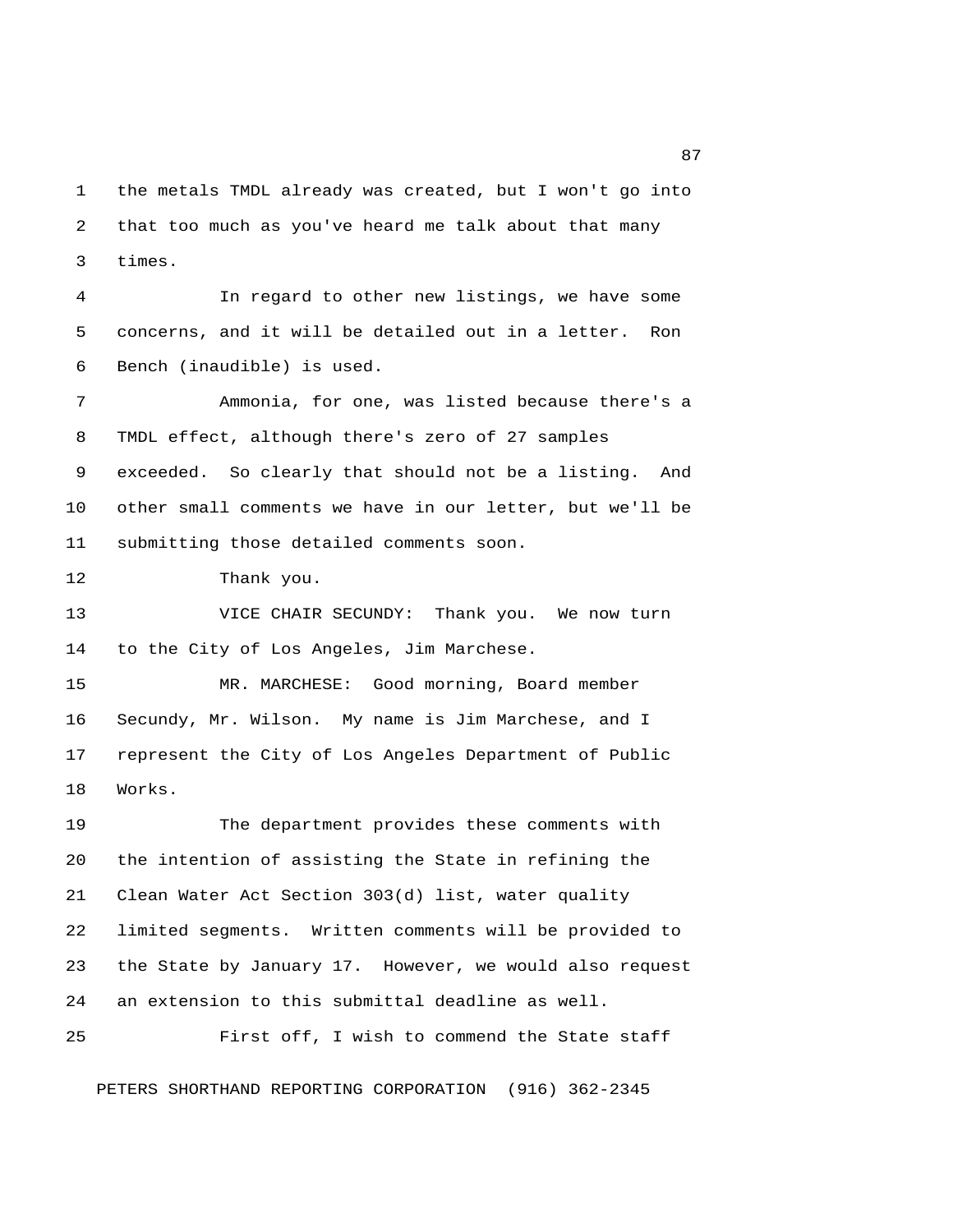1 in their effort to compile this proposed listing staff 2 report. Within the City of Los Angeles boundaries, 3 there are over 40 water bodies which require review of 4 over 1200 pages of information contained in this report. 5 So I can appreciate the magnitude and complexity of this 6 effort, which brings me to my first request for 7 revisions to the report and to the list.

 8 In order to increase the utility of this 9 report and list, it should be written in the manner in 10 which people use it. For me that means starting with 11 one list. I suggest the 2002 list format which is 12 organized by region and then by water body, then overlay 13 the proposed 2006 list by including a column that would 14 identify all change status designators such as list, 15 delist, do not list, do not delist, and then add a no 16 change designator.

17 This table would be labeled "5A" in the report 18 and would make it easier to understand where we were and 19 where we are headed. I would also suggest carrying the 20 region water body designator format throughout the 21 report.

22 We also request a revision to this report to 23 include fact sheets for all water body listings, not 24 just those with a proposed change, so that each listing 25 is evaluated using the 2004 listing policy.

PETERS SHORTHAND REPORTING CORPORATION (916) 362-2345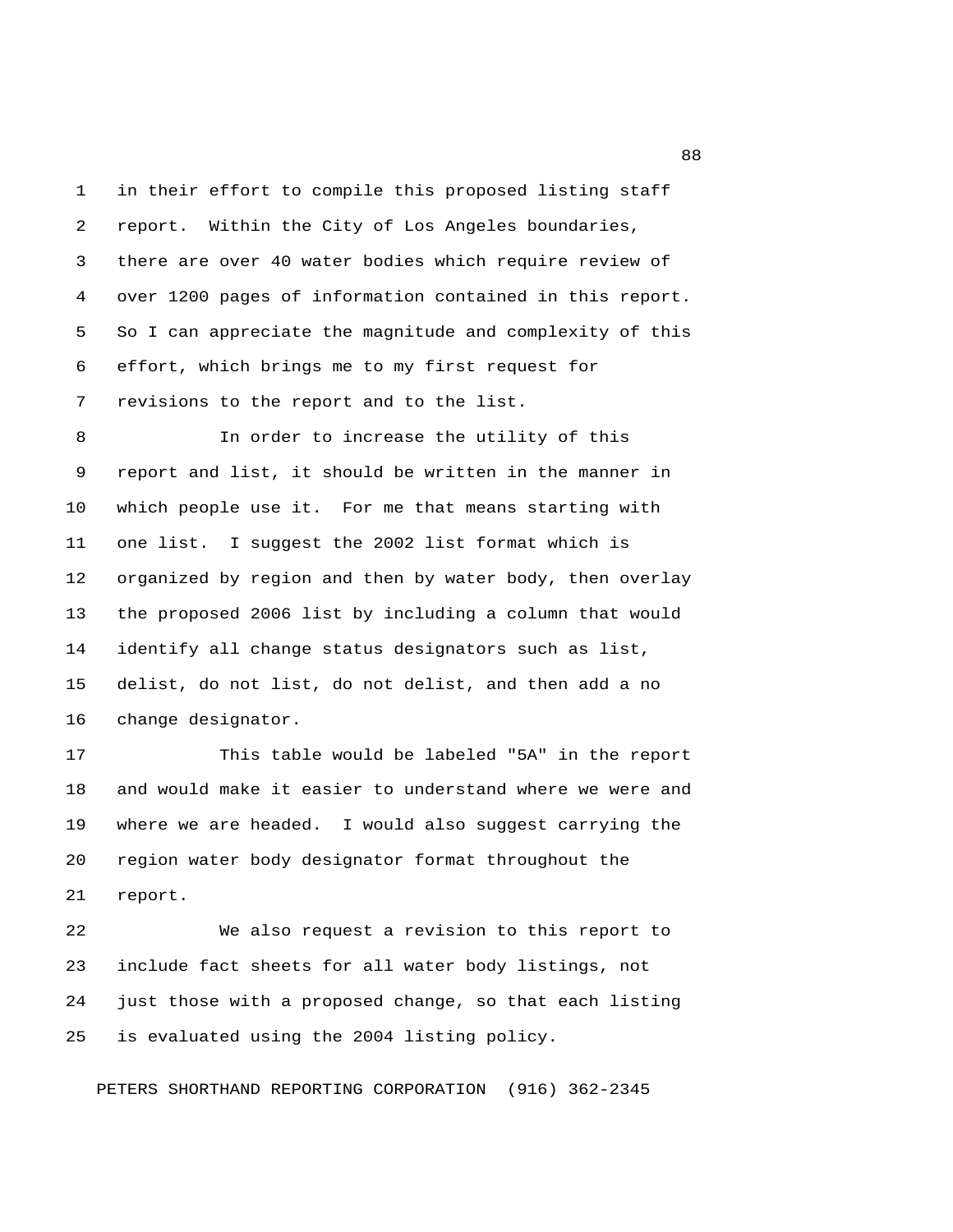1 Also, we'd ask that included with all the fact 2 sheets the data sets be plotted on charts in order to 3 identify water quality trends and age of the data. 4 Also, we believe that we can improve the 5 accuracy of some of these listings by removing those 6 listings based on a condition, not a pollutant or 7 pollution such as in the case of Region 4 where we have 8 a listing for algae in Echo Park Lake. 9 Generally, we support the State's 2006 listing 10 effort as a much better process than past efforts and 11 offer the suggested revision as a way to increase the 12 utility and accuracy of the water source. 13 Thank you. 14 VICE CHAIR SECUNDY: Thank you. 15 County of Los Angeles, Heather Lamberson. 16 MS. LAMBERSON: Hi. Good morning. My name is 17 Heather Lamberson, and today I'm presenting comments on 18 behalf of the County Sanitation District of Los Angeles 19 County. 20 As a matter of background, the district serves 21 over 5 million people in 78 cities and unincorporated 22 areas of Los Angeles County. Altogether we own and 23 operate 11 waste water treatment plants, and several of 24 these treatment plants discharge to receiving waters in 25 the San Gabriel and San Antonio River watersheds, and we

PETERS SHORTHAND REPORTING CORPORATION (916) 362-2345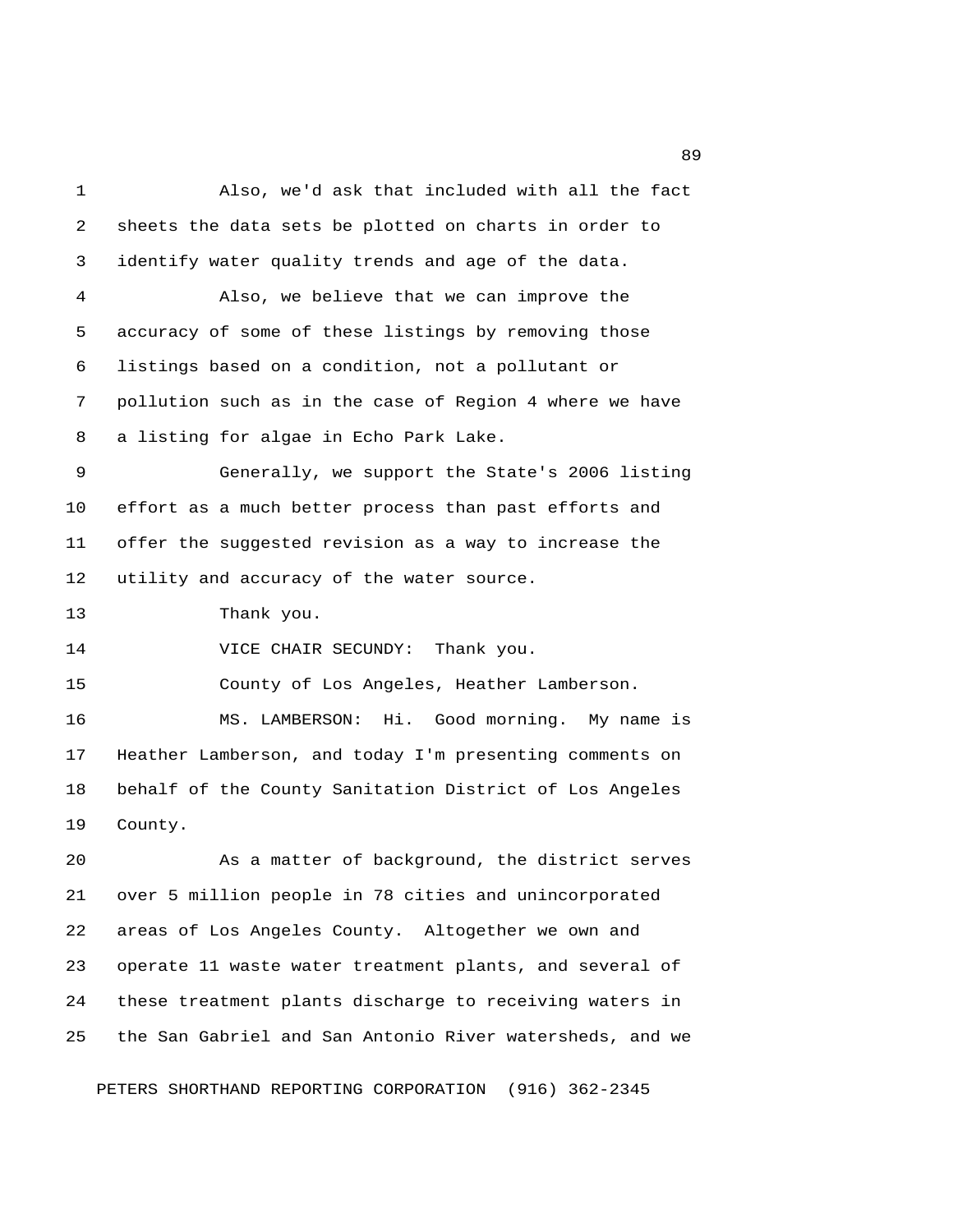1 have one treatment plant which discharges to the Santa 2 Monica Bay.

 3 And I did have a slide to show some of these 4 water bodies, but unfortunately I can't show them to you 5 today.

 6 We'd like to start off by echoing what some 7 other folks have said today in that we believe that the 8 2006 draft of the list represents a substantial group 9 than in the previous list. We've been involved in this 10 process a long time, and we really appreciate the effort 11 that the State Board staff took to put this list 12 together.

13 And, you know, based upon the noticeable 14 improvement in both the transparency and consistency in 15 listings and delistings, it appears the implementation 16 of the listing policy is working. Although the 17 districts don't agree with every aspect of the listing 18 policy, its use in developing this draft list has 19 undoubtedly improved the overall listing process.

20 And, again, we want to thank State Board staff 21 for their efforts. We'd especially like to compliment 22 the staff for their efforts in a couple areas that have 23 been controversial in the past and were also somewhat 24 controversial during the development of the listing 25 policy, and specifically these are the use of informal

PETERS SHORTHAND REPORTING CORPORATION (916) 362-2345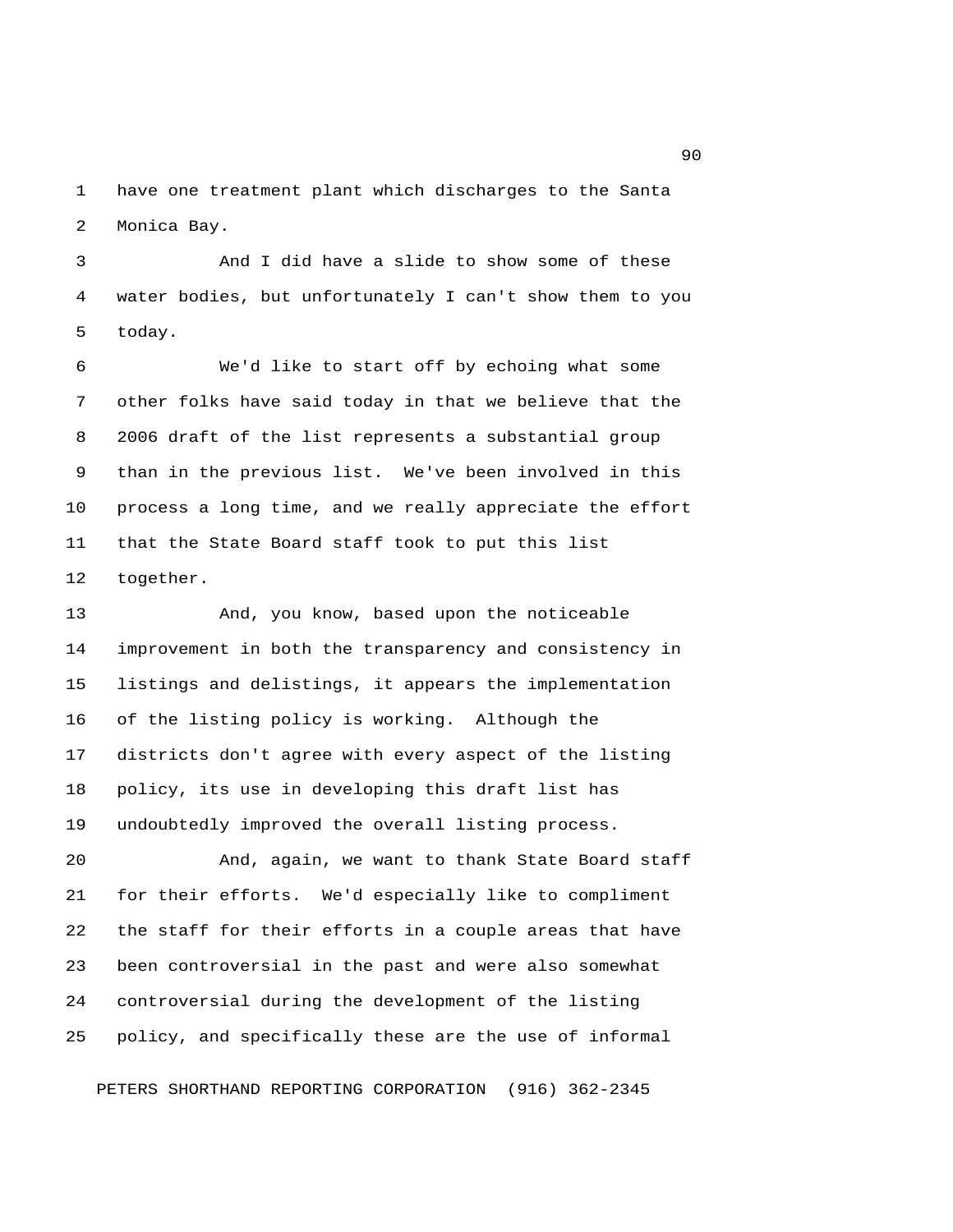1 guidelines in interpreting narrative water quality 2 standards and the application of the weight of evidence 3 approach.

 4 While we may not agree with every proposed 5 listing decision, we do think that the staff carefully 6 applied the policy in a scientifically based manner and 7 have addressed inconsistent and appropriate --

 8 inappropriate listings that have repeatedly been carried 9 over from past 303(d) lists.

10 And in the past, we never had any real rules 11 for how these listings were put on. So it's somewhat of 12 a relief to be able to look at these guidelines and say, 13 "Oh, okay. I understand why this was listed or why this 14 was delisted."

15 A good example of this is the proposed 16 delisting of the abnormal fish histology for several 17 segments of the San Gabriel River watershed, and we 18 support this delisting because abnormal fish histology 19 is obviously in effect, and in the supporting material 20 that was originally used to originally list this water 21 body, there was no link between a specific pollutant or 22 toxicity. So, therefore, development of the TMDL would 23 be impossible.

24 Again, we'll be providing detailed written 25 comments to the State, and we're planning to address

PETERS SHORTHAND REPORTING CORPORATION (916) 362-2345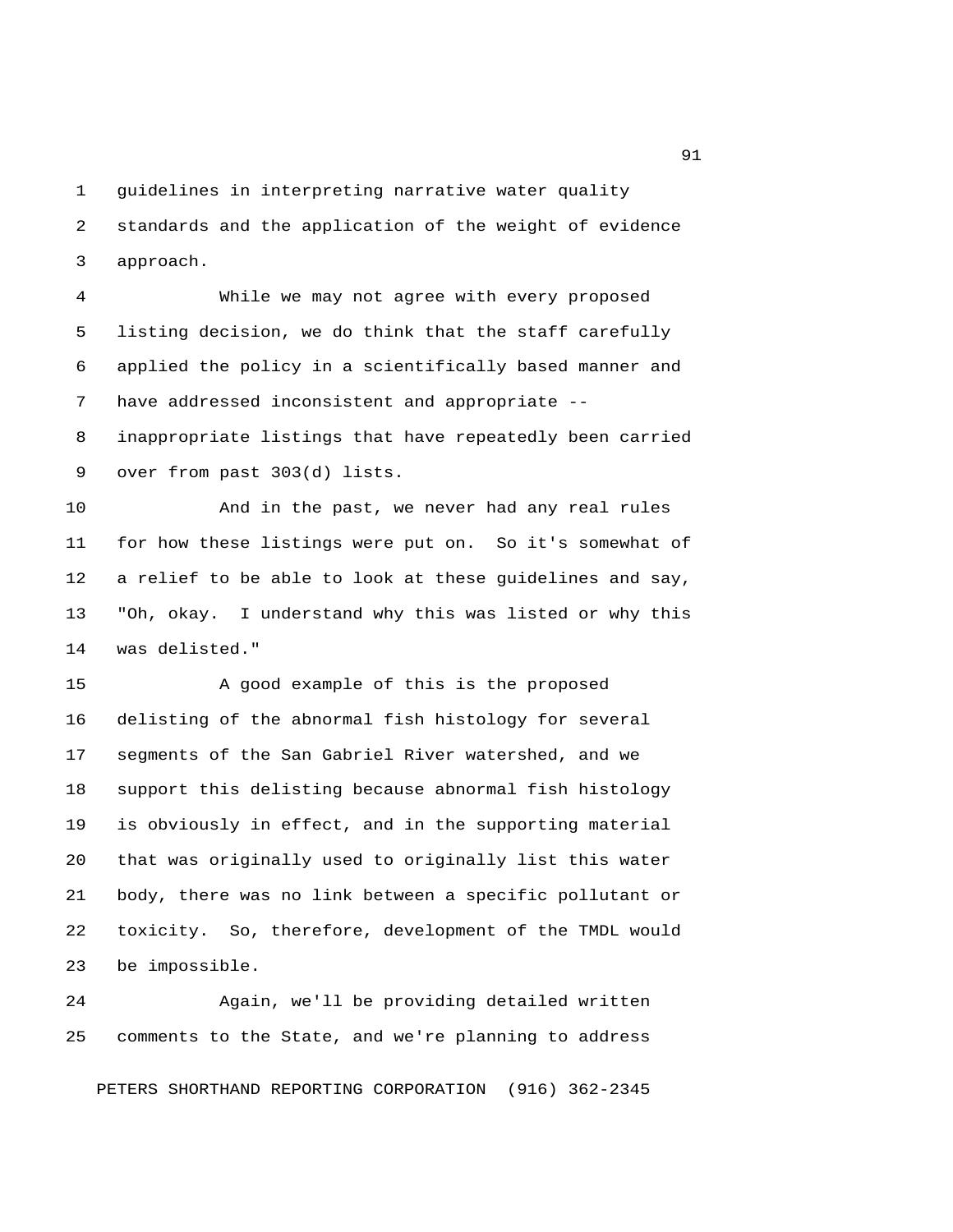1 several specific listings and delistings, but today I 2 just wanted to draw your attention to two areas where we 3 think a listing will be improved.

 4 The first is the incorrect application of the 5 potential municipal drinking water beneficial use, and 6 this has sort of happened in a region-wide fashion. 7 There are several listings in the Los Angeles region 8 that are based on MUN.

 9 These proposed listings are not valid because 10 the listings are based on water quality objectives that 11 are associated with this potential beneficial use which, 12 in fact, don't apply to these water bodies.

13 The MUN use was conditionally designated which 14 EPA has recognized it's not legal to basically use that 15 beneficial use in establishing permanent limits or 16 basing TMDLs upon them. And we have discussed this with 17 the State Board staff, and they have indicated to us 18 that they will be taking a closer look at these 19 listings.

20 One other issues that I'd like to bring up, 21 and this is something that actually Renee DeShazo from 22 the Regional Board talked about briefly was the State 23 Board's decision not to utilize total metals data, and 24 we think this is particularly important when evaluating 25 potential delisting for metals.

PETERS SHORTHAND REPORTING CORPORATION (916) 362-2345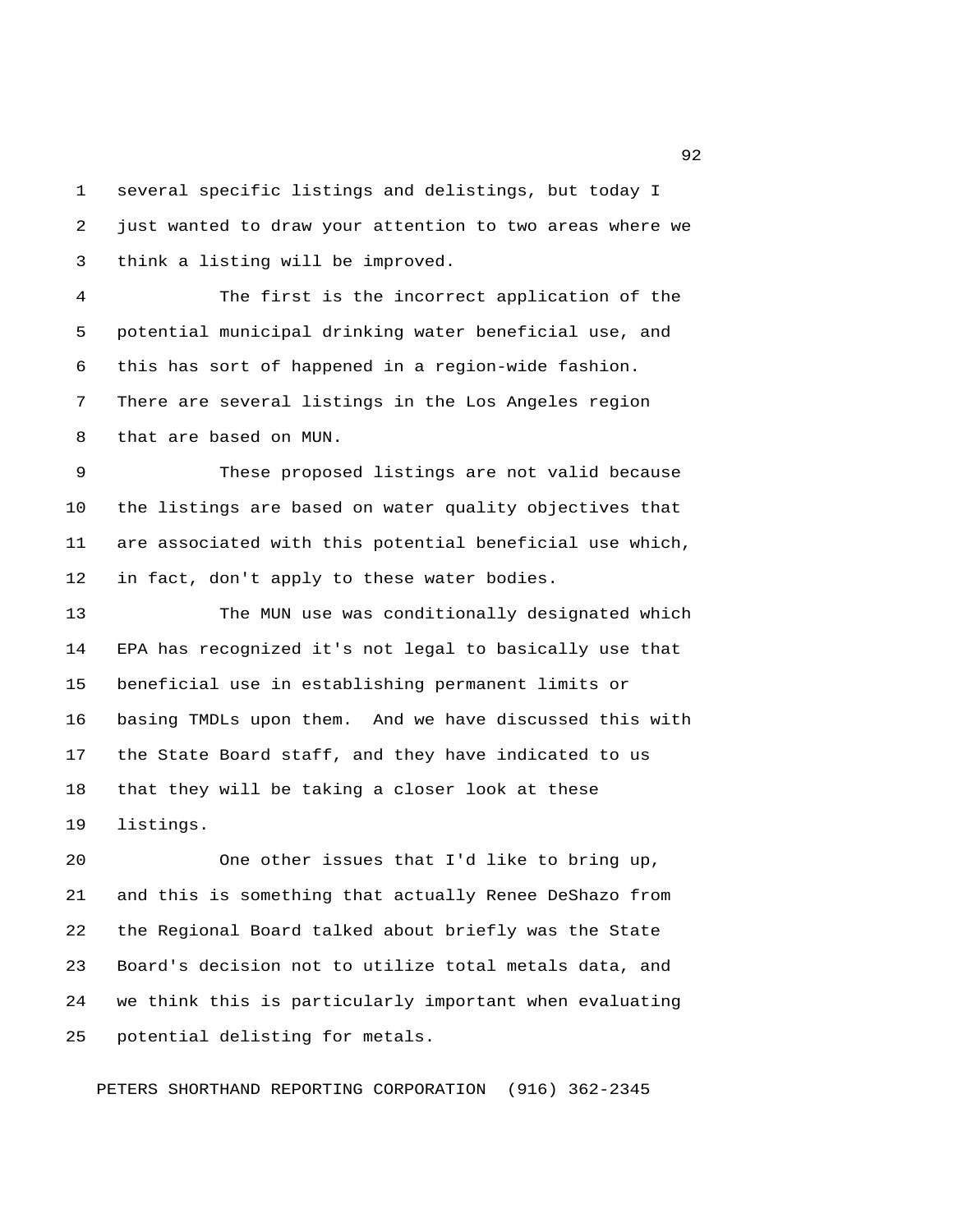1 In the California toxics rule, you may be 2 familiar that the water quality criteria for metals are 3 expressed as dissolved metals because dissolved metals 4 are what's considered to be the bio available fraction 5 and therefore is the most environmentally appropriate 6 way to regulate metals.

 7 However, federal regulations require that 8 (inaudible) permit levels for metals be expressed as 9 total metals. And as Renee mentioned, there are default 10 translators in the criteria that can be applied to 11 translate between total metals and dissolved metals, and 12 there are also definitely studies that can be developed 13 to come up with a translator that's applicable in 14 site-specific basis. But the most important point is 15 that dissolved metals are always some fraction of the 16 total.

17 Now, the staff report indicates the total 18 metals are not being considered because the CTR metals 19 criteria are based on dissolved; and, therefore, they 20 can't compare the data, the total metals dissolved to 21 the dissolved criteria.

22 In response to the data solicitation from the 23 State Board, the district submitted our total metals 24 data to the State Board; and we were, in fact, required 25 to analyze total metals for our MPS permits. So that's

PETERS SHORTHAND REPORTING CORPORATION (916) 362-2345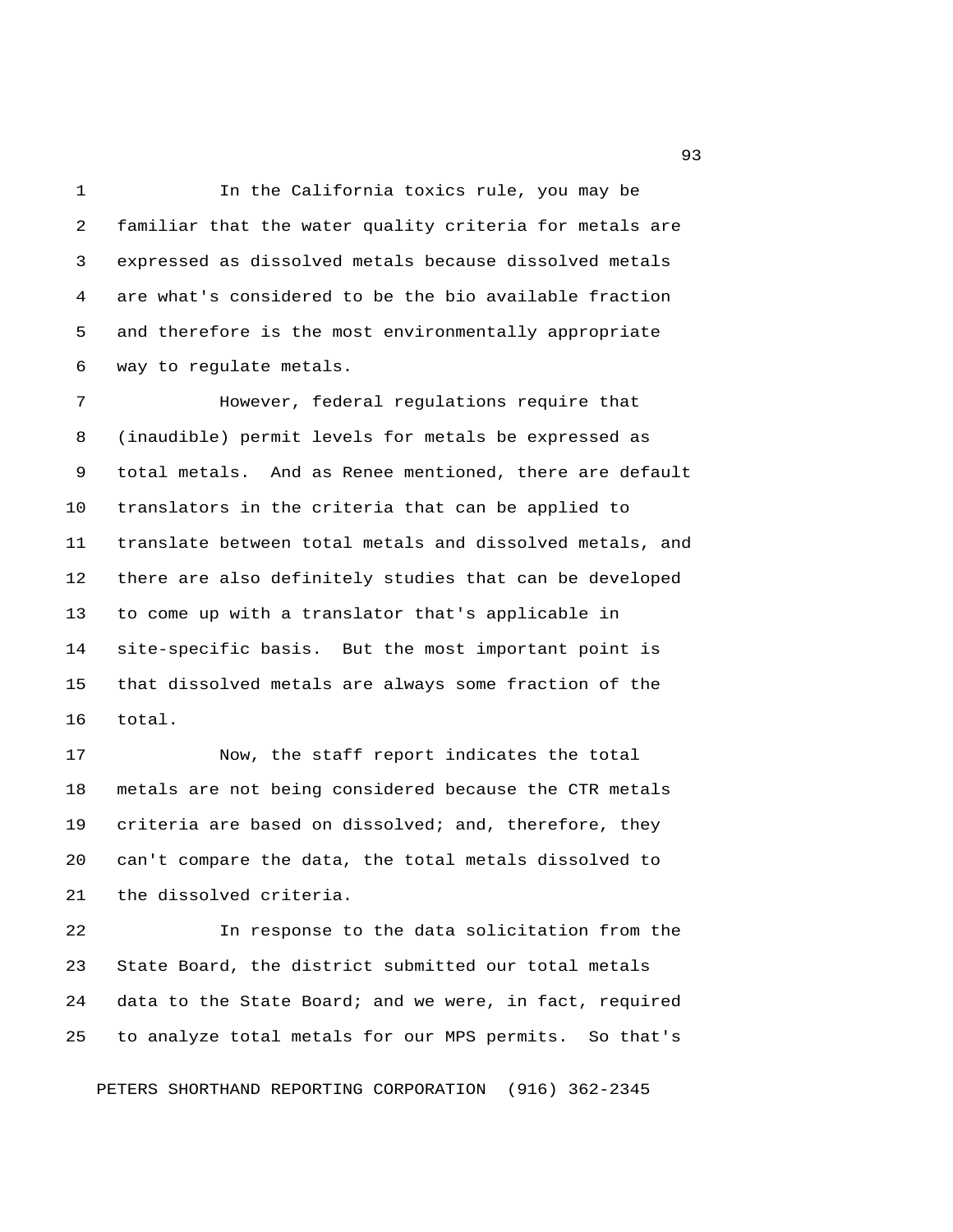1 what we submitted. We believe that using total metals 2 data in a delisting context is not only technically 3 valid but can also be considered conservative.

 4 If a total metals value is below the water 5 quality criteria, then obviously the dissolved fraction 6 is also going to be below the water quality criteria, 7 and in fact the dissolved metals fraction is below. So 8 we believe that this total metals data, it actually also 9 provides better temporal representation.

10 For example, we sample for total metals year 11 round in dry weather. In many water segments, most of 12 the dissolved metals data available is storm water data 13 that's collected only in wet weather. So without that 14 dry weather total metals data, the water quality 15 conditions essentially remain uncharacterized for much 16 of the year except for during warm weather.

17 That's why we believe it's perfect for the 18 State Board to consider total metals within a weight of 19 evidence context when evaluating these potential 20 delistings, and we request that the Board staff include 21 total metals data that was submitted for the San Gabriel 22 River watershed.

23 Now, something to keep in mind -- and this is 24 particularly important -- we have TMDLs for the San 25 Gabriel River that are being developed right now, and

PETERS SHORTHAND REPORTING CORPORATION (916) 362-2345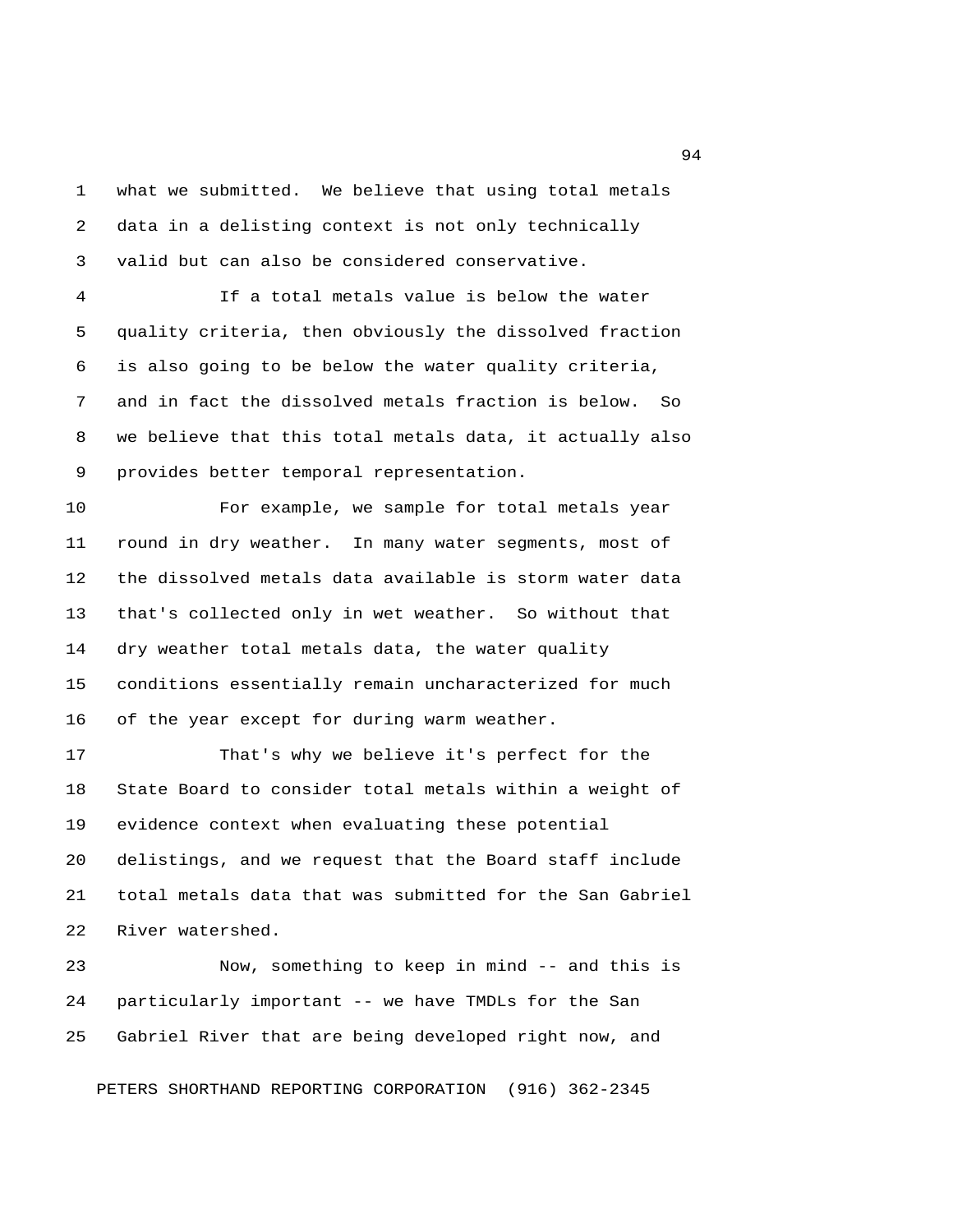1 this is what I mentioned.

 2 VICE CHAIR SECUNDY: You need to wind up. 3 MS. LAMBERSON: Okay. Basically, the point 4 here is that incorporating total metals data can mean 5 the difference between listing and delisting water 6 bodies. We have water quality measurements for lead in 7 Coyote Creek. 8 If you include all the data, total and 9 dissolved, the water would qualify for delisting. If 10 you look at just the dissolved metals on the wet weather 11 data, the water body would be listed. So are you going 12 to develop a TMDL for it or not? So it is an important 13 issue. 14 VICE CHAIR SECUNDY: Thank you. 15 MS. LAMBERSON: And we'll discuss this further 16 in our written comments. 17 VICE CHAIR SECUNDY: Thank you very much. 18 MS. LAMBERSON: Thank you. 19 VICE CHAIR SECUNDY: The County of Orange, 20 Larry McKenney. 21 MR. MCKENNEY: Good afternoon. I'm Larry 22 McKenney from the County of Orange, and I'm speaking 23 today on behalf of the County and the Orange County 24 Flood Control District and the 34 cities jointly 25 comprising the Orange County storm water program.

PETERS SHORTHAND REPORTING CORPORATION (916) 362-2345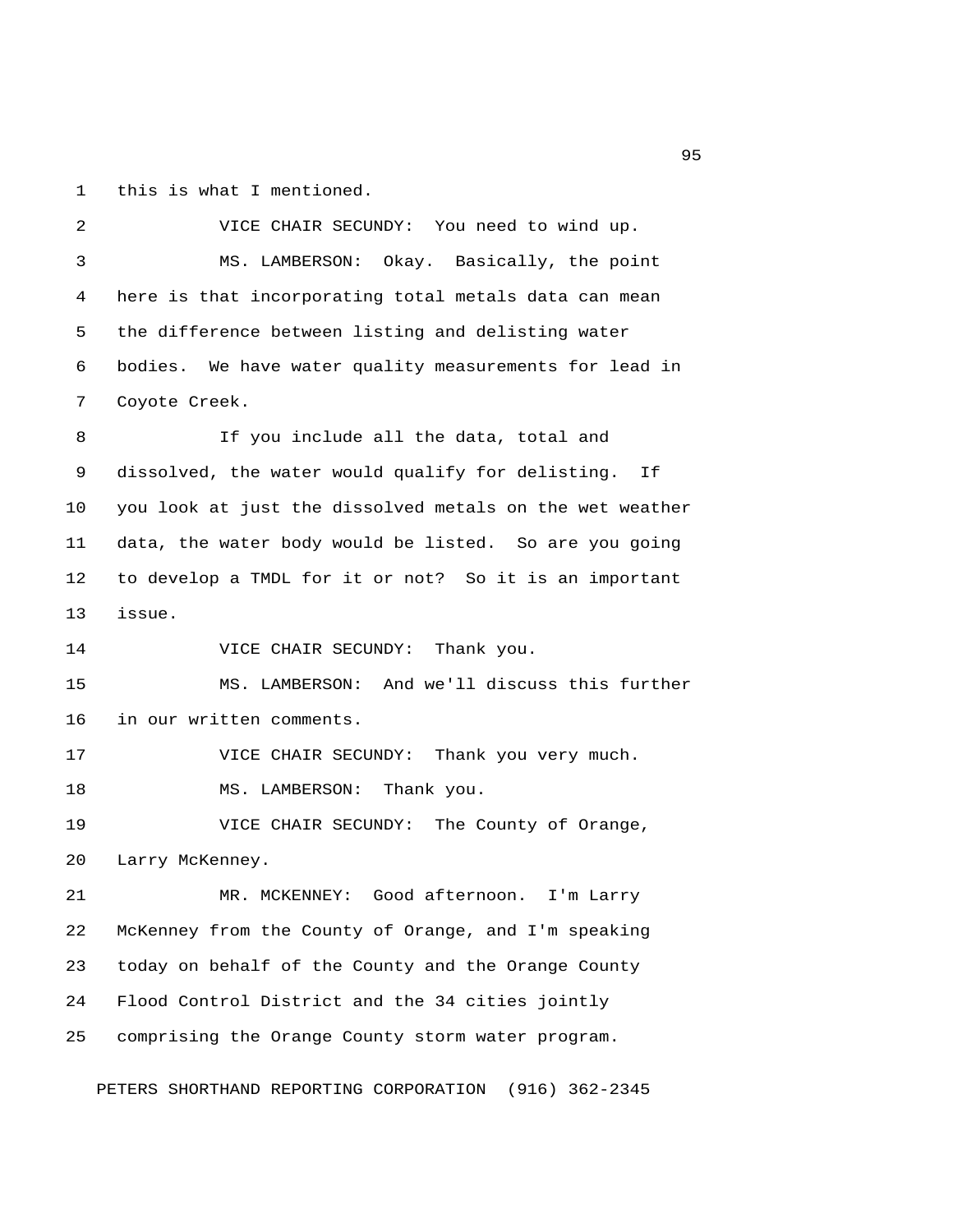1 And I'll just very briefly echo the comments 2 that have been made about the advantages of the new 3 policy. We're very grateful for having a more 4 transparent approach to the listing decisions that have 5 been made, clearer standards, et cetera.

 6 And we agree with the comments made by Heal 7 the Bay and others that there are improvements that can 8 still be made. That's always the case. But it is a 9 vast improvement, we think, over what has happened 10 before.

11 And with regard to some of the imperfections 12 in the way that the standards are applied now -- and 13 there will always be some imperfections -- I have a 14 slightly different take on the precautionary ones. We 15 certainly all want the environment to be protected 16 because it protects us, but we've also heard some 17 commentary today. Gerry Greene was making the point 18 that the 303(d) list is about prioritizing effort and it 19 is a significant commitment of effort.

20 And so when the State Board staff exercises 21 its best professional judgment in the context of 303(d) 22 listing, we think it is appropriate in cases where 23 evidence is borderline for them to realize that there's 24 a reason why it's harder to get things off the list than 25 it is to put things on, and it is also relevant to

PETERS SHORTHAND REPORTING CORPORATION (916) 362-2345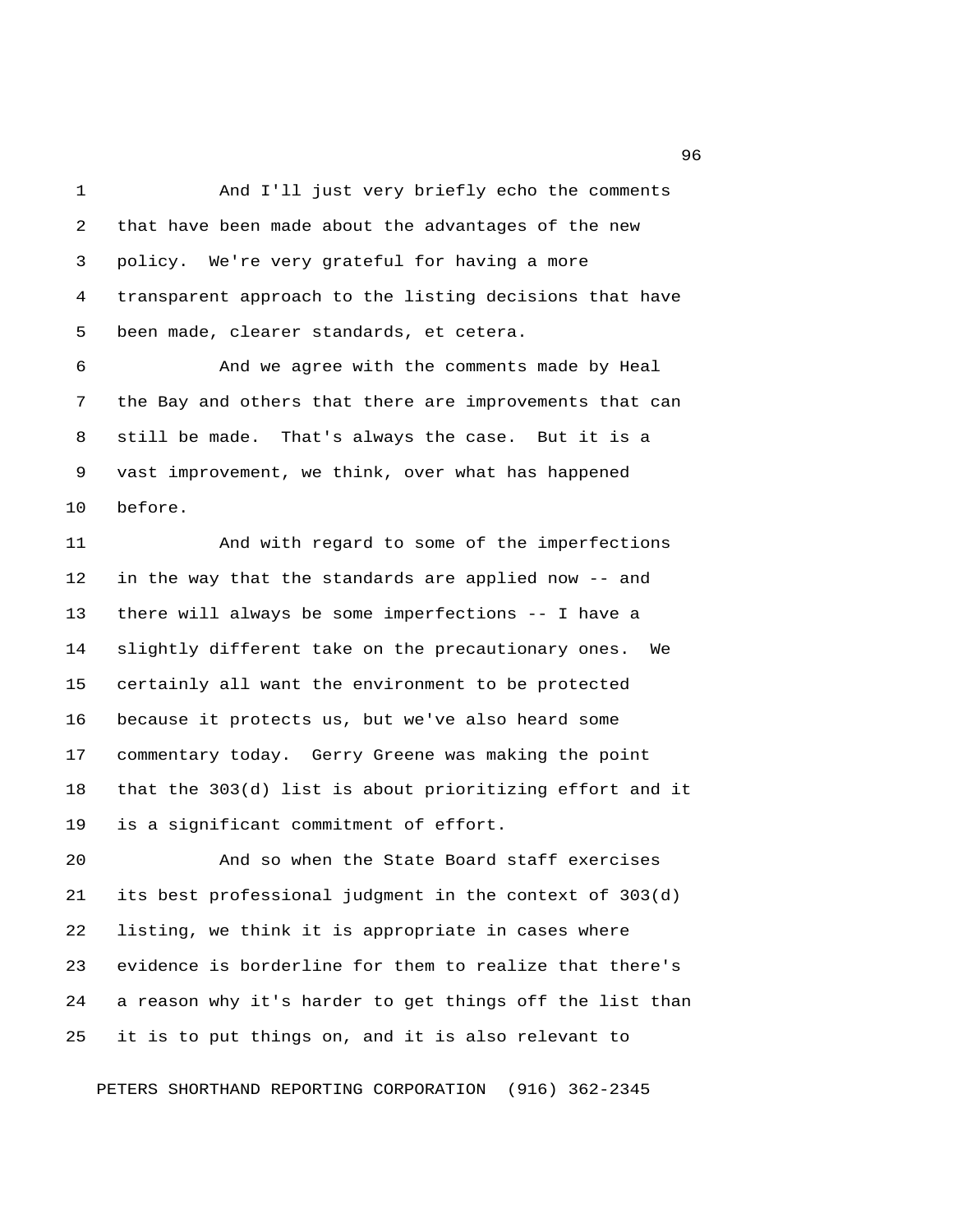1 remember that we go through the listing process 2 frequently.

 3 We're going to go through the listing process 4 many times before we get to the existing backlog of the 5 list. And so if there are doubts about putting 6 something on a list, there are reasons for erring on the 7 side of waiting until you collect more data.

 8 And one example of that in our context is we 9 have a water body, English Channel, in Mission Viejo 10 that is proposed to be listed, and it meets the bare 11 minimum standard for listing because I think there's 12 four samples, or whatever the minimum is, that show 13 contamination for a toxicant.

14 However, it is the bare minimum, and all four 15 of those samples were taken at one location. And so we 16 think this is an appropriate case for the State Board 17 staff to say that those data are not representative of 18 the water body as a whole, which is one of the factors 19 that are supposed to be applied as the data to be 20 representative. So in that instance we suggest the 21 English Channel should not be listed.

22 A second water body that we have concern with 23 is the Santa Ana Delhi Channel. The principle that we 24 would urge is the water body should not be listed for 25 the impairment of beneficial uses which are not

PETERS SHORTHAND REPORTING CORPORATION (916) 362-2345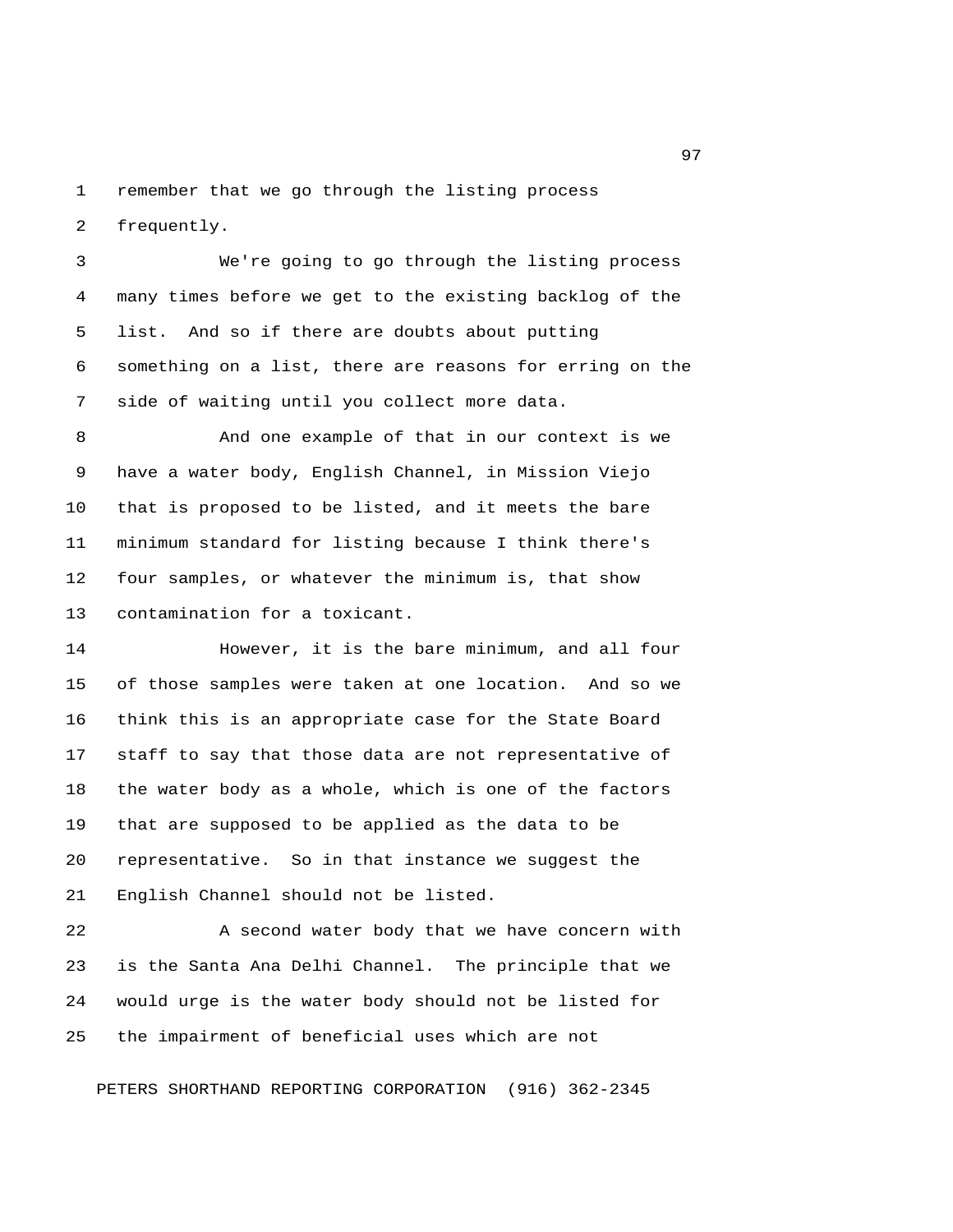1 designated.

 2 In this case, the water body is proposed to be 3 listed for the impairment of commercial and sport 4 fishing as a beneficial use. The basin plan does not 5 designate beneficial uses for that water body, and we 6 think we should go back to the previous approach that we 7 agreed to take with the 2002 list, that any listings of 8 impairment for that Santa Ana Delhi Channel wait until 9 beneficial uses are actually designated for that water 10 body.

11 And then the final comment that I have has a 12 couple of brief subparts has to do with the use and the 13 listing decision of fish tissue data. It was very 14 interesting to hear the comments earlier about Dominguez 15 channel and the problem of having sediment data for 16 toxics and not fish tissue data.

17 We have several instances where we're 18 concerned about the use of fish tissue data by itself, 19 and there are three subconcerns.

20 First is in several cases several water 21 bodies, mainly having to do with PCBs, there's proposed 22 listings where the threshold that's used to find 23 impairment is based on an Office of Environmental Health 24 assessment -- Office of Environmental Health Hazard 25 assessment study where it developed screening values,

PETERS SHORTHAND REPORTING CORPORATION (916) 362-2345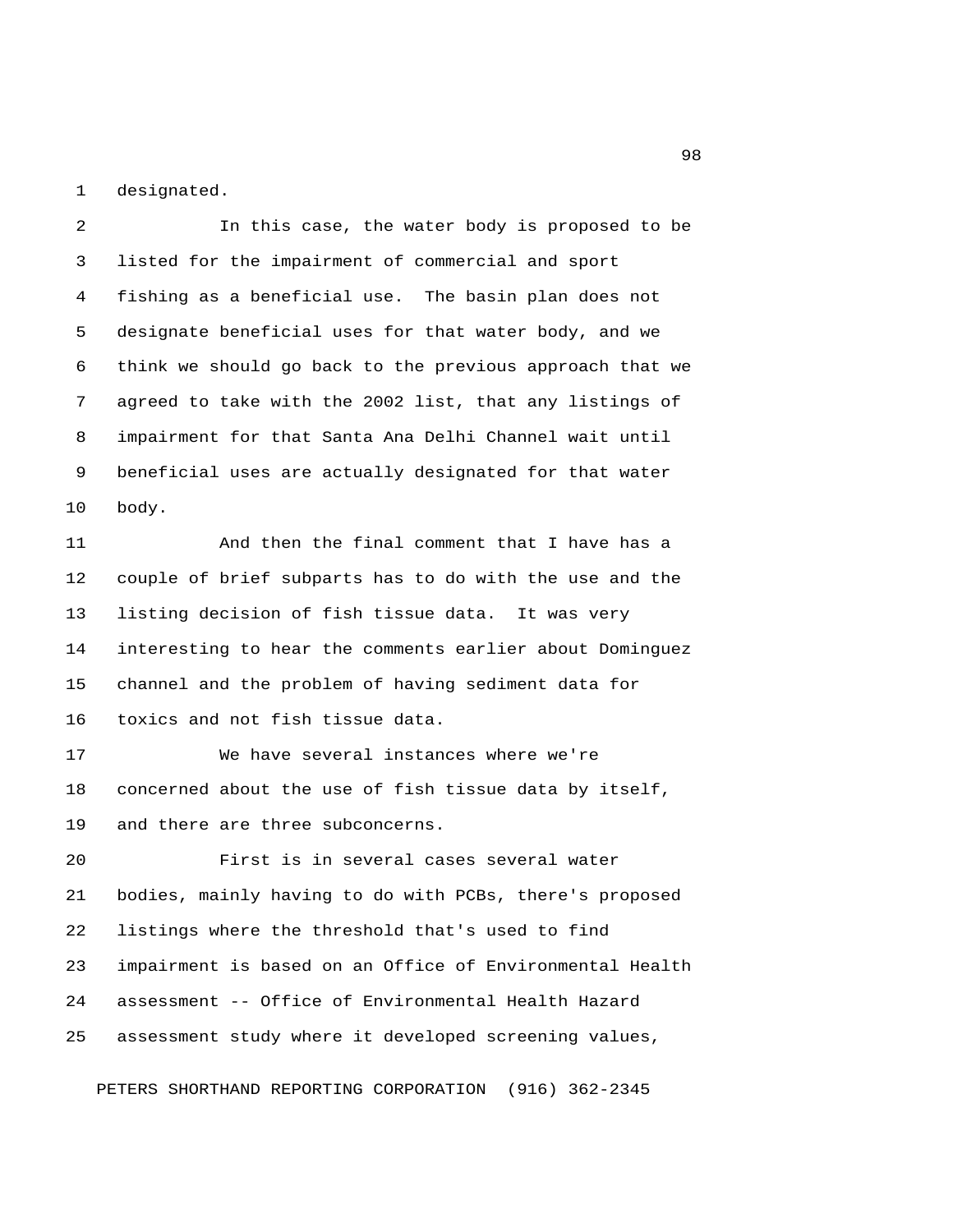1 and the screening values were used as the trigger for us 2 to be not in compliance.

 3 And we think that's in appropriate mainly 4 because the OEHHA study that developed those screening 5 data -- screening values specifically stated that those 6 values were not appropriate to be used for any of it, 7 that they were just to show that there might be a 8 problem that needs more investigation.

 9 The second problem with fish tissue data is in 10 one water body that's proposed for listing, Peters 11 Canyon Channel, there is a reliance on a National 12 Academy of Science guideline as an evaluation criterion, 13 and we don't think that that's really appropriate 14 because that's an old study.

15 There have been more recent studies. There 16 have been studies that rely on data that was collected, 17 for example, since the Nixon administration. So more 18 recent data is available, and so we don't think that 19 that's an appropriate standard to use in Peters Canyon 20 Channel.

21 And then finally for fish tissue data -- and 22 this is what really relates back to this issue of the 23 Dominguez Channel where they had sediment data. We had 24 fish tissue data and no sediment date. I think we have 25 to realize fish move. Because there's contamination in

PETERS SHORTHAND REPORTING CORPORATION (916) 362-2345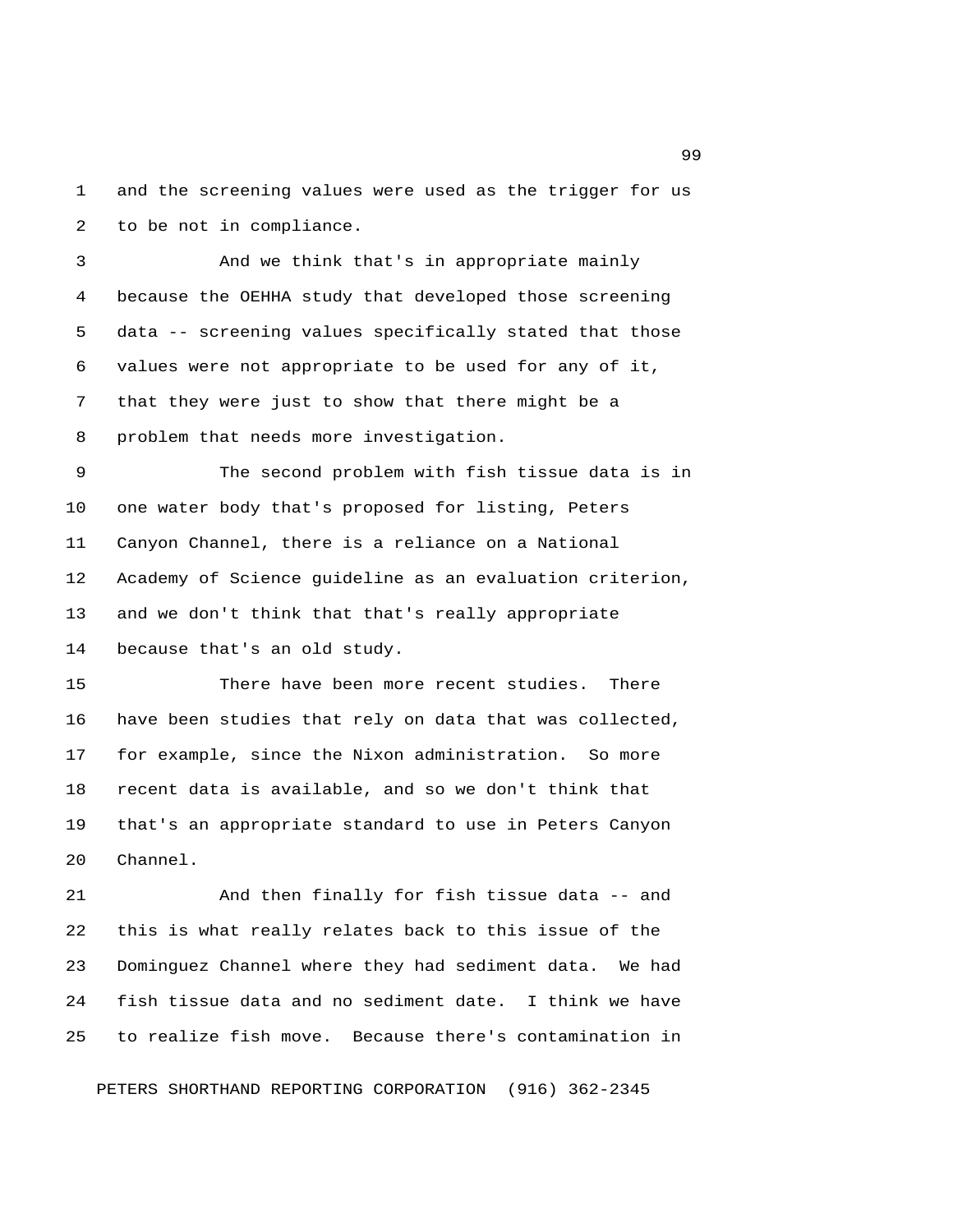1 the fish tissue, if you don't have correlating site 2 specific data of water column or sediment contamination, 3 you don't really know whether the fish picked that 4 contaminant up in that water body or not.

 5 So where we have several examples of fish 6 tissue data that's not corroborated by anything else, we 7 don't think it's appropriate to list on that single line 8 of evidence. We think it's a very valid use of fish 9 tissue data to support the multiple line of evidence 10 approach. We don't think it should be the sole line of 11 evidence.

12 I know I've said that I'm speaking on behalf 13 of our storm water program. I know I have other cities 14 that are present here, and I don't know whether they 15 plan to speak or not. But we did collaborate on 16 preparing these comments.

17 VICE CHAIR SECUNDY: Thank you.

18 Big Bear Lake Metropolitan Water District, Tim 19 Moore.

20 MR. MOORE: Good afternoon. My name is Tim 21 Moore. I am the TMDL coordinator for Big Bear Lake. 22 I'd like to start off by saying how very much we 23 appreciate the regional and State Board's support with 24 Prop 13 money to help us meet previous TMDL obligations, 25 and we're pleased to say we have seen significant

PETERS SHORTHAND REPORTING CORPORATION (916) 362-2345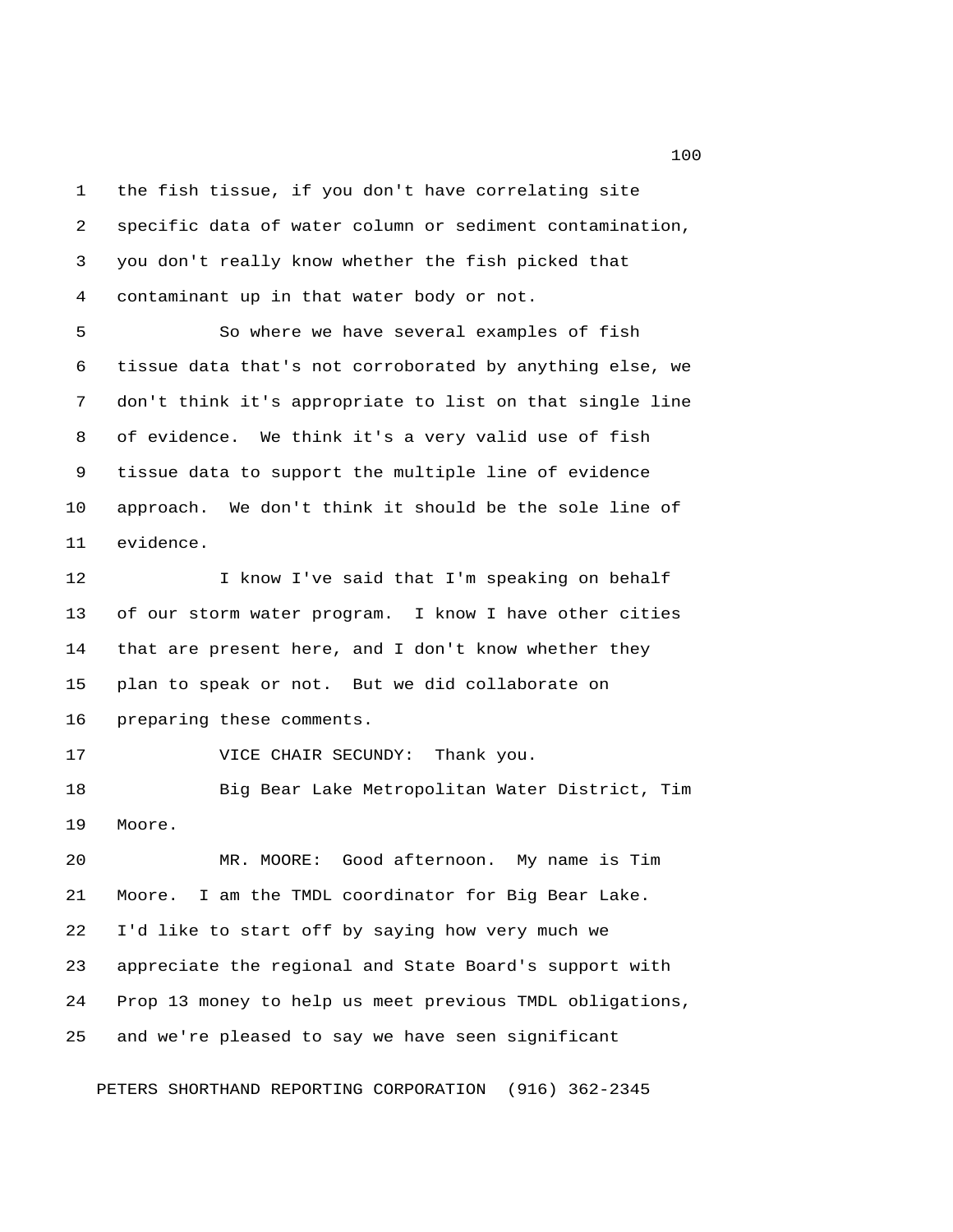1 improvements in water quality in Big Bear Lake as a 2 direct result of that financial support.

 3 The stakeholders of Big Bear Lake are very 4 strong supporters of the listing process and the TMDL 5 process because we can see the direct benefits in our 6 community.

 7 With that in mind, I'd like to talk to you 8 briefly about the proposed listing for PCBs on Big Bear 9 Lake. I'd like to echo what Larry just told you in that 10 the proposed new threshold for what constitutes an 11 exceedance of the narrative objective has changed from 12 what was used in 2002 or at least has been added.

13 In 2002 many of the regional boards relied on 14 the FDA action memo which was 2,000 parts per billion in 15 the fish flesh. The new proposed level of the screening 16 value in this instance is 20 parts per billion.

17 As Larry pointed out to you, that is not an 18 official OEHHA position but rather merely a quality 19 assurance threshold that was used in a single study by a 20 couple of OEHHA scientists.

21 I've placed a handout on the table in front of 22 you which shows that the 20 parts per billion value 23 comes from the Broadberg and Pollock study of 1999. 24 They are the OEHHA scientists.

25 And within that study itself on Page 4, it PETERS SHORTHAND REPORTING CORPORATION (916) 362-2345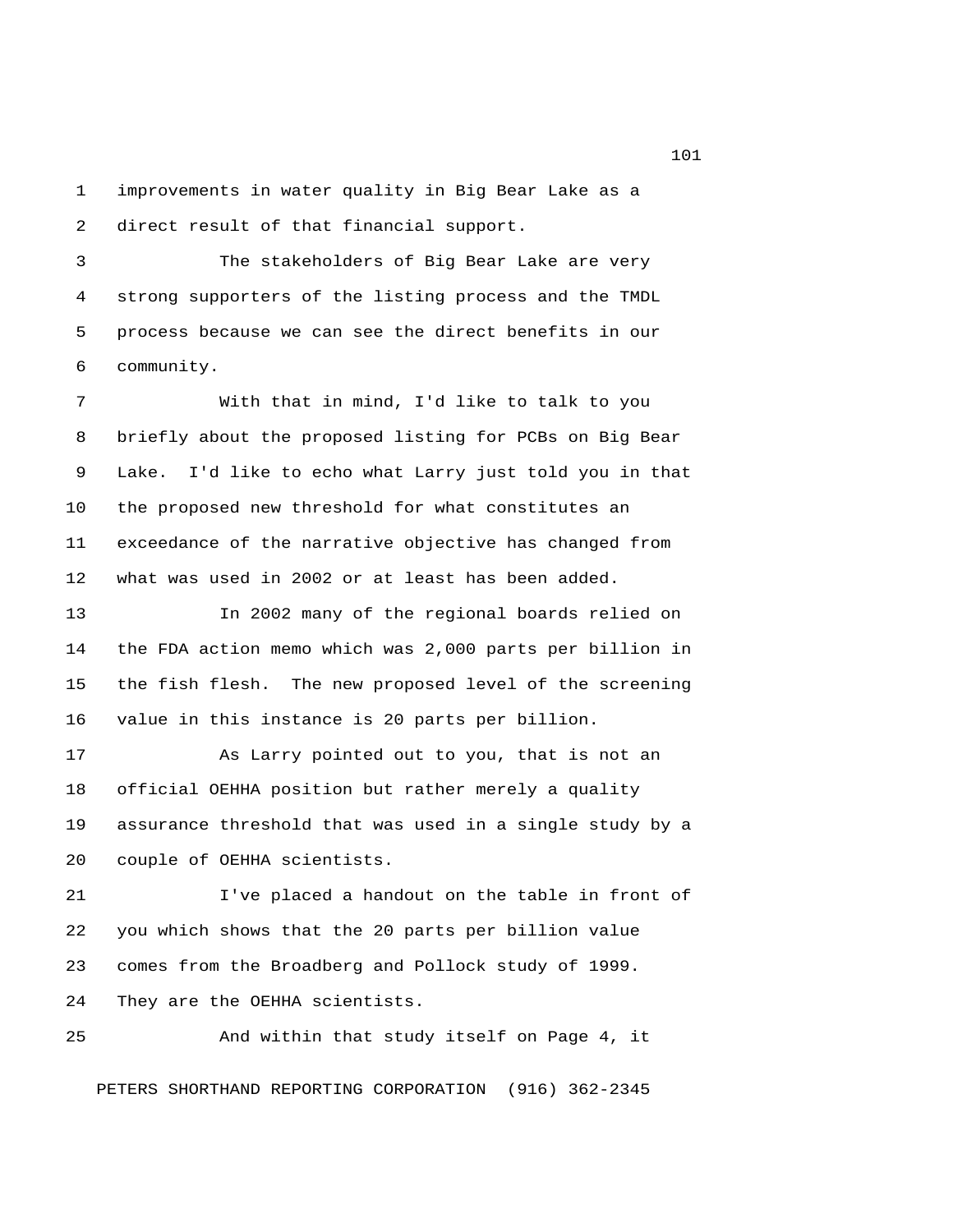1 specifically says that the screening values are not 2 intended as levels at which consumption advisories 3 should be issued but are as useful as a guide to 4 identify fish species and chemicals from a data set such 5 as this one for more intensive sampling.

 6 So to use this particular screening value as 7 though it were a direct translation of the narrative 8 objective is inappropriate. The narrative objective in 9 the San Ana regional basin plan says that PCBs shall not 10 be present at levels which are allowed to bioaccumulate 11 in a concentration which would be harmful to human 12 health.

13 That precisely is what the authors of the 14 studies say they are not doing. They are not making a 15 public health advisory statement. In fact, Region 8 16 reviewed this same data with OEHHA, and they came to the 17 conclusion that the data was inadequate to support a 18 public health advisory in this instance.

19 So by listing Big Bear Lake -- we know OEHHA 20 says it ought not to be -- will create enormous public 21 confusion as to whether the fish is safe or not.

22 Here is what we would recommend. I guess 23 here's the primary problem. If you look at the actual 24 language of the proposed listing -- and I made a copy of 25 that in the handout as well -- it says that based on the

PETERS SHORTHAND REPORTING CORPORATION (916) 362-2345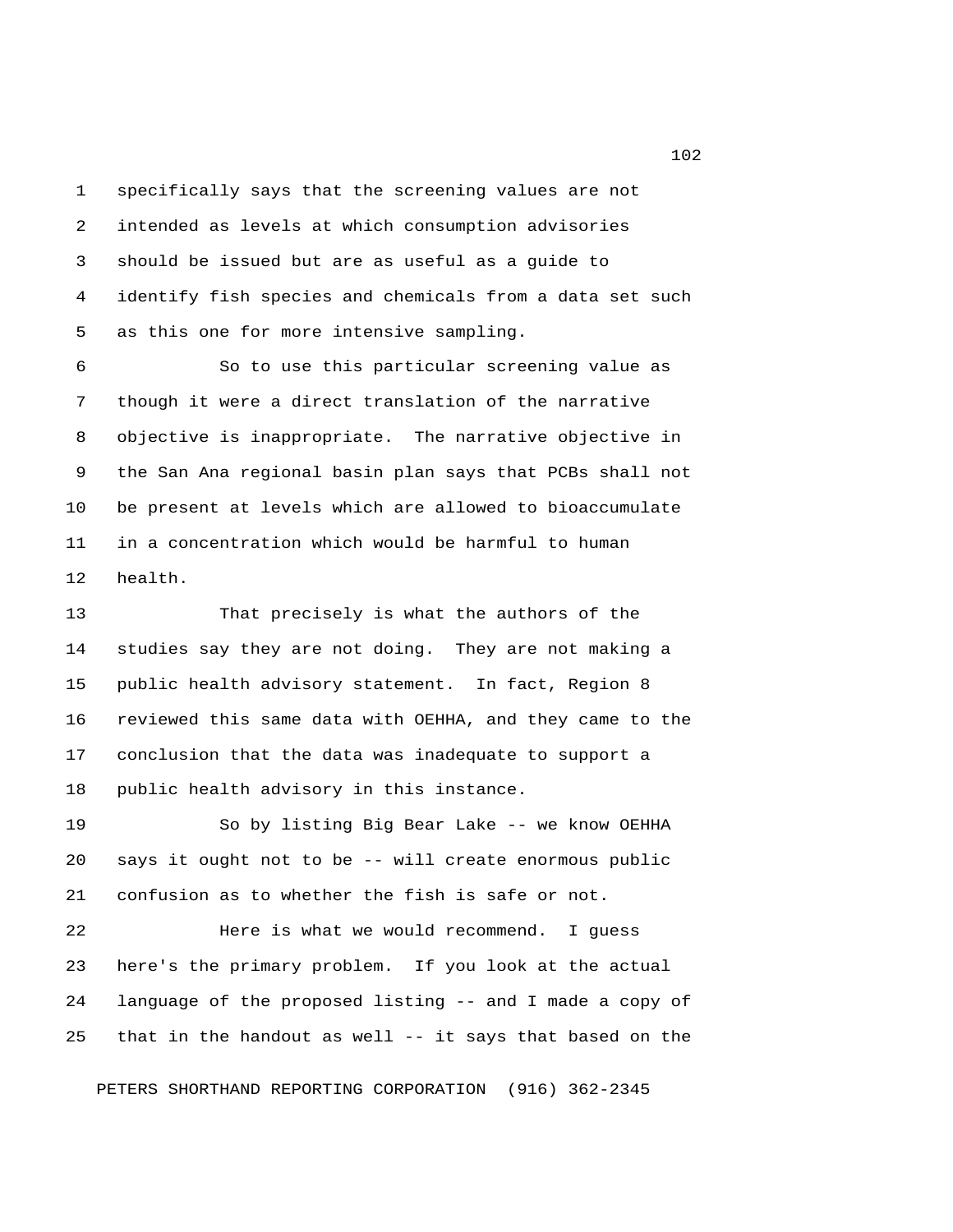1 available data, the applicable water quality standards 2 are exceeded.

 3 Well, there is no fish flesh objective for 4 PCBs in Big Bear Lake or in the Santa Ana regional basin 5 plan. So to make a categorical statement that you're 6 exceeding an objective that doesn't exist is 7 inappropriate.

 8 What you have is a narrative objective I cited 9 to you a moment ago, and so then to apply that exceeding 10 the safety value or the screening value is tantamount to 11 violating the narrative objective in that you're saying 12 they are exceeding is an inappropriate translation, and 13 more importantly it's inconsistent with the guidance 14 which was published that said, when you are using these 15 sorts of values or these translators of narrative 16 objectives, you're not establishing water quality 17 objectives.

18 Our greatest concern by far is that this 19 number, this screening value, will become automatically 20 the target for the TMDLs because of the language in the 21 listing that says exceeding it means you're violating 22 the basin plan.

23 What we recommend is this -- because we're 24 certainly not in favor of PCBs in Big Bear Lake. We 25 recommend that the phrase "are exceeded" be changed to

PETERS SHORTHAND REPORTING CORPORATION (916) 362-2345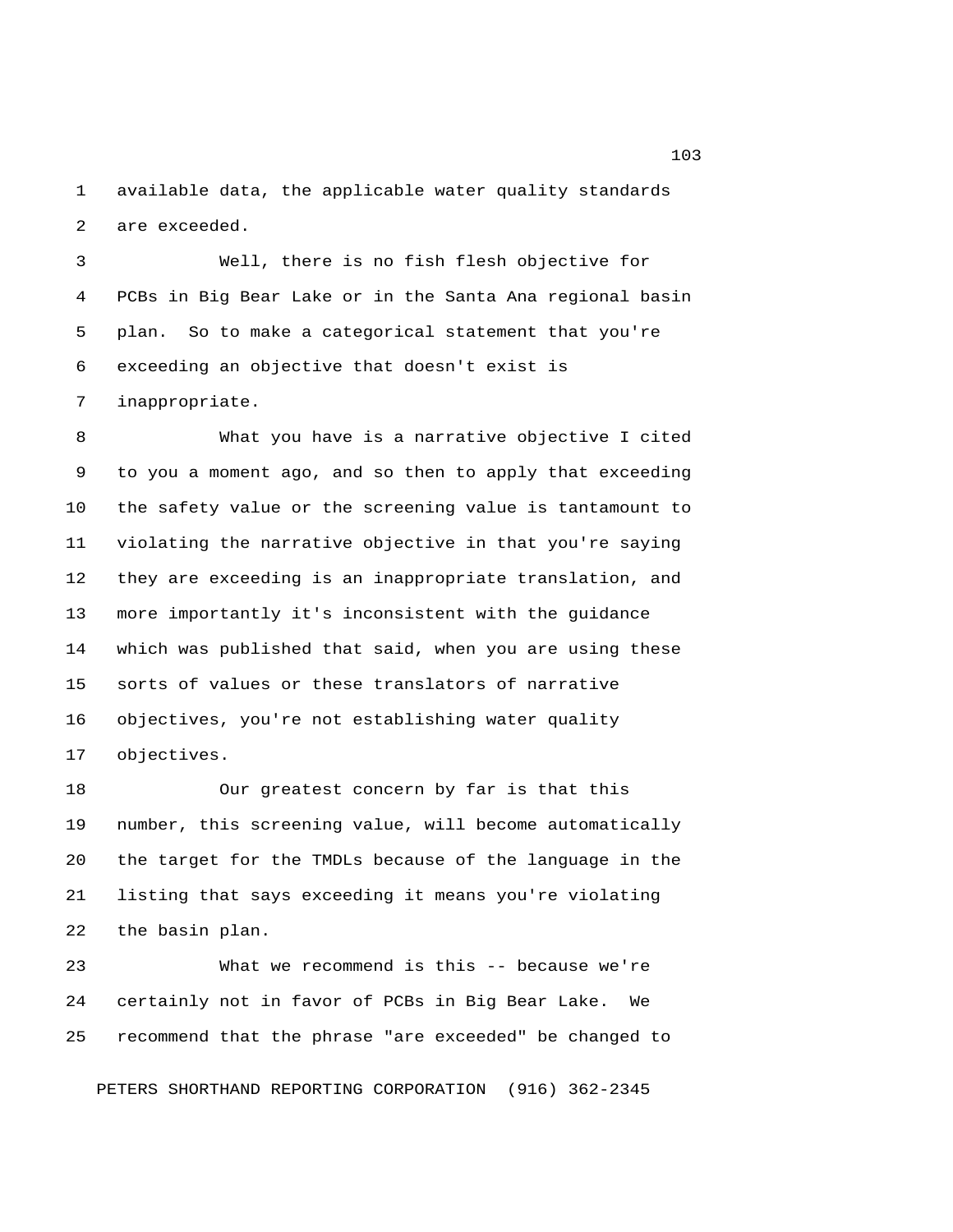1 "may be exceeded" so that the Regional Board has the 2 discretion when they implement the TMDL to choose the 3 most appropriate target. It is not obligated to meet 4 this specific screening value in the future.

 5 In addition -- and this is very important -- 6 when you're looking at fish consumption, there's a 7 built-in math as to just how much fish is being 8 consumed. When you look at, say, EPA screening values, 9 they provide the math for you so you could make a 10 judgment as to whether that's what's really happening or 11 not.

12 The OEHHA screening value math is not present 13 in your administrative record. Thanks to Mr. Wilson and 14 his staff, we had an opportunity to go over all 27,000 15 pages of it. This particular study is present, but the 16 quality assurance project plan which describes the math 17 they use has only the title page. The actual math isn't 18 in the administrative record.

19 So we have no way to know what assumptions 20 they made about consumption levels or the types of fish 21 that are being consumed or the number of years they're 22 being consumed, in essence, how did they arrive at this 23 20 parts per billion number.

24 That's important. The whole reason that the 25 State Board adopted 20 parts per billion in the listing

PETERS SHORTHAND REPORTING CORPORATION (916) 362-2345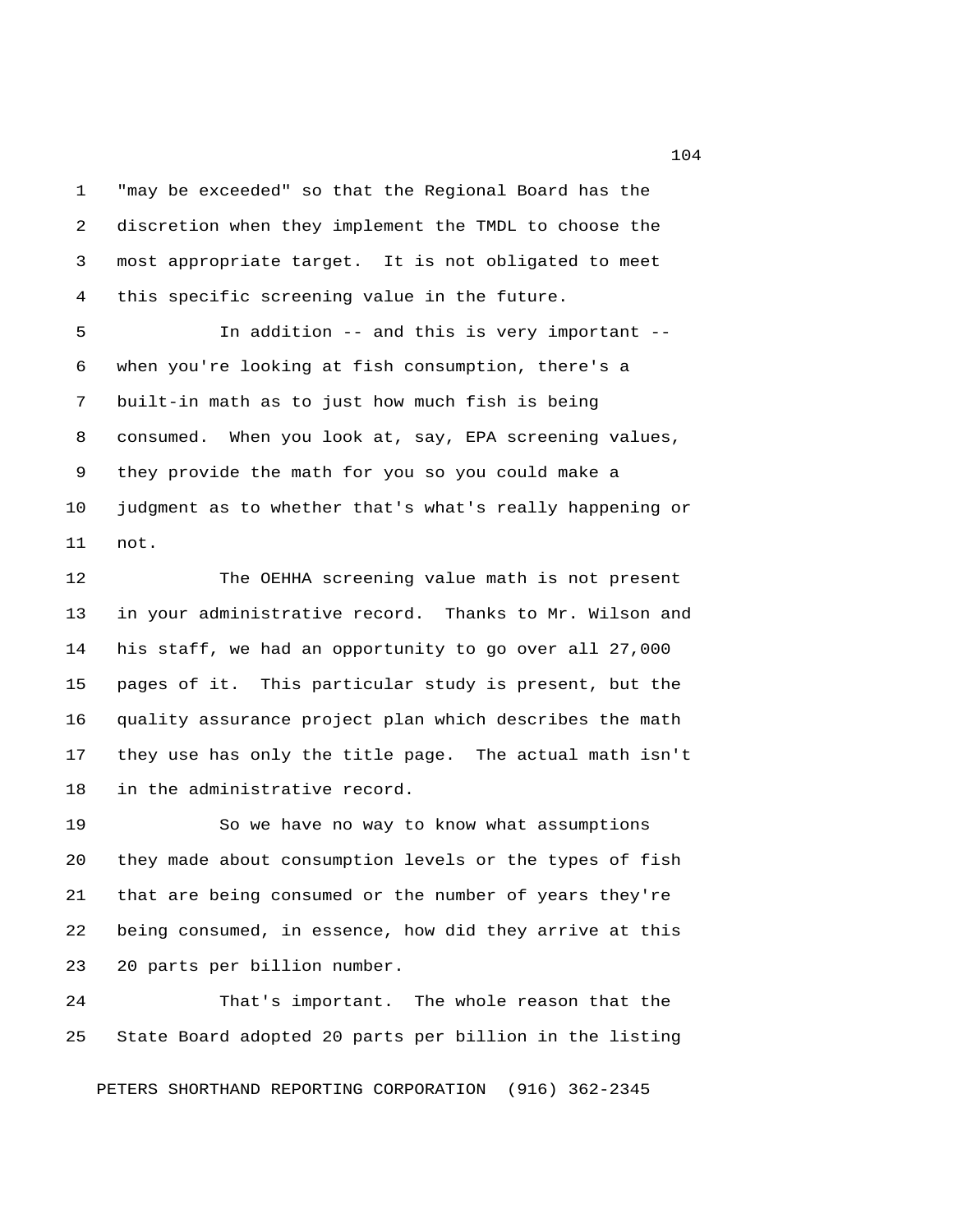1 guidance was to protect subsistence fishing.

 2 Well, subsistence fishing in Big Bear Lake is 3 rather different from most of the state. The lake is 4 frozen over for two or three months out of the year. So 5 if someone is depending on fishing, being at Big Bear 6 Lake in the winter, they're likely to go very, very 7 hungry.

 8 The problem then is that assumptions about 9 what OEHHA assumed in their calculations may or may not 10 be valid in Big Bear Lake, but we have no way to tell 11 from the administrative record available to us. 12 Therefore, we recommend that language be changed.

13 In addition, we would ask that the State Board 14 explicitly state to the regional boards that they are 15 not obligated to use these screening values as automatic 16 targets, that they are, in fact, just for listing and 17 delisting. They are not intended to be the presumptive 18 or automatic targets in a TMDL adoption process. 19 Otherwise, I think they're likely to be mistaken for 20 that given how this particular listing both in Big Bear 21 Lake and similar listings appear -- or phrasings appear 22 like this for Lake Elsinore as well -- that will cause 23 us great concern in the future.

24 If this listing goes forward, not only will it 25 confuse the public, we're very concerned that it will

PETERS SHORTHAND REPORTING CORPORATION (916) 362-2345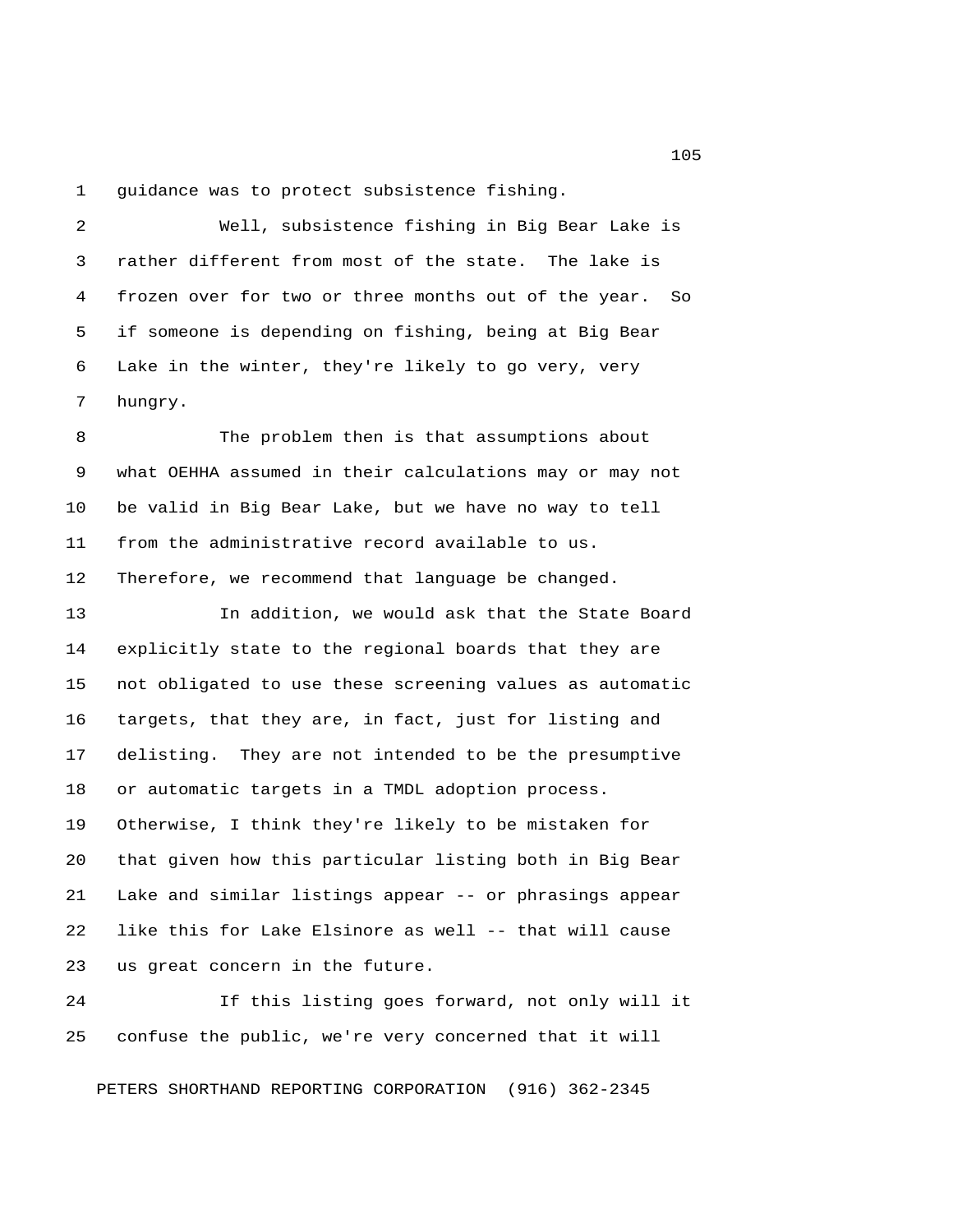1 divert very scarce resources from previous listings and 2 previous TMDLs such as the nutrient and algae reduction 3 efforts at Big Bear Lake to chase after a phantom 4 problem in Big Bear Lake.

 5 So in a community with fewer than 10,000 6 full-time residents, median household income well below 7 the state-wide average. It's officially designated as a 8 poor community by the State -- losing a couple hundred 9 thousand dollars to monitor for PCBs in fish flesh that 10 folks may or may not be eating is a poor use of public 11 resources if it's being pulled away from genuine 12 problems that have been acknowledged to exist and which 13 we've been working on now for five or six years.

14 So we urge extreme caution in the use of this 15 screening value for this purpose, and we would like you 16 to look at the wording of the listing that more properly 17 reflects its status as a narrative translator.

18 VICE CHAIR SECUNDY: Thank you. I think we 19 have a response from staff on this one.

20 MR. WILSON: I'd like to clarify a number of 21 factual points. The listing process is separate and 22 distinct from developing a health advisory. It is not 23 equivalent. It's a completely different process. It's 24 done by completely different agencies.

25 The standard of the water quality objective PETERS SHORTHAND REPORTING CORPORATION (916) 362-2345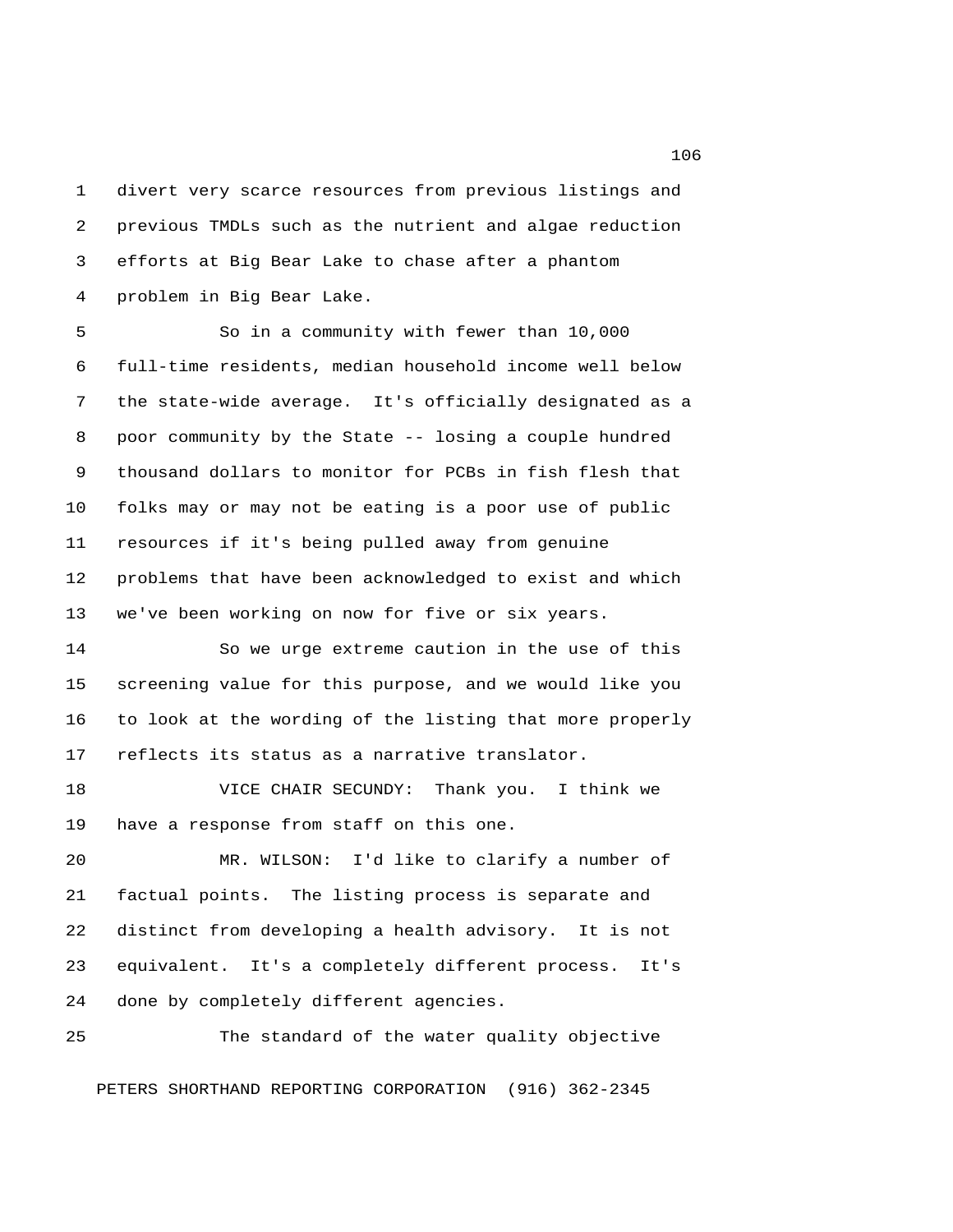1 that was used in this case was a narrative objective. 2 And in this example, we use this guideline as a way to 3 help us show everyone our thinking in developing the 4 stat sheet in showing that we believe that narrative 5 standard is not met. 6 VICE CHAIR SECUNDY: But we heard you loud and 7 clear. Thank you. 8 Folks, hang in there. We've heard from 21 9 speakers. We have three to go. So just about there. 10 Andy Henderson, B.I.A. 11 MR. HENDERSON: Thank you. I'm Andy 12 Henderson. I'm vice president and general counsel for 13 Building Industry Association of Southern California and 14 also the general counsel of the BIA Foundation that 15 sometimes participates in litigation about these 16 matters. 17 I want to first echo what everyone else has 18 said and compliment the State Board and the staff for 19 undertaking this process. I think that the regional 20 boards certainly have very able staff. They're working 21 as hard as they can in running full speed. 22 But the State Board is in position to make a 23 wide range of disparity in the quality of the work 24 that's been done in the past, not so much what's being 25 done now, but in the past the work that's been done by

PETERS SHORTHAND REPORTING CORPORATION (916) 362-2345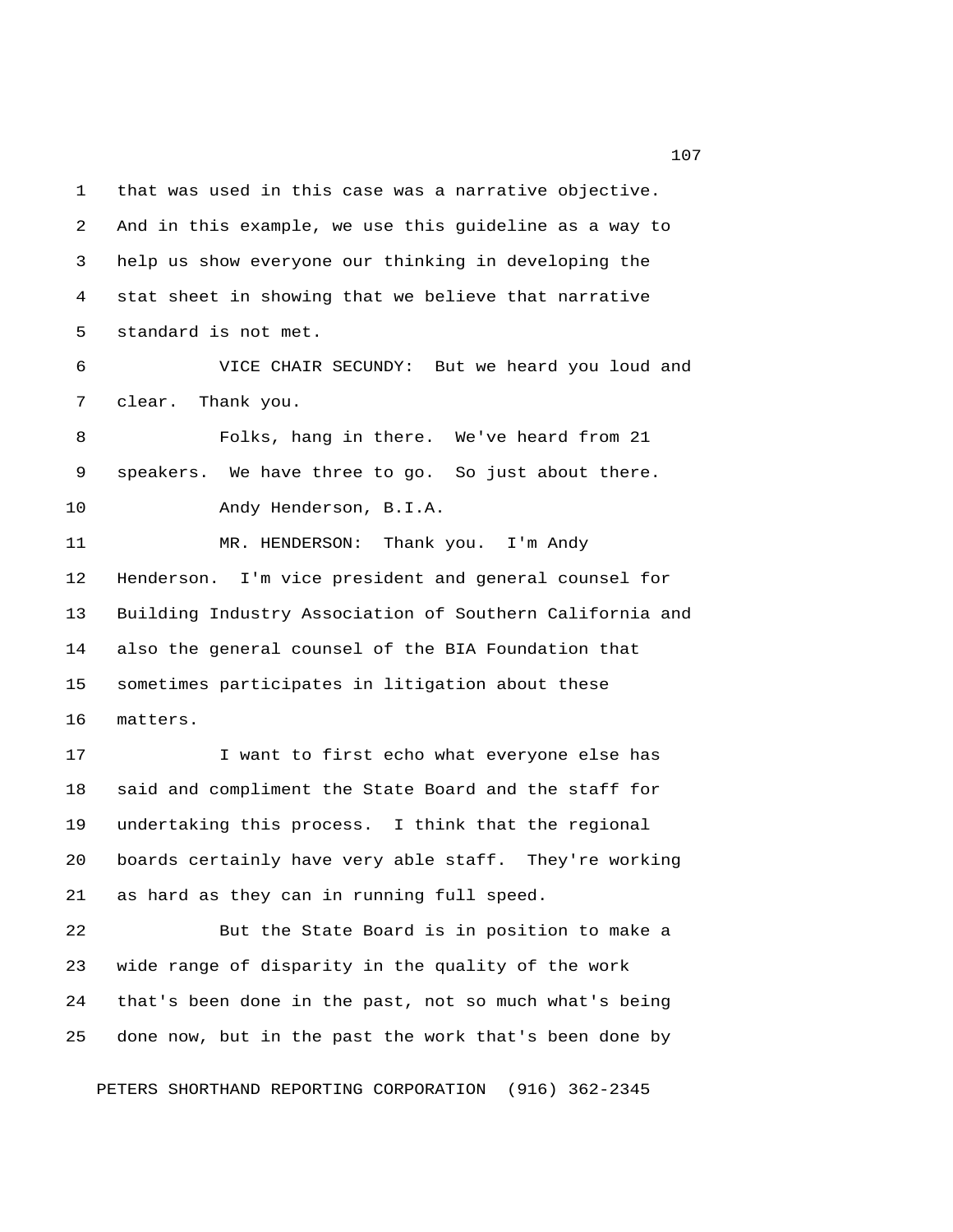1 the various regional boards has got to be spotty at best 2 from your point of view. And I think the ability to 3 bring to bear the State staff and that perspective to 4 this question of delisting and relisting can only result 5 in great improvement.

 6 And I would urge the staff and the Board not 7 to be worried about perfection here because it's clear 8 that what's being done is a vast improvement, and we 9 don't want to let perfection become the enemy of 10 betterment. So try to carry on. I think you're doing a 11 great job with the process.

12 I would also urge that this type of process 13 needs to be explored into other areas of water quality 14 regulation. And in particular, sort of the big elephant 15 in the room here is the basin plans themselves which are 16 standards, objectives and beneficial uses.

17 It's been referred to a number of times today. 18 And the boards -- the regional boards are trying to 19 make, I think, new efforts to better address basin 20 plans. And I think things like high-flow suspension is 21 a very small first step. And L.A. Regional Board is 22 working on a wet weather task force that I also think is 23 a good step forward.

24 But some of the things that were discussed 25 today really are problems of objective standards and

PETERS SHORTHAND REPORTING CORPORATION (916) 362-2345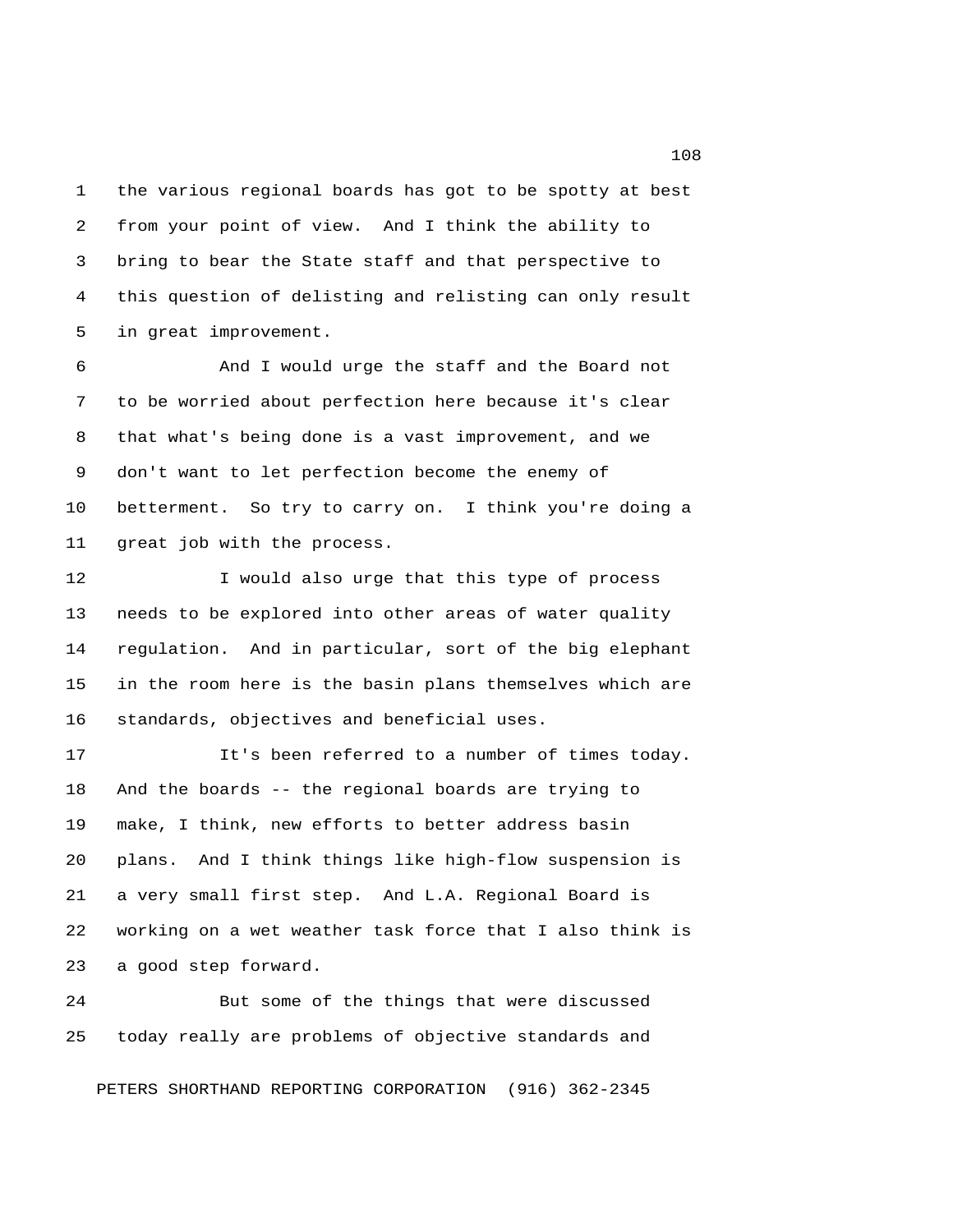1 uses. For example, there was someone who discussed 2 bacteria on beaches after -- in Santa Monica.

 3 Well, if you go back and look at the sort of 4 state of nature before there was Columbian man coming 5 into the Los Angeles area, it's probably a fact that the 6 natural state of the beaches after a very large rain 7 would be there would be tons of bacteria on those 8 beaches. And yet, that's not a question that has really 9 been asked, and it's a question that needs to be asked 10 in really revisiting the basin plans.

11 The overarching goal of the Clean Water Act is 12 to restore and maintain the physical, chemical and 13 biological properties of the water of the United States. 14 And I want to put particular emphasis on the question of 15 restoring those qualities because that verb "restoring" 16 suggests that we should be looking back at a 17 nonanthrogenic state of things.

18 If you're going to restore something, you're 19 going to restore it to some earlier state, and I submit 20 that the earlier state you need to restore it to is the 21 natural state, and the Natural Resources Defense Council 22 I would think would say that as well.

23 So we need, when we're looking at beneficial 24 uses and objectives and standards to ask the question, 25 what is the natural state of affairs? What if there was

PETERS SHORTHAND REPORTING CORPORATION (916) 362-2345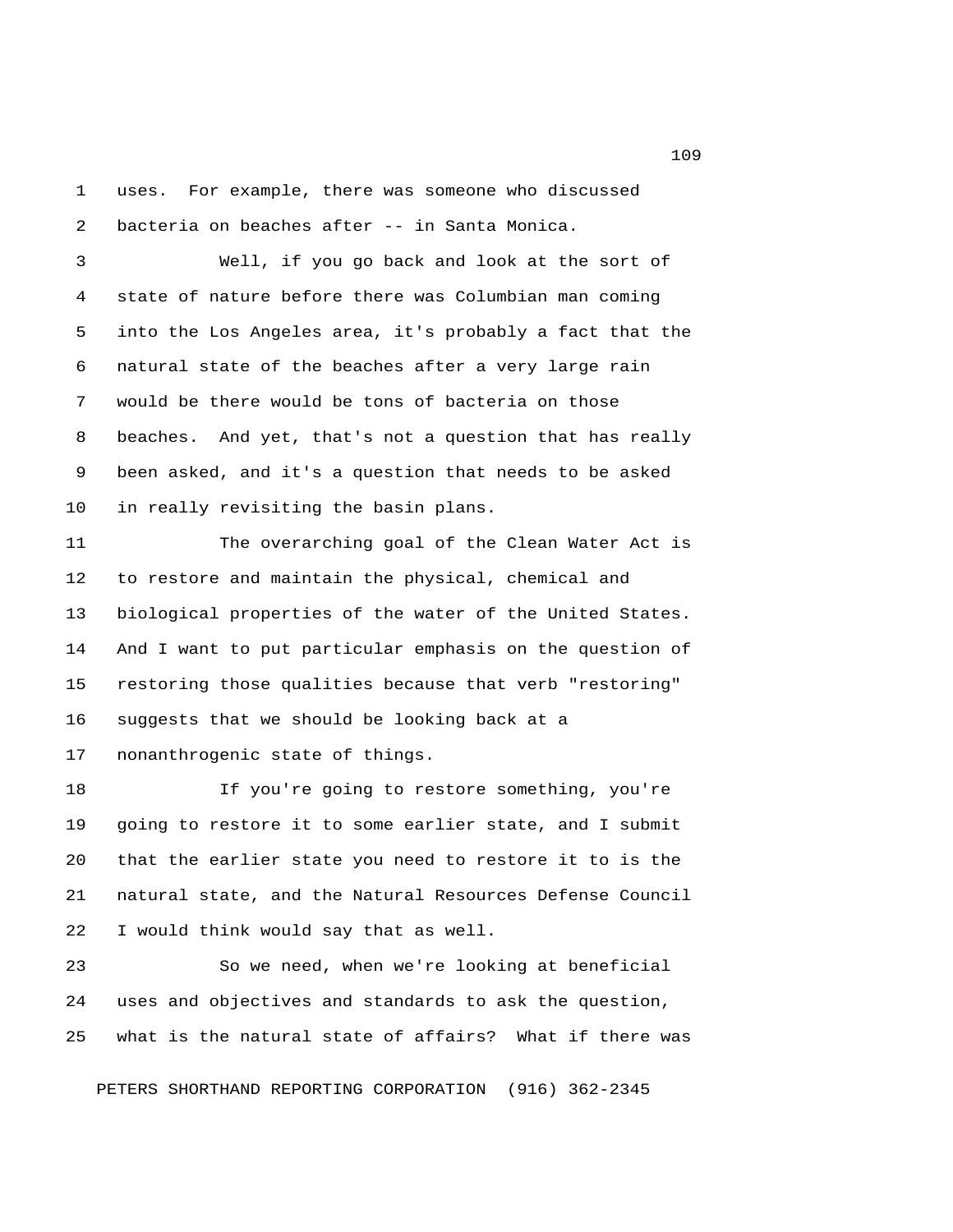1 no Columbian man here? How much sediment would there be 2 in our water? How much algae would there be in our 3 water? You could go hiking up in the Malibu hills and 4 San Gabriel mountains and see algae, and there's a ton 5 of sediment coming out, especially in the San Andreas 6 mountains, in a heavy storm. It's just the natural 7 impact around here.

 8 So we need, when we're talking about 9 beneficial uses and objectives and standards, to ask 10 that question first and foremost. And I applaud the 11 L.A. Regional Board for, I think, starting to ask that 12 question. But we really need to focus on that.

13 There's just a couple of other things that 14 were mentioned today. The dissolved oxygens. Another 15 example where, again, we have to ask how much of that is 16 natural? And if it's natural, then we need to take that 17 into objective standards and uses.

18 And I think that the place to do that is 19 obviously in the tri-annual review. You can tell from 20 the process you're undertaking now which respect to 21 listings of comparative water bodies that this has got 22 to be an iterative process where the science is 23 constantly being revisited and it's being improved upon. 24 And the tri-annual review process of the basin 25 plans is that -- it's baked into the statute as to when

PETERS SHORTHAND REPORTING CORPORATION (916) 362-2345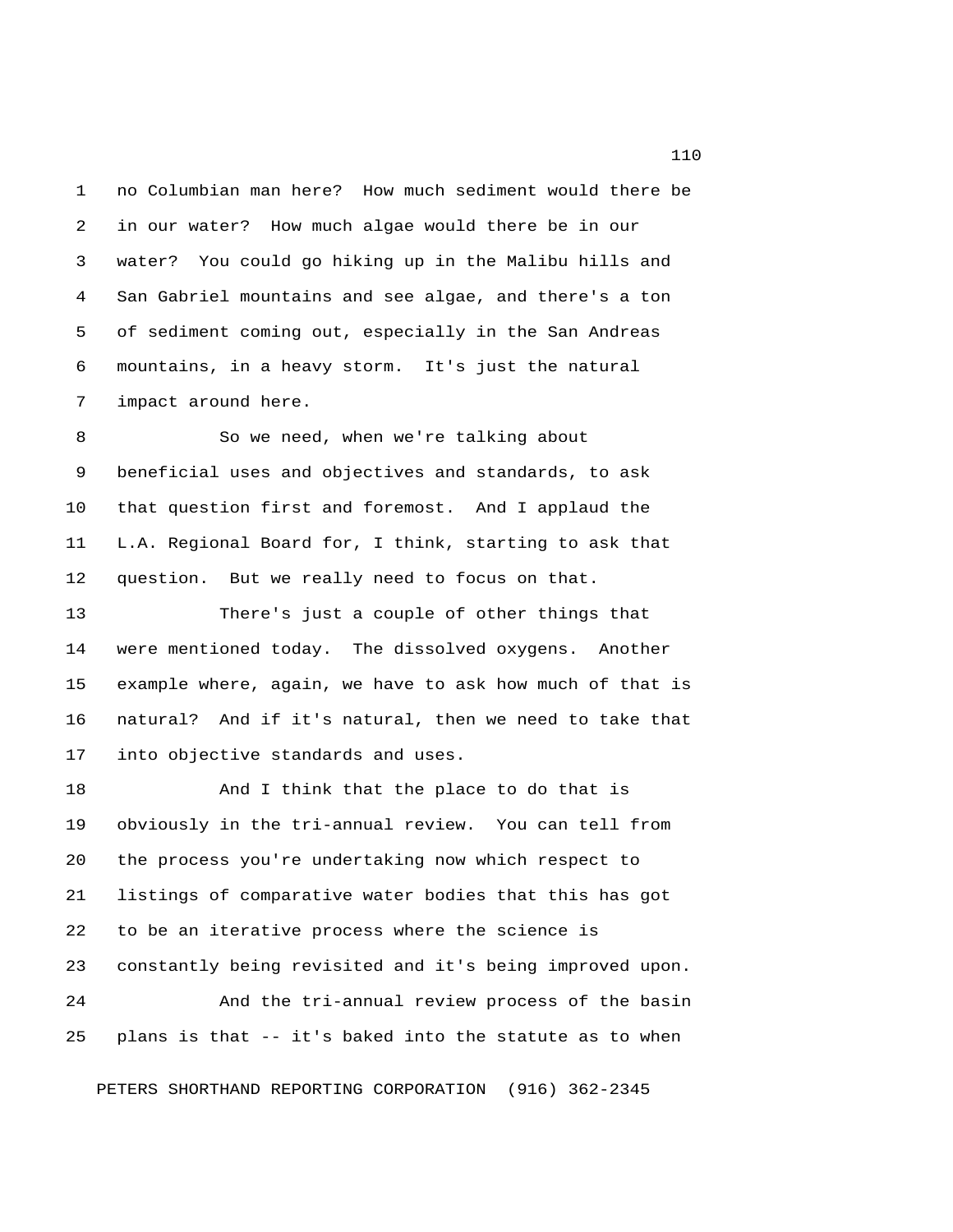1 this is supposed to occur, and yet we have found that 2 the tri-annual reviews that are undertaken by the 3 regional boards are not serious reviews, and that's why 4 I would urge the Board, the State Board and its staff, 5 to look ahead and to think how it can weigh in with the 6 same sort of rigor that it has in this instance to the 7 whole question of objectives, uses and standards in 8 basins. 9 Thank you. 10 VICE CHAIR SECUNDY: Thank you. 11 Clayton Miller, Construction Industry 12 Coalition. 13 MR. MILLER: Yes. Good afternoon. My name is 14 Clayton Miller, and I'm here on behalf of the 15 Construction Industry Coalition on Water Quality. I 16 would like to take a moment to thank the State Board for 17 providing this opportunity this morning for public 18 comment on the proposed advised Section 303(d) list. 19 First and foremost, I want to recognize that 20 the listing policy being used for this update offers 21 enhanced objectivity, balance and improved sciences that 22 welcome certainly the process. 23 As such, we accept reliance on the application 24 of sound science and objective data would consider the 25 upcoming listing and delisting decisions. As has been

PETERS SHORTHAND REPORTING CORPORATION (916) 362-2345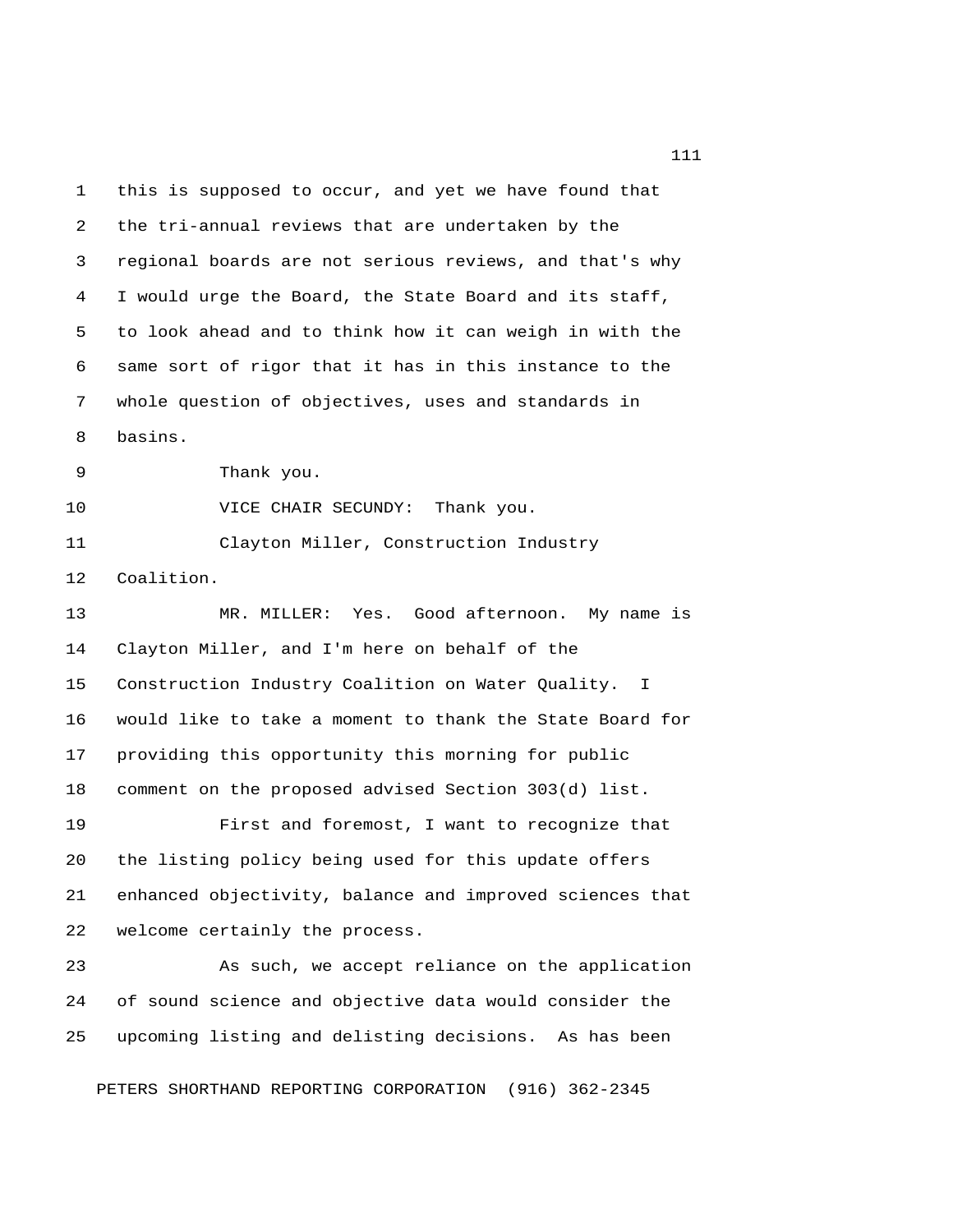1 often expressed before, to do otherwise would lead to 2 findings that result in unreasonable and infeasible 3 water quality standards. Objectives in uses would place 4 an extraordinary strain on the limited economic 5 resources available to the regulated community to comply 6 with the established water quality standards.

 7 One example where the application of sound 8 science can offer insight into the determination, for 9 example, beneficial use designations are with potential 10 uses that are often predicated on uses which are highly 11 improbable and do not necessarily take into account real 12 world conditions such as the variability and intensities 13 of all storms.

14 We are encouraged, however, by the L.A. 15 Regional Board's decision for the formation of the wet 16 weather task force that represents additional efforts to 17 examine this type of issue. It is the goal of everyone 18 here today, I believe, to realize the attainment of 19 water quality standards. CICWQ stands ready to assist 20 in this process to achieve this goal.

21 Thank you for your time.

22 VICE CHAIR SECUNDY: Thank you.

23 I have one last card from Susan Paulson, if 24 necessary. Yes.

25 MS. PAULSON: Thank you. My name is Susan

PETERS SHORTHAND REPORTING CORPORATION (916) 362-2345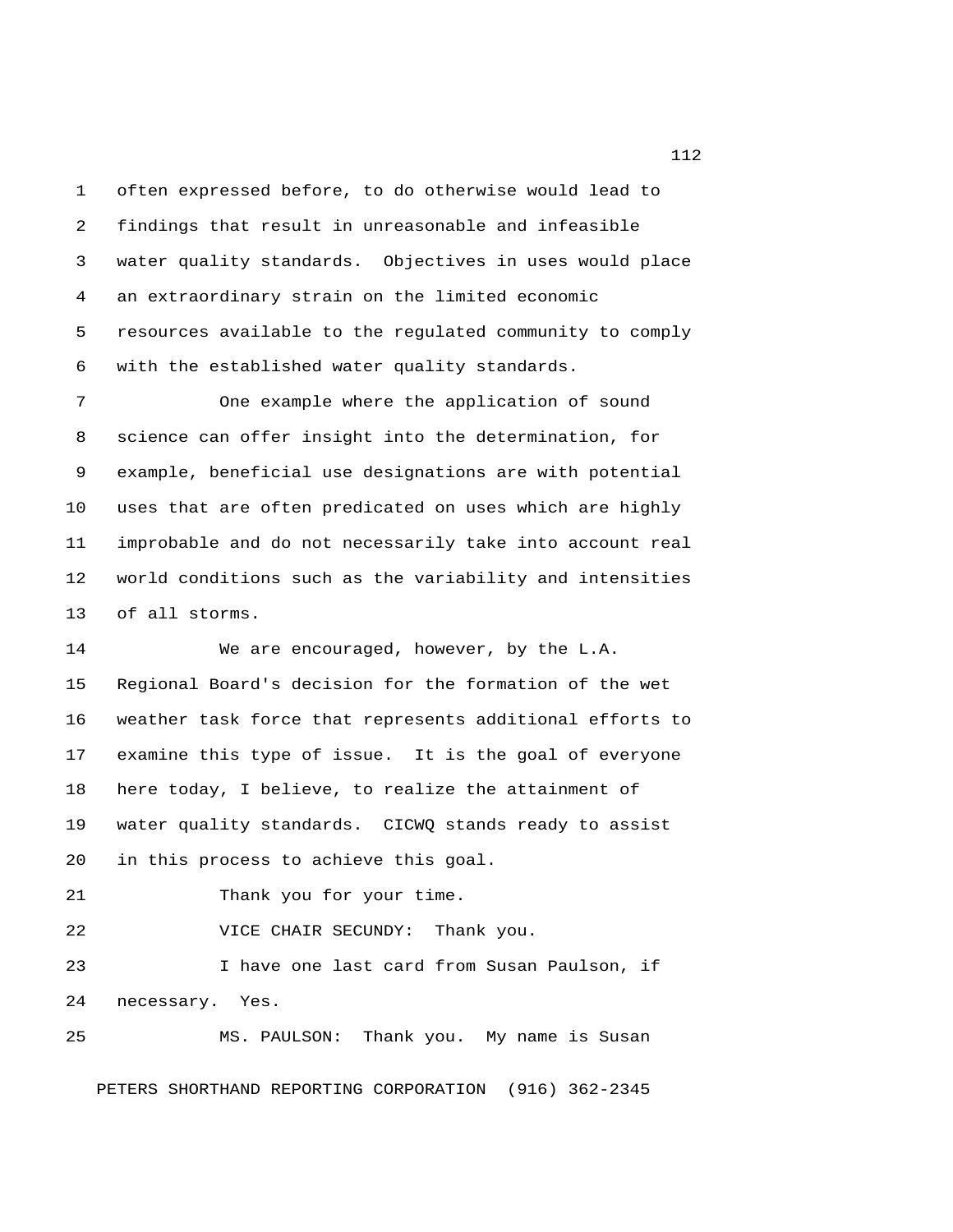1 Paulson. I'm here on behalf of Newhall Land and Farming 2 Company.

 3 First just some background. Newhall takes its 4 responsibility to maintain and protect water quality in 5 the Los Angeles region very seriously and works hard to 6 meet its obligations to be open and transparent IN 7 collecting and sharing information and data.

 8 To that end, Newhall has collected a large 9 amount of data for certain regions of the upper Santa 10 Clara River and has provided those data to the Regional 11 Board. We would like to request that those data be 12 included in the State board's considerations for this 13 listing policy.

14 Our comments are going to be general and are 15 mainly applicable to the proposed existing listings in 16 the upper regions of the Santa Clara River. We will 17 provide detailed written comments that would support the 18 extension, the deadline extension, and will provide to 19 the State Board the data that we're referencing in any 20 form that you would find most useful.

21 The main -- our main comments are as follows: 22 First, the good news. The new data really looked pretty 23 good. There are a lot of new data points collected over 24 the last 18 months or so. For example, there have been 25 approximately 80 samples collected from -- to the Santa

PETERS SHORTHAND REPORTING CORPORATION (916) 362-2345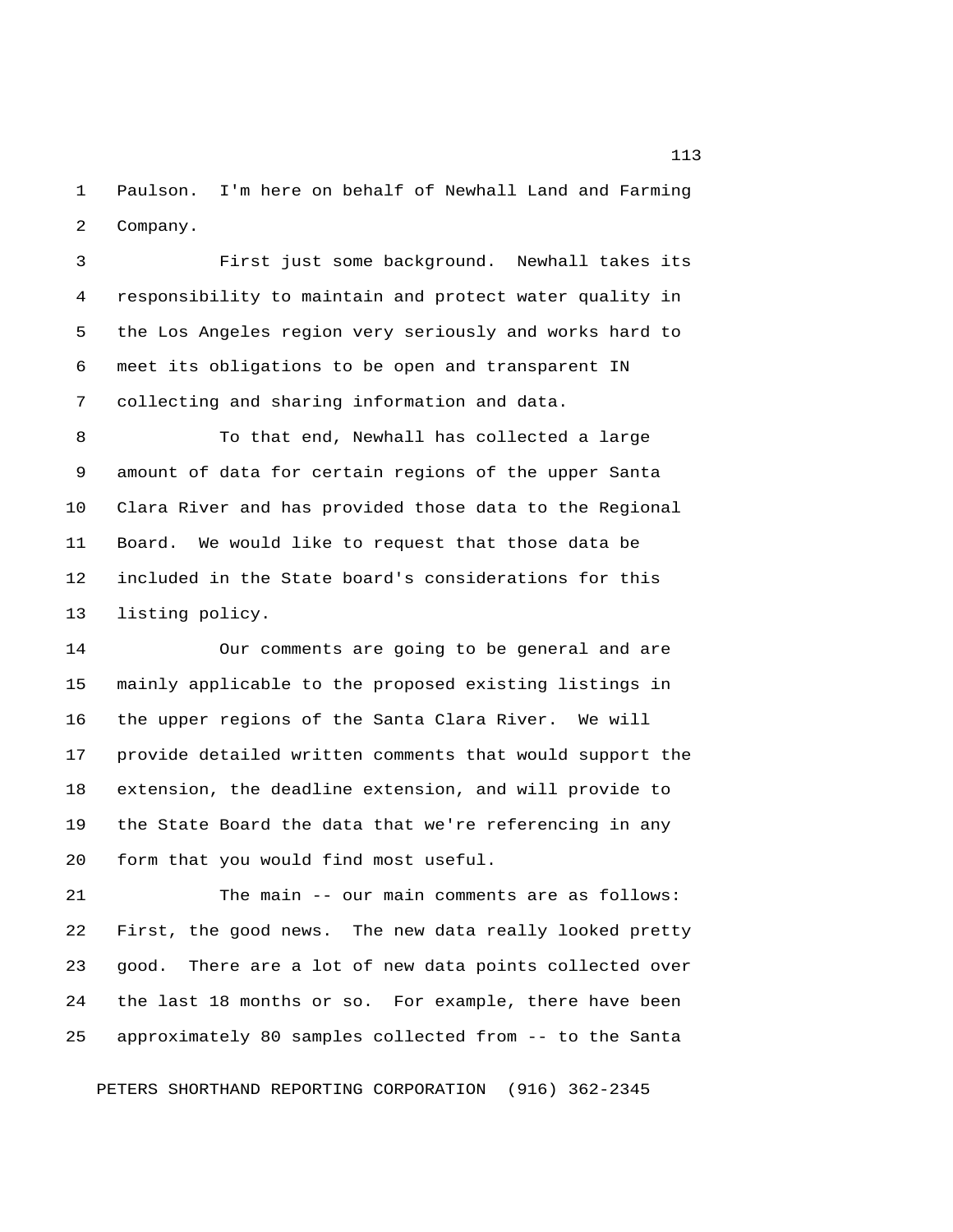1 Clara River locations at regular intervals for nitrate 2 and nitrite. I believe all of those samples are below 3 the water quality objectives for that region of the 4 river.

 5 Again, the data has been provided to the 6 Regional Board. We'll provide them to the State Board 7 also in this context.

 8 The data for nitrate and nitrite as well as 9 data for ammonia and diazinon which support either, for 10 ammonia and diazinon, not listing those constituents in 11 the first place or for nitrate plus nitrite delisting. 12 They do meet the statistical requirements in the listing 13 policy.

14 We believe that it's important to consider the 15 newer data, especially for constituents like diazinon 16 that were phased out some time ago. So the constituent 17 concentrations may be declining over time, and indeed 18 that's what these newer data appear to show.

19 We do have a concern with the proposed listing 20 for aluminum. To echo the comments of LACSD, that 21 listing is based upon what we would call a P-star MUN, a 22 potential or a conditional potential use designation 23 within the L.A. basin plan.

24 The designation was suspended in 2001. I 25 believe EPA acknowledged that suspension as well, and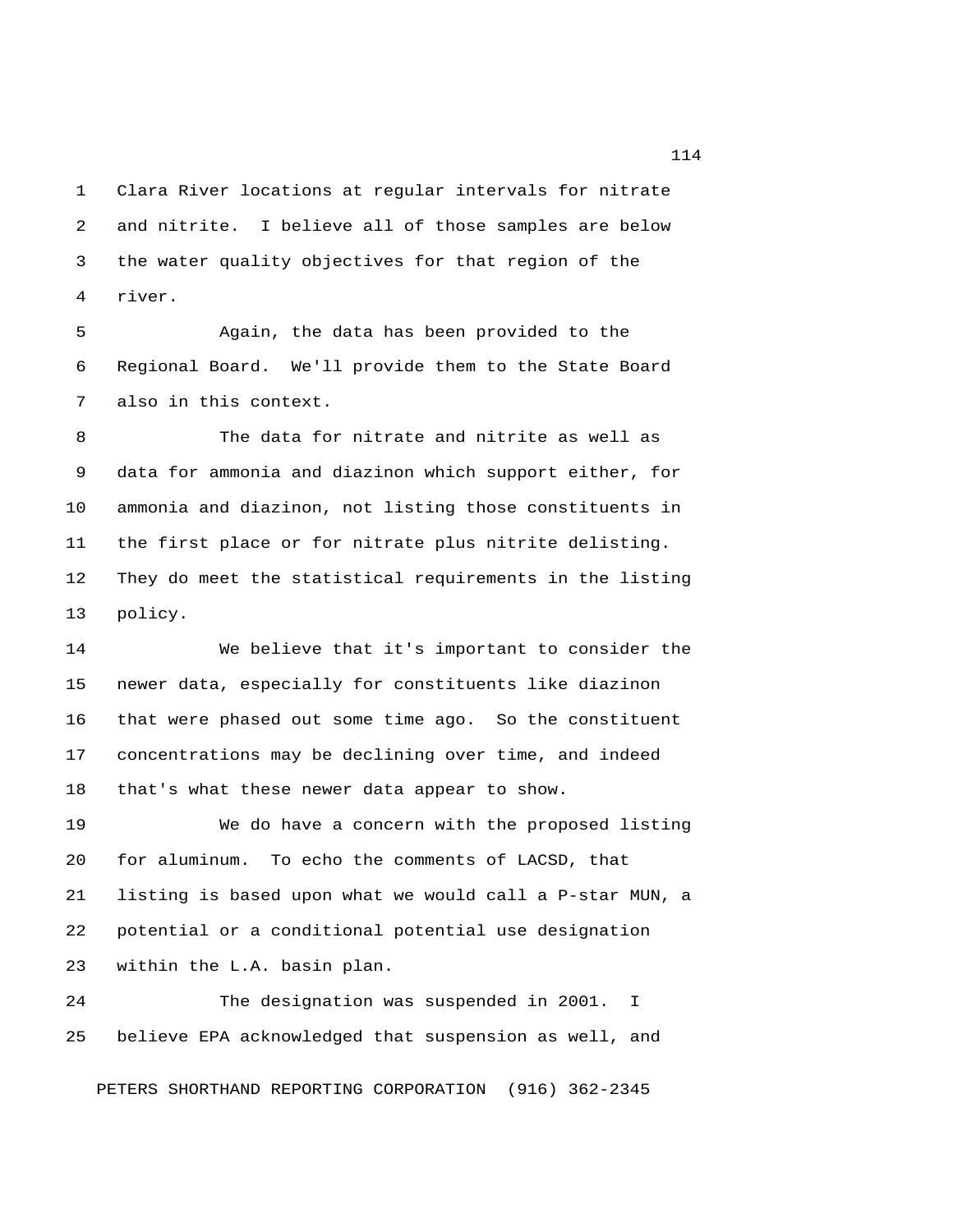1 therefore that designation is not to be used as a basis 2 for regulatory decision making.

 3 A second concern of that listing is based upon 4 a secondary MCL. EPA describes secondary MCLs as 5 nonenforceable guidelines that are intended to assist 6 public water systems in managing their drinking water 7 for aesthetic considerations such as taste, color and 8 odor. Contaminants are not considered to present a risk 9 to human health at a secondary MCL. That's the end of 10 the quote.

11 Secondary MCLs are intended to be applied to 12 drinking water in the distribution system or at the 13 point of delivery, not in the receiving water itself or 14 in natural water. And, therefore, we believe that 15 that's an inappropriate basis for making a listing 16 decision.

17 We would note that both of those arguments, 18 both the conditional P-star MUN designation as a basis 19 for listing and the use of secondary MCLs apply to other 20 water body constituent combinations within the region.

21 Finally, we have just sort of a general

22 concern. There are a large amount of data that are 23 available in these regions for PCBs. All of the results 24 that Newhall collected are nondetect. The concern or 25 the problem with that is that a lot of the detection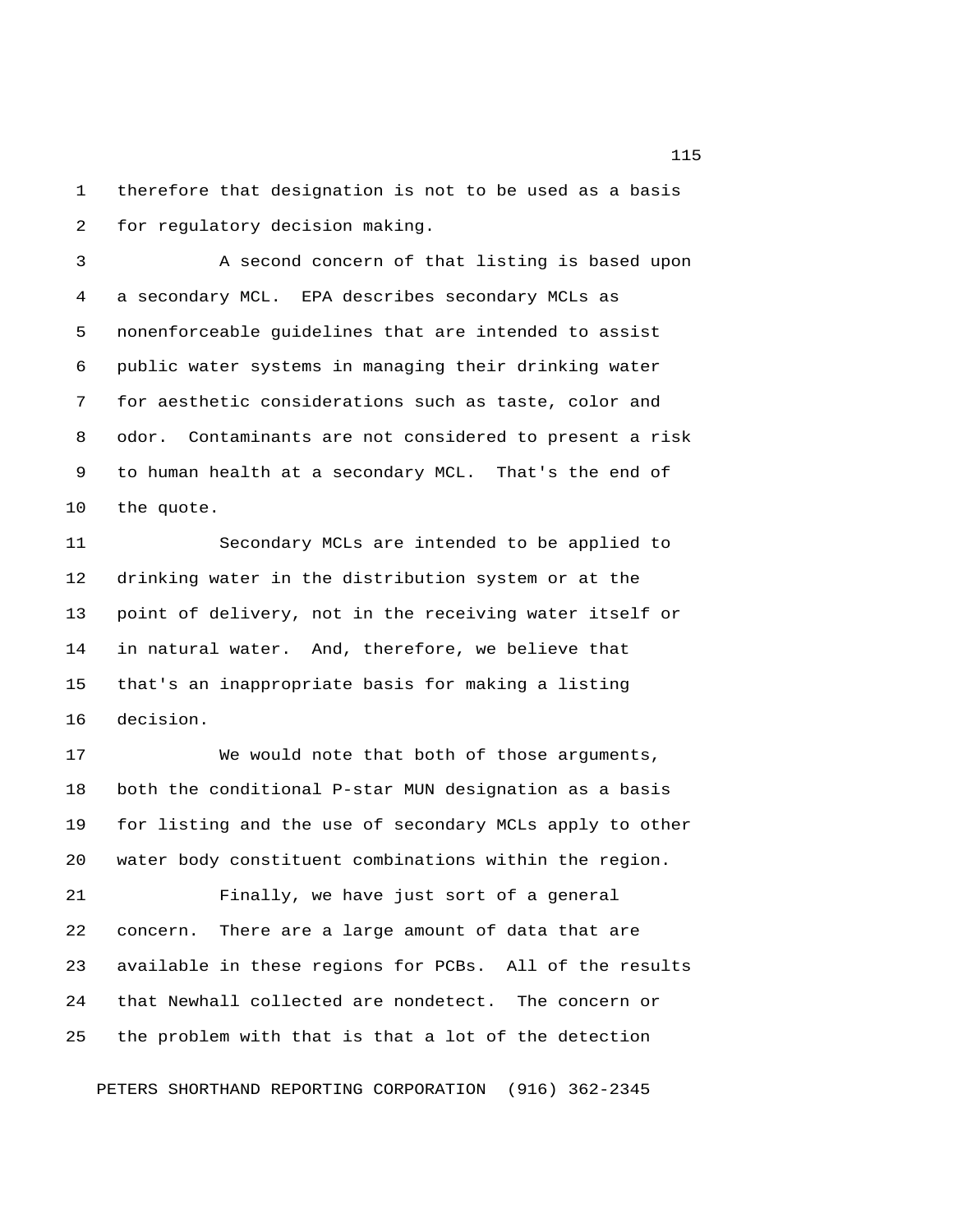1 limits are actually above the CTR water quality

2 criterion, and so those data aren't considered.

 3 It is a very large body of data, and it 4 actually isn't that different from the CTR criterion. 5 The concern is that even a single sample or two that are 6 found in a different data set, for example, that would 7 be above the criterion are used as a basis for a listing 8 decision.

 9 And the concern is that, you know, we're 10 concerned that a listing for PCBs is premature and that 11 it would be a more appropriate action at this point to 12 collect additional data with lower detection limits so 13 that we can assess whether or not that impairment is 14 real and is represented spatially and temporally of 15 what's going on within that water body.

16 Finally, several of the proposed listings 17 are -- there's a note in the listing or in the staff 18 report saying it has a remedial program in place, and we 19 believe that these proposed listings should be placed on 20 the part of the list of the water quality segments that 21 are being addressed. Chloride and nitrate would be 22 examples of this.

23 And also we believe that that action is 24 appropriate for those constituents like chloride and 25 nitrate where a single source is very most likely the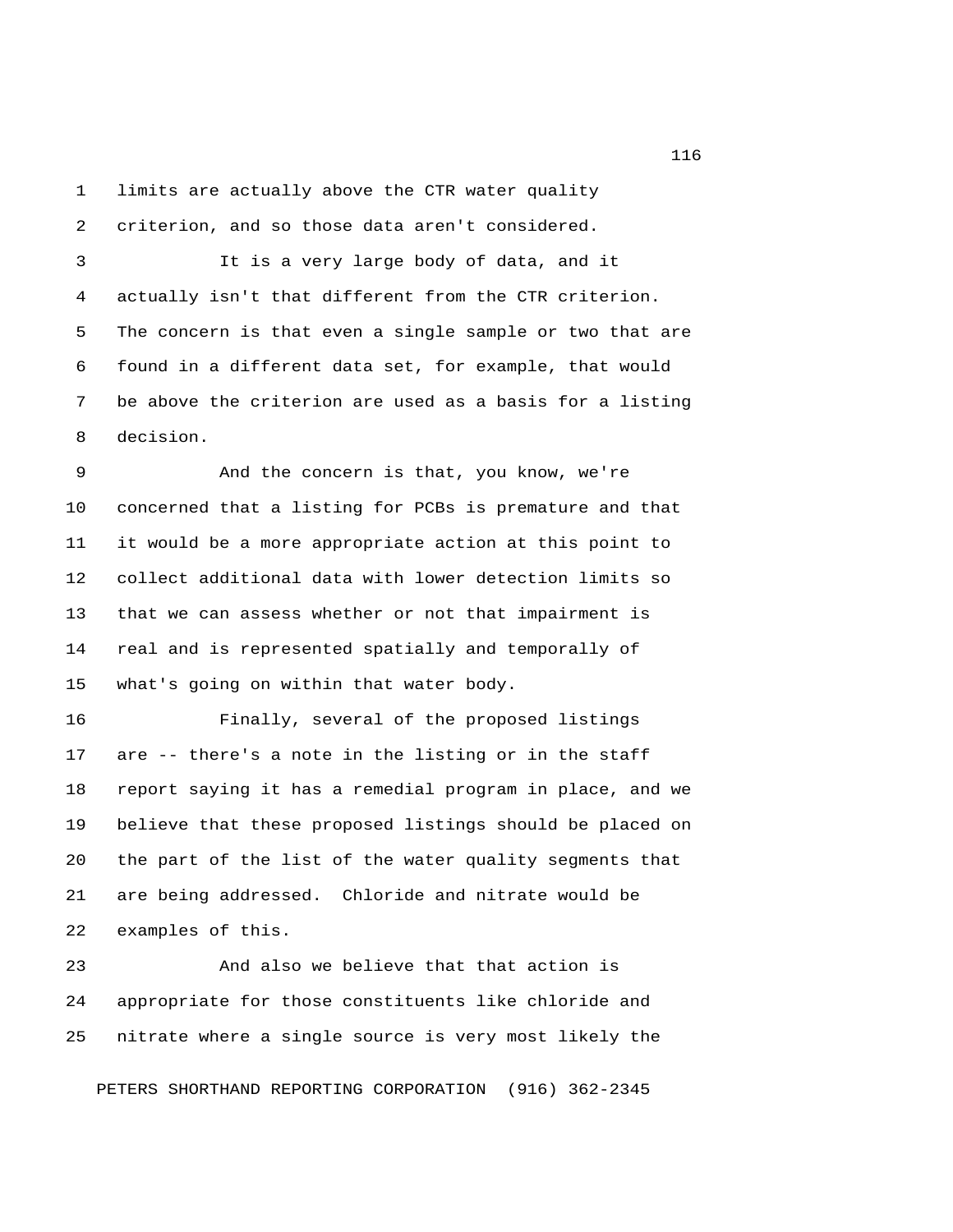1 predominant cause of that (inaudible) exceedances that 2 are observed to occur and is being addressed via 3 separate regulatory programs. 4 Finally, just a couple of closing points. We, 5 to echo other comments, really appreciate the clarity 6 and the objectivity that's brought about by the new 7 state listing policy. We may not agree with the policy 8 in its entirety or with the decisions, but we really 9 appreciate the improvements in the process and the hard 10 work of the State Board and the State Board staff in 11 taking these issues seriously. 12 We would support the extension. We would like 13 to support the State Board in including all of the 14 available and relevant data and in trying to get this 15 right. 16 I think that's it. As I mentioned, we will be 17 providing formal written comments in the proposed 18 changes to the 303(d) list and appreciate the 19 opportunity to be heard. 20 Thank you. 21 VICE CHAIR SECUNDY: Thank you. 22 Is there anyone that filled out a blue card 23 that has not had an opportunity to speak? Is there 24 anyone who has an overwhelming urge to speak? 25 All right. Well, then, I think that ends our

PETERS SHORTHAND REPORTING CORPORATION (916) 362-2345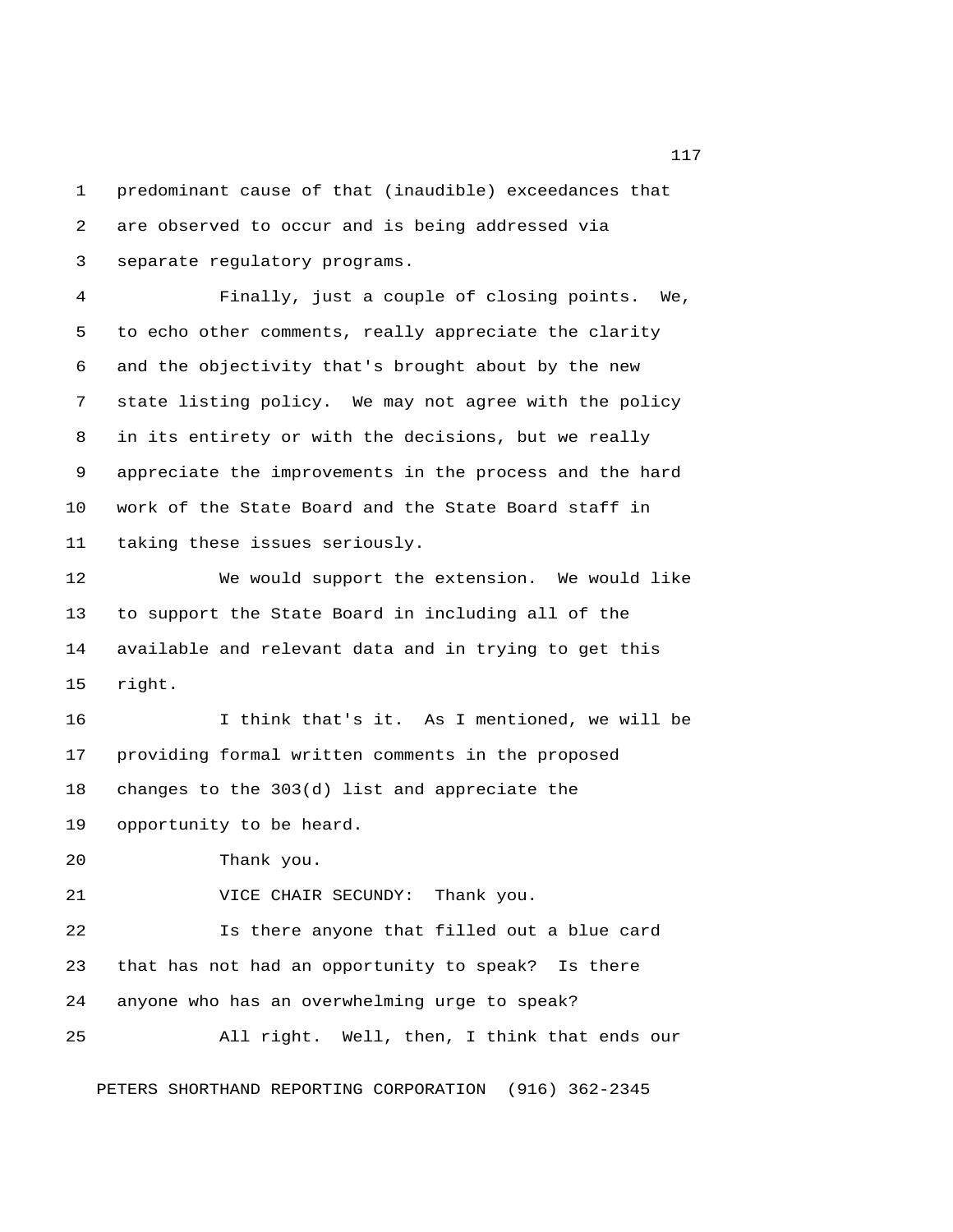1 formal process. I will be meeting with staff. We will 2 certainly take under consideration whether or not we 3 should extend the time limit in terms of comments will 4 be the first thing.

 5 For those of you who you have not had an 6 opportunity to address before, let me say what I have 7 said at other hearings, which is we take these hearings 8 very seriously. We do not come here as Board members 9 with our minds made up. It is for us to indeed soak in 10 the information that you are giving us so that we do 11 have all of the evidence provided in order to make an 12 informed decision.

13 So what you say today is extremely valuable to 14 us, and I very much appreciate your taking the time and 15 effort to come here and give us the benefit of your 16 thoughts.

17 So from I can hear the process has indeed 18 improved rather substantially. I would like to 19 congratulate the staff for doing a bang-up job on that. 20 No question, and I know that there's always room for 21 improvement for all of us.

22 Thank you very much. And I'm going to ask the 23 court reporter to stop recording for just a second. 24 (Whereupon, the proceedings concluded at 25 12:42 P.M.)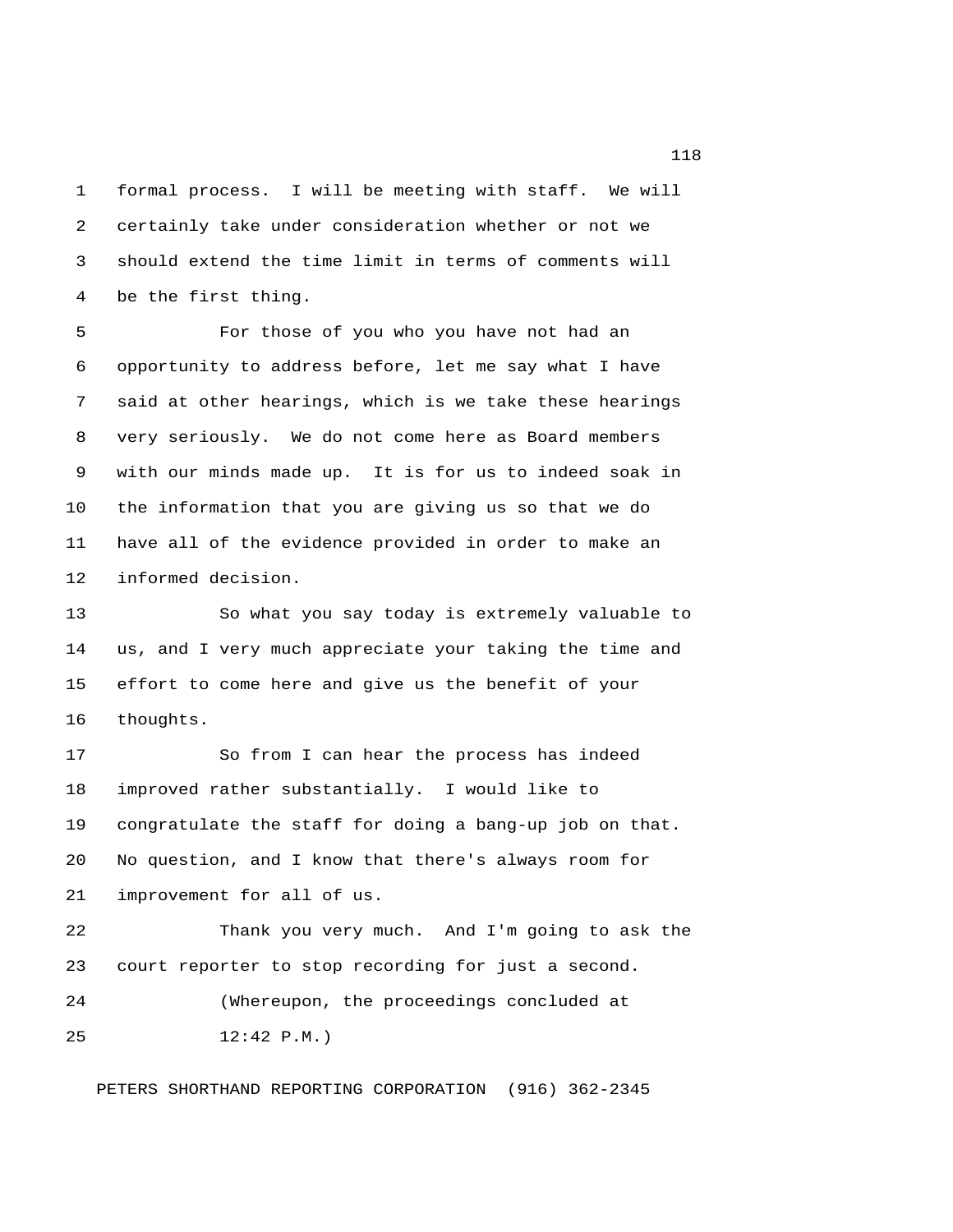$* * *$ 

- 
- 
- 
- 
- 
- 
- 
- 
- 
- 
- 
- 
- 
- 
- 
- 
- 
- 
- 
- 
- 
- 
- 
- 
- 
-